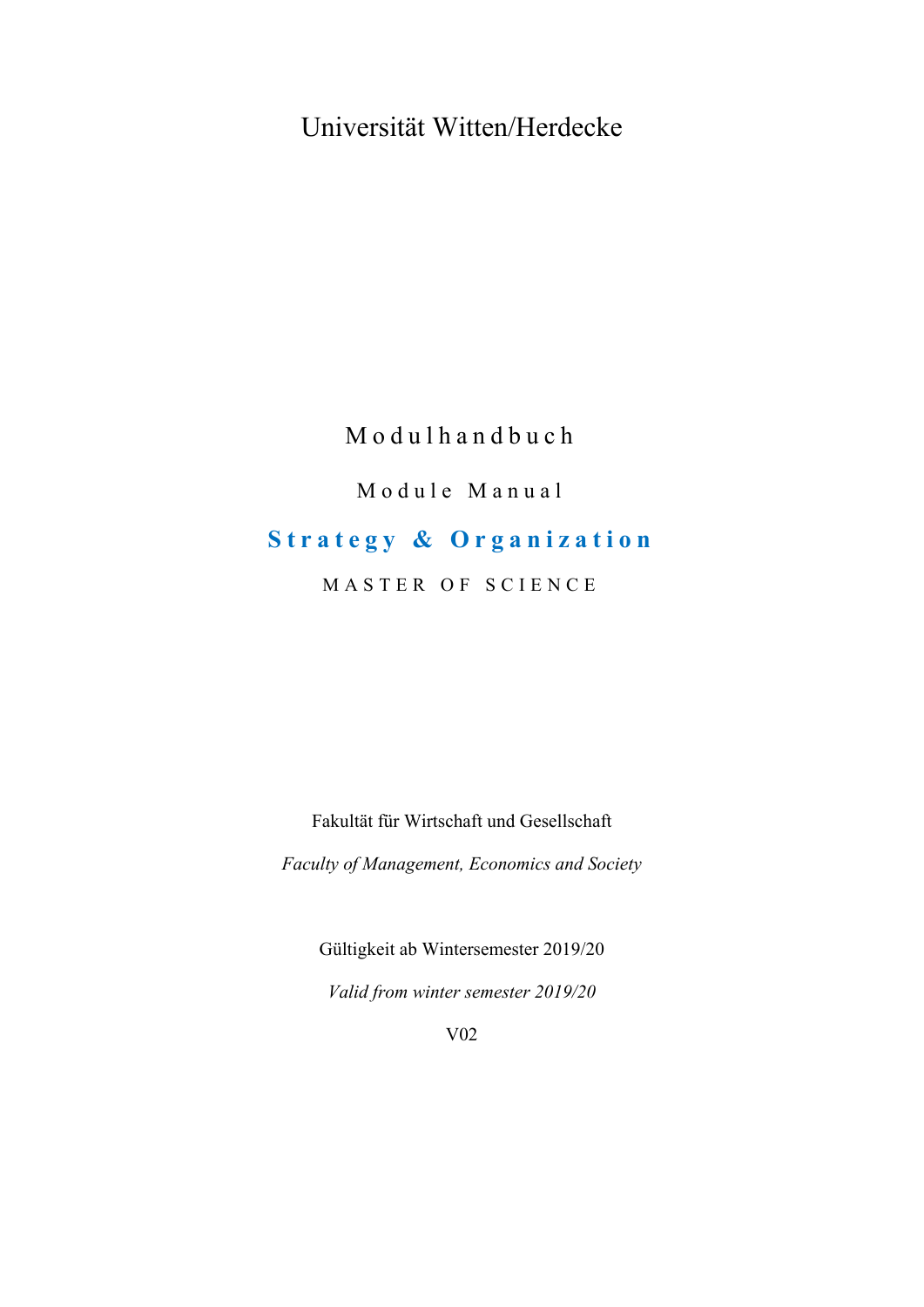### **Inhaltsverzeichnis / Content**

| Modulgruppe "Advanced Methods" (Wahlpflicht)/ Module Group "Advanced         |  |
|------------------------------------------------------------------------------|--|
|                                                                              |  |
|                                                                              |  |
|                                                                              |  |
|                                                                              |  |
| Modulgruppe "Studium fundamentale" (Wahlpflicht)/ Module Group "Studium      |  |
|                                                                              |  |
|                                                                              |  |
| Modulgruppe und Vertiefung "Strategie" (Wahlpflicht/Wahl) / Module Group and |  |
|                                                                              |  |
|                                                                              |  |
|                                                                              |  |
|                                                                              |  |
|                                                                              |  |
|                                                                              |  |
|                                                                              |  |
|                                                                              |  |
| Modulgruppe und Vertiefung "Organisation" (Wahlpflicht/Wahl) / Module Group  |  |
|                                                                              |  |
|                                                                              |  |
|                                                                              |  |
|                                                                              |  |
|                                                                              |  |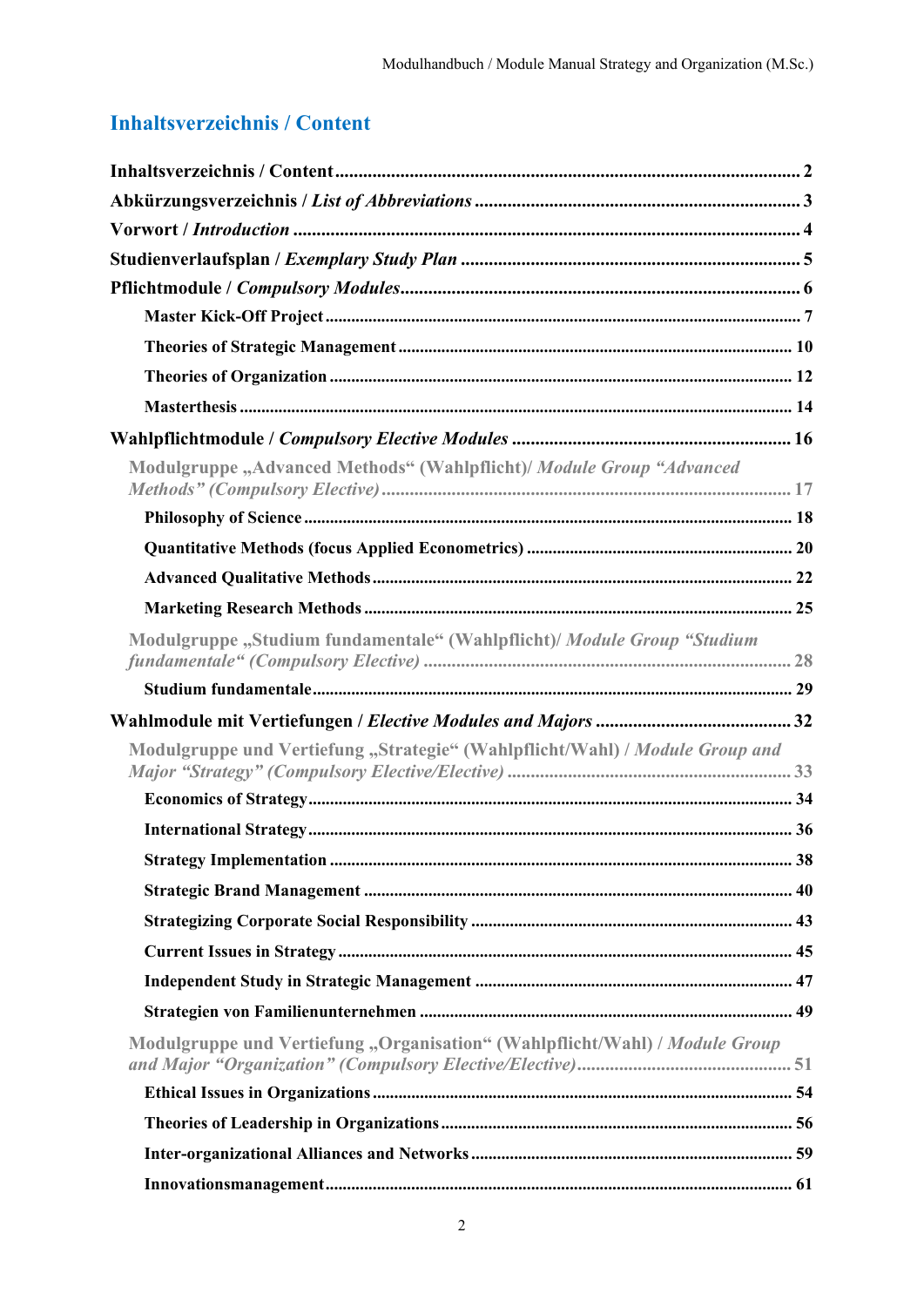## **Abkürzungsverzeichnis /** *List of Abbreviations*

| CP          | Kreditpunkte / credit points |
|-------------|------------------------------|
| <b>ECTS</b> | European Credit Transfer     |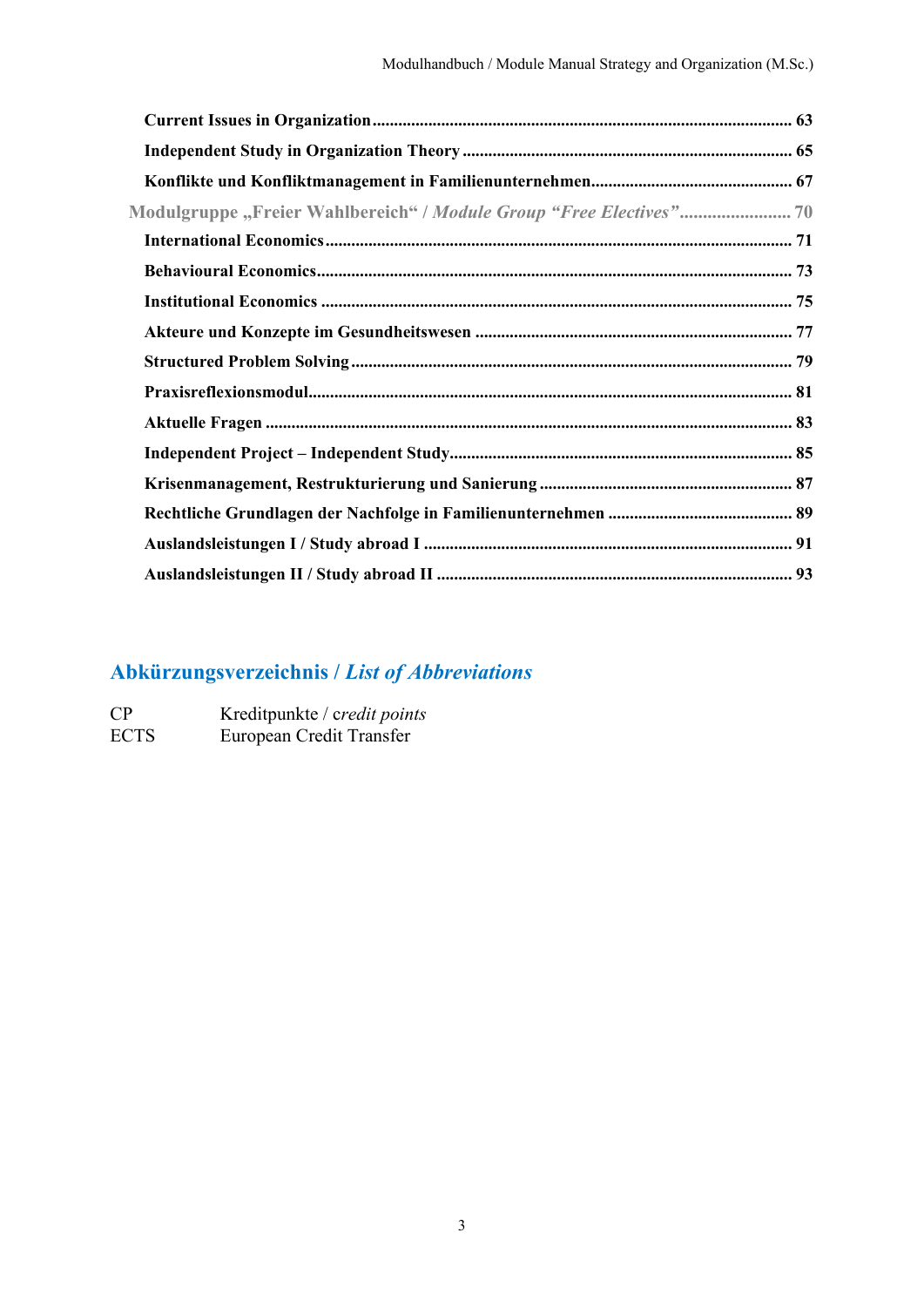#### **Vorwort /** *Introduction*

Das vorliegende Modulhandbuch soll dazu dienen, Studierenden und anderen Interessierten einen detaillierten Einblick in Struktur und Inhalte des Masterstudiengangs Strategy & Organization (M.Sc.) zu geben.

Der Masterstudiengang Strategy & Organization (M.Sc.) wurde zum Wintersemester 2018/19 reakkreditiert. Er gilt als Nachfolger des Masterstudiengangs Management, der ab dem Wintersemester 2012/13 an der Fakultät für Wirtschaft und Gesellschaft angeboten wurde.

Die Studiensprache dieses Studiengangs ist Deutsch und Englisch. Zusätzlich können auch deutschsprachige Module angeboten werden. Module, deren Beschreibungen im Modulhandbuch in englischer Sprache vorliegen, werden in der Regel in Englisch angeboten.

Zusätzliche, aktuell angebotene Lehrverstaltungen können dem CampusOnline-System UWE entnommen werden.

*This module manual serves as an orientation for students and applicants concerning structure and contents of the M.Sc. Strategy & Organization.* 

*This program is reaccredited in Winter Semester 2018/19 at the Faculty of Management, Economics and Society. It will replace Management (M.A.) which has been introduced in Winter Semester 2012/13.* 

*Languages of tuition are German and English. In principle, modules described in German are taught in German, modules described in English are taught in English.* 

*Additional classes which are not offered as part of the core curriculum on a temporary basis can be found in the list of classes in the campus management system UWE.* 

Januar 2019

Univ.-Prof. Dr. André Schmidt Prodekan für Lehre / Vice Dean for Student Affairs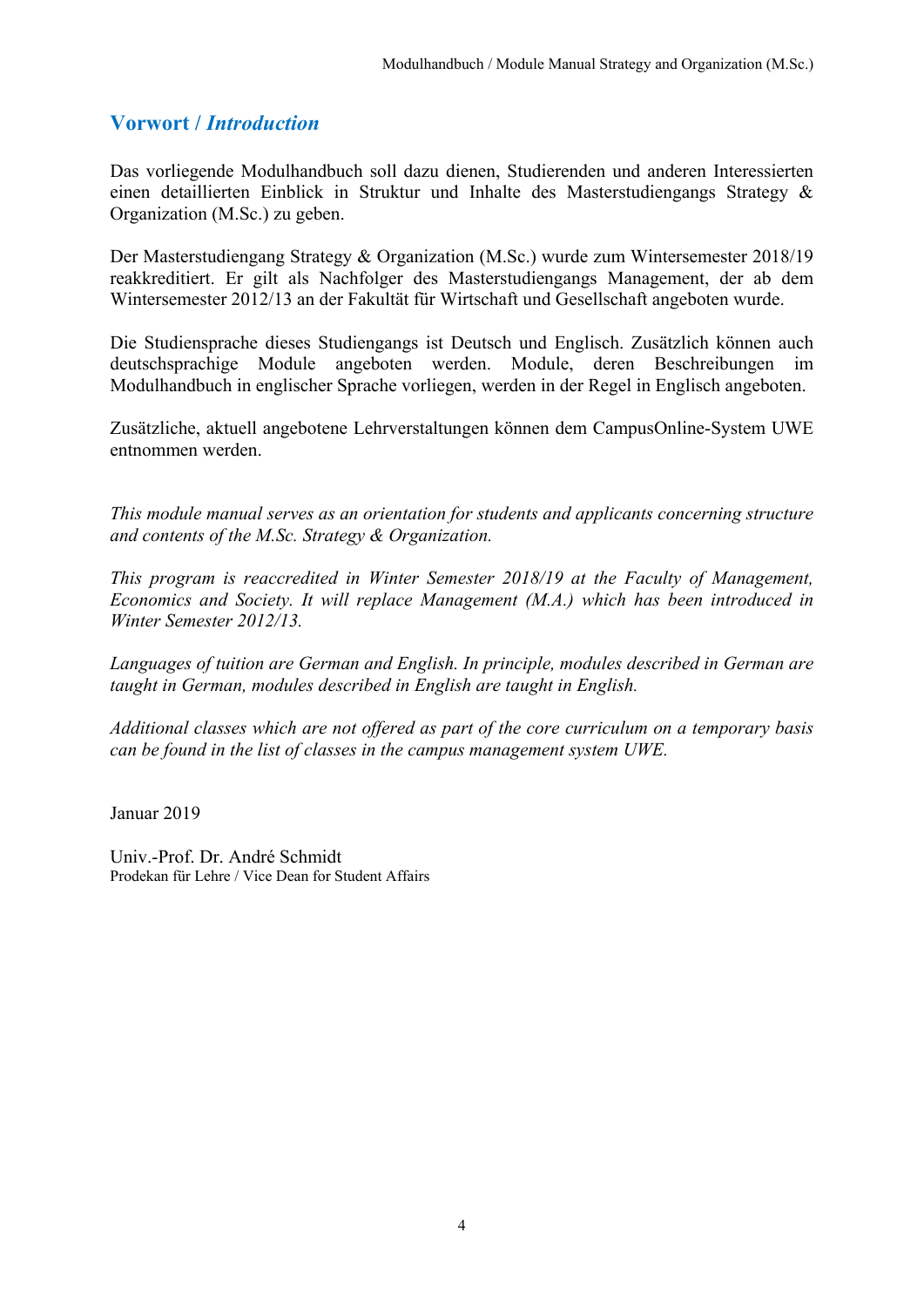## **Studienverlaufsplan /** *Exemplary Study Plan*

| Recommended<br><b>Semester</b> | <b>Module</b><br>identifier | <b>Modules</b>                                       | <b>ECTS</b> |
|--------------------------------|-----------------------------|------------------------------------------------------|-------------|
|                                | <b>MS-PSO-1801</b>          | Master Kick-Off Projekt                              |             |
|                                | <b>MS-PSO-1802</b>          | Theories of Strategic Management                     |             |
| 1. Semester                    | <b>MS-PSO-1803</b>          | Theories of Organization                             | 5           |
|                                | <b>MS-WPM-1801</b>          | Philosophy of Science                                |             |
|                                | <b>MS-WPM-1802</b>          | Quantitative Methods (focus Applied<br>Econometrics) | 5           |
|                                |                             | Studium fundamentale                                 | 5           |
|                                |                             | <b>ECTS</b> per Semester                             | 30          |

|             | <b>MS-WPM-1803</b> | <b>Advanced Qualitative Methods</b>                  |    |
|-------------|--------------------|------------------------------------------------------|----|
|             |                    | Wahlpflicht / Compulsory Elective in Strategy        | 5  |
|             |                    | Wahlpflicht / Compulsory Elective in<br>Organization |    |
| 2. Semester |                    | Wahlmodule / Elective Module                         |    |
|             |                    | Wahlmodule Elective Module                           |    |
|             |                    | Studium fundamentale                                 |    |
|             |                    | <b>ECTS</b> per Semester                             | 30 |

|             | Wahlpflicht / Compulsory Elective in Strategy        | 5  |
|-------------|------------------------------------------------------|----|
| 3. Semester | Wahlpflicht / Compulsory Elective in<br>Organization | 5  |
|             | Wahlpflicht / Elective Module                        |    |
|             | Wahlmodule / Elective Module                         |    |
|             | Wahlmodule / Elective Module                         |    |
|             | Studium fundamentale                                 |    |
|             | <b>ECTS</b> per Semester                             | 30 |

| 4. Semester | <b>MS-PSO-1804</b> | <b>Masterthesis</b>      | 30 |
|-------------|--------------------|--------------------------|----|
|             |                    | <b>ECTS</b> per Semester | 30 |

|  | $-4$<br>. Semester<br>. . |  | CTC<br>Sum of<br>. HU<br>L IJ | 120 |
|--|---------------------------|--|-------------------------------|-----|
|--|---------------------------|--|-------------------------------|-----|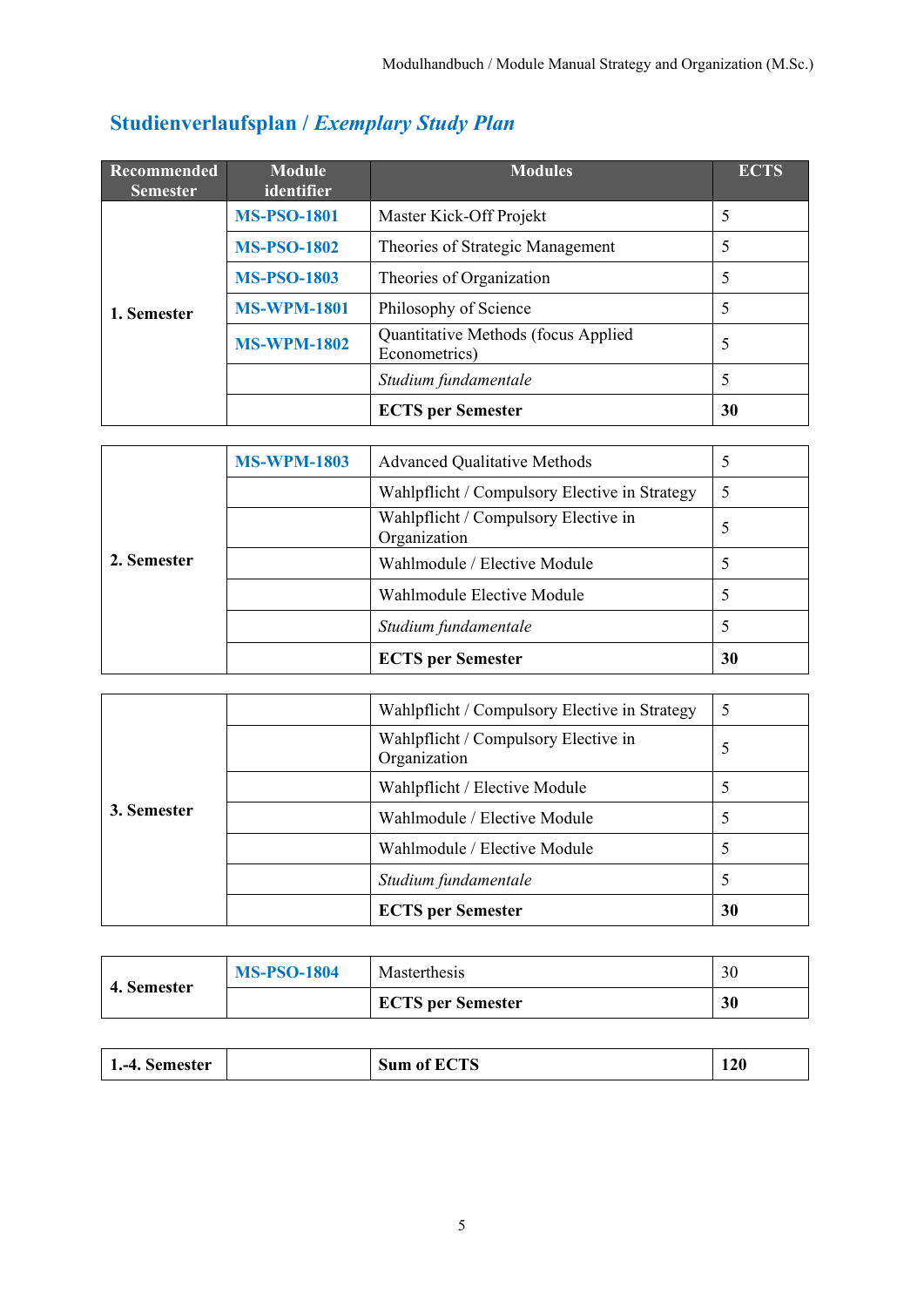# **Pflichtmodule /**  *Compulsory Modules*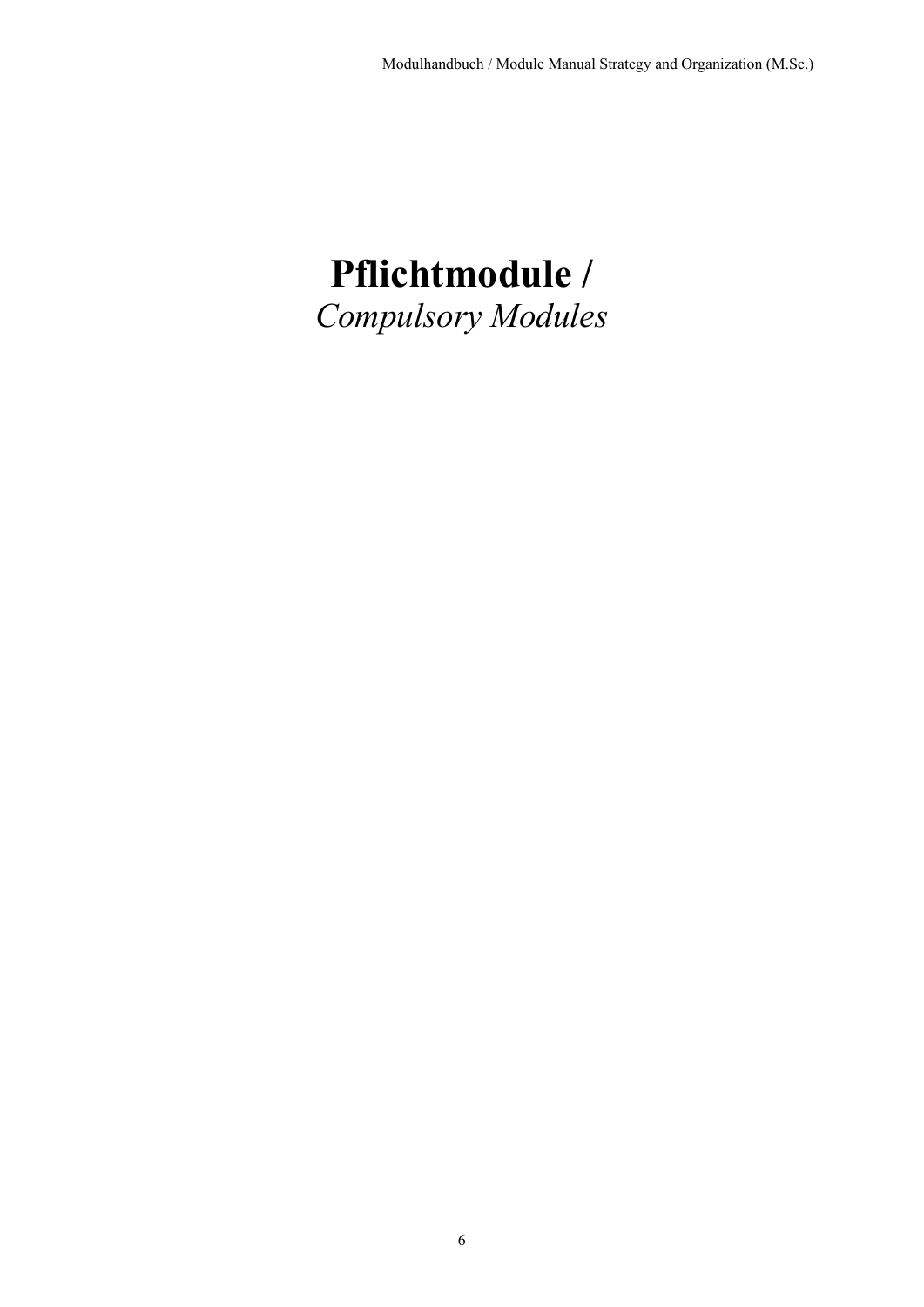| <b>MS-PSO-1801</b>                           | <b>Master Kick-Off Project</b>                           |                                 |
|----------------------------------------------|----------------------------------------------------------|---------------------------------|
| Modulbeauftragte/r /<br>Module supervisor/s: | Prof. Dr. Sabine Bohnet-Joschko<br>Prof. Dr. Erik Strauß |                                 |
| ECTS/credits,<br>Workload:                   | 5<br>Kontaktzeit/contact hours: 40h                      | Selbststudium/self study: 110h  |
| Studiensemester/<br>In Semester:             | 1. Semester / $I^{th}$ Semester                          |                                 |
| Turnus/Dauer<br><i>Frequency/Duration:</i>   | Sommersemester/summer term                               | Wintersemester/winter term<br>M |

Technologischer Fortschritt wie z. B. Big Data und die daraus resultierenden kollektiven Veränderungen wie die zunehmende Digitalisierung der Gesellschaft haben auch einen signifikanten Einfluss auf die Rahmenbedingungen für unternehmerisches Handeln. Während in vergangenen Jahrzehnten eine Effizienzoptimierung in produzierenden Organisationen die primäre Managementaufgabe darstellte, sehen sich Unternehmen aufgrund gestiegener Volatilität, globaler Märkte und einer zunehmenden Entwicklung zur "Wissensgesellschaft" neuen Herausforderungen gegenüber. Die Unternehmensführung muss dezentral verteilte, hoch spezialisierte Mitarbeiter leiten, um in kürzester Zeit neue kundenindividuelle Wünsche zu berücksichtigen und in vermarktbare Angebote zu transformieren. Effektive Teamarbeit und ein lebenslanges Lernen spielen dementsprechend eine immer zentralere Rolle – sowohl für MangerInnen als auch für die Mitarbeiter. Vor diesem Hintergrund wurden in den vergangenen Jahren vermehrt neue Managementkonzepte entwickelt, die auf eine besonders hohe Agilität abzielen und spezielle gemeinschaftliche Lernprozesse in Unternehmen fördern, dabei aber auch traditionelle Steuerungsmechanismen wie Bürokratie verzichten.

Um Studierende auf die neuen gesellschaftlichen Anforderungen vorzubereiten, werden in dem Modul "Master Kick-Off Projekt" zentrale Elemente des Wittener Studiums zusammengeführt:

- Es werden reale und zukunftsorientierte Unternehmensprojekte in Zusammenarbeit mit Praxispartnern bearbeitet
- Methoden (z. B. Design Thinking, Scrum) werden eingeführt und umgesetzt
- Teams werden studiengangs- und disziplinübergreifend zusammengestellt, müssen sich aber selbst organisieren und arbeiten eng zusammen, um ein gemeinsames Ziel zu erreichen
- Ausgeprägte Freiheit bei der Projektbearbeitung einerseits steht der hohen Verantwortung zur sinnvollen Gestaltung gegenüber
- Wissen aus verschiedenen Bereichen und Disziplinen muss von den Teams zusammengeführt und ggf. ergänzt werden
- Lösungsstrategien sind auch im Hinblick auf ihre gesellschaftliche Tragweite und ethische Aspekte zu bewerten

Teamfähigkeit, Kommunikations- und Präsentationsfähigkeiten werden trainiertFeedback und Reflexionsschleifen werden als Ausgangspunkt für kontinuierliche Weiterentwicklung eingeführtZur Erreichung dieser Ziele ist das Master Kick-Off Projekt wie folgt organisiert: Das Master Kick-Off Projekt ist verpflichtend, es beginnt am ersten Tag des ersten Semesters und läuft über eine Woche. Nach einer Kennenlern- und thematischen Einführungsphase werden Projekte vergeben, welche die Studierenden in Teams und begleitet von Mentoren bearbeiten. Zum Abschluss präsentieren die Teams ihre Ergebnisse vor Unternehmenspartnern und erhalten Feedback. An dem Master Kick-Off Projekt nehmen alle Studierenden des Master of Science in Strategy and Organization und des Master of Arts in General Management teil.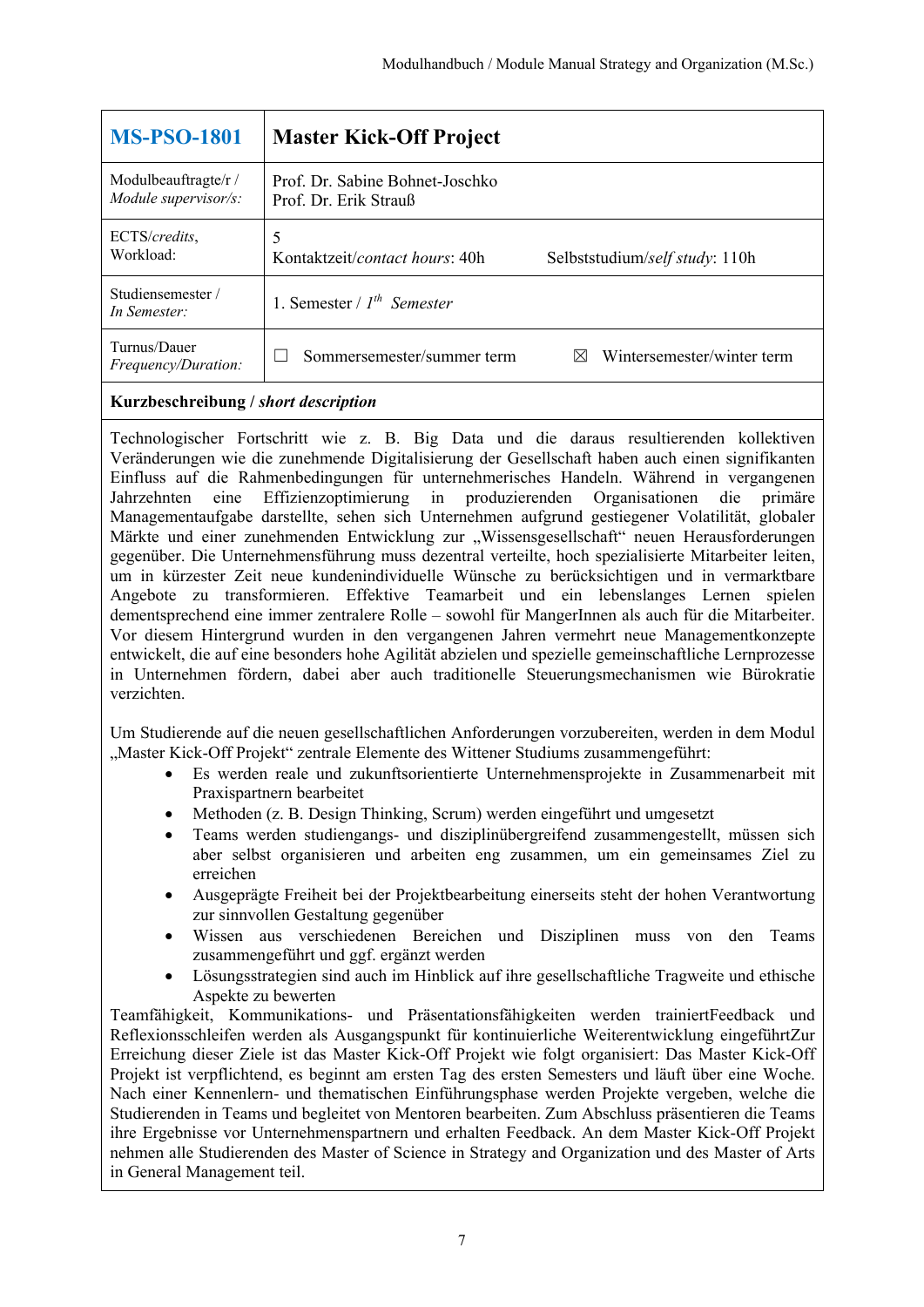#### **Lehrveranstaltungen (Teilmodule) /** *courses (module elements)*

Projektseminar "Master Kick-off Project" (Prof. Dr. Sabine Bohnet-Joschko, Prof. Dr. Erik Strauß)

#### **Lehrformen, methodische Umsetzung /** *methodic implementation*

Seminaristischer Unterricht, Fallstudienarbeit, Gruppenarbeit, Gruppenpräsentationen

#### **Teilnahmevoraussetzungen /** *admission requirements*

Keine

|                                                                                          | Lernziele, Kompetenzen / learning objectives, Competences                                                                                                                                                                                                                                                                                                                                                                                                                                                                      |
|------------------------------------------------------------------------------------------|--------------------------------------------------------------------------------------------------------------------------------------------------------------------------------------------------------------------------------------------------------------------------------------------------------------------------------------------------------------------------------------------------------------------------------------------------------------------------------------------------------------------------------|
| Wissensverbreiterung<br>und -vertiefung /<br>Extending and<br>Consolidating<br>Knowledge | Nach erfolgreicher Teilnahme an diesem Modul besitzen Studierende die<br>Kompetenz,<br>alle wesentlichen Begriffe moderner Managementkonzepte zu definieren,<br>$\bullet$<br>verschiedene moderne Managementkonzepte zu unterscheiden,<br>$\bullet$<br>den grundsätzlichen Aufbau moderner Managementkonzepte zu<br>$\bullet$<br>beschreiben.                                                                                                                                                                                  |
| Instrumentale<br>Kompetenzen /<br>Instrumental<br>Competences                            | Nach erfolgreicher Teilnahme an diesem Modul besitzen Studierende die<br>Kompetenz,<br>moderne Managementkonzepte umzusetzen,<br>$\bullet$<br>moderne Managementkonzepte auf spezifische Fragestellungen<br>$\bullet$<br>anzupassen und anzuwenden,<br>entsprechende Handlungsempfehlungen für die Ausgestaltung, eines<br>Managements in Unternehmen abzuleiten.                                                                                                                                                              |
| Systemische<br>Kompetenzen /<br>Systemic Competences                                     | Nach erfolgreicher Teilnahme an diesem Modul besitzen Studierende die<br>Kompetenz,<br>relevante Informationen moderner Managementkonzepte zu erfassen, zu<br>$\bullet$<br>bewerten und zu interpretieren,<br>auf Grundlage der modernen Managementkonzepte fundierte Urteile für<br>$\bullet$<br>unternehmerische Entscheidungen abzuleiten,<br>selbstständig weiterführende Methoden und Theorien moderner<br>$\bullet$<br>Managementkonzepte zu erlernen.<br>interdisziplinär, eigenständig in Teams zu arbeiten.           |
| Kommunikative<br>Kompetenzen /<br>Communicative<br>Competences                           | Nach erfolgreicher Teilnahme an diesem Modul besitzen Studierende die<br>Kompetenz,<br>mit Experten aus unterschiedlichsten Fachbereichen wie bspw.<br>$\bullet$<br>Produktentwicklung, Marketing oder Sales sowie der Wissenschaft die<br>Grundlagen moderner Managementkonzepte klar und eindeutig zu<br>diskutieren,<br>sich mit Fachvertretern und Laien über Informationen, Ideen, Probleme<br>und Lösungen bei der Entwicklung und Anwendung moderner<br>Managementkonzepte auf wissenschaftlichem Niveau auszutauschen. |
|                                                                                          | Prüfungsmodalitäten, -formen / exam assessments and forms                                                                                                                                                                                                                                                                                                                                                                                                                                                                      |
|                                                                                          | Mündliche Prüfung (Gruppenpräsentation, 30 min. pro Person)                                                                                                                                                                                                                                                                                                                                                                                                                                                                    |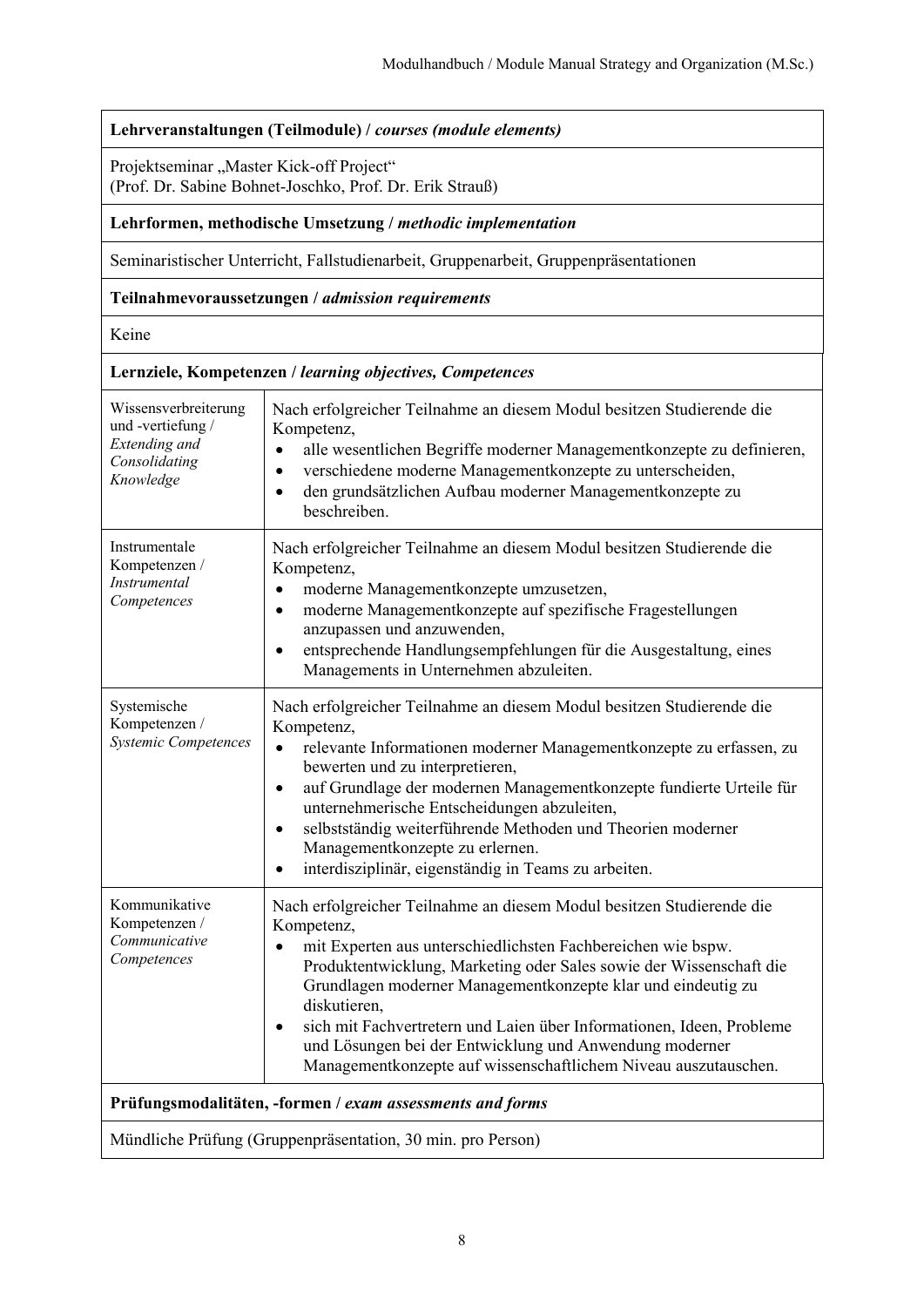**Voraussetzungen für die Vergabe von Kreditpunkten /** *precondition for award of credits*

Erfolgreiches Absolvieren der Gruppenpräsentation am Ende der Veranstaltung.

**Stellenwert der Note in der Endnote /** *weight of grade for final grade*

Entsprechend der Studien- und Prüfungsordnung anteilig nach ECTS-Punkten

**Unterrichtssprache /** *teaching language*

 $\boxtimes$  Deutsch  $\boxtimes$  English

**Verwendung des Moduls (in anderen Studiengängen) /** *module applicability*

Pflichtmodul im Masterstudiengang General Management (M.A.)

**Lernmaterial, Literaturangaben /** *learning material, literature*

- Brown, Tim (2009): Change by Design: How Design Thinking Transforms Organizations and Inspires Innovation, 1. Auflage
- Yayici, Emrah (2016): Design Thinking
- Allen, David (2015): Getting Things Done
- Robertson, Brian (2015): Holacracy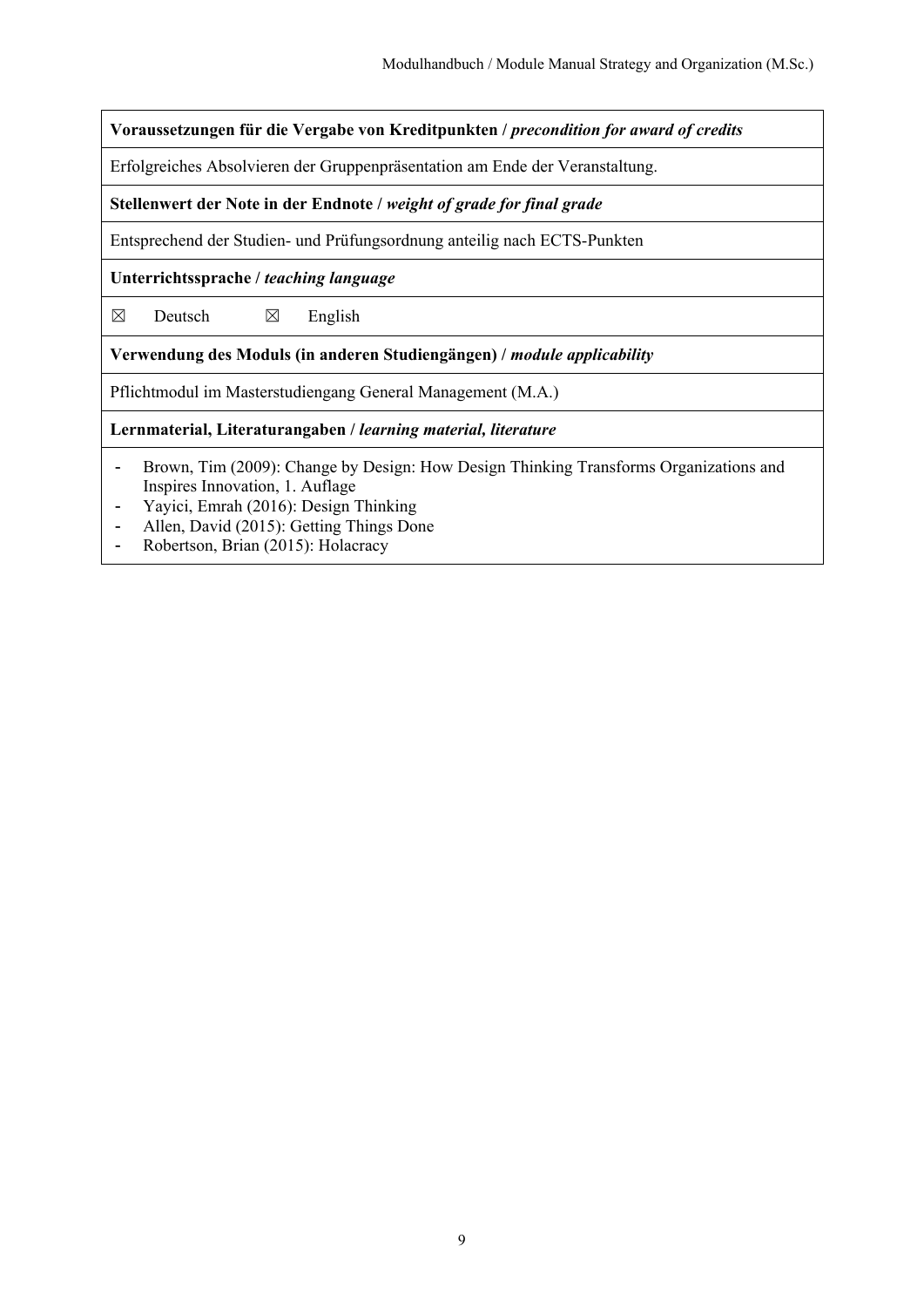| <b>MS-PSO-1802</b>                           | <b>Theories of Strategic Management</b>  |                                 |
|----------------------------------------------|------------------------------------------|---------------------------------|
| Modulbeauftragte/r /<br>Module supervisor/s: | Prof. Dr. Guido Möllering                |                                 |
| ECTS/credits,<br>Workload:                   | Kontaktzeit/ <i>contact hours</i> : 30 h | Selbststudium/self study: 120 h |
| Studiensemester/<br>In Semester:             | 1. Semester / $I^{th}$ Semester          |                                 |
| Turnus/Dauer<br>Frequency/Duration:          | Sommersemester/summer term               | Wintersemester/winter term<br>M |

This module traces the theoretical foundations of strategy (such as competitive forces, resources and capabilities) and core strategic issues in organizations (such as innovation, collaboration, internationalization, governance, change). We will also consider the latest developments in strategic management theory regarding strategy as process and practice. Throughout the course, theoretical concepts will be investigated regarding their practical and organizational implications, based on numerous real-life cases discussed in class.

#### **Lehrveranstaltungen (Teilmodule) /** *courses (module elements)*

Seminar "Theoretical Foundations of Strategy" (3 ECTS; Contact hours 20 h; Self-study 70 h), Lecturer: Guido Möllering, N.N.;

Practical Application "Core Issues in Strategy" (2 ECTS; Contact hours 10 h; Self-study 50 h), Lecturer: Guido Möllering, N.N.

#### **Lehrformen, methodische Umsetzung /** *methodic implementation*

Seminar (readings, discussion), guest lectures

#### **Teilnahmevoraussetzungen /** *admission requirements*

None

| Wissensverbreiterung<br>und -vertiefung /<br>Extending and<br>Consolidating<br>Knowledge | Having completed this module, students will be able to describe the theoretical<br>foundations of strategic management, explain why there are several competing<br>theories of strategy, distinguish among a range of approaches and their<br>contributions to understanding strategic management.                                                    |
|------------------------------------------------------------------------------------------|-------------------------------------------------------------------------------------------------------------------------------------------------------------------------------------------------------------------------------------------------------------------------------------------------------------------------------------------------------|
| Instrumentale<br>Kompetenzen /<br><i>Instrumental</i><br>Competences                     | Having completed this module, students will be able to assess wich approaches<br>are suited for addressing different strategic issues in organizations, draw on<br>appropriate analytical tools for describing and evaluating organizational<br>strategies, anticipate and handle areas of potential conflict in strategic<br>management in practice. |
| Systemische<br>Kompetenzen /<br><b>Systemic Competences</b>                              | Having completed this module, students will be able to assess strategy as<br>connecting the internal and external environment of the embedded<br>organization, act upon their own responsibility as strategizers in organizations,<br>take a critical stance on firms' current practices relating to strategic<br>management.                         |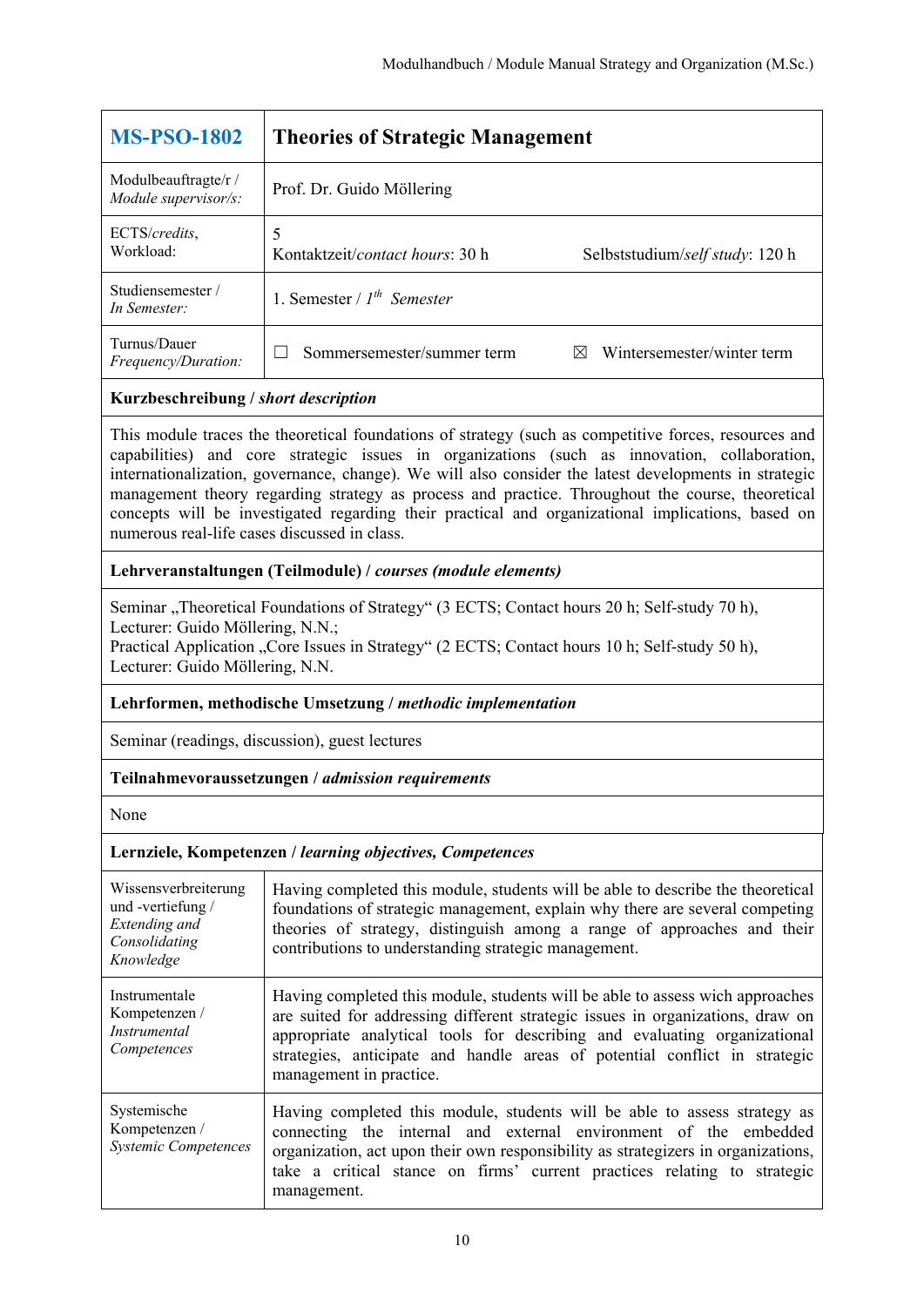| Kommunikative | Having completed this module, students will be able to discuss clearly and   |
|---------------|------------------------------------------------------------------------------|
| Kompetenzen / | competently with experts on strategic management, communicate strategic      |
| Communicative | issues to colleagues and business partners, facilitate strategy processes in |
| Competences   | organizations, mobilize different perspectives on strategic issues.          |

#### **Prüfungsmodalitäten, -formen /** *exam assessments and forms*

Written Exam (120 minutes)

#### **Voraussetzungen für die Vergabe von Kreditpunkten /** *precondition for award of credits*

None

#### **Stellenwert der Note in der Endnote /** *weight of grade for final grade*

In proportion to ECTS-Points and according to the study regulation.

#### **Unterrichtssprache /** *teaching language*

 $\Box$  Deutsch  $\boxtimes$  English

**Verwendung des Moduls (in anderen Studiengängen) /** *module applicability* 

None

**Lernmaterial, Literaturangaben /** *learning material, literature*

Clegg et al. (2015) Strategy: Theory and Practice ( $2<sup>nd</sup>$  ed.) London: Sage.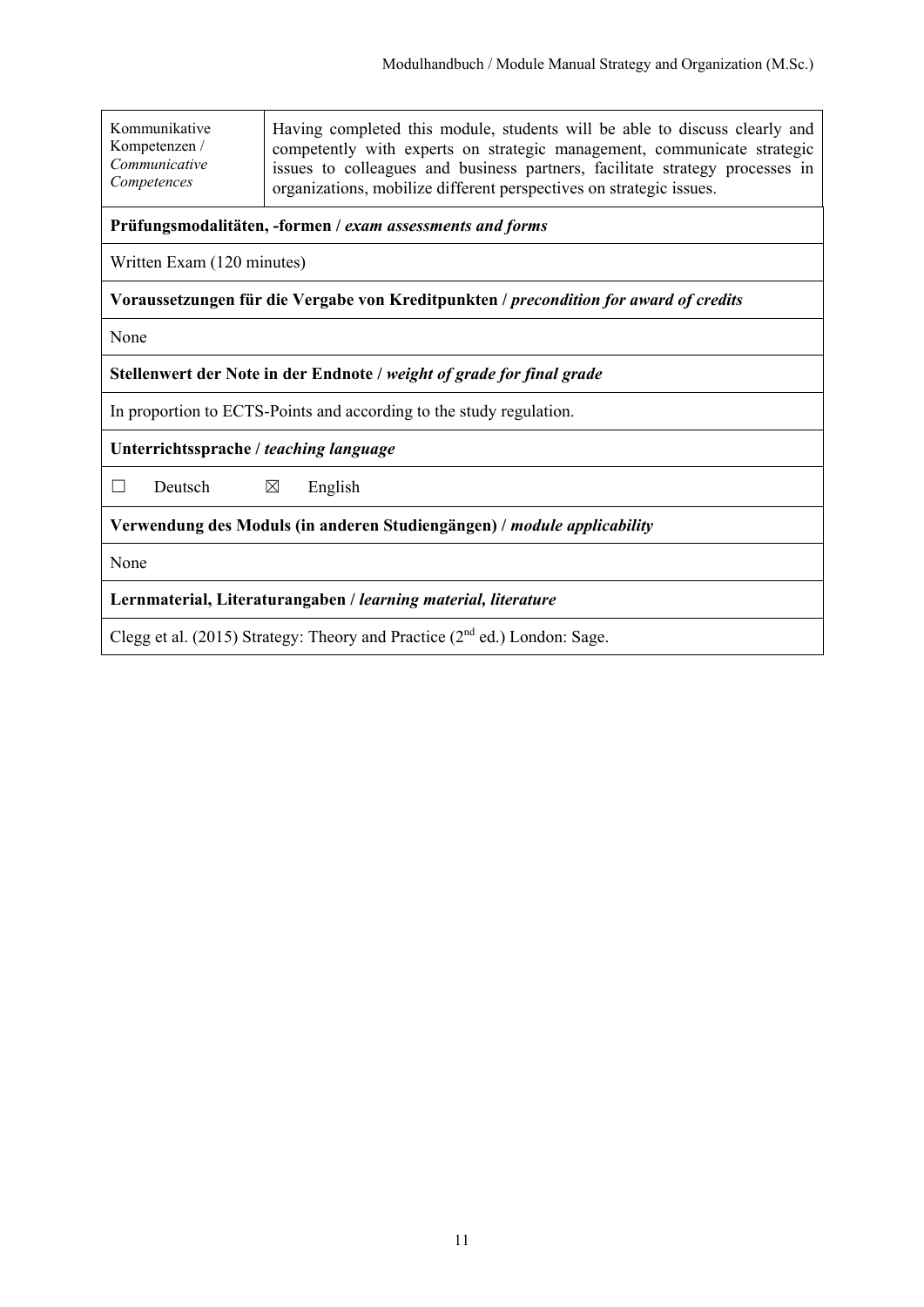| <b>MS-PSO-1803</b>                                                                                                                                                                                    | <b>Theories of Organization</b>                                         |
|-------------------------------------------------------------------------------------------------------------------------------------------------------------------------------------------------------|-------------------------------------------------------------------------|
| Modulbeauftragte/r /<br>Module supervisor/s:                                                                                                                                                          | Prof. Dr. Hendrik Wilhelm                                               |
| ECTS/credits,<br>Workload:                                                                                                                                                                            | 5<br>Kontaktzeit/contact hours: 30 h<br>Selbststudium/self study: 120 h |
| Studiensemester /<br>In Semester:                                                                                                                                                                     | 1. Semester / $I^{th}$ Semester                                         |
| Turnus/Dauer<br>Frequency/Duration:                                                                                                                                                                   | Wintersemester/winter term<br>Sommersemester/summer term<br>$\boxtimes$ |
| Kurzbeschreibung / short description                                                                                                                                                                  |                                                                         |
| Managers rely on theories of organizations in their day-to-day work, for example, on how to push<br>decisions on a systematic ty anogue Decementheon theories often negult from negroual experiences. |                                                                         |

decisions on a sustainability program. Because these theories often result from personal experiences, they draw on limited and biased data. To provide you with a systematic foundation on how to address problems in organizations, this seminar introduces you to major classic and contemporary organization theories explaining a broad spectrum of organizational phenomena. To achieve this goal, the seminar blends conceptual input, student presentations on case studies showcasing the application of each theory, and cutting-edge research advancing theories of organizations.

#### **Lehrveranstaltungen (Teilmodule) /** *courses (module elements)*

Seminar "Theories of Organization" (5 ECTS; Contact hours 30 h; Self-study 120 h), Lecturer: Prof. Dr. Hendrik Wilhelm

#### **Lehrformen, methodische Umsetzung /** *methodic implementation*

Seminar (readings, discussion); Team case study presentation

#### **Teilnahmevoraussetzungen /** *admission requirements*

None

| Wissensverbreiterung<br>und -vertiefung /<br>Extending and<br>Consolidating<br>Knowledge | Having completed this module, students will be able to describe the theoretical<br>foundations of organization, explain why there are several competing theories<br>of organization, distinguish among a range of approaches and their<br>contributions to understanding organizational issues.                                                                           |
|------------------------------------------------------------------------------------------|---------------------------------------------------------------------------------------------------------------------------------------------------------------------------------------------------------------------------------------------------------------------------------------------------------------------------------------------------------------------------|
| Instrumentale<br>Kompetenzen /<br><i>Instrumental</i><br>Competences                     | Having completed this module, students will be able to assess which<br>approaches are suited for making sense of different issues in organizations,<br>draw on appropriate analytical tools for describing, evaluating and addressing<br>organizational challenges, anticipate and handle areas of potential conflicts in<br>organizations based on theoretical insights. |
| Systemische<br>Kompetenzen /<br><b>Systemic Competences</b>                              | Having completed this module, students will be able to demonstrate how<br>organizations interact with society and how they connect people within and<br>between them, act upon their own responsibility as organizational leaders, take<br>a critical stance on simplistic organizational accounts.                                                                       |
| Kommunikative                                                                            | Having completed this module, students will be able to discuss clearly and                                                                                                                                                                                                                                                                                                |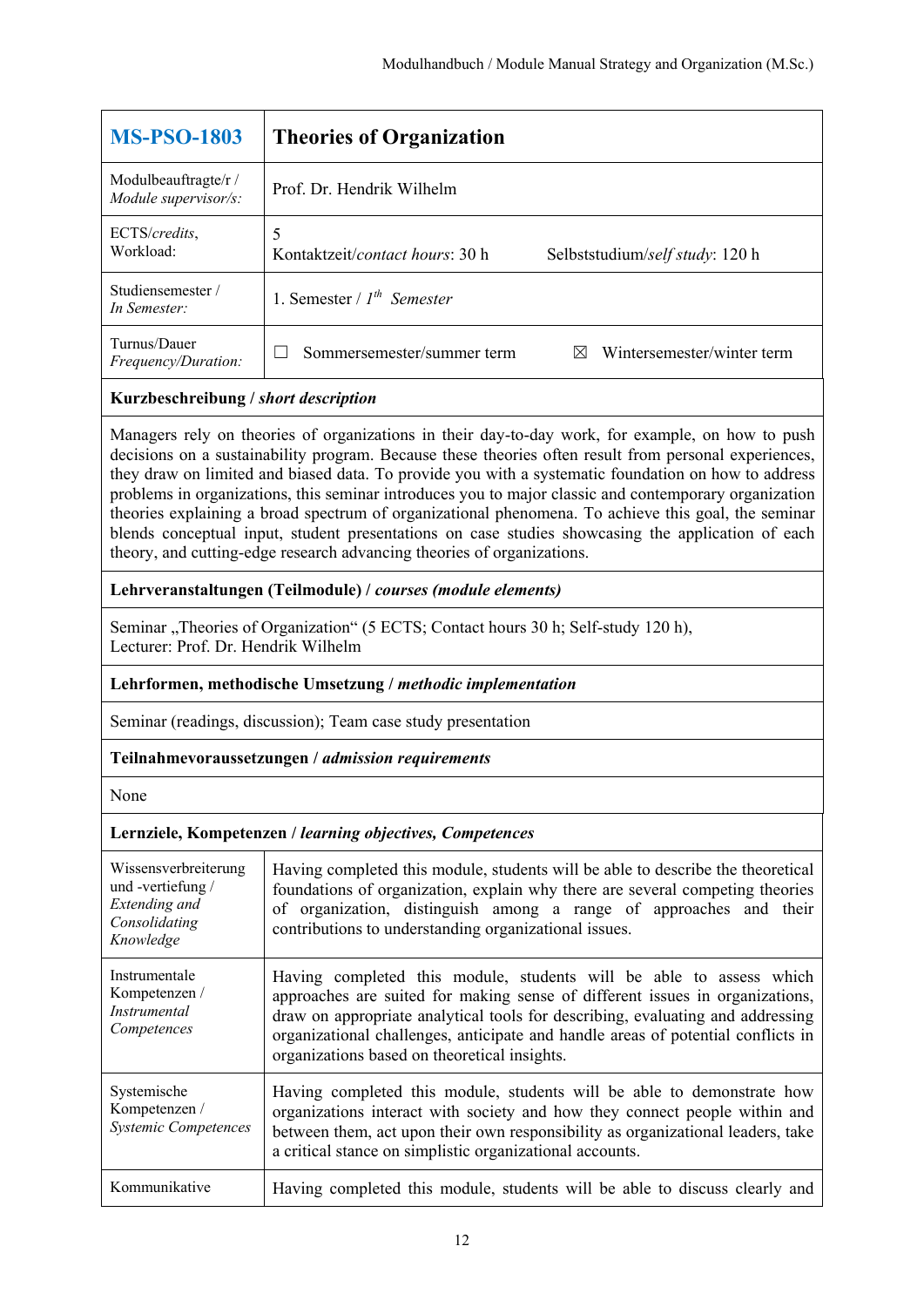Kompetenzen / *Communicative Competences*

competently with experts on organization theory, communicate organizational issues to colleagues and business partners, facilitate organizational processes related to organizational structure, culture, design and development, mobilize different perspectives on organizational issues.

#### **Prüfungsmodalitäten, -formen /** *exam assessments and forms*

Team case study presentation (30% final grade), 24-hrs take-home exam (70% final grade)

#### **Voraussetzungen für die Vergabe von Kreditpunkten /** *precondition for award of credits*

Passing both team case study presentation and take-home exam

#### **Stellenwert der Note in der Endnote /** *weight of grade for final grade*

In proportion to ECTS-Points and according to the study regulation.

#### **Unterrichtssprache /** *teaching language*

 $\Box$  Deutsch  $\boxtimes$  English

**Verwendung des Moduls (in anderen Studiengängen) /** *module applicability* 

None

#### **Lernmaterial, Literaturangaben /** *learning material, literature*

- Barley, S. (2016). 60<sup>th</sup> Anniversary essay: Ruminations on how we became a mystery house and how we might get out. *Administrative Science Quarterly*, 61(1): 1–8.
- Casciaro, T. & Lobo, M. S. (2008). When competence is irrelevant: The role of interpersonal affect in task-related ties. *Administrative Science Quarterly*, 53(4): 655–684.
- Delmestri, G. & Greenwood, R. (2016). How Cinderella became a Queen: Theorizing radical status change. *Administrative Science Quarterly*, 61(4): 507–550.
- McFarland, D. A. & Gomez, C. J. (2016). *Organizational Analysis*.
- Miles, J. A. (2012). *Management and Organization Theory*. San Francisco: Jossey-Bass.
- Soderstrom, S. B. & Weber, K. (2020). Organizational structure from interaction: Evidence from corporate sustainability efforts. *Administrative Science Quarterly*, 65(1): 226–271.
- Ray, G., Xue, L., & Barney, J. B. (2013). Impact of information technology capital on firm scope and performance: The role of asset characteristics. *Academy of Management Journal*, 56(4): 1125–1147.
- Wilhelm, H., Maurer, I., Ebers, M. (2020). When do firms deploy routine dynamic capabilities? Working Paper, Witten/Herdecke University.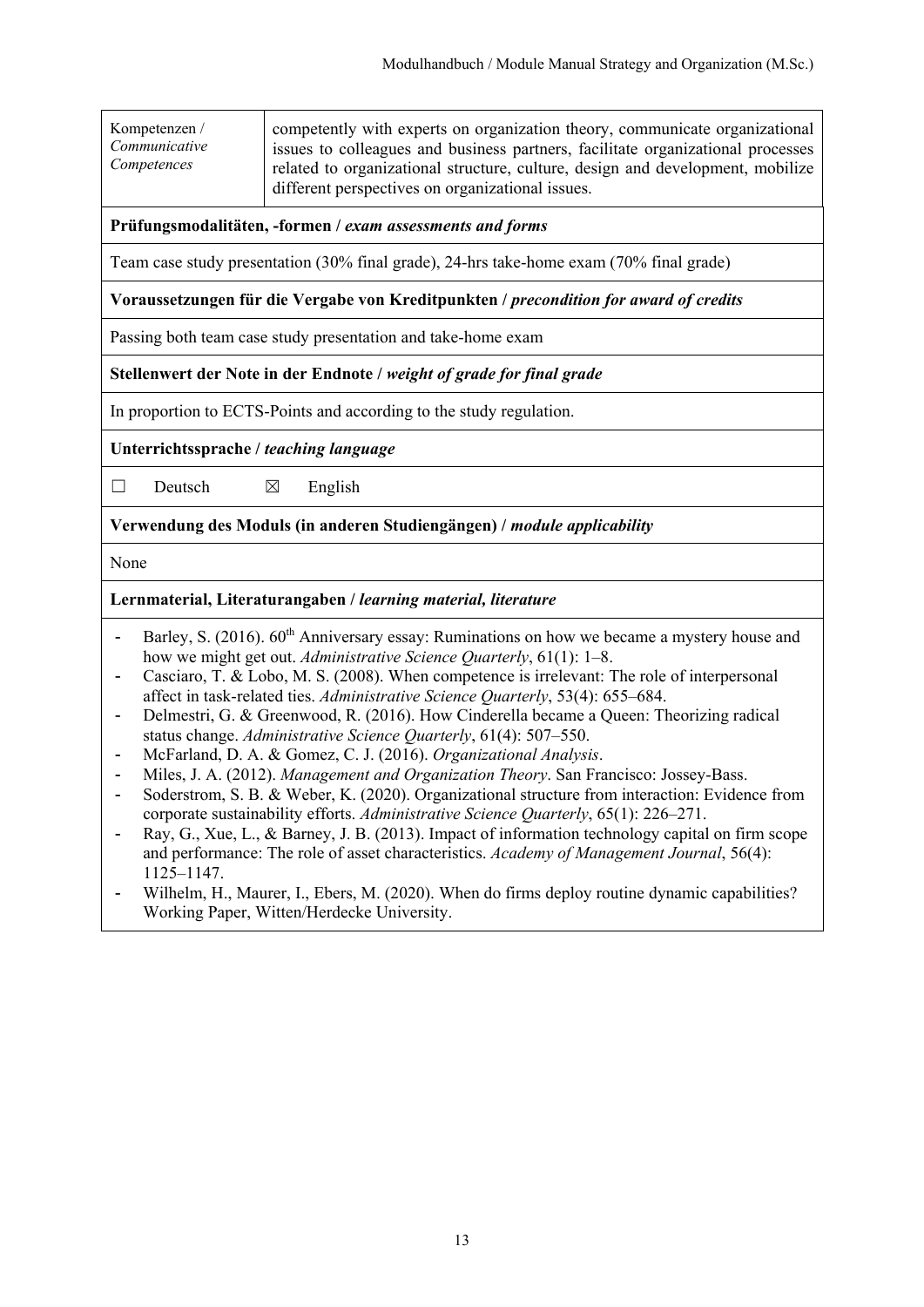| <b>MS-PSO-1804</b>                           | <b>Masterthesis</b>                           |                                 |
|----------------------------------------------|-----------------------------------------------|---------------------------------|
| Modulbeauftragte/r /<br>Module supervisor/s: | Vice Dean for Student Affairs                 |                                 |
| ECTS/credits,<br>Workload:                   | 30<br>Kontaktzeit/ <i>contact hours</i> : 0 h | Selbststudium/self study: 900 h |
| Studiensemester/<br>In Semester:             | 4. Semester                                   |                                 |
| Turnus/Dauer<br>Frequency/Duration:          | Sommersemester/summer term<br>⊠               | Wintersemester/winter term<br>⊠ |

The Masterthesis is evidence that students are able to tackle a research related project within limited time on their own. Students choose a research question within the realm of business, economics or related research areas and are able to demonstrate its relevance. Students use their previously acquired Knowledge to design the project, conceptualise their own empiric research and carry out the research. They use adequate methods to acquire and analyze data. Students are able to reflect and scrutinize their results and to derive implications for research and practice. They are able to explore and develop topics formerly unknown to them and to make an independent contribution to the field.

#### **Lehrveranstaltungen (Teilmodule) /** *courses (module elements)*

None

#### **Lehrformen, methodische Umsetzung /** *methodic implementation*

Individual supervision and mentoring

#### **Teilnahmevoraussetzungen /** *admission requirements*

Required level of ECTS points acquired (according to study regulations)

| Wissensverbreiterung<br>und -vertiefung /<br>Extending and<br>Consolidating<br>Knowledge | Students have acquired in-depth Knowledge of the state of the art of research<br>within the chosen topic. They know how to relate this research Knowledge to<br>the specific research question at hand.                                                                                                                                                                        |
|------------------------------------------------------------------------------------------|--------------------------------------------------------------------------------------------------------------------------------------------------------------------------------------------------------------------------------------------------------------------------------------------------------------------------------------------------------------------------------|
| Instrumentale                                                                            | Students are able to derive a fitting research strategy and empirical method in                                                                                                                                                                                                                                                                                                |
| Kompetenzen /                                                                            | relation to the research question and the state of current research within the                                                                                                                                                                                                                                                                                                 |
| Instrumental                                                                             | specific field. They are able to gather research data through adequate means.                                                                                                                                                                                                                                                                                                  |
| Competences                                                                              | They are able to analyze and derive meaning from data.                                                                                                                                                                                                                                                                                                                         |
| Systemische<br>Kompetenzen /<br><b>Systemic Competences</b>                              | Students have developed an advanced understanding of the scientific and<br>societal relevance of their own research and research in general. They are able<br>to evaluate and judge the reliability and validity of practical and theoretical<br>research in their field. They are able to apply the principles of research to<br>problems within their professional practice. |
| Kommunikative                                                                            | Students are able to explain and defend their research results to practitioners                                                                                                                                                                                                                                                                                                |
| Kompetenzen /                                                                            | and researchers alike. They have developed the skills to present complex and                                                                                                                                                                                                                                                                                                   |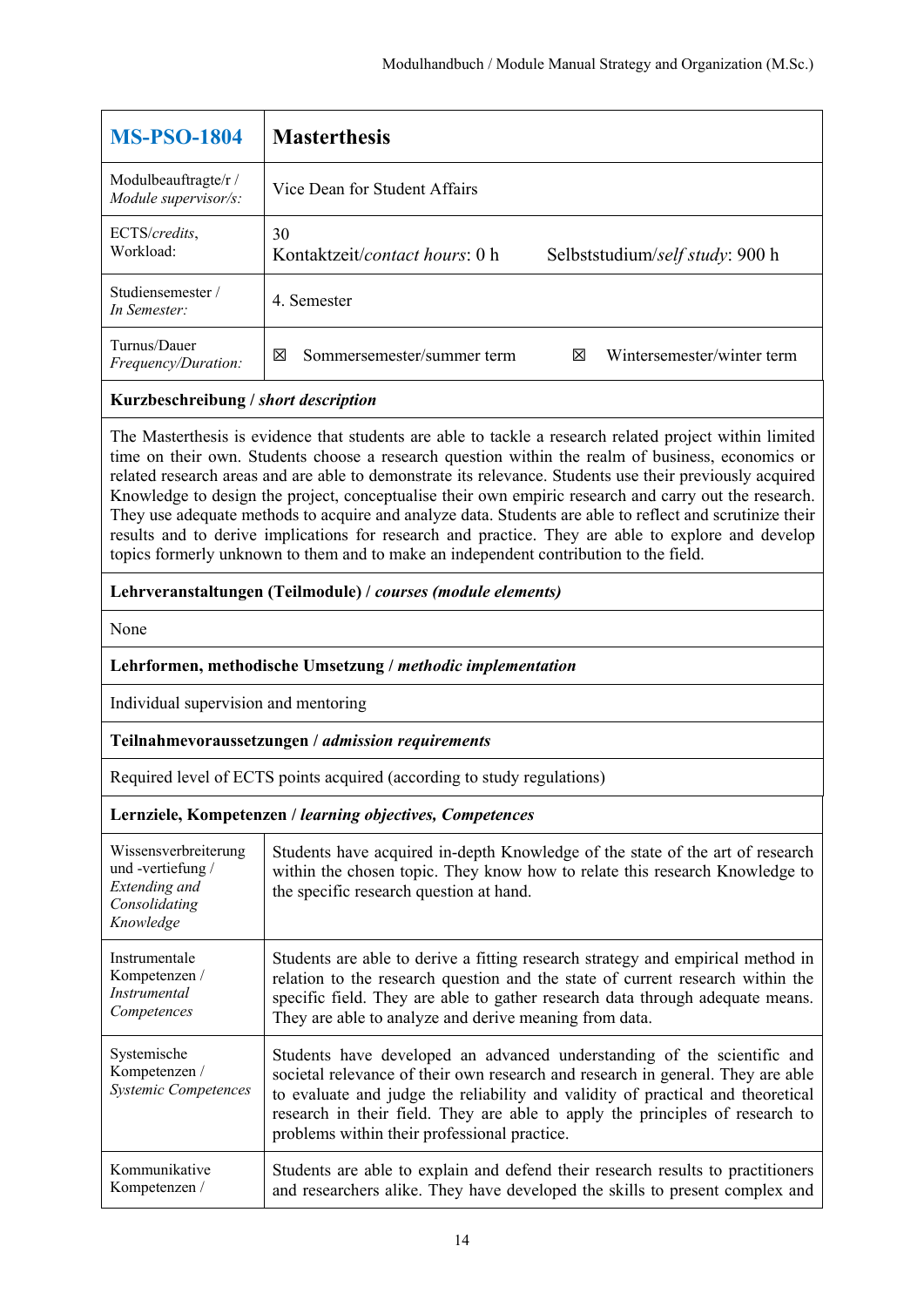| Communicative<br>Competences                                                          | novel Knowledge according to the principles of good research practices. |  |  |
|---------------------------------------------------------------------------------------|-------------------------------------------------------------------------|--|--|
|                                                                                       | Prüfungsmodalitäten, -formen / exam assessments and forms               |  |  |
|                                                                                       | Masterthesis (about 60 pages)                                           |  |  |
| Voraussetzungen für die Vergabe von Kreditpunkten / precondition for award of credits |                                                                         |  |  |
| Keine                                                                                 |                                                                         |  |  |
| Stellenwert der Note in der Endnote / weight of grade for final grade                 |                                                                         |  |  |
| In proportion to ECTS-Points and according to the study regulation.                   |                                                                         |  |  |
| Unterrichtssprache / teaching language                                                |                                                                         |  |  |
| ⊠<br>Deutsch                                                                          | $\boxtimes$<br>English                                                  |  |  |
| Verwendung des Moduls (in anderen Studiengängen) / <i>module applicability</i>        |                                                                         |  |  |
| Keine                                                                                 |                                                                         |  |  |
| Lernmaterial, Literaturangaben / learning material, literature                        |                                                                         |  |  |
| Huff, A. S. (2008). Designing research for publication. Sage.                         |                                                                         |  |  |

H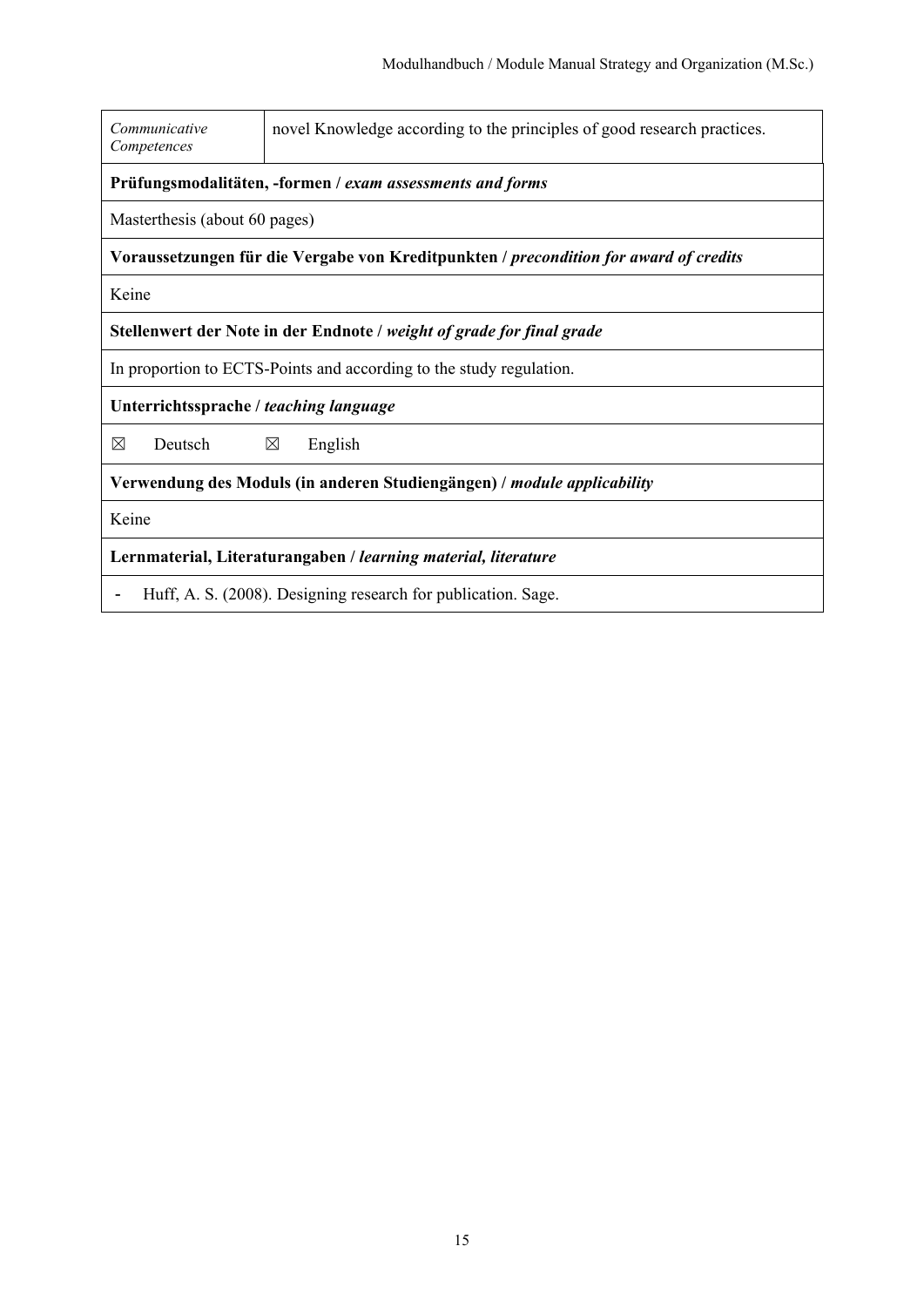## **Wahlpflichtmodule /**  *Compulsory Elective Modules*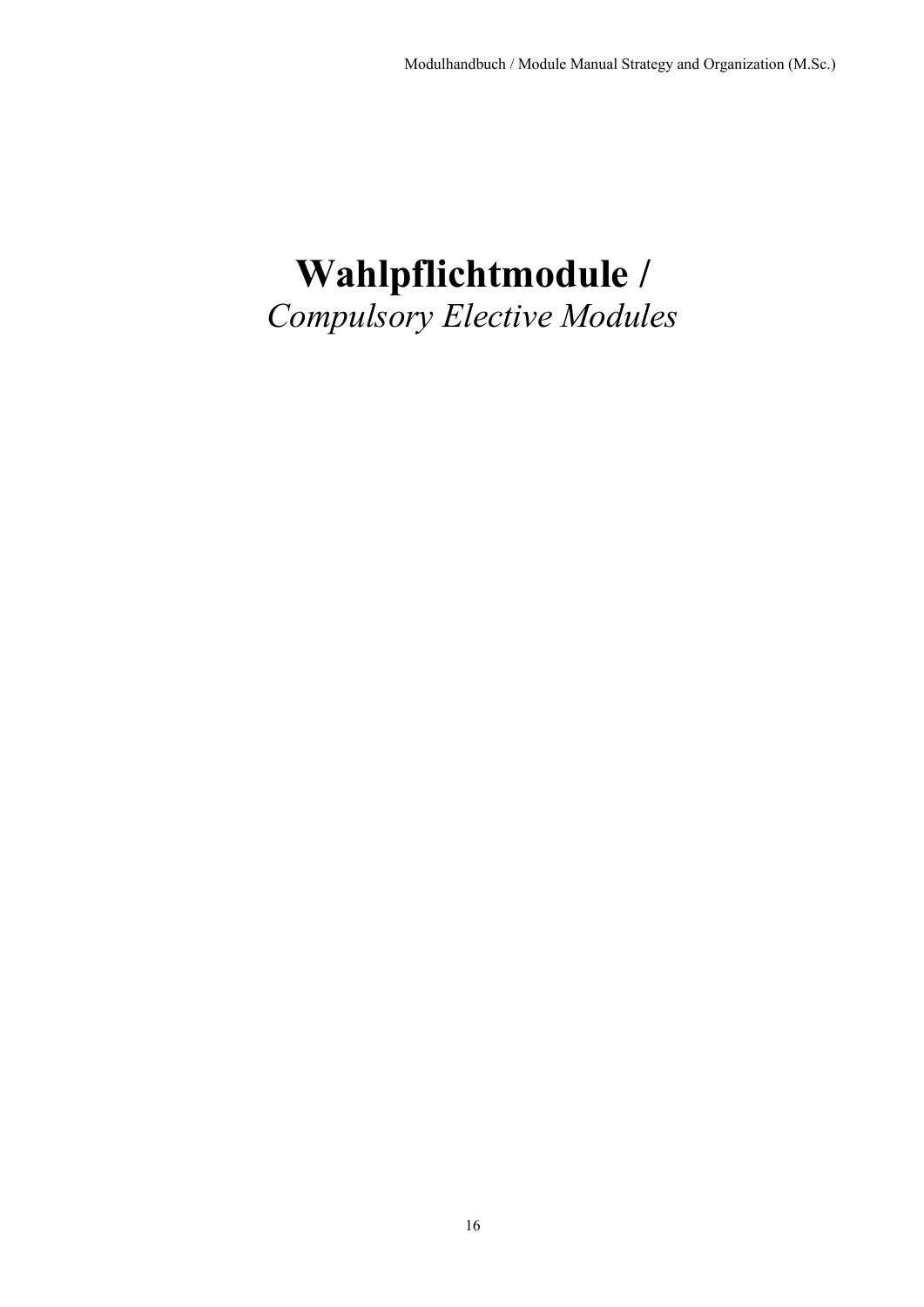## Modulgruppe "Advanced Methods" (Wahlpflicht)/ *Module Group "Advanced Methods" (Compulsory Elective)*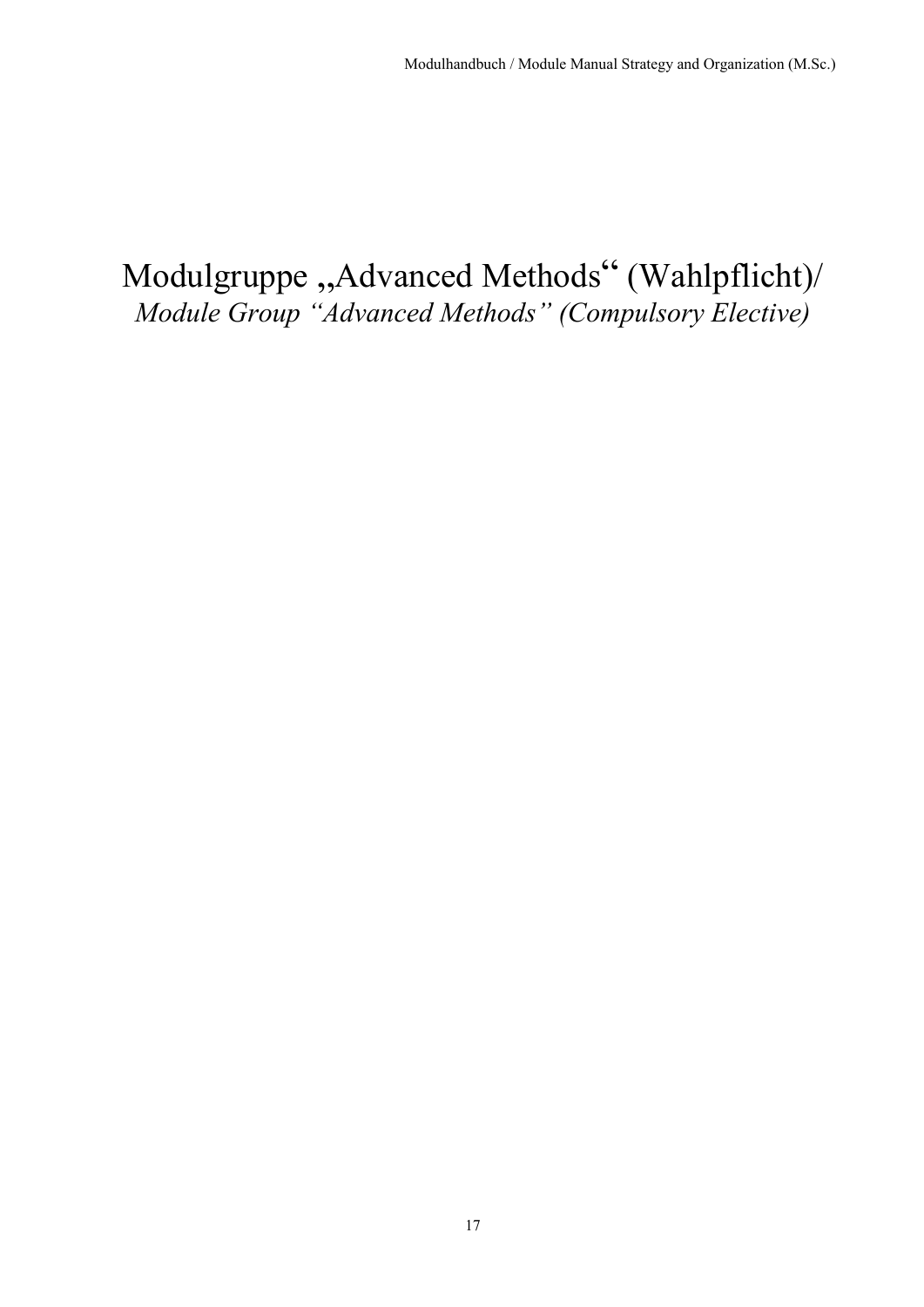| <b>MS-WPM-1801</b>                          | <b>Philosophy of Science</b>         |                                 |
|---------------------------------------------|--------------------------------------|---------------------------------|
| Modulbeauftragte/r/<br>Module supervisor/s: | Prof. Dr. Jens Harbecke              |                                 |
| ECTS/credits,<br>Workload:                  | 5<br>Kontaktzeit/contact hours: 45 h | Selbststudium/self study: 105 h |
| Studiensemester/<br>In Semester:            | 1. Semester / $I^{th}$ Semester      |                                 |
| Turnus/Dauer<br>Frequency/Duration:         | summer term                          | winter term                     |
|                                             |                                      |                                 |

The module provides an introduction to the philosophy of science. The main objective is to give to the students the tools to better understand the structure of scientific theories as well as the applications of scientific methods and research strategies to practical problems in everyday life and to management challenges.

Some of the topics that we will tackle in the seminar include: logical positivism and inductivism, falsificationism, scientific revolutions, scientific realism and the inference to the best explanation. The students will learn to conduct scientific discussions, especially with respect to questions about scientific proofs and scientific theory construction. At the same time the students are trained in reflecting their own scientific work.

The final part of the course is dedicated to the topic of evidence-based management as the place where philosophy of science and management practice meet each other. The students learn the fundamental concepts and discuss case-studies of evidence-based management

The module covers mainly the following topics:

Science as a form of cognition, Experiments and design, Inductivism, Falsifiability, Theory as structures, New Experimentalism, Bayesian Inference, Evidence based management

#### **Lehrveranstaltungen (Teilmodule) /** *courses (module elements)*

The module consists of a seminar unit and a block unit.

#### **Lehrformen, methodische Umsetzung /** *methodic implementation*

The course will first cover the main themes of the subject. The sessions begin with a brief summary of the topics by the supervisor. Subsequently, one or two students will lead a discussion on the basis of questions they have prepared. The block unit is based on a case study, in which the students have to apply the general methods to a management problem.

#### **Teilnahmevoraussetzungen /** *admission requirements*

None

| Wissensverbreiterung       | Students acquire Knowledge about the main positions in the philosophy of            |
|----------------------------|-------------------------------------------------------------------------------------|
| und -vertiefung $\sqrt{ }$ | science on the nature of scientific research, the structure of scientific theories, |
| Extending and              | and the form of scientific methodology and scientific evidence. They reflect        |
| Consolidating              | and interpret several prominent authors, discuss the implications, and present      |
| Knowledge                  | their own positions in class.                                                       |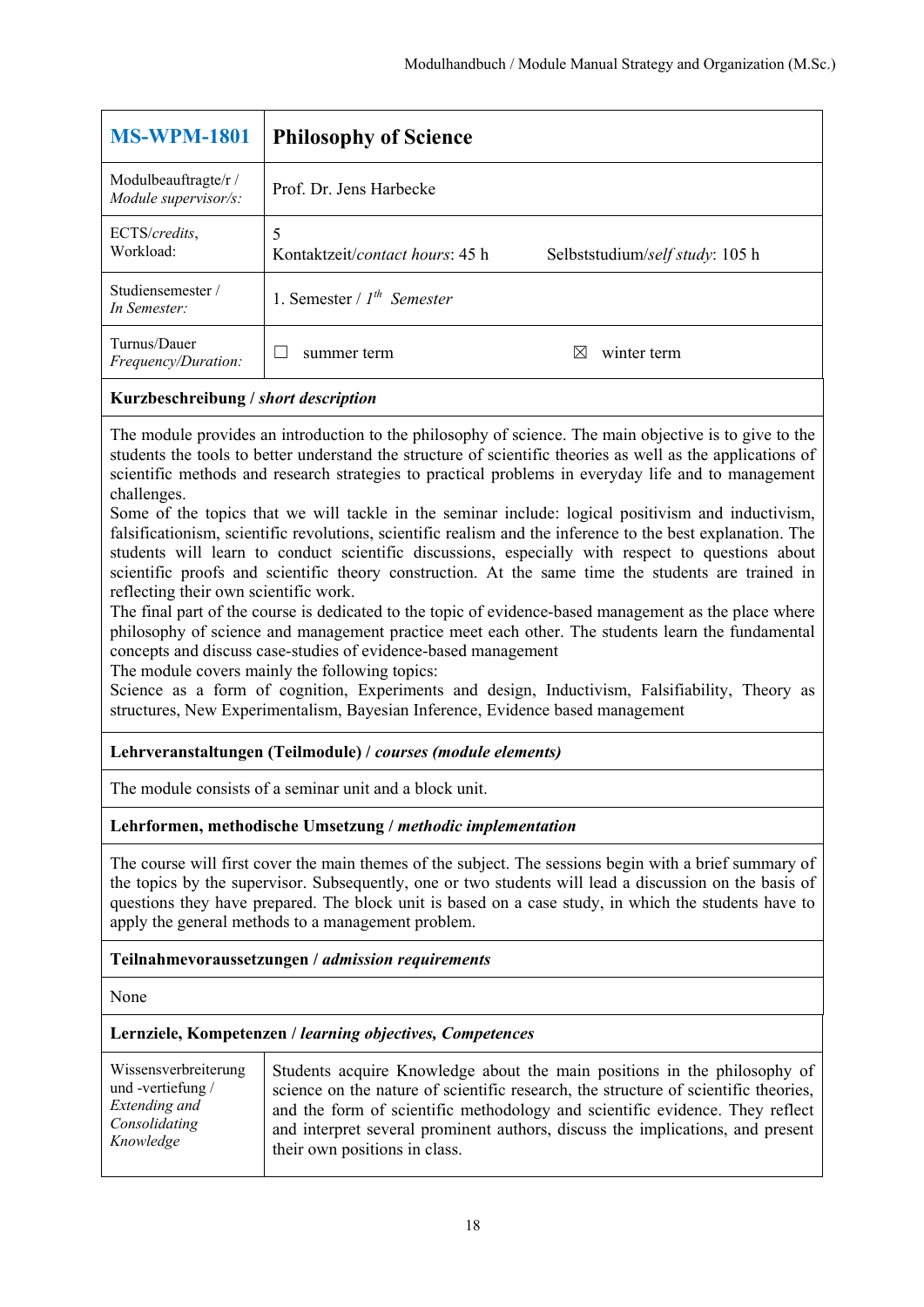| Instrumentale<br>Kompetenzen /<br>Instrumental<br>Competences                                                                                                                                                                                                                                                                                                                                                                                                                                                                                                                                                                                                                                               | Students learn how to develop their own questions and example related to the<br>studied topics. Moreover, they apply and evaluate the studied methods through<br>the application to several case studies from evidence-based management.                                                                                                                                                                    |  |
|-------------------------------------------------------------------------------------------------------------------------------------------------------------------------------------------------------------------------------------------------------------------------------------------------------------------------------------------------------------------------------------------------------------------------------------------------------------------------------------------------------------------------------------------------------------------------------------------------------------------------------------------------------------------------------------------------------------|-------------------------------------------------------------------------------------------------------------------------------------------------------------------------------------------------------------------------------------------------------------------------------------------------------------------------------------------------------------------------------------------------------------|--|
| Systemische<br>Kompetenzen /<br>Systemic Competences                                                                                                                                                                                                                                                                                                                                                                                                                                                                                                                                                                                                                                                        | Students demonstrate how a practical problem can be solved by applying<br>general scientific methods. They predict how their offered solution will affect<br>the studied systems, and they explain why the predicted changes occur in those<br>systems.                                                                                                                                                     |  |
| Kommunikative<br>Kompetenzen /<br>Communicative<br>Competences                                                                                                                                                                                                                                                                                                                                                                                                                                                                                                                                                                                                                                              | Students work in a team when organizing a discussion in class. Moreover, they<br>work in a team when analyzing and solving the case studies from evidence-<br>based management. They communicate their results to the audience with a<br>prepared presentation and defend their solutions. They assess each other's<br>performance as well as their respective results in light of the discussion in class. |  |
|                                                                                                                                                                                                                                                                                                                                                                                                                                                                                                                                                                                                                                                                                                             | Prüfungsmodalitäten, -formen / exam assessments and forms                                                                                                                                                                                                                                                                                                                                                   |  |
| Written Exam (120 minutes)                                                                                                                                                                                                                                                                                                                                                                                                                                                                                                                                                                                                                                                                                  |                                                                                                                                                                                                                                                                                                                                                                                                             |  |
|                                                                                                                                                                                                                                                                                                                                                                                                                                                                                                                                                                                                                                                                                                             | Voraussetzungen für die Vergabe von Kreditpunkten / precondition for award of credits                                                                                                                                                                                                                                                                                                                       |  |
| Submission of two discussion sheets.                                                                                                                                                                                                                                                                                                                                                                                                                                                                                                                                                                                                                                                                        |                                                                                                                                                                                                                                                                                                                                                                                                             |  |
|                                                                                                                                                                                                                                                                                                                                                                                                                                                                                                                                                                                                                                                                                                             | Stellenwert der Note in der Endnote / weight of grade for final grade                                                                                                                                                                                                                                                                                                                                       |  |
| In proportion to ECTS-Points and according to the study regulation.                                                                                                                                                                                                                                                                                                                                                                                                                                                                                                                                                                                                                                         |                                                                                                                                                                                                                                                                                                                                                                                                             |  |
| Unterrichtssprache / teaching language                                                                                                                                                                                                                                                                                                                                                                                                                                                                                                                                                                                                                                                                      |                                                                                                                                                                                                                                                                                                                                                                                                             |  |
| $\Box$<br>Deutsch                                                                                                                                                                                                                                                                                                                                                                                                                                                                                                                                                                                                                                                                                           | $\boxtimes$<br>English                                                                                                                                                                                                                                                                                                                                                                                      |  |
| Verwendung des Moduls (in anderen Studiengängen) / module applicability                                                                                                                                                                                                                                                                                                                                                                                                                                                                                                                                                                                                                                     |                                                                                                                                                                                                                                                                                                                                                                                                             |  |
| Compulsory elective module in the Master course General Management (M.A.) and obligatory module<br>in the Master course Philosophy, Politics and Economics (M.A.)                                                                                                                                                                                                                                                                                                                                                                                                                                                                                                                                           |                                                                                                                                                                                                                                                                                                                                                                                                             |  |
| Lernmaterial, Literaturangaben / learning material, literature                                                                                                                                                                                                                                                                                                                                                                                                                                                                                                                                                                                                                                              |                                                                                                                                                                                                                                                                                                                                                                                                             |  |
| Pfeffer, J. and Sutton, R. (2006a), Evidence-based management, Harvard Business Review.<br>Pfeffer, J. and Sutton, R. (2006b), Hard Facts, Dangerous Half-Truths and Total Nonsense -<br>Profiting from Evidence-Based Management, Harvard Business School Press.<br>Staley, Kent W. (2014), An Introduction to Philosophy of Science. Cambridge University Press.<br>Godfrey-Smith, P.: Theory and Reality: An Introduction to the Philosophy of Science. Chicago:<br>University of Chicago Press 2003.<br>Psillos, S. and M. Curd (eds): The Routledge Companion to Philosophy of Science. New York:<br>Routledge 2008.<br>Papineau, D.: The Philosophy of Science. Oxford: Oxford University Press 1996. |                                                                                                                                                                                                                                                                                                                                                                                                             |  |
| Weitere Informationen / other information                                                                                                                                                                                                                                                                                                                                                                                                                                                                                                                                                                                                                                                                   |                                                                                                                                                                                                                                                                                                                                                                                                             |  |
| Zum erfolgreichen Abschluss der Modulgruppe "Advanced Methods" (Wahlpflicht) müssen 15 ECTS-<br>Punkte erreicht werden.                                                                                                                                                                                                                                                                                                                                                                                                                                                                                                                                                                                     |                                                                                                                                                                                                                                                                                                                                                                                                             |  |
| Successful completion of the module group "Advanced Methods" (compulsory elective) requires 15<br>ECTS- credits.                                                                                                                                                                                                                                                                                                                                                                                                                                                                                                                                                                                            |                                                                                                                                                                                                                                                                                                                                                                                                             |  |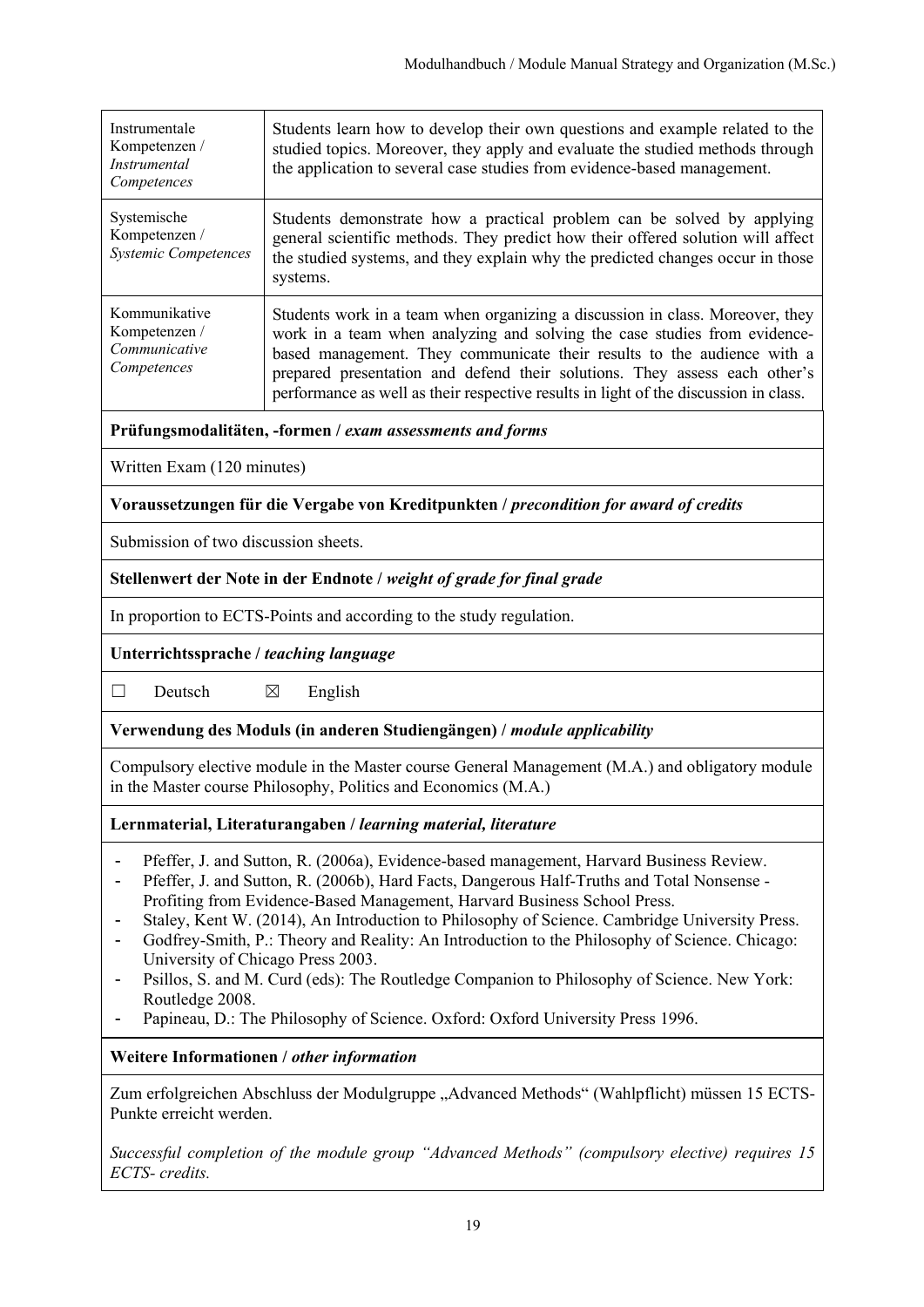| <b>MS-WPM-1802</b>                          | <b>Quantitative Methods (focus Applied Econometrics)</b> |                                 |
|---------------------------------------------|----------------------------------------------------------|---------------------------------|
| Modulbeauftragte/r/<br>Module supervisor/s: | Junior-Prof. Dr. Magdalene Silberberger                  |                                 |
| ECTS/credits,<br>Workload:                  | 5<br>Kontaktzeit/ <i>contact hours</i> : 30 h            | Selbststudium/self study: 120 h |
| Studiensemester /<br>In Semester:           | 1. Semester / $I^{th}$ Semester                          |                                 |
| Turnus/Dauer<br><i>Frequency/Duration:</i>  | П<br>summer term                                         | winter term<br>IX               |
| Kurzbeschreibung / short description        |                                                          |                                 |

This course covers the statistical tools needed to understand empirical economic research and to plan and execute independent research projects. It focuses on the estimation, inference and identification of linear regression models. The course will include the use of R, a standard software for econometric and statistical analysis.

#### **Lehrveranstaltungen (Teilmodule) /** *courses (module elements)*

The module contains a seminar unit and a tutorial unit (contact hours: 30 h).

#### **Lehrformen, methodische Umsetzung /** *methodic implementation*

The course provides a theoretical background on the main statistical tools which is complemented by the analysis of research papers. The tutorial unit will focus on the use of R in which students will have the opportunity to apply the theoretical Knowledge.

#### **Teilnahmevoraussetzungen /** *admission requirements*

None

| Wissensverbreiterung<br>und -vertiefung /<br>Extending and<br>Consolidating<br>Knowledge | The first learning objective of this course is to provide students with<br>econometric theory to understand economic research. The second learning<br>objective is to provide them with a toolkit to conduct independent research<br>projects.                                            |
|------------------------------------------------------------------------------------------|-------------------------------------------------------------------------------------------------------------------------------------------------------------------------------------------------------------------------------------------------------------------------------------------|
| Instrumentale<br>Kompetenzen /<br><i>Instrumental</i><br>Competences                     | Students learn to match the theoretical frameworks to the specific research<br>question. They learn the single steps which are necessary to execute research<br>projects.                                                                                                                 |
| Systemische<br>Kompetenzen /<br><b>Systemic Competences</b>                              | This course is primarily directed at developing and practicing students' ability<br>to critique and create research designs.                                                                                                                                                              |
| Kommunikative<br>Kompetenzen /<br>Communicative<br>Competences                           | Students work in a team when analyzing actual cases of research in the social<br>sciences. They communicate their results to the audience and defend their<br>solutions. They assess each other's performance as well as their respective<br>results in light of the discussion in class. |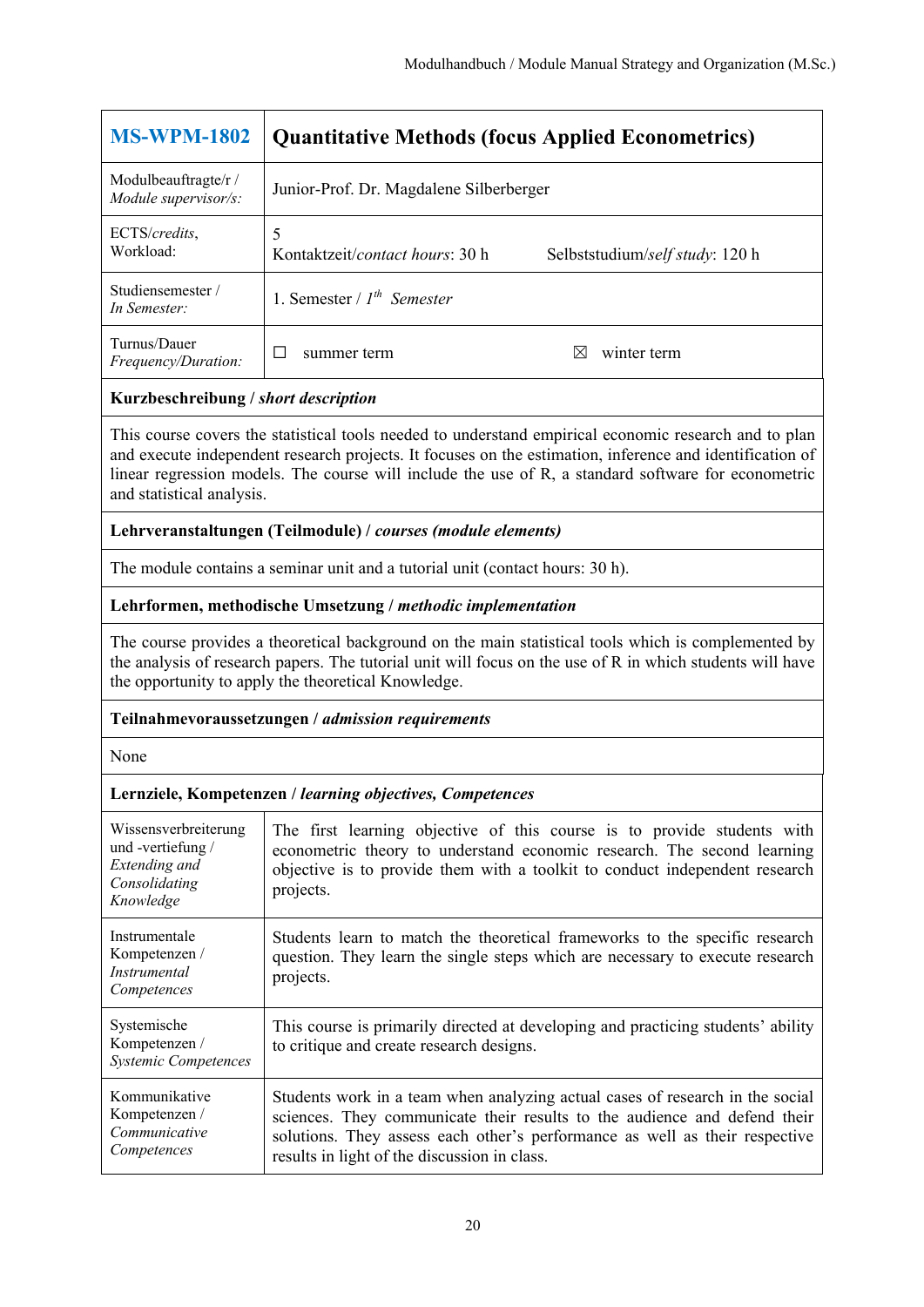**Prüfungsmodalitäten, -formen /** *exam assessments and forms*

Written Exam (60 minutes)

**Voraussetzungen für die Vergabe von Kreditpunkten /** *precondition for award of credits*

None

**Stellenwert der Note in der Endnote /** *weight of grade for final grade*

In proportion to ECTS-Points and according to the study regulation.

**Unterrichtssprache /** *teaching language*

 $\square$  Deutsch  $\square$  English

**Verwendung des Moduls (in anderen Studiengängen) /** *module applicability* 

Compulsory elective module in the Master course General Management (M.A.) and obligatory module in the Master course Philosophy, Politics and Economics (M.A.)

**Lernmaterial, Literaturangaben /** *learning material, literature*

- Imai, K.: Quantitative Social Science: An Introduction, Princeton University Press 2017.
- Wooldridge, J.M.: Introductory Econometrics, South-Western, 2016

**Weitere Informationen /** *other information* 

Zum erfolgreichen Abschluss der Modulgruppe "Advanced Methods" (Wahlpflicht) müssen 15 ECTS-Punkte erreicht werden.

*Successful completion of the module group "Advanced Methods" (compulsory elective) requires 15 ECTS- credits.*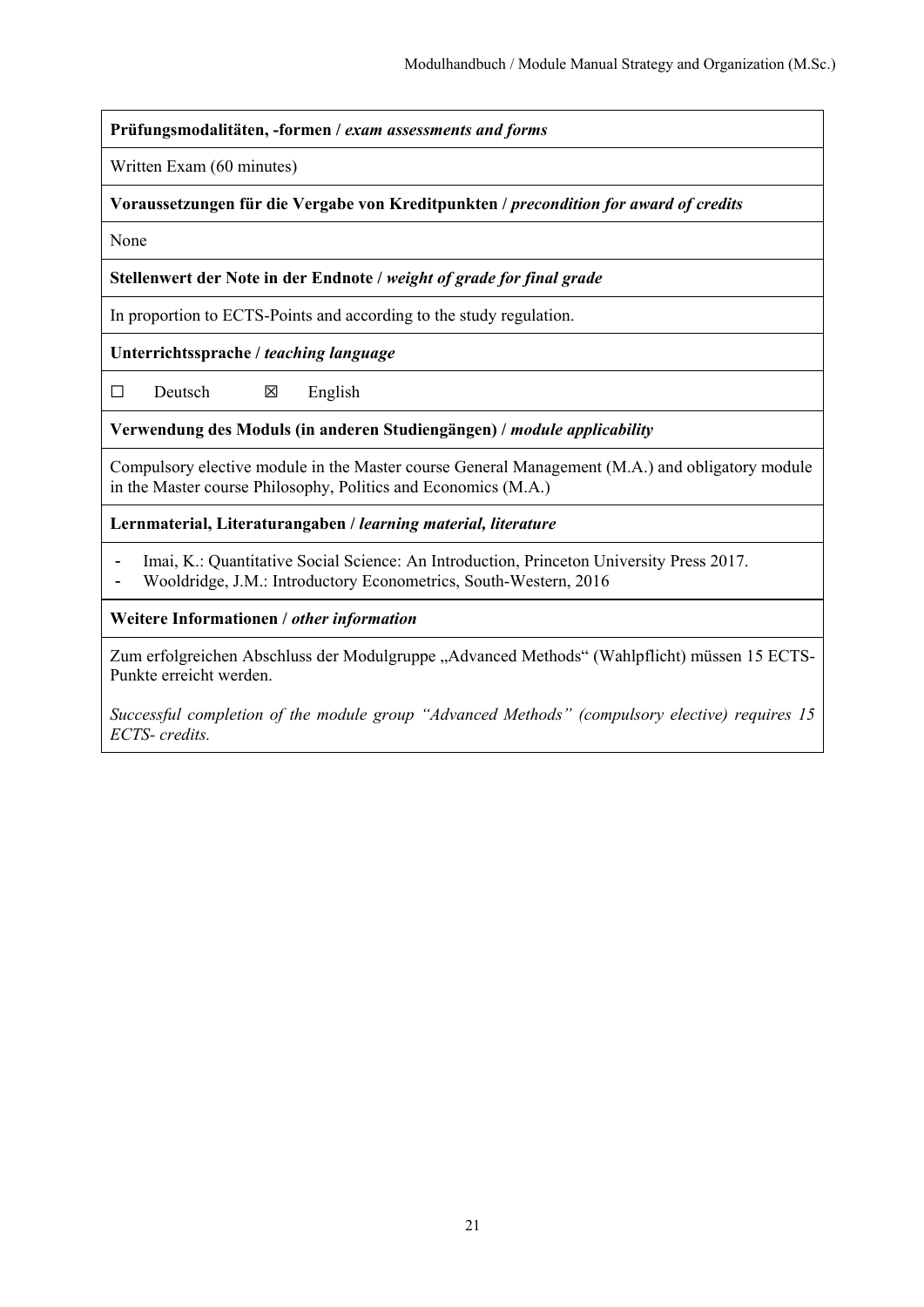| <b>MS-WPM-1803</b>                           | <b>Advanced Qualitative Methods</b>                                              |
|----------------------------------------------|----------------------------------------------------------------------------------|
| Modulbeauftragte/r /<br>Module supervisor/s: | Prof. Dr. Marcel Hülsbeck                                                        |
| ECTS/credits,<br>Workload:                   | 5<br>Kontaktzeit/ <i>contact hours</i> : 30 h<br>Selbststudium/self study: 120 h |
| Studiensemester /<br>In Semester:            | 2. Semester / $2^{nd}$ Semester                                                  |
| Turnus/Dauer<br><i>Frequency/Duration:</i>   | Wintersemester/winter term<br>Sommersemester/summer term<br>⊠                    |

Do live crocodiles affect a person's willingness to gamble? What are the perceived personalities of rocks from a sales and marketing perspective? Are ladies who own cats actually more likely to be crazy? Each year, Harvard University selects the most fascinating and outrageous questions researched in a variety of domains to award the Ig Nobel prize. All these questions have in common that they are relevant, investigated through rigorous research methods, and found to be highly entertaining. If you sometimes also catch yourself thinking "I wonder if it is actually true that…" then you have come to the right course – welcome to Qualitative Methods. This course will challenge you to use the Knowledge you might already have of qualitative methods and use it as a tool to create new Knowledge.

In this course, students have the opportunity to be an independent researcher; finding an interesting question to research, using qualitative methods to answer that question and sharing the findings through a presentation and a research paper. The course will guide students through different qualitative research methods and in developing their own research study.

#### **Lehrveranstaltungen (Teilmodule) /** *courses (module elements)*

Interactive lecture (Lecturer: Dr. Maike Gerken)

#### **Lehrformen, methodische Umsetzung /** *methodic implementation*

Interactive seminar with discussions; lectures, group work and presentations by students

#### **Teilnahmevoraussetzungen /** *admission requirements*

None

| Wissensverbreiterung                                                 | Students are able to define theories to build up a qualitative research question.                                                                                                                                                     |
|----------------------------------------------------------------------|---------------------------------------------------------------------------------------------------------------------------------------------------------------------------------------------------------------------------------------|
| und -vertiefung /                                                    | Students gain Knowledge on qualitative research design and ways of collecting                                                                                                                                                         |
| Extending and                                                        | data, as well as sampling. Students learn about the different approaches and                                                                                                                                                          |
| Consolidating                                                        | analyzing methods. They are able to select a fitting approach and data-analysis                                                                                                                                                       |
| Knowledge                                                            | methods to answer their own research question.                                                                                                                                                                                        |
| Instrumentale<br>Kompetenzen /<br><i>Instrumental</i><br>Competences | Students use the acquired theoretical Knowledge on qualitative research to<br>develop a study design. Students are able to collect data in order to answer<br>their research question. Students demonstrate analytical skills through |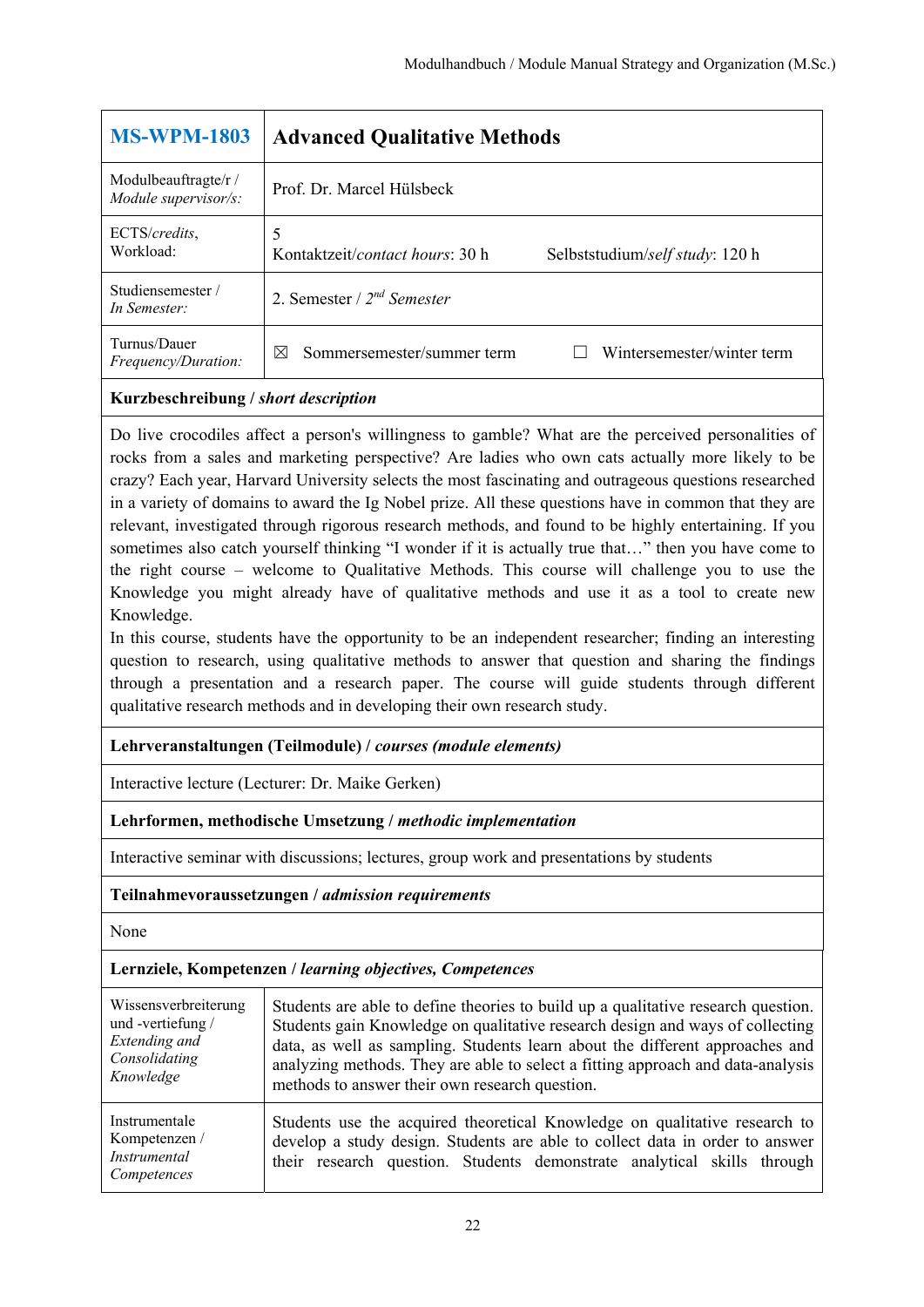|                                                                | analyzing their data and derive conclusions from their research. Students are<br>able to identify existing limitations in their research study and are able to<br>formulate implications based on their results.                                                                                                               |
|----------------------------------------------------------------|--------------------------------------------------------------------------------------------------------------------------------------------------------------------------------------------------------------------------------------------------------------------------------------------------------------------------------|
| Systemische<br>Kompetenzen /<br><b>Systemic Competences</b>    | Students are able to build up a valid argumentation for the choices and<br>decisions made based on theory and their research question. In addition,<br>students also demonstrate an in-depth understanding of their chosen qualitative<br>approach. They are also able to identify the added value of their research<br>study. |
| Kommunikative<br>Kompetenzen /<br>Communicative<br>Competences | Students can report on their data analysis results and present their research in<br>front of researchers and practitioners alike. Students can present their research<br>study and persuade others of the validity of the research question, chosen<br>qualitative research approach and presented findings.                   |

**Prüfungsmodalitäten, -formen /** *exam assessments and forms*

Assessment is based on a written paper (ca. 20 pages)

#### **Voraussetzungen für die Vergabe von Kreditpunkten /** *precondition for award of credits*

Positive evaluation of the paper.

#### **Stellenwert der Note in der Endnote /** *weight of grade for final grade*

In proportion to ECTS-Points and according to the study regulation.

#### **Unterrichtssprache /** *teaching language*

 $\Box$  Deutsch  $\boxtimes$  English

#### **Verwendung des Moduls (in anderen Studiengängen) /** *module applicability*

Compulsory elective module in the Master course General Management (M.A.) and obligatory module in the Master course Philosophy, Politics and Economics (M.A.)

#### **Lernmaterial, Literaturangaben /** *learning material, literature*

- Savin-Baden, M. & Howell Major, C. (2013). Qualitative Research. The essential guide to theory and practice. Routledge
- Charmaz, K. (2014) Grounded theory in global perspective: Reviews by international researchers. Qualitative Inquiry, 20 (9), 1074-1084.
- DeCuir-Gunby, J.T., Marshall, P.L., & McCulloch, A.W. (2012). Developing and using a codebook for the analysis of interview data: an example from a professional development research project. Field Methods, 23(2), 136-155.
- Gladstone, B.M., McKeever, P., Seeman, M., & Boydell, K.M. (2014). Analysis of a support group for children of parents with mental illnesses: Managing stressful situations. Qualitative Health Research,24(9), 1171-1182.
- Fleming, J., Beresford, P., Bewley, C., Croft, S., Branfield, F. Postle, K., & Turner, M. (2014). Working together – innovative collaboration in social care research. Qualitative Social Work, (13(5),706-722.
- Flyvbjerg, B. (2006), Five misunderstandings about case-study research. Qualitative Inquiry 12 (2), 219-245.
- Kearns, K. (2014). Working reflexively with ethical complexity in narrative research with disadvantaged young people. Qualitative Social Work, 13(4), 502-521.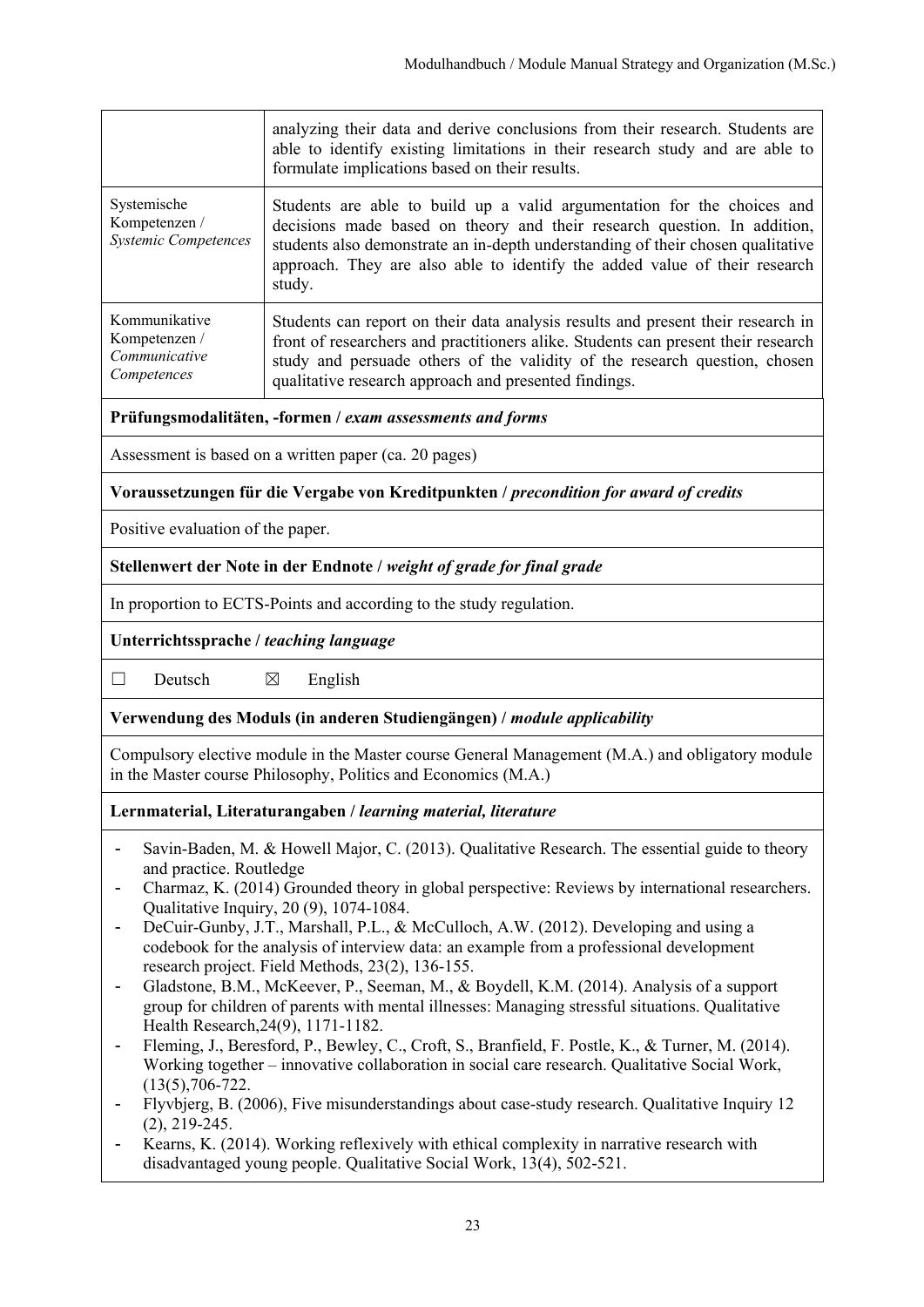- Koenig, T.L., Lee, J.H., Macmillan, K.R., Fields, N.L., & Spano, R. (2014). Older adult and family member perspectives of the decision-making process involved in moving to assisted living. Qualitative Social Work, 13(3), 335-350.
- Krummaker, S. & Vogel, B. (2013). An in-depth view of the facets, antecedents, and effects of leaders' change competency: Lessons from a case study. The Journal of Applied Behavioral Science, 49(3), 279-307.
- St. Pierre, E.A. & Jackson, A.Y. (2014). Qualitative data analysis after coding. Qualitative Inquiry, 20(6), 715–719.
- Thomas, D. R. (2006). A general inductive approach for analyzing qualitative evaluation data. American Journal of Evaluation, 27(2), 237-246.
- Tracy, S. J. (2010). Qualitative quality: Eight "big-tent" criteria for excellent qualitative research. Qualitative inquiry, 16(10), 837-851.
- Van de Wiel, M. W. J., Van den Bossche, P., Janssen, S., & Jossberger, H. (2011). Exploring deliberate practice in medicine: how do physicians learn in the workplace? Advances in Health Sciences Education: Theory and Practice, 16(1), 81–95.

#### **Weitere Informationen /** *other information*

Zum erfolgreichen Abschluss der Modulgruppe "Advanced Methods" (Wahlpflicht) müssen 15 ECTS-Punkte erreicht werden.

*Successful completion of the module group "Advanced Methods" (compulsory elective) requires 15 ECTS- credits.*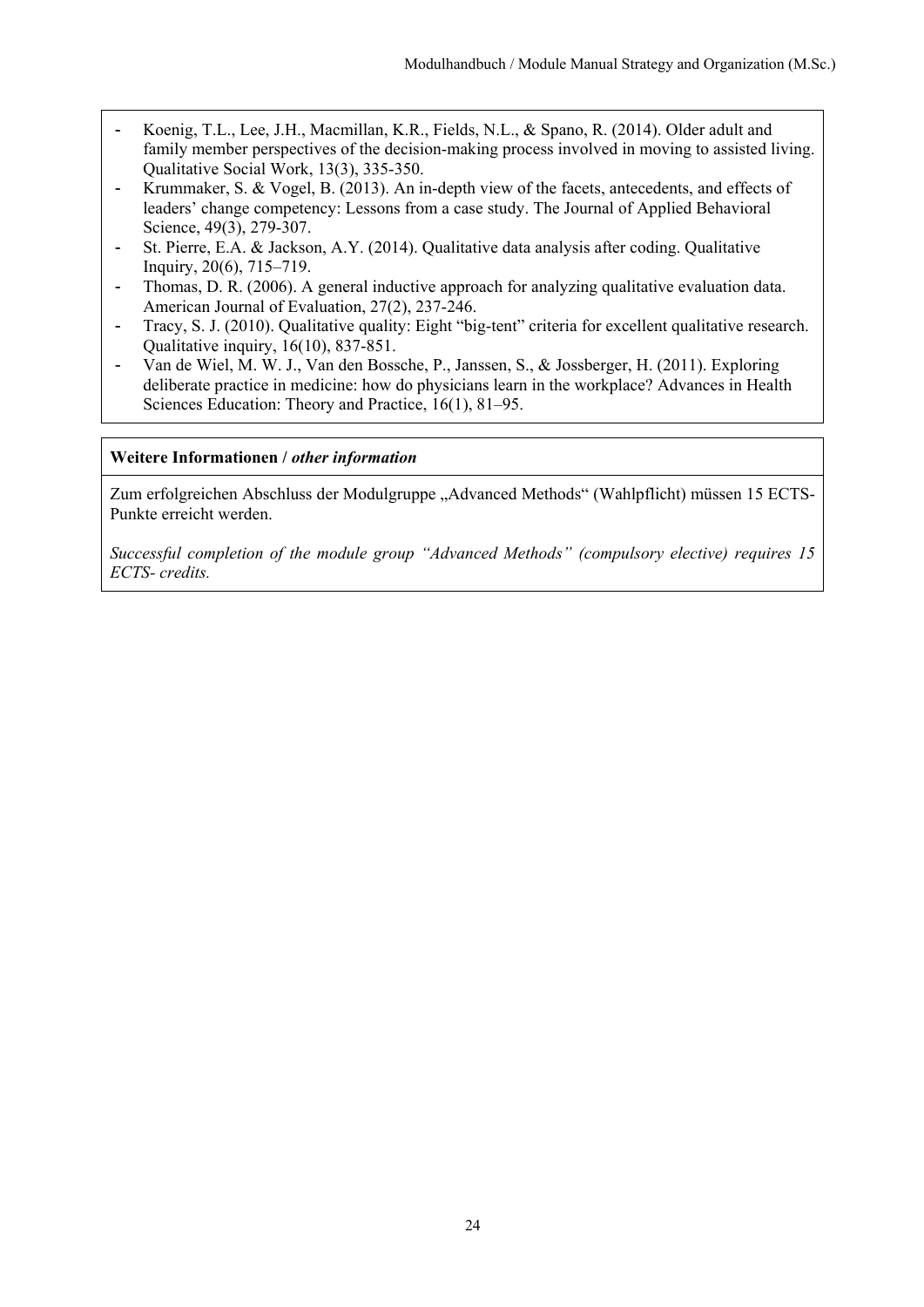| <b>MS-WPM-1804</b>                                                                                                                                                                                                                                                                                                                                                                                                                                                                             | <b>Marketing Research Methods</b>                                       |
|------------------------------------------------------------------------------------------------------------------------------------------------------------------------------------------------------------------------------------------------------------------------------------------------------------------------------------------------------------------------------------------------------------------------------------------------------------------------------------------------|-------------------------------------------------------------------------|
| Modulbeauftragte/r /<br>Module supervisor/s:                                                                                                                                                                                                                                                                                                                                                                                                                                                   | Prof. Dr. Michael Steiner                                               |
| ECTS/credits,<br>Workload:                                                                                                                                                                                                                                                                                                                                                                                                                                                                     | 5<br>Kontaktzeit/contact hours: 30 h<br>Selbststudium/self study: 120 h |
| Studiensemester /<br>In Semester:                                                                                                                                                                                                                                                                                                                                                                                                                                                              | 2. Semester / $2^{nd}$ Semester                                         |
| Turnus/Dauer<br>Frequency/Duration:                                                                                                                                                                                                                                                                                                                                                                                                                                                            | Sommersemester/summer term<br>Wintersemester/winter term<br>⊠           |
| Kurzbeschreibung / short description                                                                                                                                                                                                                                                                                                                                                                                                                                                           |                                                                         |
| Any decision that managers need to make is based on data. Marketing managers, for example, need to<br>understand their customers' needs and (based on this data) can define distinct customer groups and<br>develop products for them. Managers need to understand the effect of changes to the marketing mix<br>(e.g. the effect of price changes or new advertising campaigns). This lecture introduces students to the<br>most commonly used survey and analysis techniques from marketing. |                                                                         |
| Students will learn how to:<br>Survey respondents' needs and preferences (Survey Design)<br>Predict future market share for certain products or alternative prices (Conjoint analysis)<br>$\bullet$                                                                                                                                                                                                                                                                                            |                                                                         |

- Identify outliers in the data and to define customer groups (Cluster Analysis)
- Assess the effect of single changes to the marketing mix (Analysis of Variance and Regression Analysis)

This lecture is not a common lecture on statistics; besides providing students with statistical Knowledge, it focuses on the methods' application. Students also learn how to use common software such as SPSS or open-source software such as Jasp.

Students are also asked to conduct an own research project, i.e. define a research question, develop a questionnaire and program an online survey, collect data, analyze it and present and discuss the project's results.

**Lehrveranstaltungen (Teilmodule) /** *courses (module elements)*

Marketing Research Methods (Prof. Dr. Michael Steiner)

**Lehrformen, methodische Umsetzung /** *methodic implementation*

Lecture & tutorial

**Teilnahmevoraussetzungen /** *admission requirements*

Students must already have a basic understanding of the following areas:

- Research designs (exploratory research, descriptive research, and causal research)
- Questionnaire design (e.g., scale types, item development latent constructs)
- Basic significance tests (e.g., confidence intervals, probability of error, chi2-tests, t-tests)
- Basic univariate statistics (e.g., variance, std. deviation, mean, mode, median) and basic
- bivariate methods (e.g., correlations)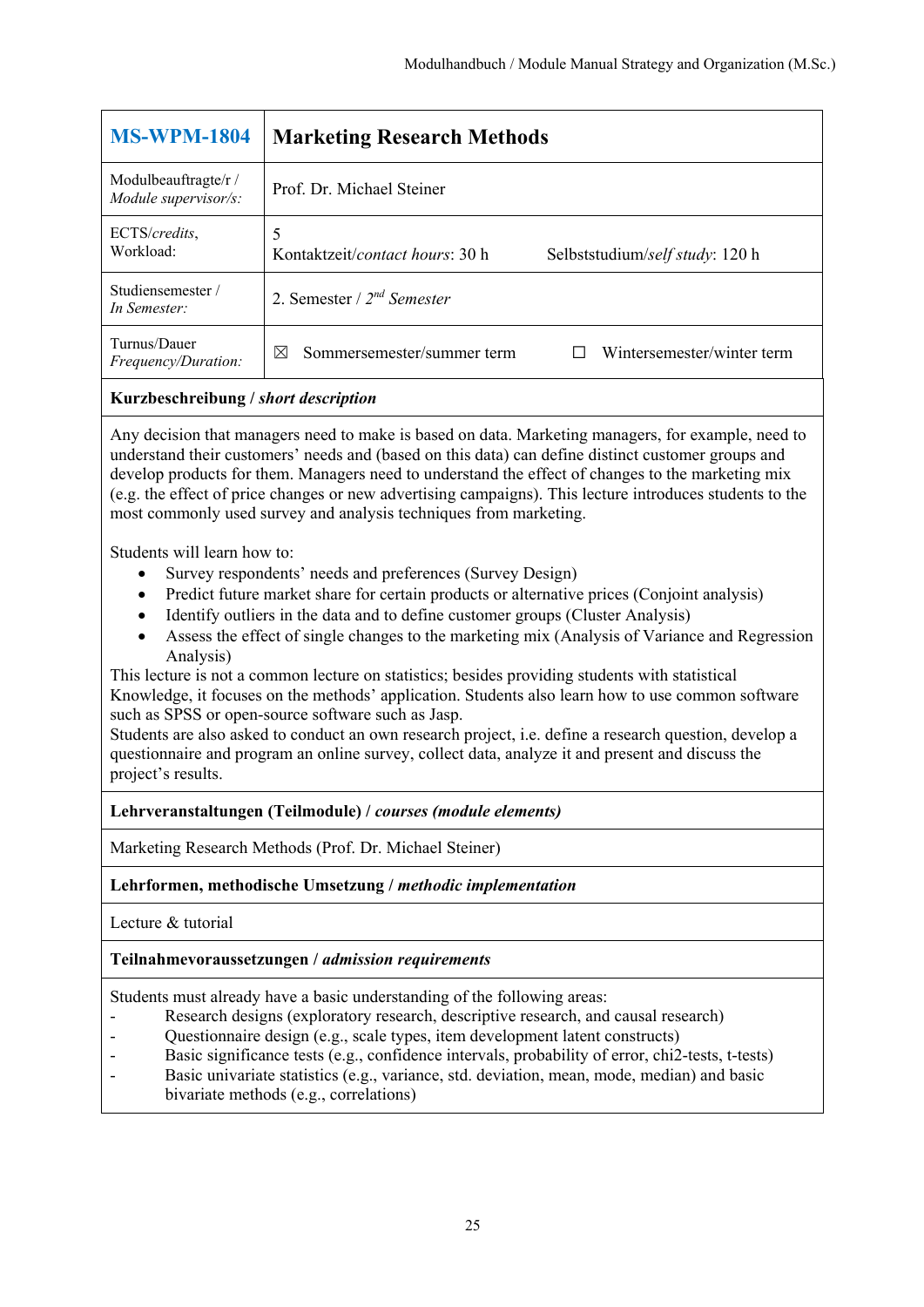| Lernziele, Kompetenzen / learning objectives, Competences                               |                                                                                                                                                                                                                                                                                                                                                                                                                                |
|-----------------------------------------------------------------------------------------|--------------------------------------------------------------------------------------------------------------------------------------------------------------------------------------------------------------------------------------------------------------------------------------------------------------------------------------------------------------------------------------------------------------------------------|
| Wissensverbreiterung<br>und-vertiefung /<br>Extending and<br>Consolidating<br>Knowledge | After participating successfully in this lecture, students should be able to know<br>the underlying idea of common approaches such as ANOVA, regression<br>analysis, cluster analysis and conjoint analysis, describe these approaches,<br>describe contexts in which these methods are applicable and be able to justify<br>reasons for this choice, and interpret a study's results and derive marketing<br>actions from it. |
| Instrumentale<br>Kompetenzen /<br><i>Instrumental</i><br>Competences                    | After participating successfully in this lecture, students should be able to<br>recommend and justify a method to address a specific research problem,<br>evaluate the results quality based on several validity measures and significance<br>tests, and develop a survey or experimental design, develop hypotheses and<br>collect data.                                                                                      |
| Systemische<br>Kompetenzen /<br><b>Systemic Competences</b>                             | After participating successfully in this lecture, students should be able to apply<br>the survey and estimation techniques discussed in this lecture in their own<br>research context, calculate relevant statistics such as significance tests and<br>validity measures, prove significant relationships and test hypotheses, and<br>verify the validity of a study's results                                                 |
| Kommunikative<br>Kompetenzen /<br>Communicative<br>Competences                          | After participating successfully in this lecture, students should be able to<br>evaluate the results, summarize the main findings and justify marketing<br>actions, classify distinct groups of customer or competitor groups, diagnose<br>effects of managerial actions, and present and discuss a study's results.                                                                                                           |
| Prüfungsmodalitäten, -formen / exam assessments and forms                               |                                                                                                                                                                                                                                                                                                                                                                                                                                |

Written Exam (60 min.)

#### **Voraussetzungen für die Vergabe von Kreditpunkten /** *precondition for award of credits*

None

#### **Stellenwert der Note in der Endnote /** *weight of grade for final grade*

In proportion to ECTS-Points and according to the study regulation.

**Unterrichtssprache /** *teaching language*

 $\Box$  Deutsch  $\boxtimes$  English

#### **Verwendung des Moduls (in anderen Studiengängen) /** *module applicability*

Compulsory elective module in the Master course General Management (M.A.)

**Lernmaterial, Literaturangaben /** *learning material, literature* 

- Iacobucci, D.; Churchill, G. A. (2010) Marketing Research Methodological Foundations, international edition, 10th edition, Fort Worth.
- Hair, J.F.; Black, W.C.; Babin, B.J.; Anderson, R.E. (2009) Multivariate Data Analysis, Pearson Education, Harlow.
- Additional journal papers and book chapters presented during the lecture.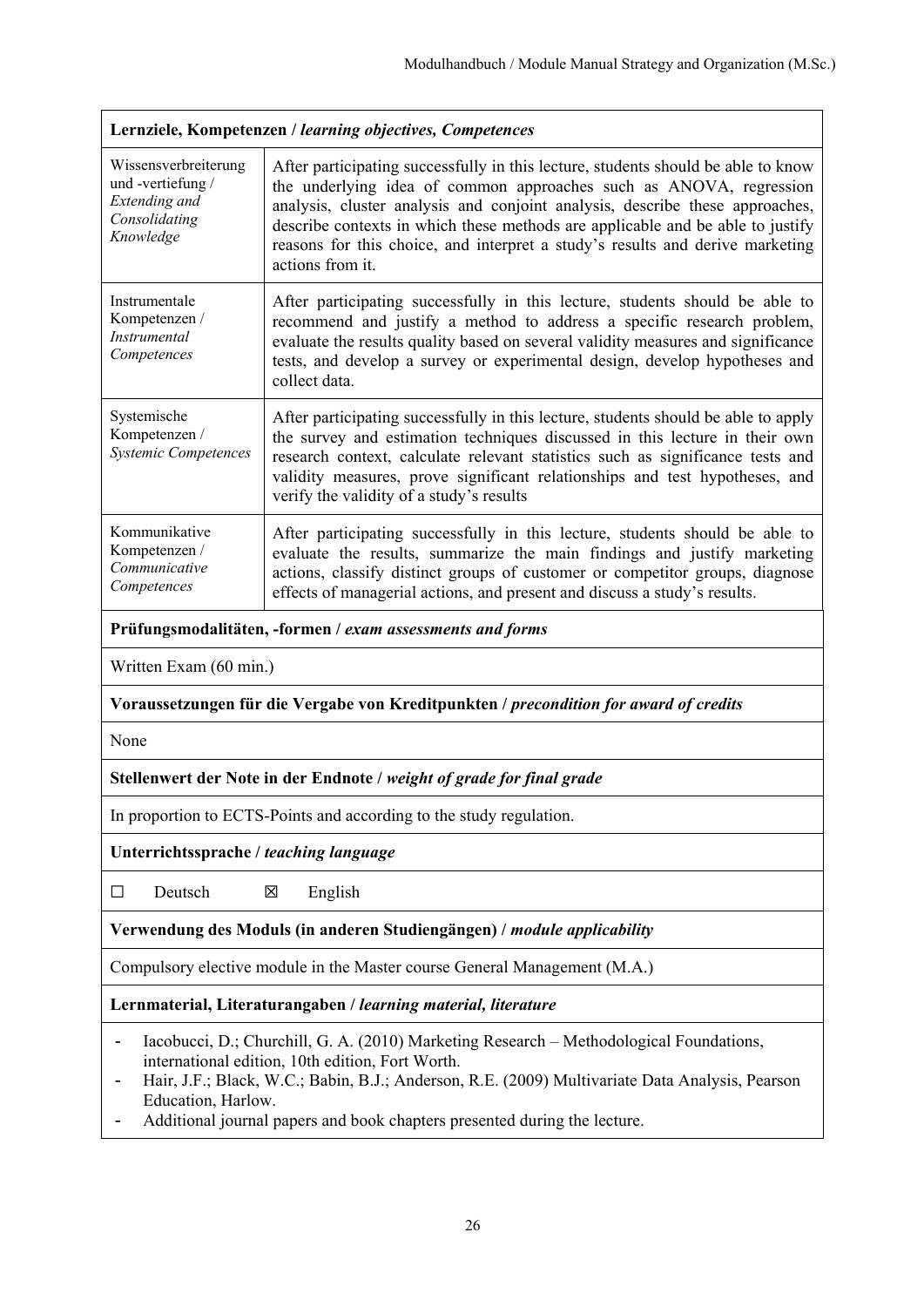#### **Weitere Informationen /** *other information*

Zum erfolgreichen Abschluss der Modulgruppe "Advanced Methods" (Wahlpflicht) müssen 15 ECTS-Punkte erreicht werden.

*Successful completion of the module group "Advanced Methods" (compulsory elective) requires 15 ECTS- credits.*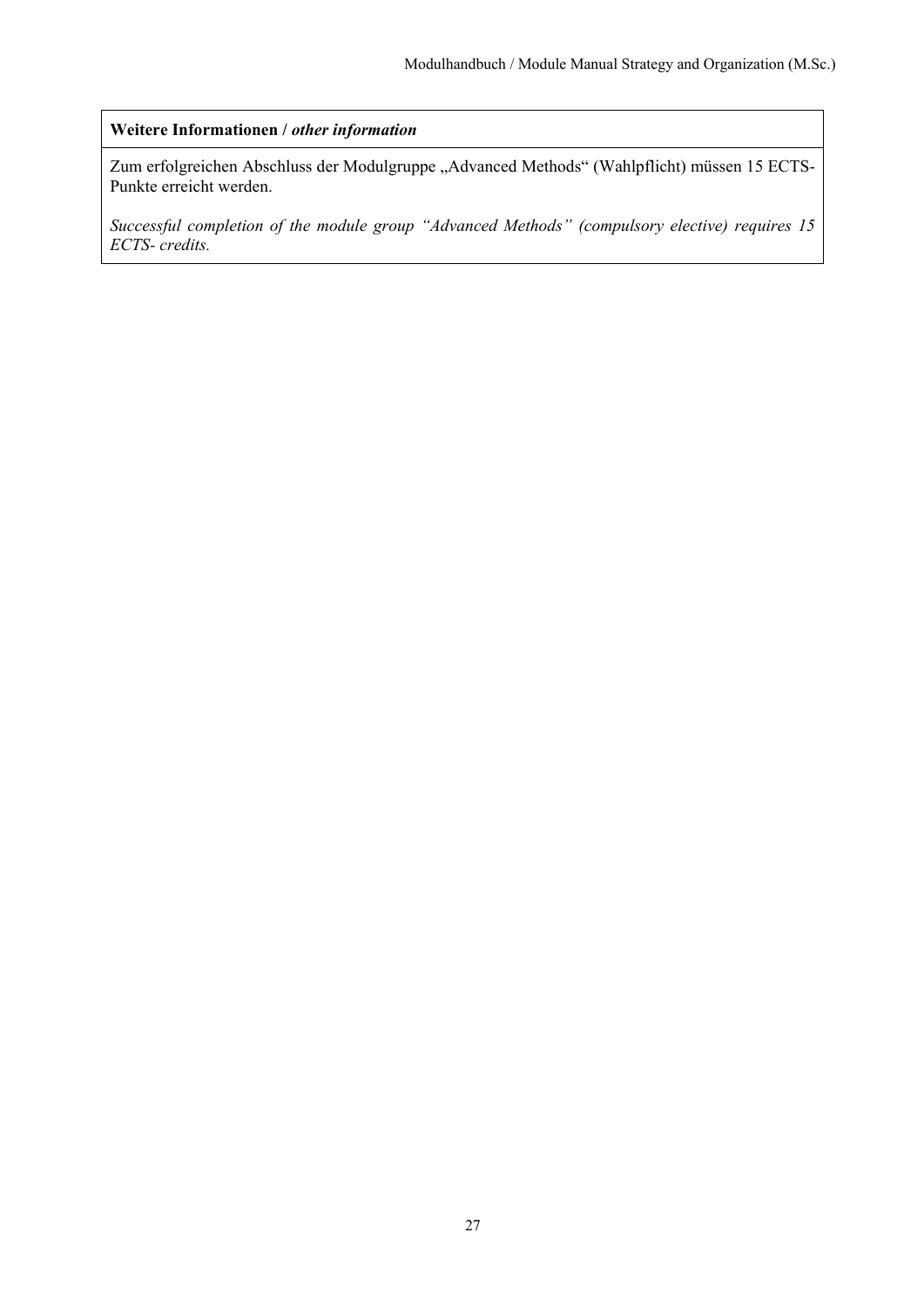## Modulgruppe "Studium fundamentale" (Wahlpflicht)/

*Module Group "Studium fundamentale" (Compulsory Elective)*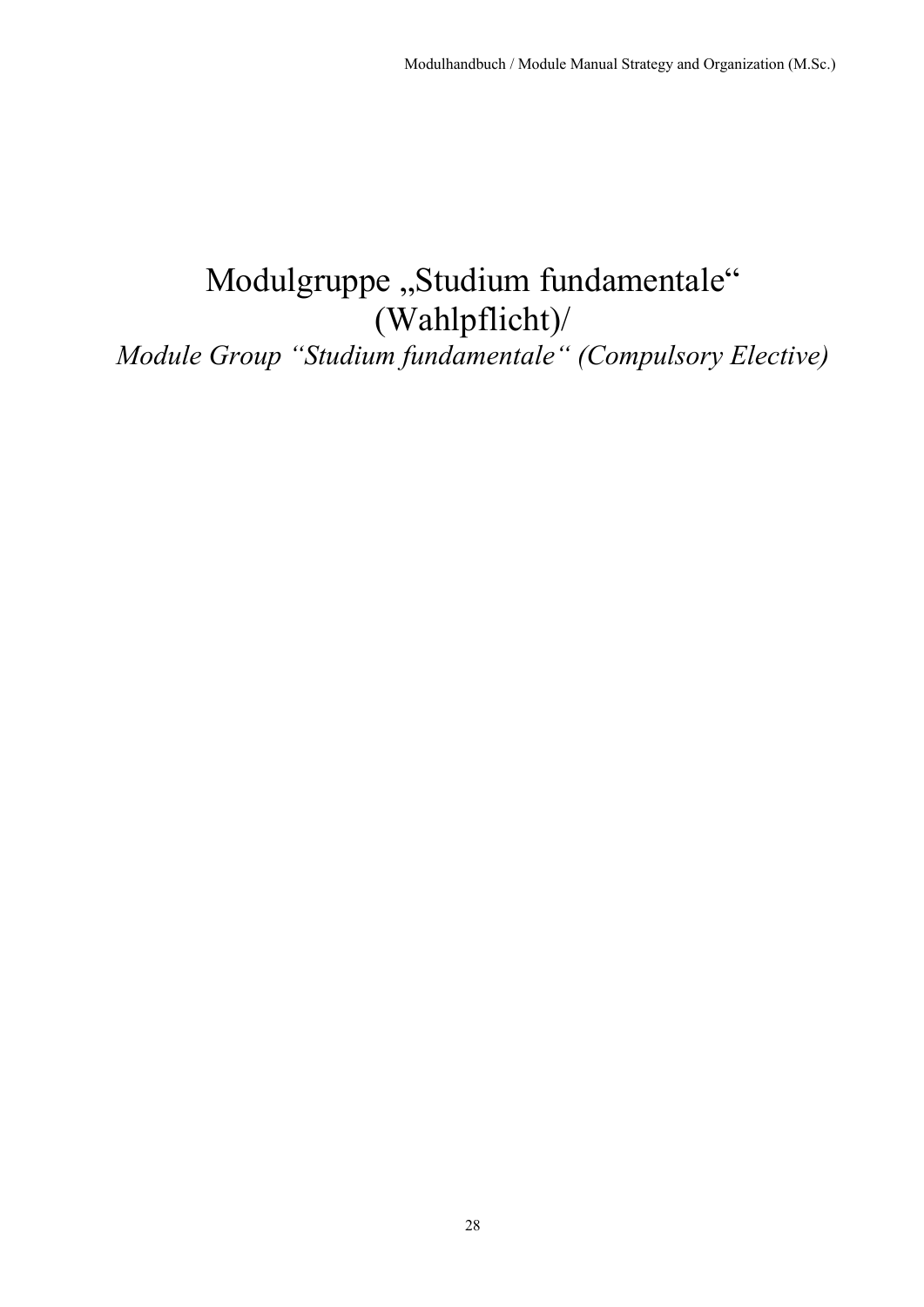| <b>MS-WSf-1801</b>                           | Studium fundamentale                                                     |
|----------------------------------------------|--------------------------------------------------------------------------|
| Modulbeauftragte/r /<br>Module supervisor/s: | Prof. Dr. Claus Volkenandt                                               |
| ECTS/credits,<br>Workload:                   | 15<br>Kontaktzeit/contact hours: 90 h<br>Selbststudium/self study: 360 h |
| Studiensemester/<br>In Semester:             | Ab 1. Semester / from $I^{th}$ Semester                                  |
| Turnus/Dauer<br>Frequency/Duration:          | Wintersemester/winter term<br>Sommersemester/summer term<br>⊠<br>M       |

Das Studium fundamentale bietet jedes Semester eine breite Palette von Veranstaltungen in den Kompetenzbereichen Reflexion, Kommunikation und künstlerische Erfahrung an. Es bietet exemplarische Einblicke in verschiedene Theorieformen, Praktiken und Erfahrungsmöglichkeiten in unterschiedlicher Nähe und Ferne zum eigenen Studienfach. Anregungen zur persönlichen Weiterentwicklung (Persönlichkeitsbildung) sind ein Querschnittziel des Studium fundamentale.

*The Studium fundamentale offers a wide range of courses each semester in the areas of reflection, communication and artistic experience. It offers exemplary insights into different theoretical forms, practices and possibilities of experience in different proximity and distance to one's own field of study. Suggestions for personal development (personality development) are a fundamental cross-sectional objective of the programme.*

#### **Lehrveranstaltungen (Teilmodule) /** *courses (module elements)*

Seminare und andere Veranstaltungsformate in den Bereichen

- reflexive Kompetenz
- kommunikative Kompetenz
- künstlerische Kompetenz

Das Veranstaltungsangebot wird semesterweise von der Fakultät für Kulturreflexion und Studium fundamentale gestaltet. Der Dozentenpool umfasst alle Dozent\*innen sowie alle Lehrbeauftragte der UW/H.

*Seminars and other event formats in the areas of* 

- *reflective competence*
- *communicative competence*
- *artistic competence*

*The courses on offer are organised by the Faculty of Cultural Reflection and Studies on a semesterly basis. The pool of lecturers includes all lecturers as well as all lecturers of the UW/H.*

#### **Lehrformen, methodische Umsetzung /** *methodic implementation*

Seminare, Übungen, Blockseminare, Exkursionen, Aufführungen

*Seminars, exercises, block seminars, excursions, performances* 

#### **Teilnahmevoraussetzungen /** *admission requirements*

Keine / *None*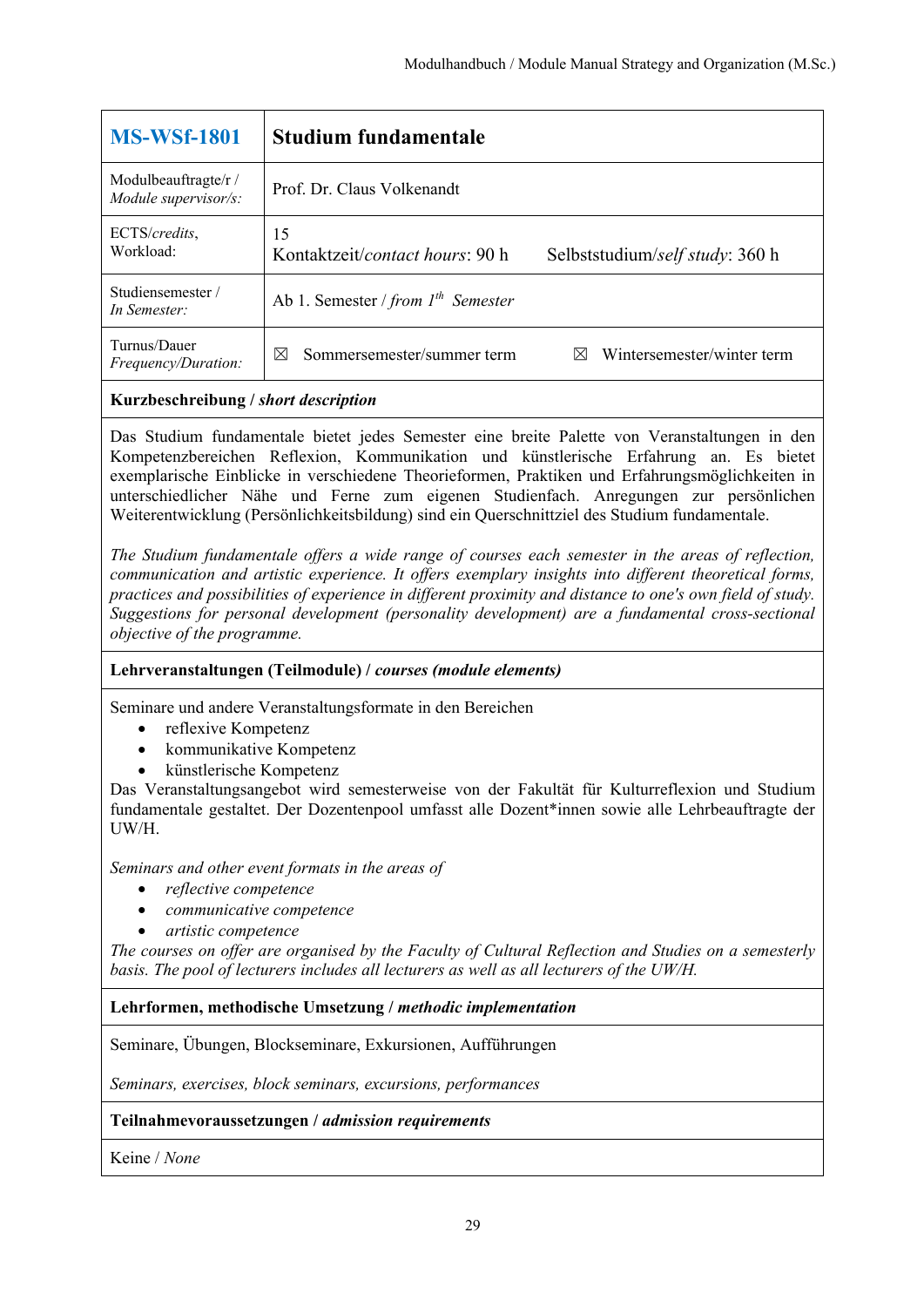| Lernziele, Kompetenzen / learning objectives, Competences                              |                                                                                                                                                                                                                                                                                                                                                                                                                                                                                                                                                                                                                                                                                                                                                           |
|----------------------------------------------------------------------------------------|-----------------------------------------------------------------------------------------------------------------------------------------------------------------------------------------------------------------------------------------------------------------------------------------------------------------------------------------------------------------------------------------------------------------------------------------------------------------------------------------------------------------------------------------------------------------------------------------------------------------------------------------------------------------------------------------------------------------------------------------------------------|
| Wissensverbreiterung<br>und-vertiefung/<br>Extending and<br>Consolidating<br>Knowledge | Das fächerübergreifende Studium fundamentale bietet den Studierenden aller<br>an der Universität vertretenen Fachrichtungen ein differenziertes Angebot (ca.<br>50 Veranstaltungen pro Semester), um Denkweisen des eigenen Fachs zu<br>reflektieren sowie die Denkweisen anderer wissenschaftlicher Disziplinen,<br>aber auch Formen der künstlerischen Praxis kennen zu lernen.<br>The interdisciplinary Studium fundamentale offers students of all disciplines a<br>differentiated programme (approx. 50 courses per semester) in order to reflect<br>on the ways of thinking of their own subject and to get to know the ways of<br>thinking of other scientific disciplines as well as forms of artistic practice.                                  |
| Kommunikative<br>Kompetenzen /<br>Communicative<br>Competences                         | Studierenden können ihre Reflexions-, Verständigungs-<br>Die<br>und<br>Organisationsfähigkeit verbessern, entfalten künstlerisches, politisches und<br>gesellschaftliches Engagement, üben sich im Perspektivenwechsel, knüpfen<br>Kontakte und erfahren persönliche und fachliche<br>Anregungen, um über fachdisziplinäre Grenzen hinweg ihr akademisches und<br>persönliches Profil weiterzuentwickeln.<br>Students can improve their ability to reflect, communicate and organise,<br>develop artistic, political and social commitment, practice changing<br>perspectives, make contacts and experience personal and professional skills.<br>Suggestions for further developing your academic and personal profile across<br>disciplinary boundaries. |

#### **Prüfungsmodalitäten, -formen /** *exam assessments and forms*

Alle nach Studien- und Prüfungsformen vorgesehenen Prüfungsformen

*All exam formats stipulated in examination regulations.* 

**Voraussetzungen für die Vergabe von Kreditpunkten /** *precondition for award of credits*

Nachweis der benoteten Prüfungsleistungen, siehe "Stufu-Merkblatt" der Fakultät für Kulturreflexion -Studium fundamentale.

*Evidence of graded examination, see "Stufu-information sheet" of the Faculty of Humanties and Arts.* 

**Stellenwert der Note in der Endnote /** *weight of grade for final grade*

Entsprechend der Studien- und Prüfungsordnung anteilig nach ECTS-Punkten

*In proportion to ECTS and according to study regulations.* 

**Unterrichtssprache /** *teaching language*

 $\boxtimes$  Deutsch  $\boxtimes$  English Veranstaltungsabhängig */ depending on course*

#### **Verwendung des Moduls (in anderen Studiengängen) /** *module applicability*

alle grundständigen Studiengänge der Universität Witten/Herdecke / *all study programmes at the University of Witten/Herdecke*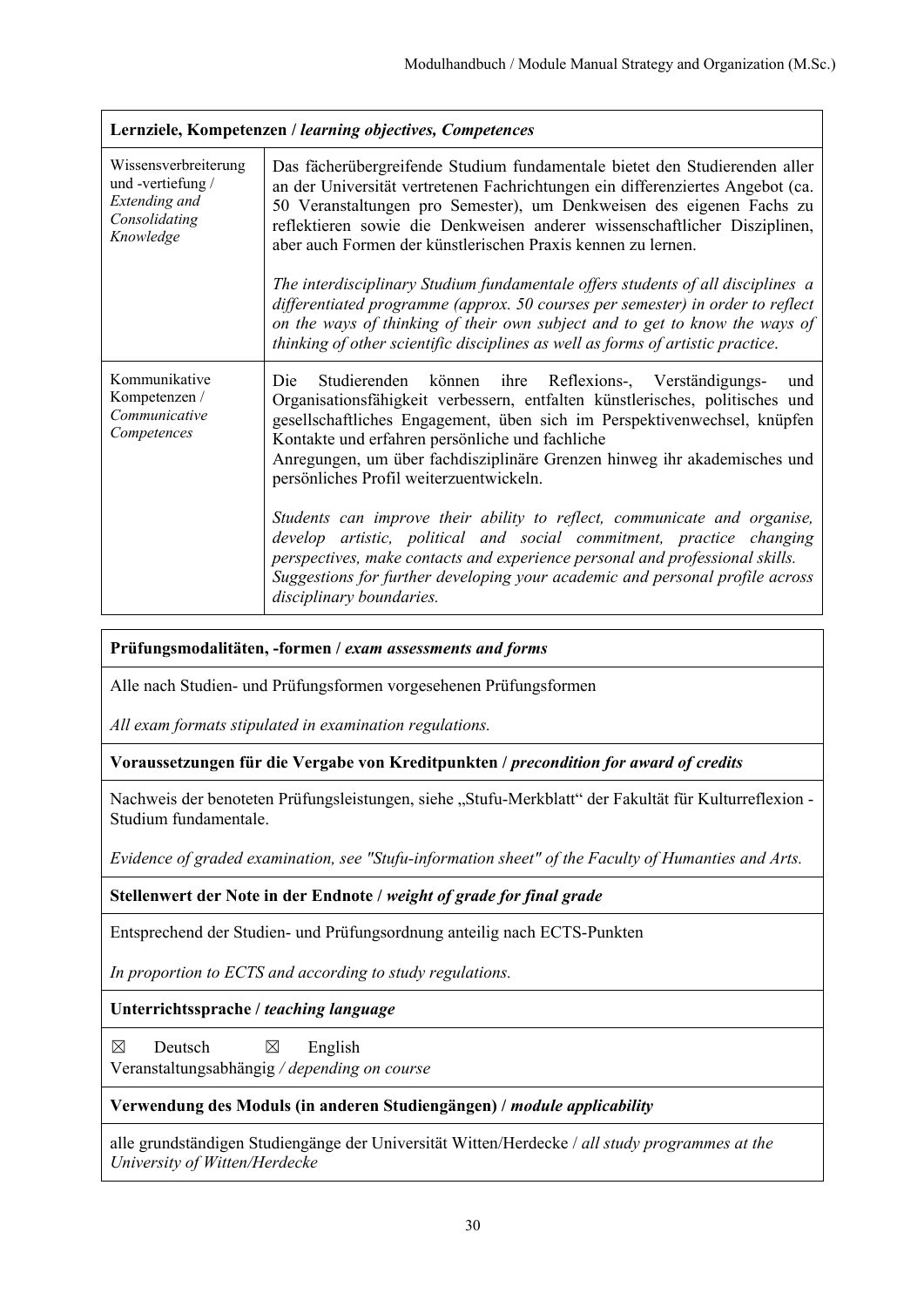**Lernmaterial, Literaturangaben /** *learning material, literature*

Veranstaltungsabhängig / *depending on course*

**Weitere Informationen /** *other information*

In diesem Modul müssen in Summe 15 CP erworben werden. In jedem Seminar können dabei je nach Prüfungsleistung 1, 2, 3 bis maximal 4 ECTS erworben werden. Alle Leistungen müssen benotet sein.

*A total amount of 15 CPs must be aquired in this module. In each seminar, 1, 2, 3 to a maximum of 4 ECTS credits can be acquired, depending on the examination. All examinations must be graded.*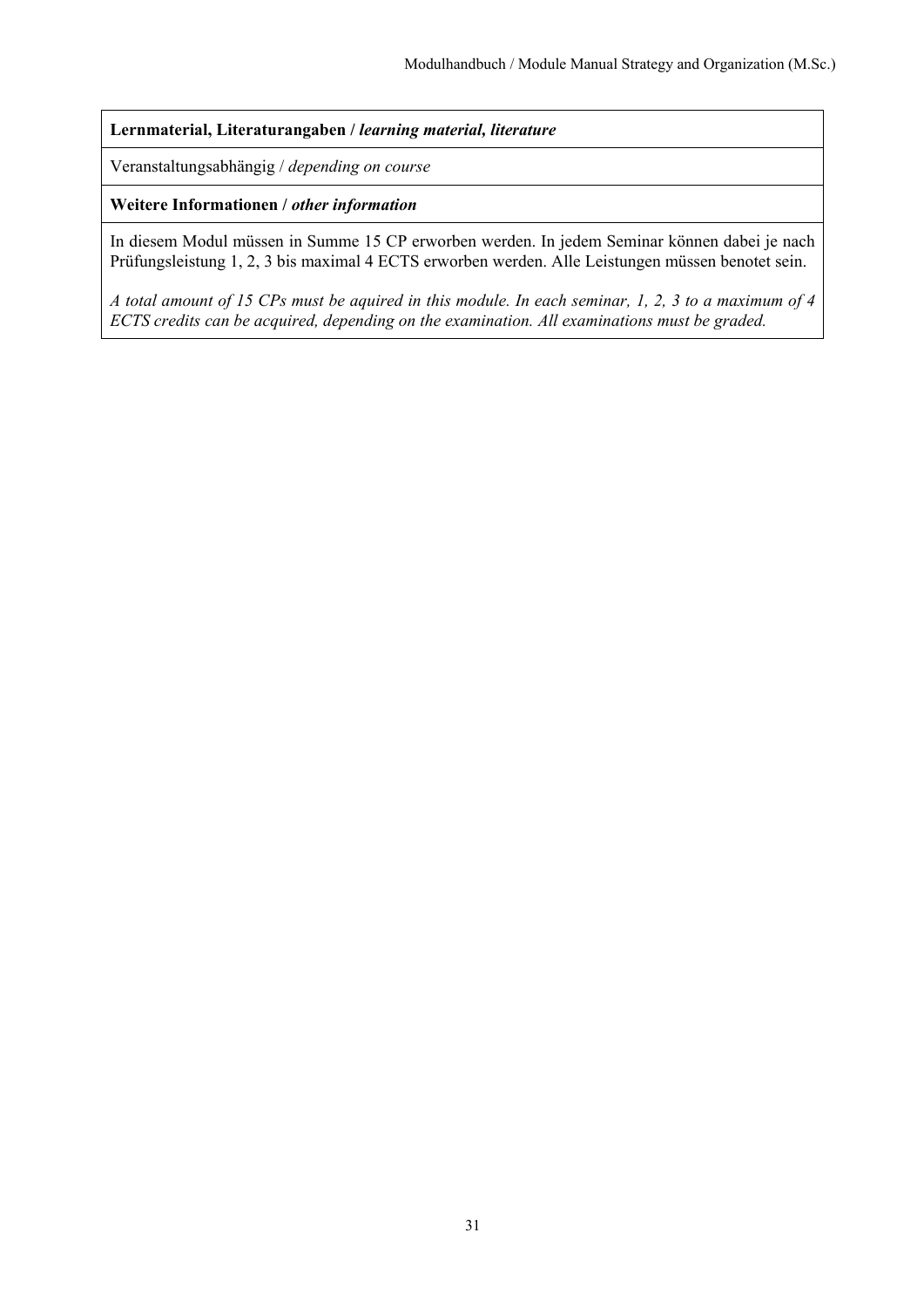# **Wahlmodule mit Vertiefungen /**

*Elective Modules and Majors*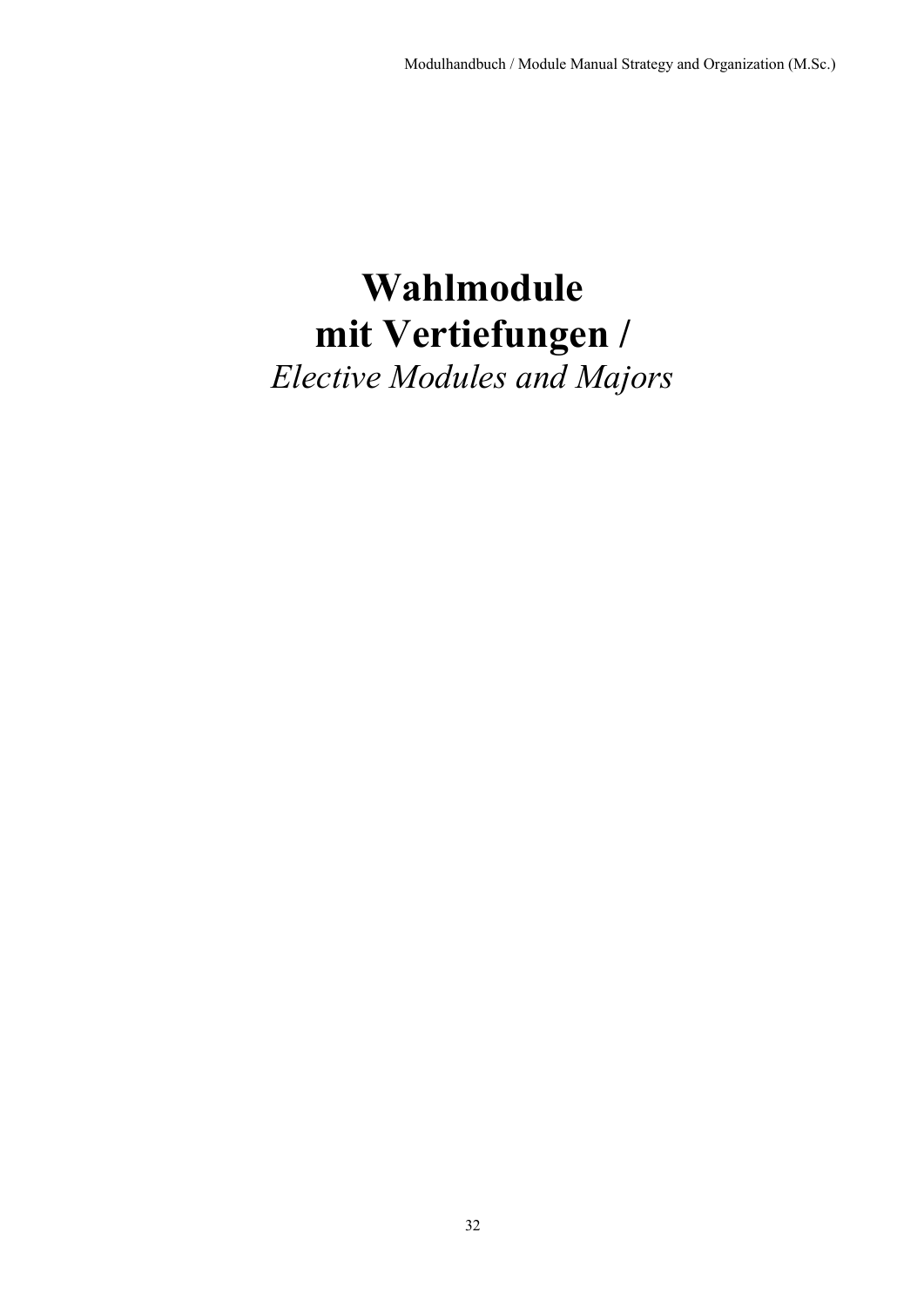## Modulgruppe und Vertiefung "Strategie" (Wahlpflicht/Wahl) / *Module Group and Major "Strategy"*

*(Compulsory Elective/Elective)*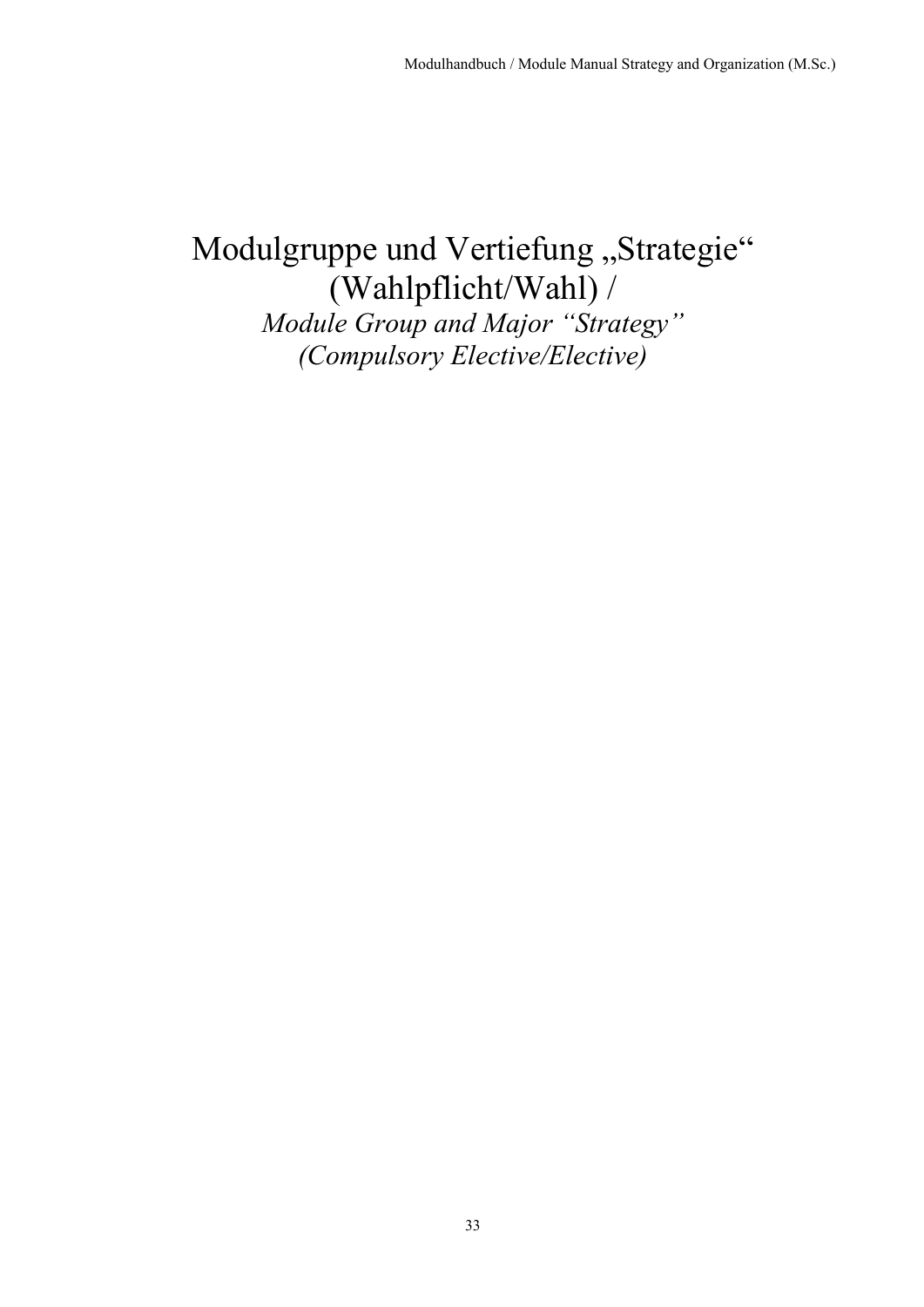| <b>MS-WSt-1801</b>                           | <b>Economics of Strategy</b>         |                                 |
|----------------------------------------------|--------------------------------------|---------------------------------|
| Modulbeauftragte/r /<br>Module supervisor/s: | Prof. Dr. Marcel Hülsbeck            |                                 |
| ECTS/credits,<br>Workload:                   | 5<br>Kontaktzeit/contact hours: 30 h | Selbststudium/self study: 120 h |
| Studiensemester /<br>In Semester:            | 3. Semester $3^{rd}$ Semester        |                                 |
| Turnus/Dauer<br>Frequency/Duration:          | Sommersemester/summer term           | Wintersemester/winter term<br>M |
|                                              |                                      |                                 |

Strategy is crucial to organizational success and long-term survival. The objective of this course is to study and analyze strategic decision making based on sound and enduring economic principles. The central theme of the course is that – while businesses, industries and contexts change – basic principles of organizing one´s own business for success do not change over time.

Therefore this course is not concerned with teaching "tools" or fashionable management concepts that will age over time. The goal is to understand guiding principles of economic decision making in order to create own tools and heuristics. These concepts will then be applied to the analysis (and development) of business case studies.

Topics covered in this course include:

- Horizontal Boundaries of the Firm
- Vertical Boundaries, Integration and its Alternatives
- Competitors and Competition
- Strategic Commitment
- Market Entry and Exit
- Positioning for Competitive Advantage
- Sustaining Competitive Advantage

#### **Lehrveranstaltungen (Teilmodule) /** *courses (module elements)*

Lecture "Economics of Strategy" (Lecturer: Prof. Dr. Marcel Hülsbeck) Case Study Tutorial (Lecturer Prof. Dr. Marcel Hülsbeck)

#### **Lehrformen, methodische Umsetzung /** *methodic implementation*

Interactive lecture, case presentations, group discussion

#### **Teilnahmevoraussetzungen /** *admission requirements*

None

| Wissensverbreiterung<br>und -vertiefung $/$<br>Extending and<br>Consolidating<br>Knowledge | Students are able to define and to describe basic parameters of strategic<br>decision making in economic terms. They are able to distinguish between<br>internal (e.g. firm size) and external (e.g. competition) aspects that influence a<br>firm's strategy. Students are able to analyze complex real world situations<br>using economic theory and to formulate hypotheses about possible<br>organizational and market outcomes. They are able to develop alternative<br>solutions to strategic problems in organizations and to recommend alternative |
|--------------------------------------------------------------------------------------------|------------------------------------------------------------------------------------------------------------------------------------------------------------------------------------------------------------------------------------------------------------------------------------------------------------------------------------------------------------------------------------------------------------------------------------------------------------------------------------------------------------------------------------------------------------|
|--------------------------------------------------------------------------------------------|------------------------------------------------------------------------------------------------------------------------------------------------------------------------------------------------------------------------------------------------------------------------------------------------------------------------------------------------------------------------------------------------------------------------------------------------------------------------------------------------------------------------------------------------------------|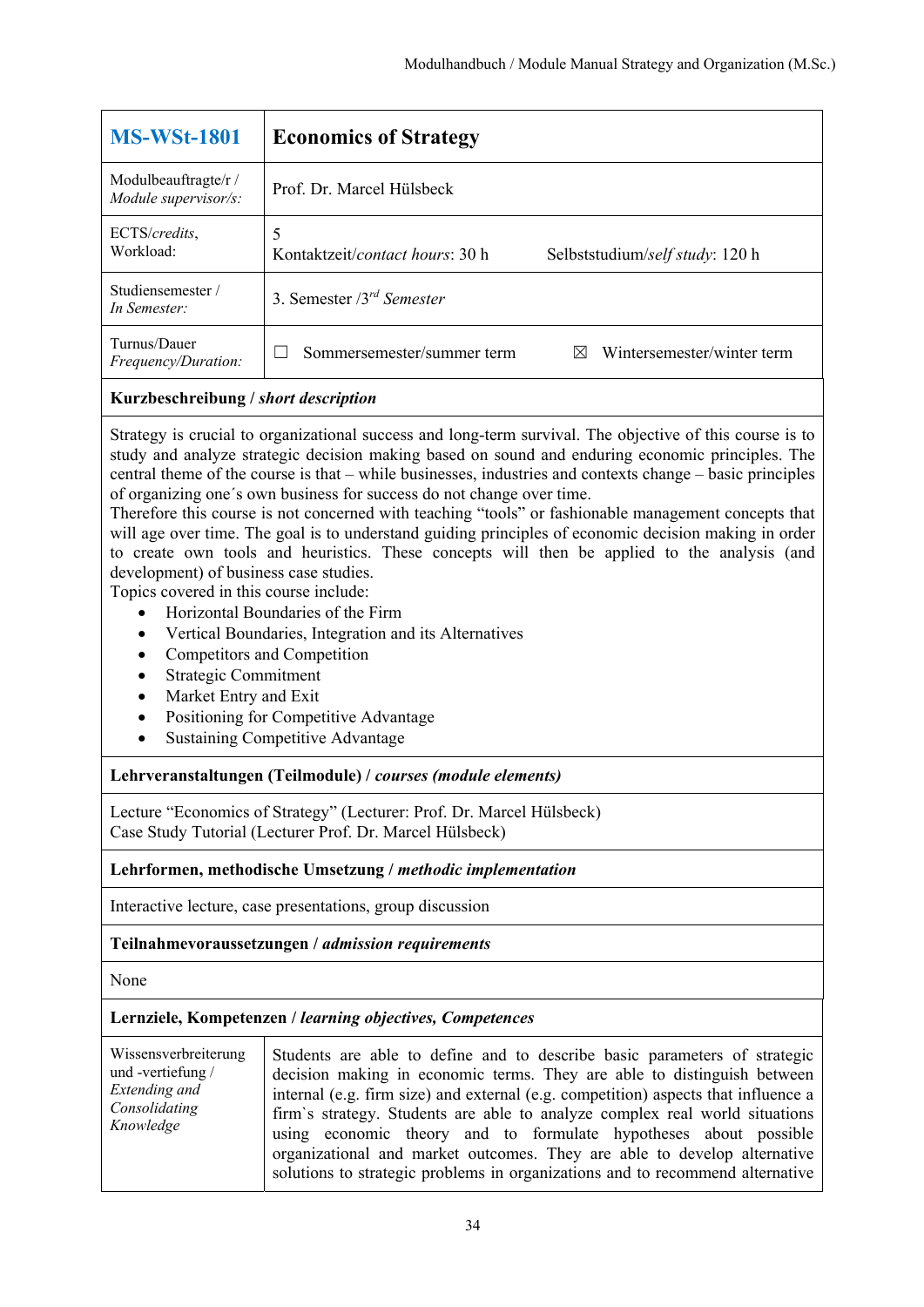|                                                                                                                                                                                                                                                                                              | ways of action and implementation.                                                                                                                                                                                                                                                                                                                                                    |  |
|----------------------------------------------------------------------------------------------------------------------------------------------------------------------------------------------------------------------------------------------------------------------------------------------|---------------------------------------------------------------------------------------------------------------------------------------------------------------------------------------------------------------------------------------------------------------------------------------------------------------------------------------------------------------------------------------|--|
| Instrumentale<br>Kompetenzen /<br>Instrumental<br>Competences                                                                                                                                                                                                                                | Students are able to extract relevant qualitative and quantitative information<br>from real world and complex organizational situations. They are able to<br>present these problems and possible solutions to a group of peers as well as to<br>experts in the field. They are able to formulate assumptions and to verify or<br>falsify these assumptions using economic principles. |  |
| Systemische<br>Kompetenzen /<br><b>Systemic Competences</b>                                                                                                                                                                                                                                  | Students are able to combine relevant information with economic principles<br>and arrive at decisions under uncertainty and incomplete information.                                                                                                                                                                                                                                   |  |
| Kommunikative<br>Kompetenzen /<br>Communicative<br>Competences                                                                                                                                                                                                                               | Students are able to formulate strategic plans and to present, discuss and<br>defend them in the presence of experts in the field.                                                                                                                                                                                                                                                    |  |
|                                                                                                                                                                                                                                                                                              | Prüfungsmodalitäten, -formen / exam assessments and forms                                                                                                                                                                                                                                                                                                                             |  |
| Oral exam (30 minutes per Person)                                                                                                                                                                                                                                                            |                                                                                                                                                                                                                                                                                                                                                                                       |  |
| Voraussetzungen für die Vergabe von Kreditpunkten / precondition for award of credits                                                                                                                                                                                                        |                                                                                                                                                                                                                                                                                                                                                                                       |  |
| Case study presentation in class                                                                                                                                                                                                                                                             |                                                                                                                                                                                                                                                                                                                                                                                       |  |
| Stellenwert der Note in der Endnote / weight of grade for final grade                                                                                                                                                                                                                        |                                                                                                                                                                                                                                                                                                                                                                                       |  |
| In proportion to ECTS-Points and according to the study regulation.                                                                                                                                                                                                                          |                                                                                                                                                                                                                                                                                                                                                                                       |  |
| Unterrichtssprache / teaching language                                                                                                                                                                                                                                                       |                                                                                                                                                                                                                                                                                                                                                                                       |  |
| Deutsch<br>$\boxtimes$<br>English<br>$\Box$                                                                                                                                                                                                                                                  |                                                                                                                                                                                                                                                                                                                                                                                       |  |
| Verwendung des Moduls (in anderen Studiengängen) / module applicability                                                                                                                                                                                                                      |                                                                                                                                                                                                                                                                                                                                                                                       |  |
| None                                                                                                                                                                                                                                                                                         |                                                                                                                                                                                                                                                                                                                                                                                       |  |
|                                                                                                                                                                                                                                                                                              | Lernmaterial, Literaturangaben / learning material, literature                                                                                                                                                                                                                                                                                                                        |  |
| Besanko, D., Dranove, D., Shanley, M., & Schaefer, S. (2009). Economics of strategy. John<br>Wiley & Sons.<br>A varying portfolio of Harvard Business School Case Studies Additional reading material (published<br>peer-reviewed papers on strategic management) will be announced in class |                                                                                                                                                                                                                                                                                                                                                                                       |  |
| Weitere Informationen / other information                                                                                                                                                                                                                                                    |                                                                                                                                                                                                                                                                                                                                                                                       |  |
| "Strategy"                                                                                                                                                                                                                                                                                   | Wahlpflichtmodul in der Modulgruppe "Strategy" / Compulsory elective module in module group                                                                                                                                                                                                                                                                                           |  |
| Wahlpflichtmodul in der Vertiefung "Strategy" / Compulsory elective module in major "Strategy"                                                                                                                                                                                               |                                                                                                                                                                                                                                                                                                                                                                                       |  |
|                                                                                                                                                                                                                                                                                              |                                                                                                                                                                                                                                                                                                                                                                                       |  |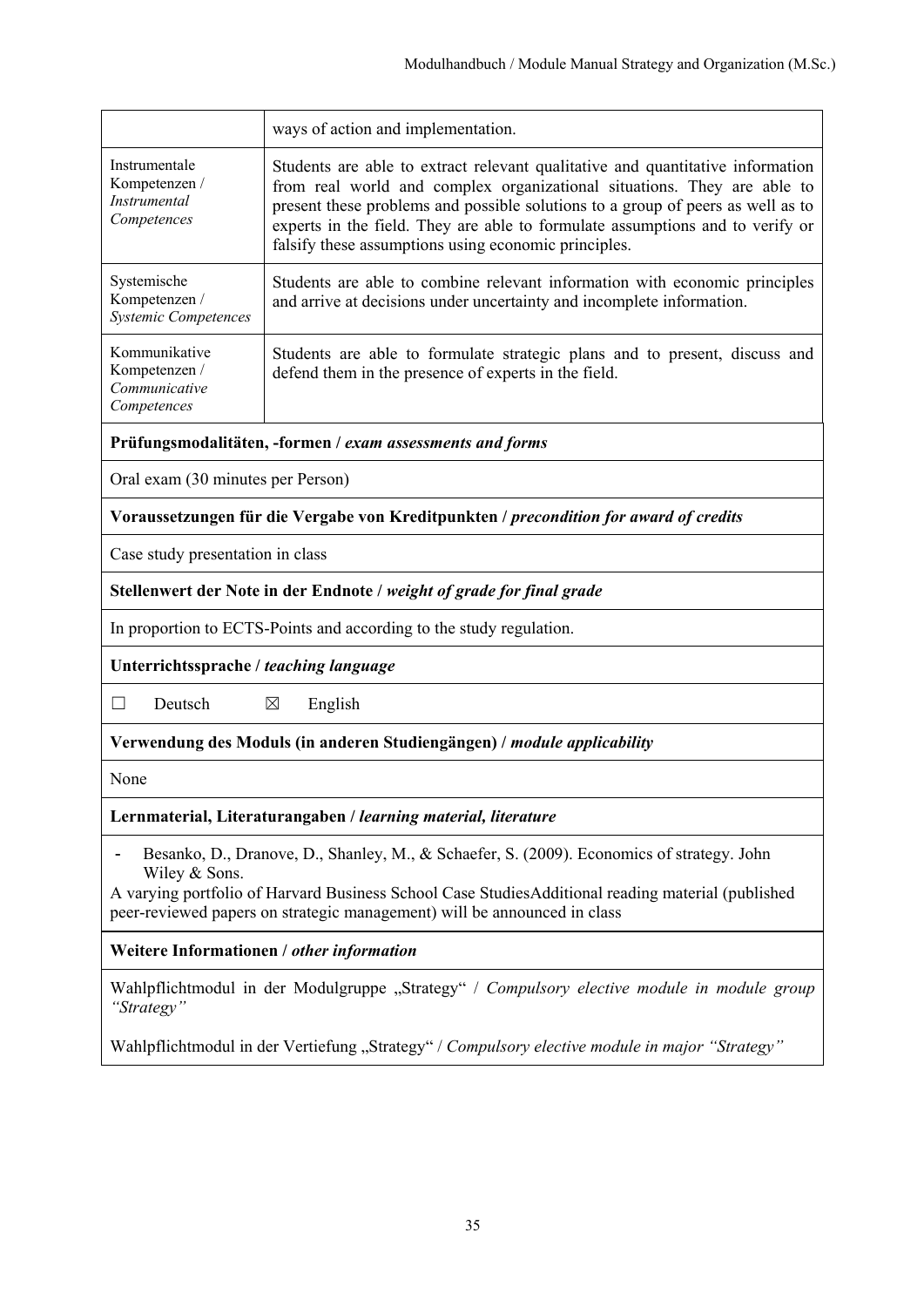| <b>International Strategy</b>                                           |
|-------------------------------------------------------------------------|
| Prof. Dr. Hendrik Wilhelm                                               |
| 5<br>Kontaktzeit/contact hours: 30 h<br>Selbststudium/self study: 120 h |
| 2. Semester $/2nd$ semester                                             |
| Wintersemester/winter term<br>Sommersemester/summer term<br>⊠           |
|                                                                         |

International Strategy concerns the opportunities and challenges arising from doing business across borders and within a globalized economy. This seminar provides an introduction to theories and concepts of international management—for example, options for organizing and managing international operations—with a focus on real-world examples and case studies. In doing so, it raises awareness for the diversity that characterizes an international competitive environment. It also builds intuition about the nature of existing and newly emerging threats and opportunities that define business success and how to compete effectively in international markets.

#### **Lehrveranstaltungen (Teilmodule) /** *courses (module elements)*

Seminar "International Strategy" (5 ECTS; Contact hours 30 h; Self-study 120 h), Lecturer: Prof. Dr. Hendrik Wilhelm

#### **Lehrformen, methodische Umsetzung /** *methodic implementation*

Seminar (readings, discussion); Team case study presentation

#### **Teilnahmevoraussetzungen /** *admission requirements*

None

| Wissensverbreiterung<br>und -vertiefung /<br>Extending and<br>Consolidating<br>Knowledge | Having completed this module, students will be able to describe key concepts,<br>drivers and implications of international strategy, explain which opportunities<br>and threats international business entails, distinguish among a range of forms<br>and modes in international strategy. |
|------------------------------------------------------------------------------------------|--------------------------------------------------------------------------------------------------------------------------------------------------------------------------------------------------------------------------------------------------------------------------------------------|
| Instrumentale<br>Kompetenzen /<br><i>Instrumental</i><br>Competences                     | Having completed this module, students will be able to assess which<br>management approaches are suited for different conditions, draw on<br>appropriate analytical tools for handling strategic challenges, anticipate areas<br>of potential conflict in international operations.        |
| Systemische<br>Kompetenzen /<br><b>Systemic Competences</b>                              | Having completed this module, students will be able to appreciate the<br>embedded and networked nature of international strategy, understand their<br>own role as managers in the globalized economy, take a critical stance on<br>multinational firms' activities around the world.       |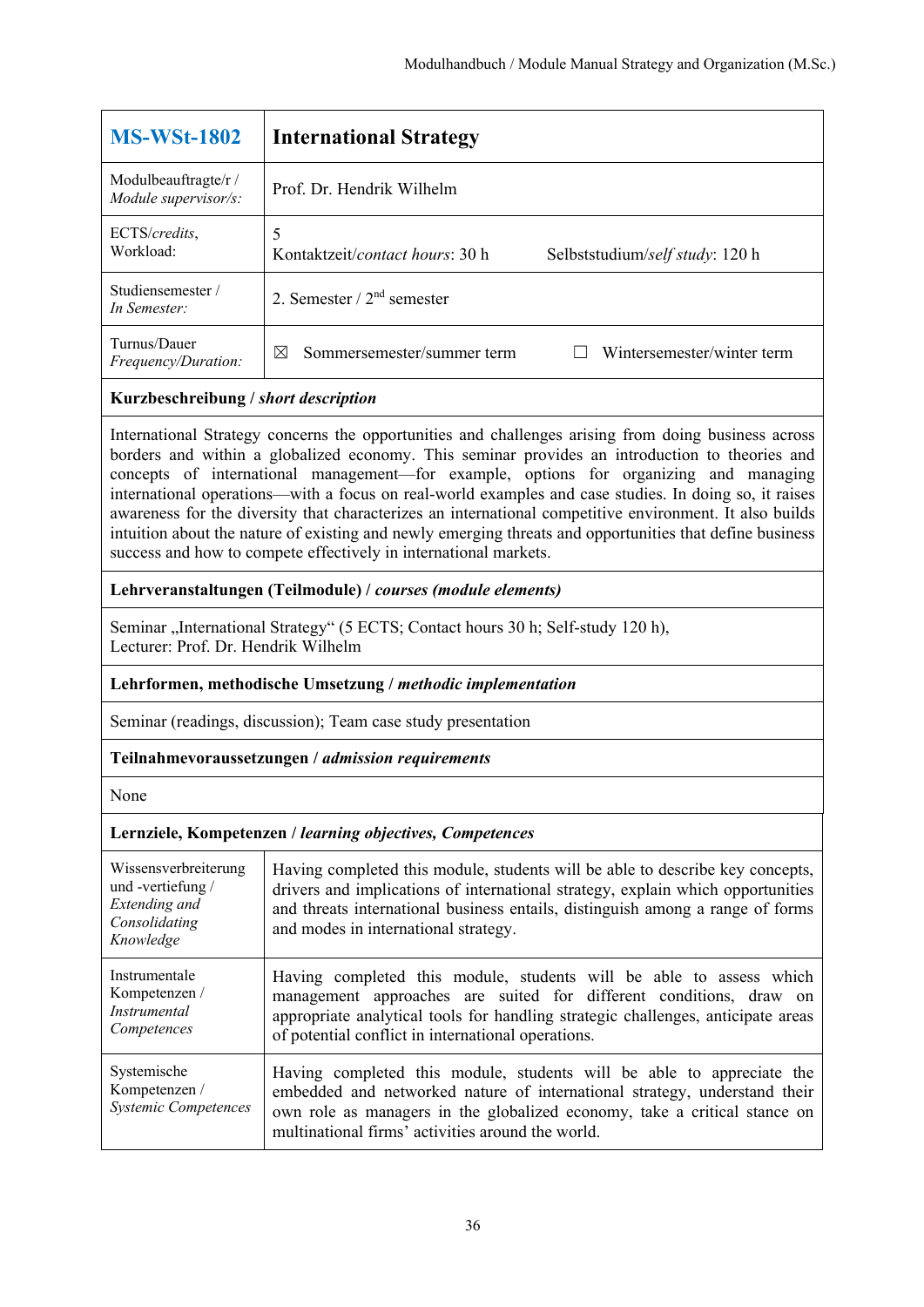Kommunikative Kompetenzen / *Communicative Competences* Having completed this module, students will be able to discuss clearly and competently with experts on international strategy, communicate international issues to colleagues and business partners, demonstrate cross-cultural awareness in interaction with others.

#### **Prüfungsmodalitäten, -formen /** *exam assessments and forms*

Team case study presentation (30 % final grade), individual assignment (70% final grade)

#### **Voraussetzungen für die Vergabe von Kreditpunkten /** *precondition for award of credits*

Passing both team presentation and individual assignment

## **Stellenwert der Note in der Endnote /** *weight of grade for final grade*

In proportion to ECTS-Points and according to the study regulation.

**Unterrichtssprache /** *teaching language* 

 $\Box$  Deutsch  $\boxtimes$  English

**Verwendung des Moduls (in anderen Studiengängen) /** *module applicability* 

This module is open to students from the Master courses General Management and Philosophy, Politics and Economics (M.A.).

**Lernmaterial, Literaturangaben /** *learning material, literature*

- Griffin, R., & Pustay, M. (2019): *International Business: A Managerial Perspective*, 9<sup>th</sup> edition, Harlow: Pearson.

**Weitere Informationen /** *other information* 

Wahlpflichtmodul in der Modulgruppe "Strategy" / Compulsory elective module in module group *"Strategy"* 

Wahlpflichtmodul in der Vertiefung "Strategy" / Compulsory elective module in major "Strategy"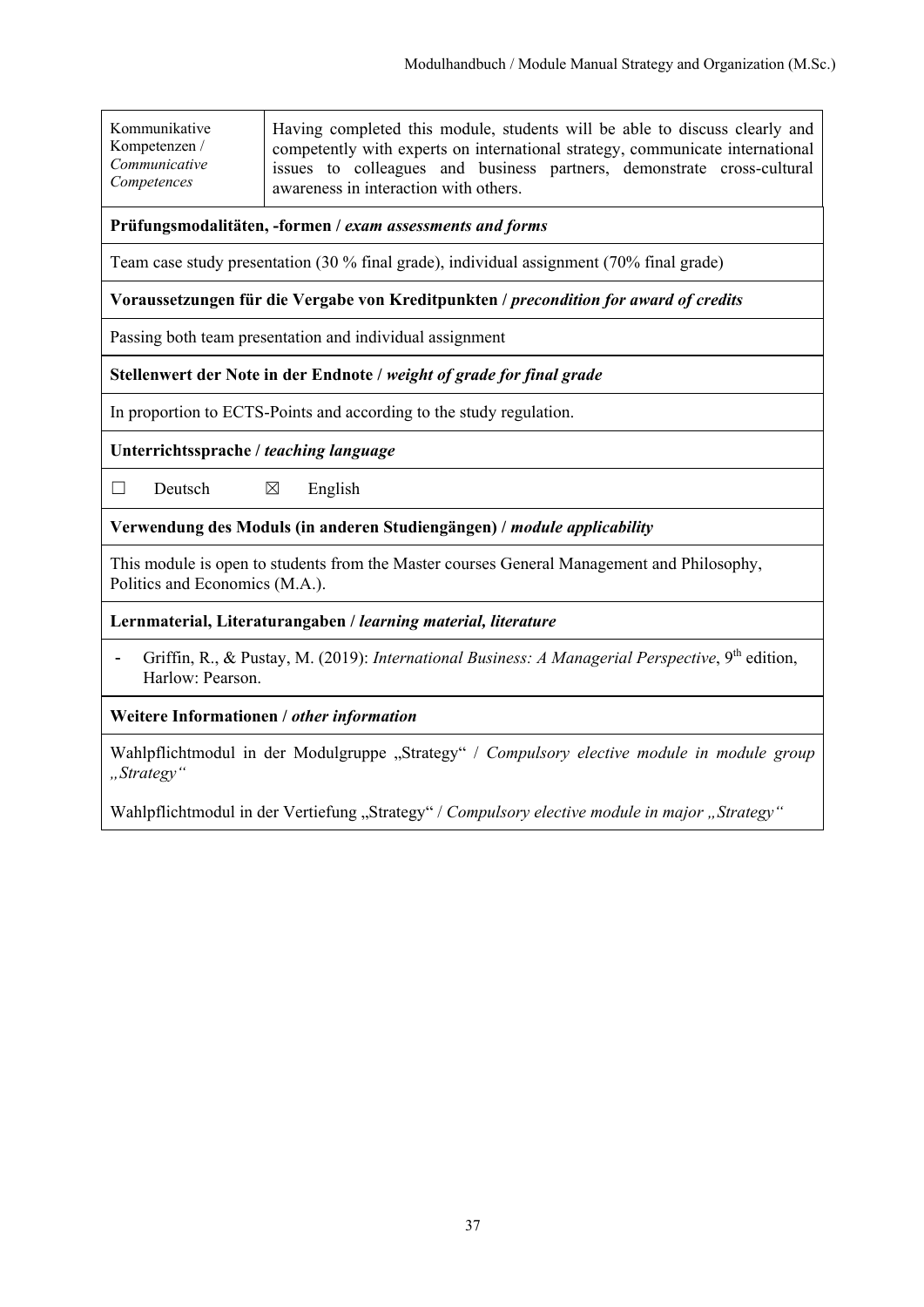| <b>MS-WSt-1803</b>                           | <b>Strategy Implementation</b>       |                                 |
|----------------------------------------------|--------------------------------------|---------------------------------|
| Modulbeauftragte/r /<br>Module supervisor/s: | Prof. Dr. Erik Strauß                |                                 |
| ECTS/credits,<br>Workload:                   | 5<br>Kontaktzeit/contact hours: 40 h | Selbststudium/self study: 110 h |
| Studiensemester /<br>In Semester:            | 3. Semester / $3^{rd}$ semester      |                                 |
| Turnus/Dauer<br><i>Frequency/Duration:</i>   | Sommersemester/summer term           | Wintersemester/winter term<br>⊠ |

To perform successfully and sustainably, organizations need to develop an appropriate strategy, which considers their internal resources against the background of the needs of the (societal, legal and environmental) contexts they are operating in. However, strategy itself is just a first step towards organizational success because without strategy implementation the objectives of the strategy will not be turned into corporate reality. Therefore, the seminar "Strategy Implementation" focuses on how organizational members (such as managers) can use different kinds of tools such as management control systems to implement corporate strategy. Particular attention is being paid to the social and behavioral aspects of management controls. Additionally, the seminar also considers contextual influence factors that shape strategy implementation like, for example, Sarbanes-Oxley Act, CO2 emission rights, ethical issues or digitalization.

Based on a case study approach drawn from an international range of firms and companies, the course will offer students an in-depth analysis of the relationship between management theory and practice, with references to a host of specific decision-making situations. They will learn to assess management control-related tools, including Balanced Scorecards and EVA, as well as non-financial measures of performance.

## **Lehrveranstaltungen (Teilmodule) /** *courses (module elements)*

Prof. Dr. Erik Strauß

## **Lehrformen, methodische Umsetzung /** *methodic implementation*

Case based teaching, group work, essays

## **Teilnahmevoraussetzungen /** *admission requirements*

None (Basic management accounting Knowledge is recommended.)

| Wissensverbreiterung<br>und -vertiefung /<br>Extending and<br>Consolidating<br>Knowledge | After successfully participating in this seminar, students will have the skills to<br>define all relevant terms and concepts of strategy implementation and<br>$\bullet$<br>management control theory<br>distinguish different forms of controls<br>$\bullet$<br>distinguish behavioral aspects of strategy implementation<br>$\bullet$<br>distinguish different forms of case studies |
|------------------------------------------------------------------------------------------|----------------------------------------------------------------------------------------------------------------------------------------------------------------------------------------------------------------------------------------------------------------------------------------------------------------------------------------------------------------------------------------|
| Instrumentale                                                                            | After successfully participating in this seminar, students will have the skills to                                                                                                                                                                                                                                                                                                     |
| Kompetenzen /                                                                            | develop and use tools of strategy implementation                                                                                                                                                                                                                                                                                                                                       |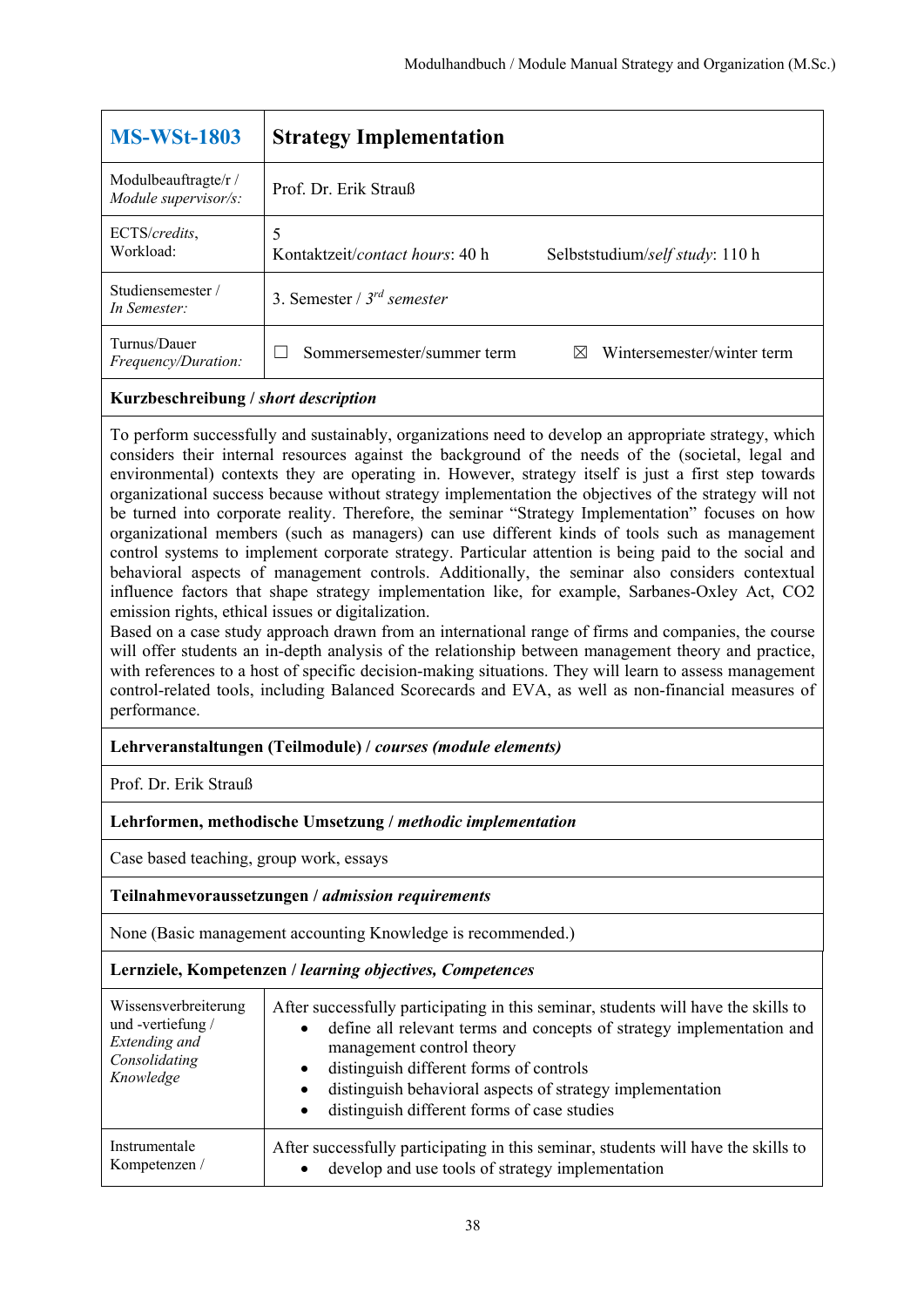| Instrumental<br>use different forms of management control systems<br>Competences<br>moderate case study related discussions<br>$\bullet$<br>solve different kind of case studies<br>$\bullet$<br>Systemische<br>After successfully participating in this seminar, students will have the skills to<br>Kompetenzen /<br>gather, evaluate and interpret relevant information for strategy<br><b>Systemic Competences</b><br>implementation<br>gather, evaluate and interpret relevant information for designing<br>٠<br>management control systems<br>provide recommendations for strategic decisions regarding strategy<br>implementation<br>independently study advanced methods and theories of strategy<br>implementation and management control (systems)<br>Kommunikative<br>After successfully participating in this seminar, students will have the skills to<br>Kompetenzen /<br>discuss the fundamentals of strategy implementation and management<br>$\bullet$<br>Communicative<br>control systems with experts from academia and corporate practice<br>Competences<br>discuss ideas, problems, and solutions of strategy implementation and<br>$\bullet$<br>management control systems at the academic level<br>Prüfungsmodalitäten, -formen / exam assessments and forms<br>Paper (about 20 pages)<br>Voraussetzungen für die Vergabe von Kreditpunkten / precondition for award of credits<br>Successful participation in in-class-room discussions and written essay<br>Stellenwert der Note in der Endnote / weight of grade for final grade<br>In proportion to ECTS-Points and according to the study regulation.<br>Unterrichtssprache / teaching language<br>English<br>⊠<br>Deutsch<br>Verwendung des Moduls (in anderen Studiengängen) / module applicability<br>None<br>Lernmaterial, Literaturangaben / learning material, literature<br>Merchant, K.; Van der Stede, W. (2017): Management Control Systems: Performance Measurement,<br>Evaluation and Incentives, 4th edition, New York.<br>Weitere Informationen / other information<br>Wahlpflichtmodul in der Modulgruppe "Strategy" / Compulsory elective module in module group<br>"Strategy"<br>Wahlpflichtmodul in der Vertiefung "Strategy" / Compulsory elective module in major "Strategy" |  |  |  |
|------------------------------------------------------------------------------------------------------------------------------------------------------------------------------------------------------------------------------------------------------------------------------------------------------------------------------------------------------------------------------------------------------------------------------------------------------------------------------------------------------------------------------------------------------------------------------------------------------------------------------------------------------------------------------------------------------------------------------------------------------------------------------------------------------------------------------------------------------------------------------------------------------------------------------------------------------------------------------------------------------------------------------------------------------------------------------------------------------------------------------------------------------------------------------------------------------------------------------------------------------------------------------------------------------------------------------------------------------------------------------------------------------------------------------------------------------------------------------------------------------------------------------------------------------------------------------------------------------------------------------------------------------------------------------------------------------------------------------------------------------------------------------------------------------------------------------------------------------------------------------------------------------------------------------------------------------------------------------------------------------------------------------------------------------------------------------------------------------------------------------------------------------------------------------------------------------------------------------------------------------------------------------|--|--|--|
|                                                                                                                                                                                                                                                                                                                                                                                                                                                                                                                                                                                                                                                                                                                                                                                                                                                                                                                                                                                                                                                                                                                                                                                                                                                                                                                                                                                                                                                                                                                                                                                                                                                                                                                                                                                                                                                                                                                                                                                                                                                                                                                                                                                                                                                                              |  |  |  |
|                                                                                                                                                                                                                                                                                                                                                                                                                                                                                                                                                                                                                                                                                                                                                                                                                                                                                                                                                                                                                                                                                                                                                                                                                                                                                                                                                                                                                                                                                                                                                                                                                                                                                                                                                                                                                                                                                                                                                                                                                                                                                                                                                                                                                                                                              |  |  |  |
|                                                                                                                                                                                                                                                                                                                                                                                                                                                                                                                                                                                                                                                                                                                                                                                                                                                                                                                                                                                                                                                                                                                                                                                                                                                                                                                                                                                                                                                                                                                                                                                                                                                                                                                                                                                                                                                                                                                                                                                                                                                                                                                                                                                                                                                                              |  |  |  |
|                                                                                                                                                                                                                                                                                                                                                                                                                                                                                                                                                                                                                                                                                                                                                                                                                                                                                                                                                                                                                                                                                                                                                                                                                                                                                                                                                                                                                                                                                                                                                                                                                                                                                                                                                                                                                                                                                                                                                                                                                                                                                                                                                                                                                                                                              |  |  |  |
|                                                                                                                                                                                                                                                                                                                                                                                                                                                                                                                                                                                                                                                                                                                                                                                                                                                                                                                                                                                                                                                                                                                                                                                                                                                                                                                                                                                                                                                                                                                                                                                                                                                                                                                                                                                                                                                                                                                                                                                                                                                                                                                                                                                                                                                                              |  |  |  |
|                                                                                                                                                                                                                                                                                                                                                                                                                                                                                                                                                                                                                                                                                                                                                                                                                                                                                                                                                                                                                                                                                                                                                                                                                                                                                                                                                                                                                                                                                                                                                                                                                                                                                                                                                                                                                                                                                                                                                                                                                                                                                                                                                                                                                                                                              |  |  |  |
|                                                                                                                                                                                                                                                                                                                                                                                                                                                                                                                                                                                                                                                                                                                                                                                                                                                                                                                                                                                                                                                                                                                                                                                                                                                                                                                                                                                                                                                                                                                                                                                                                                                                                                                                                                                                                                                                                                                                                                                                                                                                                                                                                                                                                                                                              |  |  |  |
|                                                                                                                                                                                                                                                                                                                                                                                                                                                                                                                                                                                                                                                                                                                                                                                                                                                                                                                                                                                                                                                                                                                                                                                                                                                                                                                                                                                                                                                                                                                                                                                                                                                                                                                                                                                                                                                                                                                                                                                                                                                                                                                                                                                                                                                                              |  |  |  |
|                                                                                                                                                                                                                                                                                                                                                                                                                                                                                                                                                                                                                                                                                                                                                                                                                                                                                                                                                                                                                                                                                                                                                                                                                                                                                                                                                                                                                                                                                                                                                                                                                                                                                                                                                                                                                                                                                                                                                                                                                                                                                                                                                                                                                                                                              |  |  |  |
|                                                                                                                                                                                                                                                                                                                                                                                                                                                                                                                                                                                                                                                                                                                                                                                                                                                                                                                                                                                                                                                                                                                                                                                                                                                                                                                                                                                                                                                                                                                                                                                                                                                                                                                                                                                                                                                                                                                                                                                                                                                                                                                                                                                                                                                                              |  |  |  |
|                                                                                                                                                                                                                                                                                                                                                                                                                                                                                                                                                                                                                                                                                                                                                                                                                                                                                                                                                                                                                                                                                                                                                                                                                                                                                                                                                                                                                                                                                                                                                                                                                                                                                                                                                                                                                                                                                                                                                                                                                                                                                                                                                                                                                                                                              |  |  |  |
|                                                                                                                                                                                                                                                                                                                                                                                                                                                                                                                                                                                                                                                                                                                                                                                                                                                                                                                                                                                                                                                                                                                                                                                                                                                                                                                                                                                                                                                                                                                                                                                                                                                                                                                                                                                                                                                                                                                                                                                                                                                                                                                                                                                                                                                                              |  |  |  |
|                                                                                                                                                                                                                                                                                                                                                                                                                                                                                                                                                                                                                                                                                                                                                                                                                                                                                                                                                                                                                                                                                                                                                                                                                                                                                                                                                                                                                                                                                                                                                                                                                                                                                                                                                                                                                                                                                                                                                                                                                                                                                                                                                                                                                                                                              |  |  |  |
|                                                                                                                                                                                                                                                                                                                                                                                                                                                                                                                                                                                                                                                                                                                                                                                                                                                                                                                                                                                                                                                                                                                                                                                                                                                                                                                                                                                                                                                                                                                                                                                                                                                                                                                                                                                                                                                                                                                                                                                                                                                                                                                                                                                                                                                                              |  |  |  |
|                                                                                                                                                                                                                                                                                                                                                                                                                                                                                                                                                                                                                                                                                                                                                                                                                                                                                                                                                                                                                                                                                                                                                                                                                                                                                                                                                                                                                                                                                                                                                                                                                                                                                                                                                                                                                                                                                                                                                                                                                                                                                                                                                                                                                                                                              |  |  |  |
|                                                                                                                                                                                                                                                                                                                                                                                                                                                                                                                                                                                                                                                                                                                                                                                                                                                                                                                                                                                                                                                                                                                                                                                                                                                                                                                                                                                                                                                                                                                                                                                                                                                                                                                                                                                                                                                                                                                                                                                                                                                                                                                                                                                                                                                                              |  |  |  |
|                                                                                                                                                                                                                                                                                                                                                                                                                                                                                                                                                                                                                                                                                                                                                                                                                                                                                                                                                                                                                                                                                                                                                                                                                                                                                                                                                                                                                                                                                                                                                                                                                                                                                                                                                                                                                                                                                                                                                                                                                                                                                                                                                                                                                                                                              |  |  |  |
|                                                                                                                                                                                                                                                                                                                                                                                                                                                                                                                                                                                                                                                                                                                                                                                                                                                                                                                                                                                                                                                                                                                                                                                                                                                                                                                                                                                                                                                                                                                                                                                                                                                                                                                                                                                                                                                                                                                                                                                                                                                                                                                                                                                                                                                                              |  |  |  |
|                                                                                                                                                                                                                                                                                                                                                                                                                                                                                                                                                                                                                                                                                                                                                                                                                                                                                                                                                                                                                                                                                                                                                                                                                                                                                                                                                                                                                                                                                                                                                                                                                                                                                                                                                                                                                                                                                                                                                                                                                                                                                                                                                                                                                                                                              |  |  |  |
|                                                                                                                                                                                                                                                                                                                                                                                                                                                                                                                                                                                                                                                                                                                                                                                                                                                                                                                                                                                                                                                                                                                                                                                                                                                                                                                                                                                                                                                                                                                                                                                                                                                                                                                                                                                                                                                                                                                                                                                                                                                                                                                                                                                                                                                                              |  |  |  |
|                                                                                                                                                                                                                                                                                                                                                                                                                                                                                                                                                                                                                                                                                                                                                                                                                                                                                                                                                                                                                                                                                                                                                                                                                                                                                                                                                                                                                                                                                                                                                                                                                                                                                                                                                                                                                                                                                                                                                                                                                                                                                                                                                                                                                                                                              |  |  |  |
|                                                                                                                                                                                                                                                                                                                                                                                                                                                                                                                                                                                                                                                                                                                                                                                                                                                                                                                                                                                                                                                                                                                                                                                                                                                                                                                                                                                                                                                                                                                                                                                                                                                                                                                                                                                                                                                                                                                                                                                                                                                                                                                                                                                                                                                                              |  |  |  |
|                                                                                                                                                                                                                                                                                                                                                                                                                                                                                                                                                                                                                                                                                                                                                                                                                                                                                                                                                                                                                                                                                                                                                                                                                                                                                                                                                                                                                                                                                                                                                                                                                                                                                                                                                                                                                                                                                                                                                                                                                                                                                                                                                                                                                                                                              |  |  |  |
|                                                                                                                                                                                                                                                                                                                                                                                                                                                                                                                                                                                                                                                                                                                                                                                                                                                                                                                                                                                                                                                                                                                                                                                                                                                                                                                                                                                                                                                                                                                                                                                                                                                                                                                                                                                                                                                                                                                                                                                                                                                                                                                                                                                                                                                                              |  |  |  |
|                                                                                                                                                                                                                                                                                                                                                                                                                                                                                                                                                                                                                                                                                                                                                                                                                                                                                                                                                                                                                                                                                                                                                                                                                                                                                                                                                                                                                                                                                                                                                                                                                                                                                                                                                                                                                                                                                                                                                                                                                                                                                                                                                                                                                                                                              |  |  |  |
|                                                                                                                                                                                                                                                                                                                                                                                                                                                                                                                                                                                                                                                                                                                                                                                                                                                                                                                                                                                                                                                                                                                                                                                                                                                                                                                                                                                                                                                                                                                                                                                                                                                                                                                                                                                                                                                                                                                                                                                                                                                                                                                                                                                                                                                                              |  |  |  |
|                                                                                                                                                                                                                                                                                                                                                                                                                                                                                                                                                                                                                                                                                                                                                                                                                                                                                                                                                                                                                                                                                                                                                                                                                                                                                                                                                                                                                                                                                                                                                                                                                                                                                                                                                                                                                                                                                                                                                                                                                                                                                                                                                                                                                                                                              |  |  |  |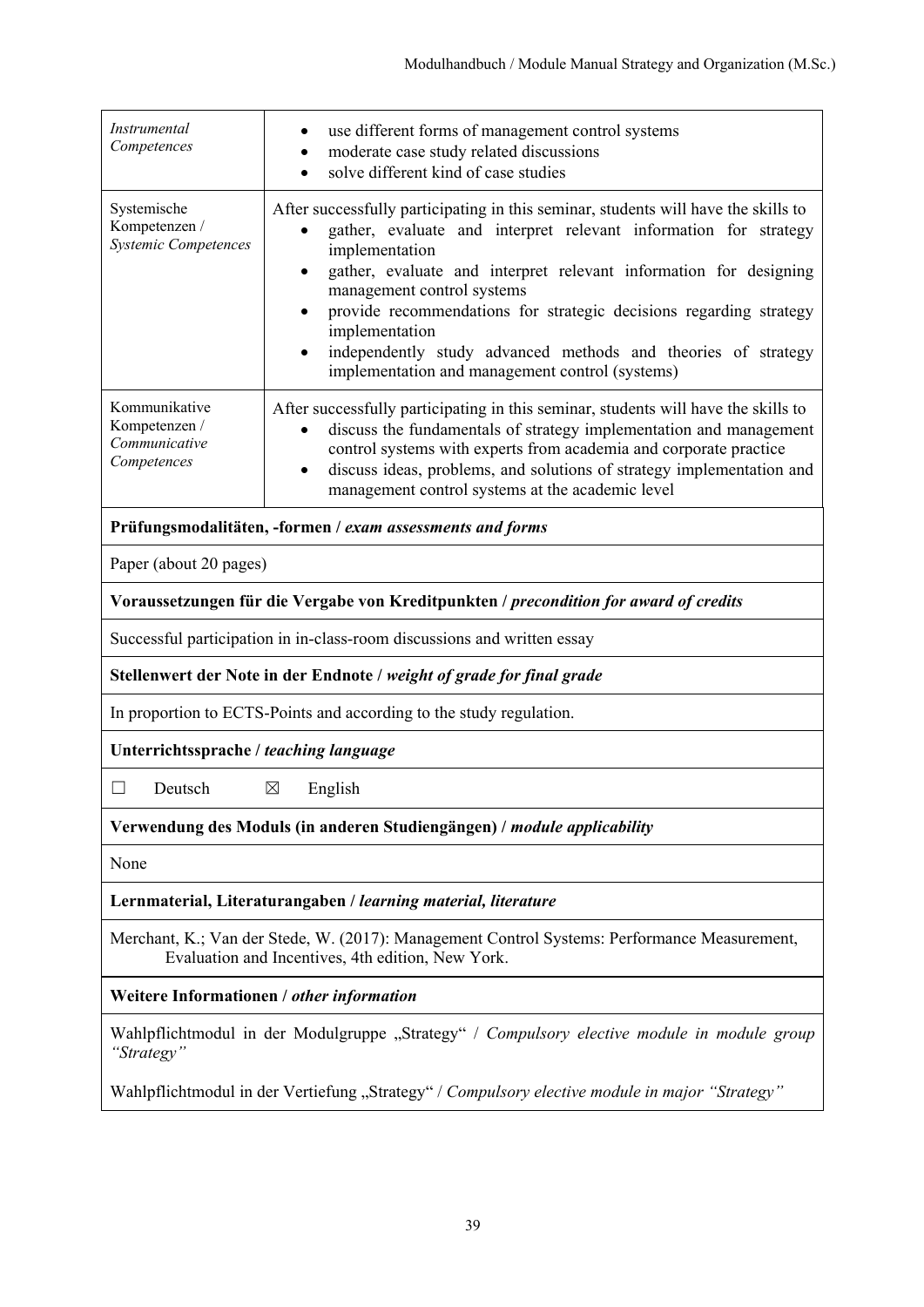| <b>MS-WSt-1804</b>                           | <b>Strategic Brand Management</b>                                                |
|----------------------------------------------|----------------------------------------------------------------------------------|
| Modulbeauftragte/r /<br>Module supervisor/s: | Prof. Dr. Michael Steiner                                                        |
| ECTS/credits,<br>Workload:                   | 5<br>Kontaktzeit/ <i>contact hours</i> : 30 h<br>Selbststudium/self study: 120 h |
| Studiensemester /<br>In Semester:            | 2. Semester / $2^{nd}$ semester                                                  |
| Turnus/Dauer<br><i>Frequency/Duration:</i>   | Wintersemester/winter term<br>Sommersemester/summer term<br>⊠                    |

On one hand, consumers are confronted with an endless number of product offers, brands and media messages in their everyday life. This information overload especially affects brand communication. It is becoming increasingly difficult to build strong brands.

On the other hand, brands are the most valuable asset for most firms. Thus, building strong brands is of utmost strategic importance. Brands are relevant in B2C and B2B markets alike. Strong brand reduce customers' perceived risk, help them belonging to a certain peer group and reduce search costs. Moreover, strong brands are also the basis for future growth since companies are more likely to successfully enter new product categories or geographical markets.

This lecture introduces students to fundamentals in strategic brand management. Furthermore, students will discuss recent research findings. Students will discuss the following topics:

- What constitutes a brand?
- Why are brands so important? How do brands influence consumers' decision making in B2B and B2C markets? What is their influence on the 4Ps of marketing?
- What is brand equity? What are common characteristics/dimensions to describe consumers perceptions of brands?
- How can companies manage brands? How can they assess the current state of the brand and derive branding strategies (e.g. reinforcement or repositioning strategies) from that data?
- How should companies position their brands?
- How can companies manage multiple brands? What brand architecture should they use in a specific competitive environment?
- How can corporate brands be managed? What is the difference when managing product brands and corporate brands?
- Managers can use multiple brands at different hierarchy levels when marketing their products (e.g. the corporate brand, the umbrella brand, the product brand, and a modifier). When should companies use which brand type?
- How should companies develop brand elements (e.g. brand names, logos etc.) to effectively differentiate from competition?
- What are the effects (chances and risks) of brand extensions?
- Most newly introduced products are brand extensions. How can managers support the success of brand extensions?
- Brand extensions may also influence the image of the parent brand. When should managers expect positive or negative feedback effects?
- When should managers engage in brand alliances? How should they select a partnering firm/brand?
- How can managers measure brand equity (short-term brand equity and long-term equity)? Are these measures actionable? When should companies use/not use these measures?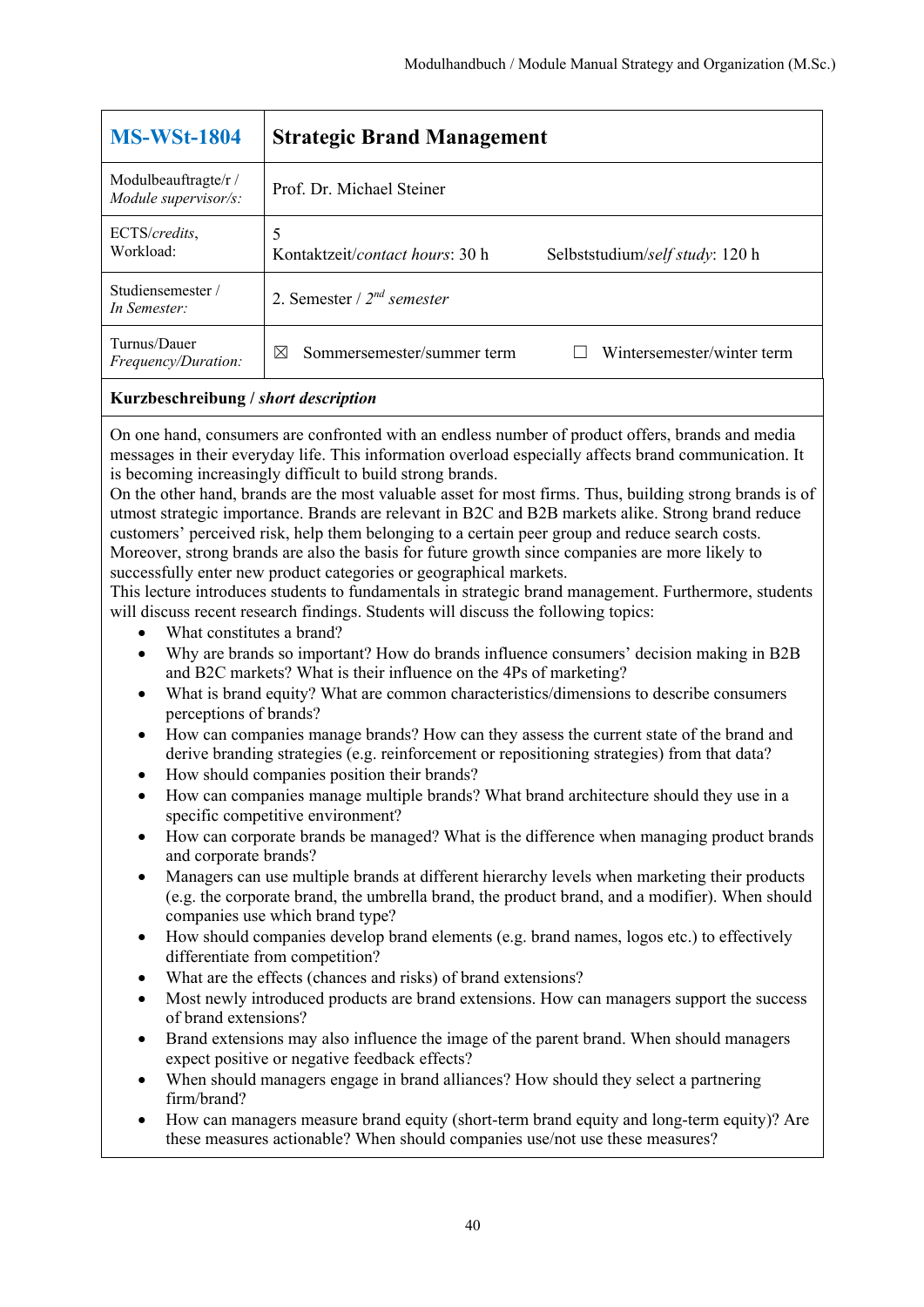| Lehrveranstaltungen (Teilmodule) / courses (module elements)                            |                                                                                                                                                                                                                                                                                                                                                                                                                                                                                                                                                                                                                             |  |
|-----------------------------------------------------------------------------------------|-----------------------------------------------------------------------------------------------------------------------------------------------------------------------------------------------------------------------------------------------------------------------------------------------------------------------------------------------------------------------------------------------------------------------------------------------------------------------------------------------------------------------------------------------------------------------------------------------------------------------------|--|
| Strategic Brand Management (Prof. Dr. Michael Steiner)                                  |                                                                                                                                                                                                                                                                                                                                                                                                                                                                                                                                                                                                                             |  |
|                                                                                         | Lehrformen, methodische Umsetzung / methodic implementation                                                                                                                                                                                                                                                                                                                                                                                                                                                                                                                                                                 |  |
| Lecture                                                                                 |                                                                                                                                                                                                                                                                                                                                                                                                                                                                                                                                                                                                                             |  |
|                                                                                         | Teilnahmevoraussetzungen / admission requirements                                                                                                                                                                                                                                                                                                                                                                                                                                                                                                                                                                           |  |
| None                                                                                    |                                                                                                                                                                                                                                                                                                                                                                                                                                                                                                                                                                                                                             |  |
|                                                                                         | Lernziele, Kompetenzen / learning objectives, Competences                                                                                                                                                                                                                                                                                                                                                                                                                                                                                                                                                                   |  |
| Wissensverbreiterung<br>und-vertiefung /<br>Extending and<br>Consolidating<br>Knowledge | After participating successfully in this lecture, students should be able to:<br>Know relevant terms on brand management<br>$\bullet$<br>Be able to describe tools that can be used to manage brands and measure<br>$\bullet$<br>brand equity<br>Be able to describe real world brand strategies and be able to justify<br>$\bullet$<br>reasons for this choice<br>Understand and give examples for different branding strategies and brand<br>$\bullet$<br>architectures<br>Categorize different branding strategies                                                                                                       |  |
| Instrumentale<br>Kompetenzen /<br>Instrumental<br>Competences                           | After participating successfully in this lecture, students should be able to:<br>Evaluate different branding strategies based on the competitive<br>$\bullet$<br>environment<br>Recommend and justify a branding strategy that is likely to increase brand<br>$\bullet$<br>value and firm's long-term revenue<br>Recommend actions to increase the success of brand elements and brand<br>$\bullet$<br>extensions<br>Recommend actions to avoid negative feedback effects in the context of<br>brand extensions<br>Evaluate the applicability of different approaches to measure current and<br>predict future brand equity |  |
| Systemische<br>Kompetenzen /<br>Systemic Competences                                    | After participating successfully in this lecture, students should be able to:<br>Identify relevant approaches and apply market data to define branding<br>strategies and are able to decide whether to reposition a brand or to<br>reinforce its brand image<br>To define branding strategies and to illustrate their effects on<br>$\bullet$<br>firms/product success<br>Demonstrate the impact of different factors on new product success<br>Verify the applicability of different approaches to measure brand equity                                                                                                    |  |
| Kommunikative<br>Kompetenzen /<br>Communicative<br>Competences                          | After participating successfully in this lecture, students should be able to:<br>Justify the selection of positioning approaches and brandings strategies<br>$\bullet$<br>they have developed<br>Compare different branding options and predict its effect of a firm's<br>$\bullet$<br>success<br>Summarize potential brand extension success factors and select those that<br>٠<br>are most likely to increase new product success<br>Divide marketing-strategies into relevant subdomains and to structure data<br>٠<br>accordingly                                                                                       |  |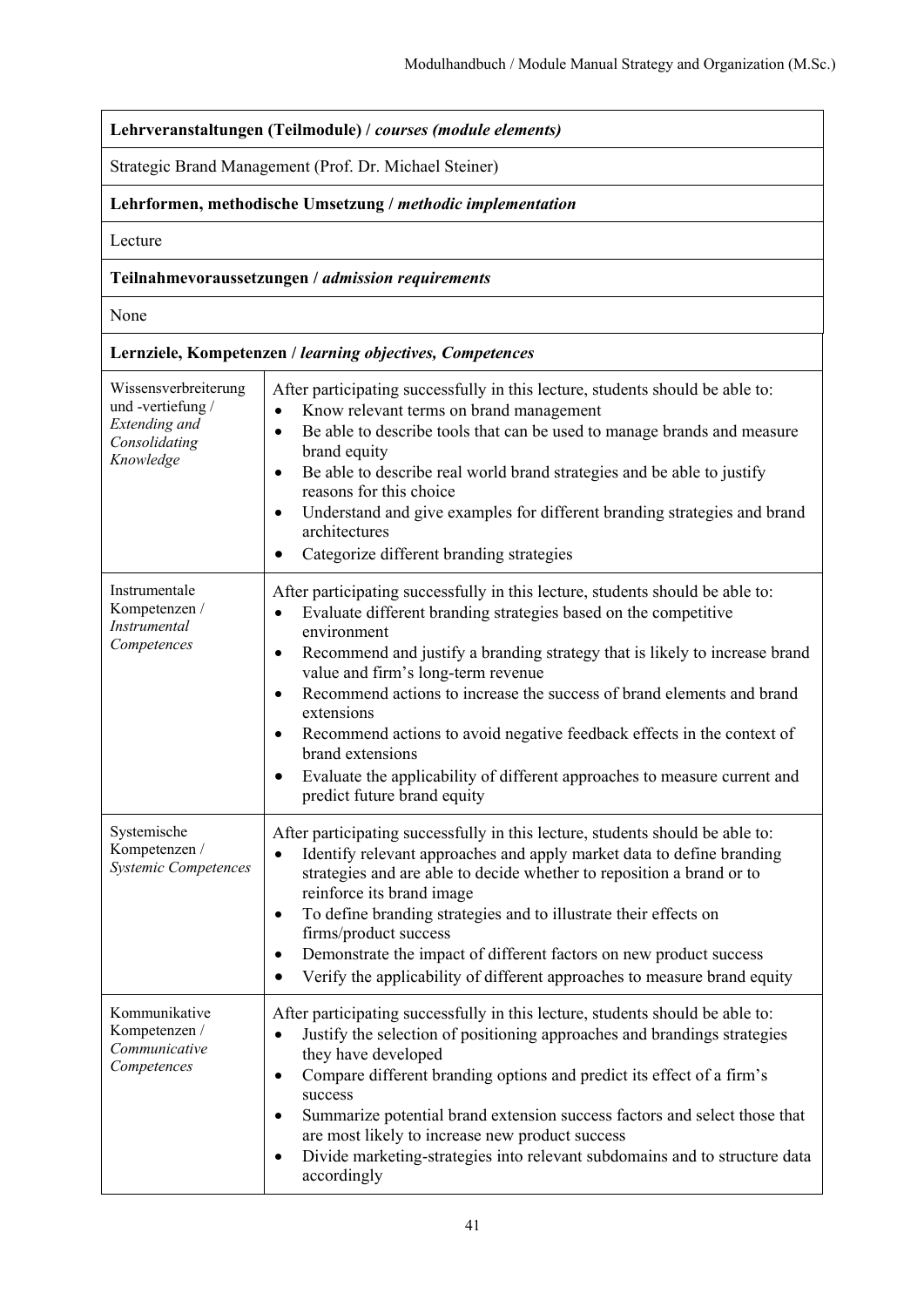| Choose relevant information, justify own strategic decisions, scrutinize<br>existing strategies, and determine probabilities of success of different<br>strategies |
|--------------------------------------------------------------------------------------------------------------------------------------------------------------------|
| Prüfungsmodalitäten, -formen / exam assessments and forms                                                                                                          |
| Written exam (60 minutes)                                                                                                                                          |
| Voraussetzungen für die Vergabe von Kreditpunkten / precondition for award of credits                                                                              |
| None                                                                                                                                                               |
| Stellenwert der Note in der Endnote / weight of grade for final grade                                                                                              |
| In proportion to ECTS-Points and according to the study regulation.                                                                                                |
| Unterrichtssprache / teaching language                                                                                                                             |
| Deutsch<br>English<br>$\Box$<br>X                                                                                                                                  |
| Verwendung des Moduls (in anderen Studiengängen) / module applicability                                                                                            |
| None                                                                                                                                                               |
| Lernmaterial, Literaturangaben / learning material, literature                                                                                                     |
| Keller, K.L. (2012): Strategic Brand Management, 4 <sup>th</sup> edition, Pearson Education, Harlow.                                                               |
| Additional journal papers presented during the lecture.                                                                                                            |
| Weitere Informationen / other information                                                                                                                          |
| Wahlpflichtmodul in der Modulgruppe "Strategy" / Compulsory elective module in module group<br>"Strategy"                                                          |
|                                                                                                                                                                    |

Wahlpflichtmodul in der Vertiefung "Strategy" / Compulsory elective module in major "Strategy"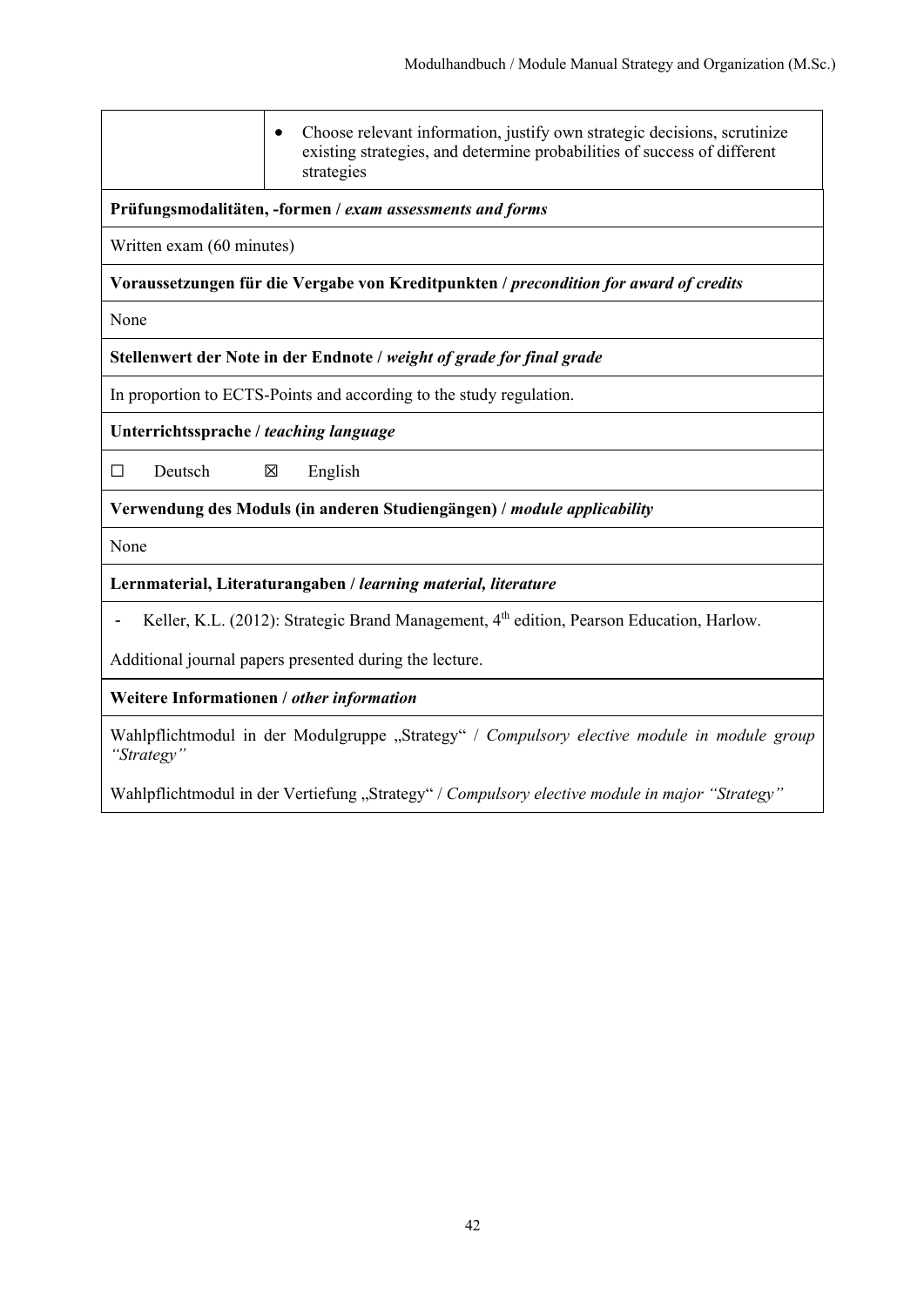| <b>MS-WSt-1805</b>                           | <b>Strategizing Corporate Social Responsibility</b>                     |
|----------------------------------------------|-------------------------------------------------------------------------|
| Modulbeauftragte/r /<br>Module supervisor/s: | Prof. Dr. Guido Möllering                                               |
| ECTS/credits,<br>Workload:                   | 5<br>Kontaktzeit/contact hours: 30 h<br>Selbststudium/self study: 120 h |
| Studiensemester/<br>In Semester:             | 3. Semester / $3^{rd}$ semester                                         |
| Turnus/Dauer<br><i>Frequency/Duration:</i>   | Sommersemester/summer term<br>Wintersemester/winter term<br>$\boxtimes$ |

Corporate Social Responsibility (CSR) has become a broad subject encompassing a range of topics from ownership, profit, stakeholder relationships and accountability, to sustainability and the general role of business in society. The seminar reviews the origins of the CSR debate, its theoretical underpinnings, driving forces, implicit tensions, various practical manifestations and, in particular, its strategic implications. Students work on case studies that illustrate and expand the CSR-shaped approach to strategic management as a matter of sustainable value creation within organizations and organizational networks and fields.

## **Lehrveranstaltungen (Teilmodule) /** *courses (module elements)*

Seminar "Main Topics in Strategic Corporate Social Responsibility" (3 ECTS; Contact hours 20 h; Self-study 70 h), Lecturer: Prof. Dr. Guido Möllering, N.N.;

Practical Application "Case Studies in Strategic Corporate Social Responsibility" (2 ECTS; Contact hours 10 h; Self-study 50 h), Lecturer: Prof. Dr. Guido Möllering, N.N.

## **Lehrformen, methodische Umsetzung /** *methodic implementation*

Seminar (Readings, Discussion), Case Study Presentations, Guest Lectures

## **Teilnahmevoraussetzungen /** *admission requirements*

None

| Wissensverbreiterung<br>und -vertiefung /<br>Extending and<br>Consolidating<br>Knowledge | Having completed this module, students will be able to describe key concepts,<br>drivers and implications of CSR, explain the link between CSR and sustainable<br>strategic management, distinguish among a range of forms and modes<br>implementing CSR.     |
|------------------------------------------------------------------------------------------|---------------------------------------------------------------------------------------------------------------------------------------------------------------------------------------------------------------------------------------------------------------|
| Instrumentale<br>Kompetenzen /<br><i>Instrumental</i><br>Competences                     | Having completed this module, students will be able to assess which CSR<br>approaches are suited for different conditions, draw on appropriate analytical<br>tools for handling CSR, anticipate areas of potential conflict around CSR and<br>sustainability. |
| Systemische<br>Kompetenzen /<br><b>Systemic Competences</b>                              | Having completed this module, students will be able to assess the societal<br>embeddedness of strategic management, act upon their own<br>social<br>responsibility as managers, take a critical stance on firms' current CSR<br>policies.                     |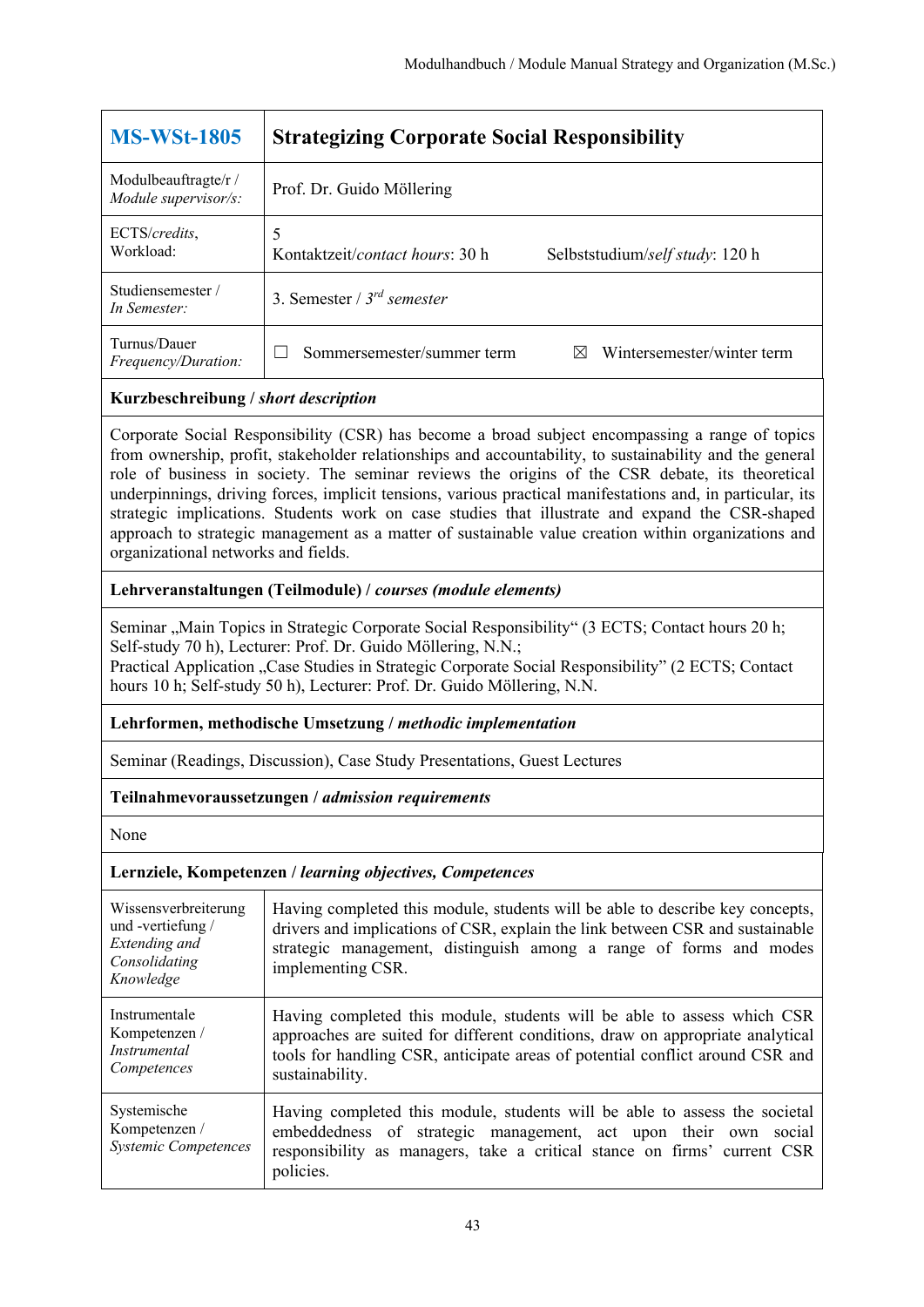| Kommunikative |  |
|---------------|--|
| Kompetenzen / |  |
| Communicative |  |
| Competences   |  |

Having completed this module, students will be able to discuss clearly and competently with CSR experts, communicate CSR issues to colleagues and business partners, demonstrate CSR awareness in interaction with others.

## **Prüfungsmodalitäten, -formen /** *exam assessments and forms*

Written exam (60 minutes)

**Voraussetzungen für die Vergabe von Kreditpunkten /** *precondition for award of credits*

In class case study presentation

## **Stellenwert der Note in der Endnote /** *weight of grade for final grade*

In proportion to ECTS-Points and according to the study regulation.

**Unterrichtssprache /** *teaching language* 

 $\Box$  Deutsch  $\boxtimes$  English

**Verwendung des Moduls (in anderen Studiengängen) /** *module applicability* 

This elective module is open to students from the Master course Philosophy, Politics and Economics (M.A.).

#### **Lernmaterial, Literaturangaben /** *learning material, literature*

Chandler, D. (2016) Strategic Corporate Social Responsibility: Sustainable Value Creation, 4th Edition. London: Sage

## **Weitere Informationen /** *other information*

Wahlpflichtmodul in der Modulgruppe "Strategy" / Compulsory elective module in module group *"Strategy"* 

Wahlpflichtmodul in der Vertiefung "Strategy" / Compulsory elective module in major "Strategy"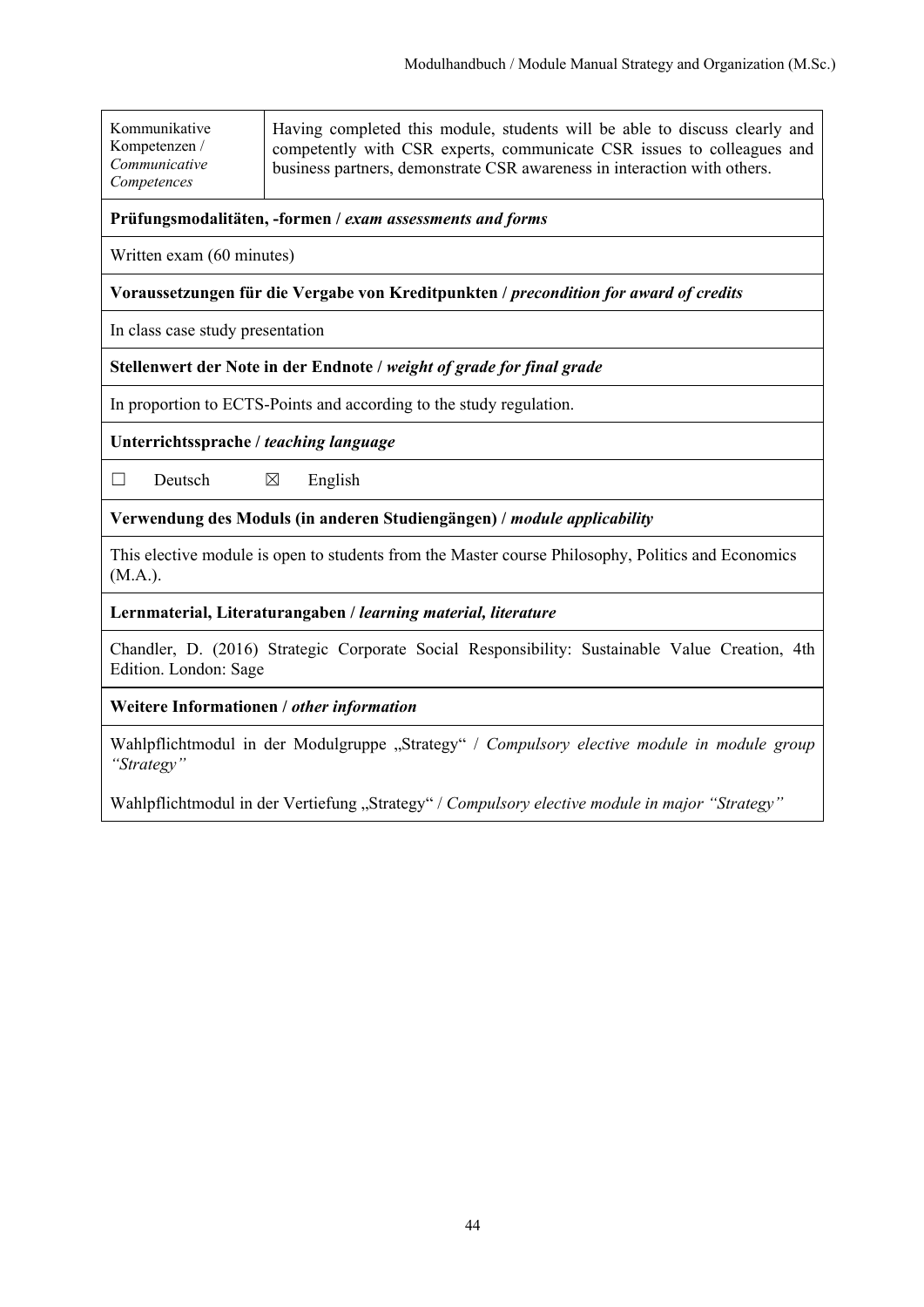| <b>MS-WSt-1806</b>                                                                                                                   | <b>Current Issues in Strategy</b>                                                                                                                                                                                   |  |
|--------------------------------------------------------------------------------------------------------------------------------------|---------------------------------------------------------------------------------------------------------------------------------------------------------------------------------------------------------------------|--|
| Modulbeauftragte/r /<br>Module supervisor/s:                                                                                         | Prof. Dr. Guido Möllering                                                                                                                                                                                           |  |
| ECTS/credits,<br>Workload:                                                                                                           | 5<br>Kontaktzeit/contact hours: 30 h Selbststudium (tw. betreut)/self study: 120 h                                                                                                                                  |  |
| Studiensemester /<br>In Semester:                                                                                                    | Ab 2. Semester / from $2^{nd}$ semester                                                                                                                                                                             |  |
| Turnus/Dauer<br>Frequency/Duration:                                                                                                  | Sommersemester/summer term<br>Wintersemester/winter term<br>図<br>⊠                                                                                                                                                  |  |
| Kurzbeschreibung / short description                                                                                                 |                                                                                                                                                                                                                     |  |
|                                                                                                                                      | This module provides courses on Current Issues in the field of Strategy. The specific topics will be<br>different ones in different terms. Lecturers will be different professors of the faculty (yearly rotation). |  |
|                                                                                                                                      | Lehrveranstaltungen (Teilmodule) / courses (module elements)                                                                                                                                                        |  |
| Seminar                                                                                                                              |                                                                                                                                                                                                                     |  |
| Lehrformen, methodische Umsetzung / methodic implementation                                                                          |                                                                                                                                                                                                                     |  |
| The methodic implementation will be in the responsibility of the instructor                                                          |                                                                                                                                                                                                                     |  |
| Teilnahmevoraussetzungen / admission requirements                                                                                    |                                                                                                                                                                                                                     |  |
| Completion of the Compulsory Modules "Master Kick-off Project", "Theories of Strategic<br>Management" and "Theories of Organization" |                                                                                                                                                                                                                     |  |
| Lernziele, Kompetenzen / learning objectives, Competences                                                                            |                                                                                                                                                                                                                     |  |
| Wissensverbreiterung<br>und -vertiefung /<br>Extending and<br>Consolidating<br>Knowledge                                             | Students have acquainted profound Knowledge of topics taught in the module.                                                                                                                                         |  |
| Instrumentale<br>Kompetenzen /<br>Instrumental<br>Competences                                                                        | Students learn how to develop their own questions and example related to the<br>studied topics.                                                                                                                     |  |
| Systemische<br>Kompetenzen /                                                                                                         | Students apply the concepts studied in the module to real-life examples                                                                                                                                             |  |

*Systemic Competences* Kommunikative Kompetenzen / *Communicative Competences* Students work in a team in certain stages of the course, they present their own thoughts and defend them against objections.

# **Prüfungsmodalitäten, -formen /** *exam assessments and forms*

Paper (about 20 pages)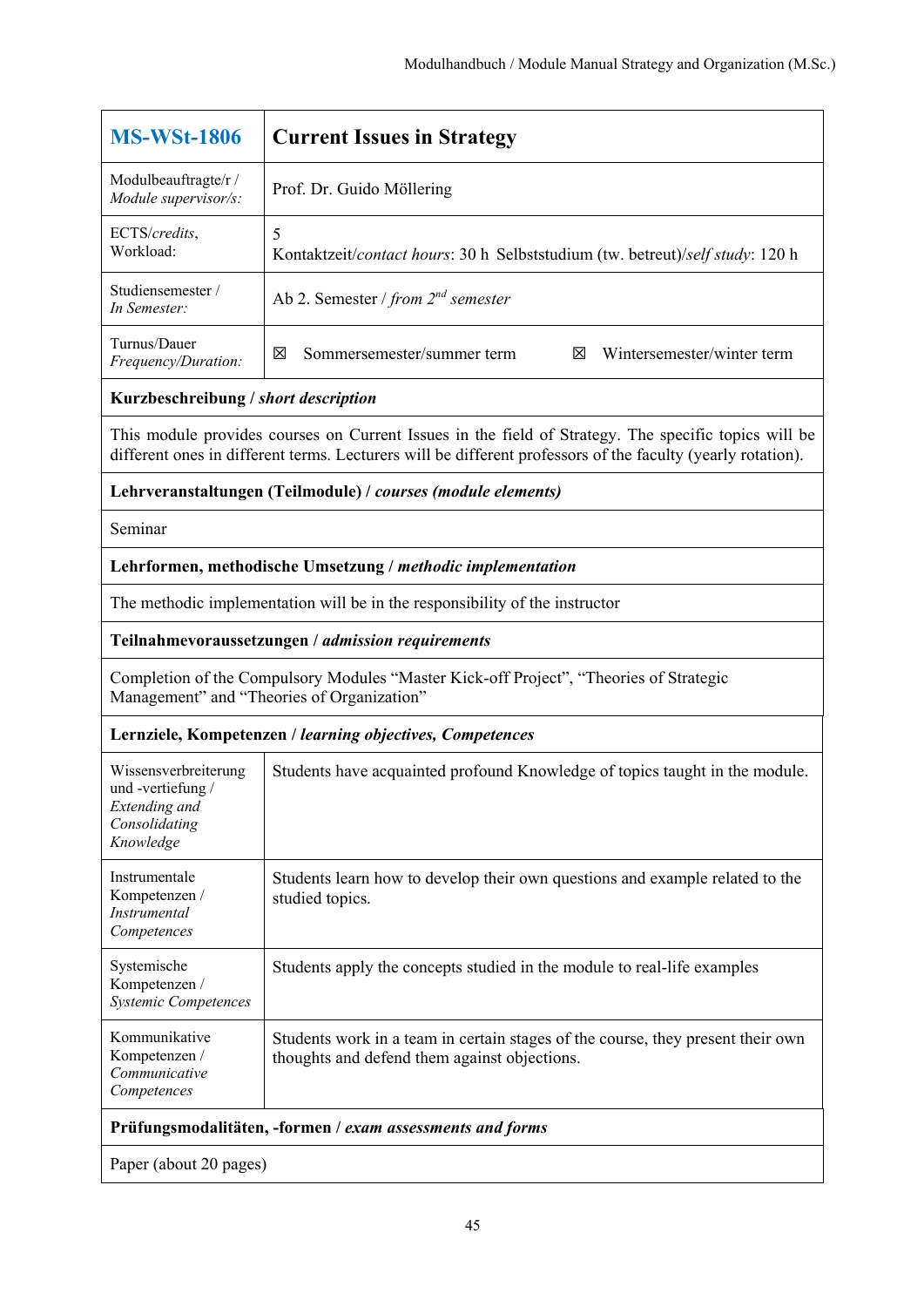**Voraussetzungen für die Vergabe von Kreditpunkten /** *precondition for award of credits*

In class presentation of assigned topic

**Stellenwert der Note in der Endnote /** *weight of grade for final grade*

In proportion to ECTS-Points and according to the study regulation.

**Unterrichtssprache /** *teaching language*

 $\Box$  Deutsch  $\boxtimes$  English

**Verwendung des Moduls (in anderen Studiengängen) /** *module applicability* 

None

**Lernmaterial, Literaturangaben /** *learning material, literature*

A reader of relevant literature will be supplied depending on the specific topics taught within the module

**Weitere Informationen /** *other information*

Wahlpflichtmodul in der Modulgruppe "Strategy" / Compulsory elective module in module group *"Strategy"* 

Wahlpflichtmodul in der Vertiefung "Strategy" / Compulsory elective module in major "Strategy"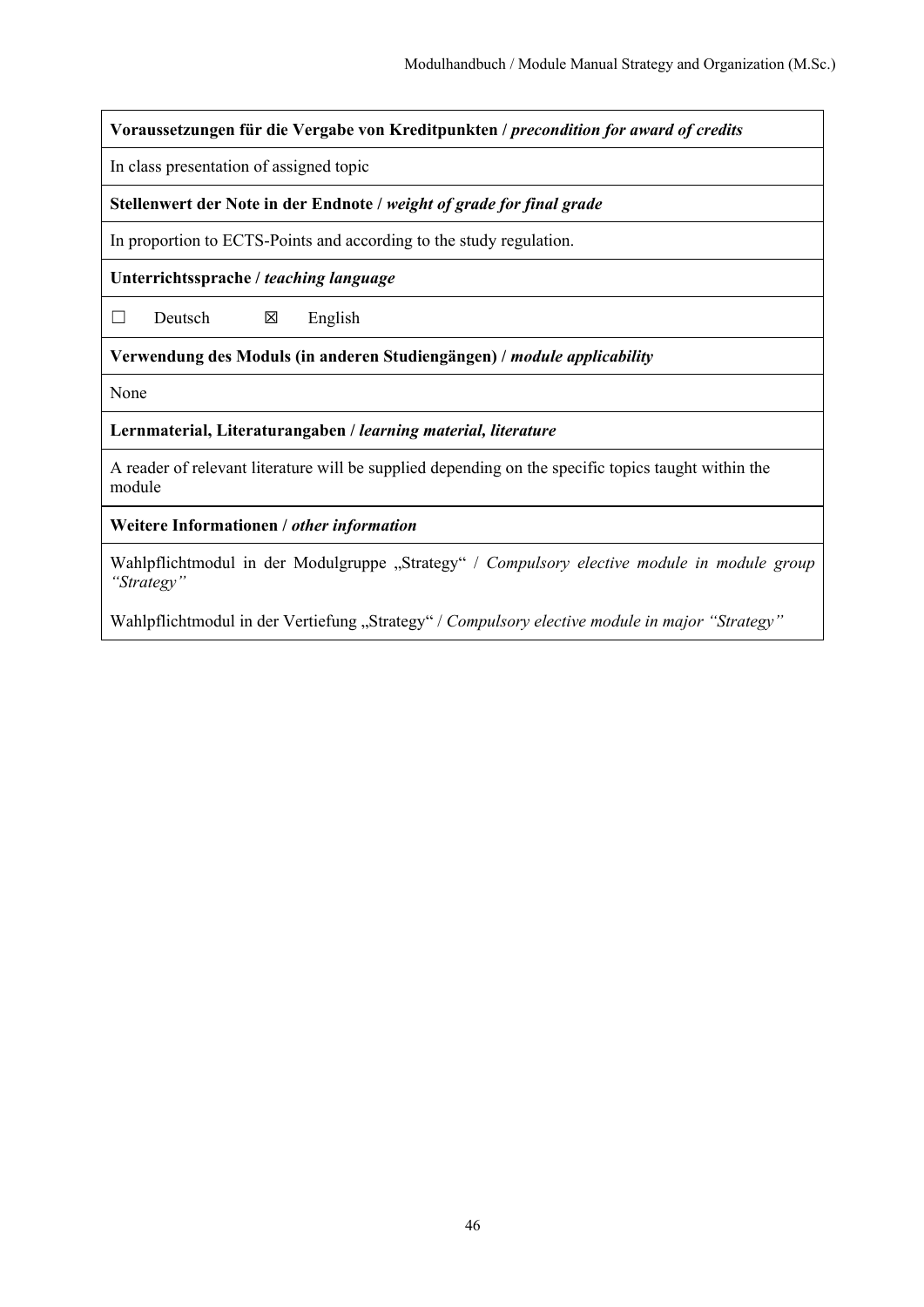| <b>MS-WSt-1807</b>                           | <b>Independent Study in Strategic Management</b>                             |
|----------------------------------------------|------------------------------------------------------------------------------|
| Modulbeauftragte/r /<br>Module supervisor/s: | Vice Dean for Student Affairs                                                |
| ECTS/credits,<br>Workload:                   | Kontaktzeit/ <i>contact hours</i> : 0 h<br>Selbststudium/self study: 150 h   |
| Studiensemester/<br>In Semester:             | $2. - 4.$ Semester                                                           |
| Turnus/Dauer<br><i>Frequency/Duration:</i>   | Wintersemester/winter term<br>Sommersemester/summer term<br>$\boxtimes$<br>M |

The Independent Study in Strategic Management enables students to pursue a self-chosen topic within the field of strategic management that is not covered within the regular curriculum within the Major in Strategy. Students conduct their own research project under the close supervision and mentoring of a qualified faculty member.

## **Lehrveranstaltungen (Teilmodule) /** *courses (module elements)*

Individual supervision and mentoring.

## **Lehrformen, methodische Umsetzung /** *methodic implementation*

Independent research activity based on a research outline, milestone plan and time schedule mutually agreed upon between supervisor and student, and approved by the Vice Dean for Student Affairs.

#### **Teilnahmevoraussetzungen /** *admission requirements*

Students must have successfully completed the compulsory module , Theories of Strategic Management" and the Module Group "Advanced Methods". They need to develop a project proposal that needs to be approved by the Vice Dean for Student Affairs before starting the project.

| Wissensverbreiterung<br>und-vertiefung/<br>Extending and<br>Consolidating<br>Knowledge | Students gain a deeper understanding in a relevant and individual field of<br>Strategic Management.                                                                                                                                                                                                                                                            |
|----------------------------------------------------------------------------------------|----------------------------------------------------------------------------------------------------------------------------------------------------------------------------------------------------------------------------------------------------------------------------------------------------------------------------------------------------------------|
| Instrumentale<br>Kompetenzen /<br>Instrumental<br>Competences                          | Students learn to define, structure and conduct a research project. They are<br>able to apply scientific methods on a self-chosen research question with<br>relevance to real world phenomena. They know how to collect, process and<br>analyze data on their own.                                                                                             |
| Systemische<br>Kompetenzen /<br><b>Systemic Competences</b>                            | Students are able to utilize the scientific method to answer strategic questions.<br>They are able to draw inferences from the existing research literature towards<br>solving problems of strategic management in organizations. They are able to<br>critically review and scrutinize the results of their own research as well as the<br>research of others. |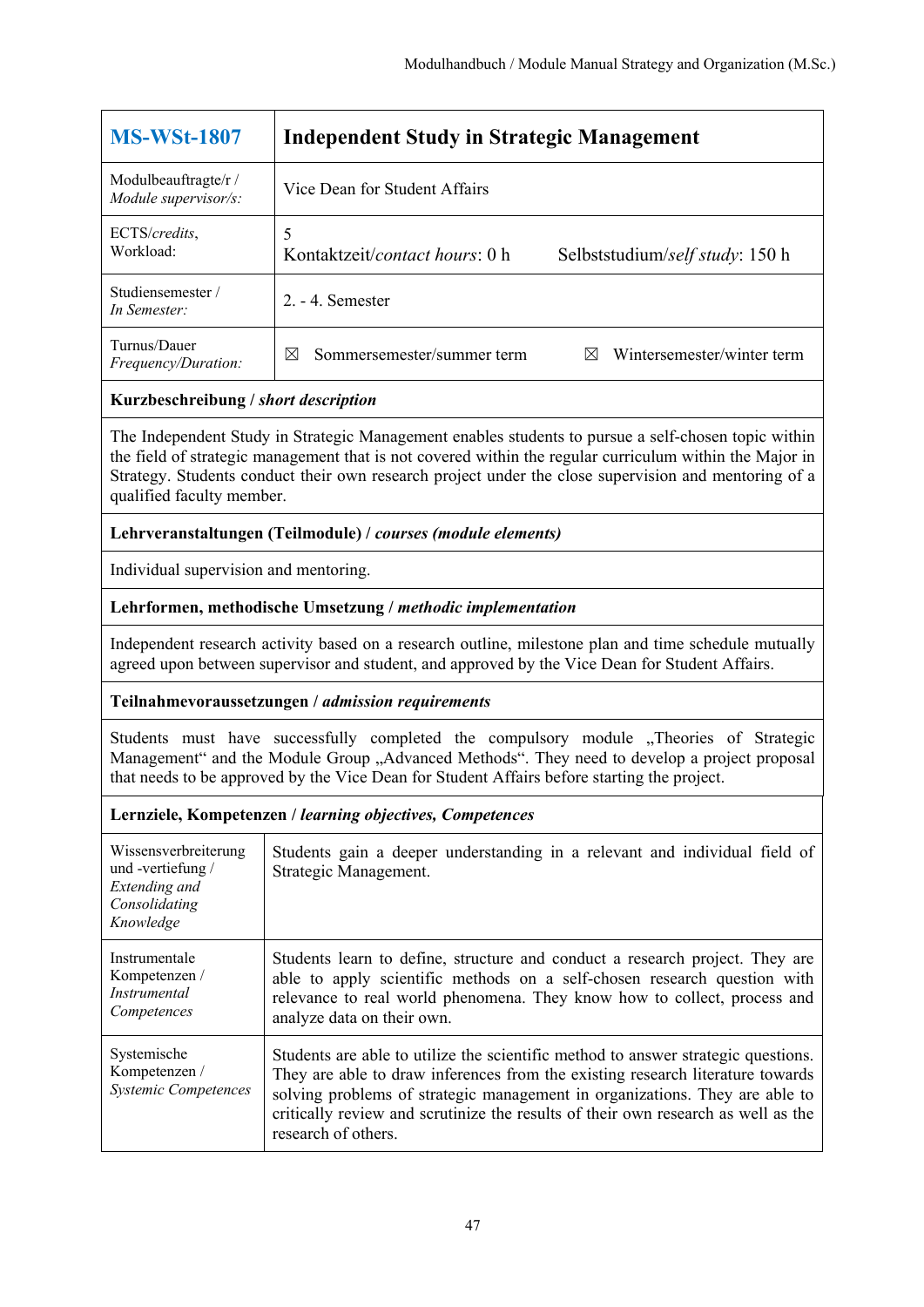Kommunikative Kompetenzen / *Communicative Competences*

Students are able to present and discuss their research ideas, findings and completed projects in front of researchers as well as practitioners. They are able to explain the state of the art in the field of the performed study and relate their results to the existing body of research. Based on this, they are able to communicate the relevance of their work to a variety of audiences.

## **Prüfungsmodalitäten, -formen /** *exam assessments and forms*

Research Paper (about 20 pages)

## **Voraussetzungen für die Vergabe von Kreditpunkten /** *precondition for award of credits*

None

## **Stellenwert der Note in der Endnote /** *weight of grade for final grade*

In proportion to ECTS-Points and according to the study regulation.

**Unterrichtssprache /** *teaching language*

 $\Box$  Deutsch  $\boxtimes$  English

**Verwendung des Moduls (in anderen Studiengängen) /** *module applicability* 

None

## **Lernmaterial, Literaturangaben /** *learning material, literature*

Search and identification of relevant literature is part of the research project

**Weitere Informationen /** *other information*

Wahlpflichtmodul in der Modulgruppe "Strategy" / Compulsory elective module in module group *"Strategy"* 

Wahlpflichtmodul in der Vertiefung "Strategy" / *Compulsory elective module in major "Strategy"* 

## Wichtiger Hinweis:

Prüfungsleistungen für dieses Modul können nur nach erfolgreicher Antragstellung an die/den Prodekan\*in für Lehre erbracht werden. Der Antrag muss einen Zeit- und Projektplan, eine Vereinbarung von Bewertungskriterien sowie eine Betätigung des Betreuers/der Betreuerin enthalten. Die Antragsstellung muss vor Beginn der Studienarbeit/des Praxisprojektes erfolgen. Der Antrag muss im Prüfungssekretariat eingereicht und von der/dem Vorsitzende/n des Prüfungsausschusses genehmigt werden.

## *Important Notice:*

*Students may only acquire credits and take examinations in this module after successful application with the Vice Dean for Student Affairs. The application comprises a schedule and a project plan, an agreement concerning assessment criteria and the approval by the supervisor. Applications must be submitted before commencement of the study or the project. Accepted applications must be submitted to the examination office for final approval by the Chair of the examination board.*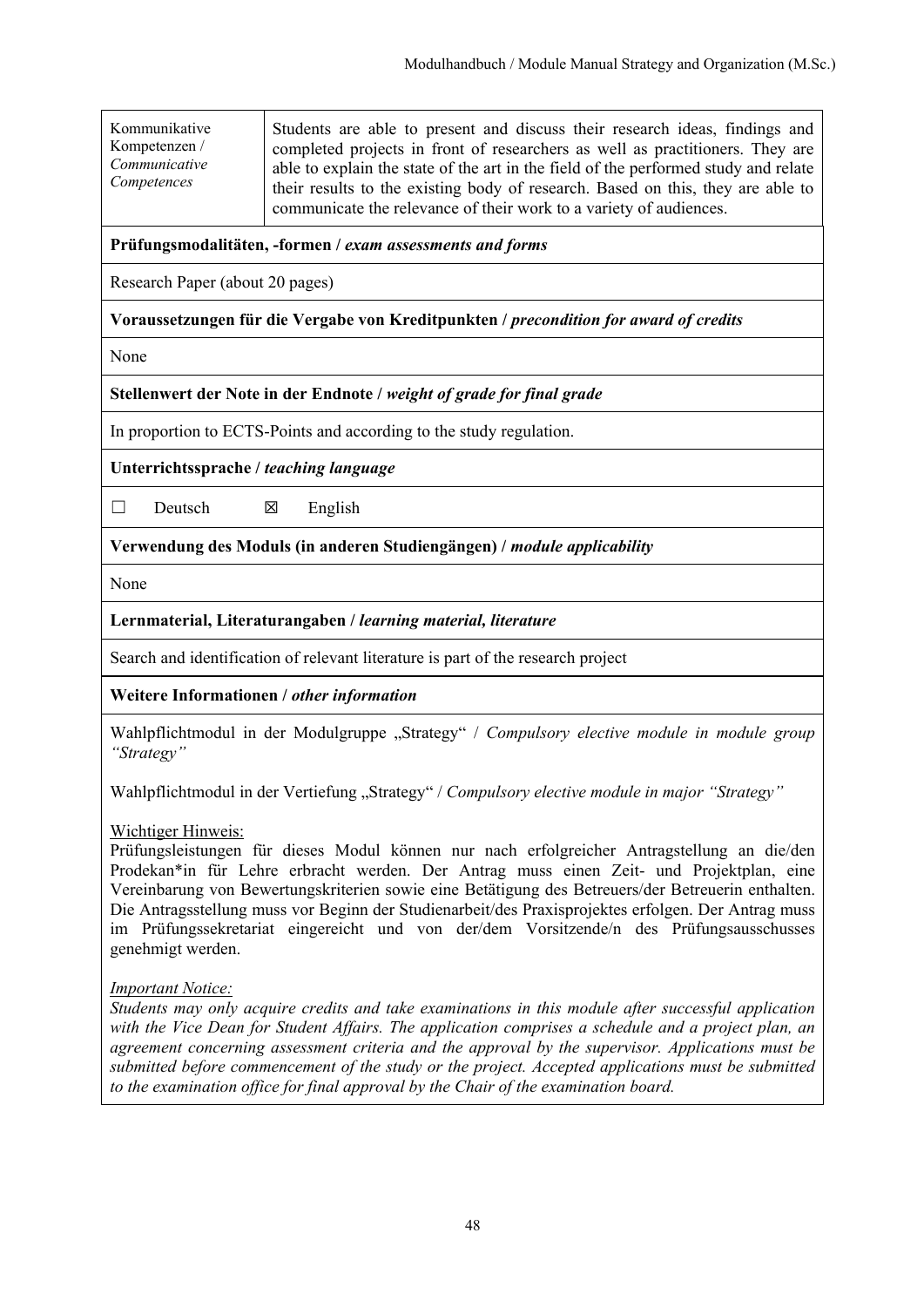| <b>MS-WSt-1808</b>                           | Strategien von Familienunternehmen                                          |
|----------------------------------------------|-----------------------------------------------------------------------------|
| Modulbeauftragte/r /<br>Module supervisor/s: | Prof. Dr. Marcel Hülsbeck                                                   |
| ECTS/credits,<br>Workload:                   | Kontaktzeit/ <i>contact hours</i> : 40 h<br>Selbststudium/self study: 110 h |
| Studiensemester/<br>In Semester:             | 2. Semester / $2^{nd}$ Semester                                             |
| Turnus/Dauer<br><i>Frequency/Duration:</i>   | Sommersemester/summer term<br>Wintersemester/winter term<br>⊠               |

Strategieentwicklung und Strategiefindung sind wesentliche Voraussetzungen für den Erfolg eines (Familien)Unternehmens, bei dem es darum geht, mit Unvorhersagbarkeit flexibel umzugehen und gleichzeitig das Unternehmen effizient auf die Zukunft auszurichten. Besonders in Familienunternehmen findet man eine große Bandbreite unterschiedlicher Formen der Strategieentwicklung und Strategiefindung. Strategien können hier explizit formuliert und ausgearbeitet sein oder aber implizit und unausgesprochen in der Intuition des Familienunternehmers bzw. der Unternehmerfamilie verwurzelt sein. In diesem Kurs werden Studierende gefordert, die Kenntnisse und Fähigkeiten, die sie in den vorangegangenen Kursen im Bereich Strategie erworben haben, im Kontext Familienunternehmen anzuwenden und zu integrieren. Konkreter gesagt, werden Studierende ein Familienunternehmen bei spezifischen Problemen und konkreten Fragen im Zusammenhang mit Strategieentwicklung und Strategiefindung unterstützen. Studierende übernehmen dabei die Rolle eines Beraterteams und werden (1) die spezifischen Probleme und Fragen, die das Familienunternehmen (ihr Kunde) mit ihnen geteilt hat, identifizieren, erforschen und (neu) formulieren; (2) die spezifischen Probleme auf der Grundlage von Literaturstudien und Feldarbeit analysieren und (3) die Fragen beantworten, die mit diesem Input gestellt werden.

## **Lehrveranstaltungen (Teilmodule) /** *courses (module elements)*

Hauptamtlich Lehrender: Prof. Dr. Marcel Hülsbeck

#### **Lehrformen, methodische Umsetzung /** *methodic implementation*

Seminaristischer Unterricht mit Fallbesprechungen und Gruppenarbeit

#### **Teilnahmevoraussetzungen /** *admission requirements*

Keine. Vorkenntnisse im strategischen Management sind wünschenswert.

| Wissensverbreiterung<br>und -vertiefung /<br>Extending and<br>Consolidating<br>Knowledge | Die Studierenden vertiefen verschiedene Ansätze der Strategieentwicklung und<br>können diese im Kontext von Familienunternehmen einordnen und verstehen. Sie<br>entwickeln zugleich ein tiefergehendes Verständnis der verschiedenen Ansätze und<br>Instrumente zur Unterstützung der Strategieentwicklung und Strategiefindung. |
|------------------------------------------------------------------------------------------|----------------------------------------------------------------------------------------------------------------------------------------------------------------------------------------------------------------------------------------------------------------------------------------------------------------------------------|
| Instrumentale                                                                            | Studierende können strategiebezogene Probleme definieren, interpretieren und                                                                                                                                                                                                                                                     |
| Kompetenzen /                                                                            | analysieren und zu einer Lösung beitragen. Studierende erarbeiten sich einen                                                                                                                                                                                                                                                     |
| Instrumental                                                                             | orientierenden Rahmen, innerhalb dessen sie angemessene Instrumente zur                                                                                                                                                                                                                                                          |
| Competences                                                                              | Strategieentwicklung flexibel einsetzen können. Die Studierende erarbeiten in                                                                                                                                                                                                                                                    |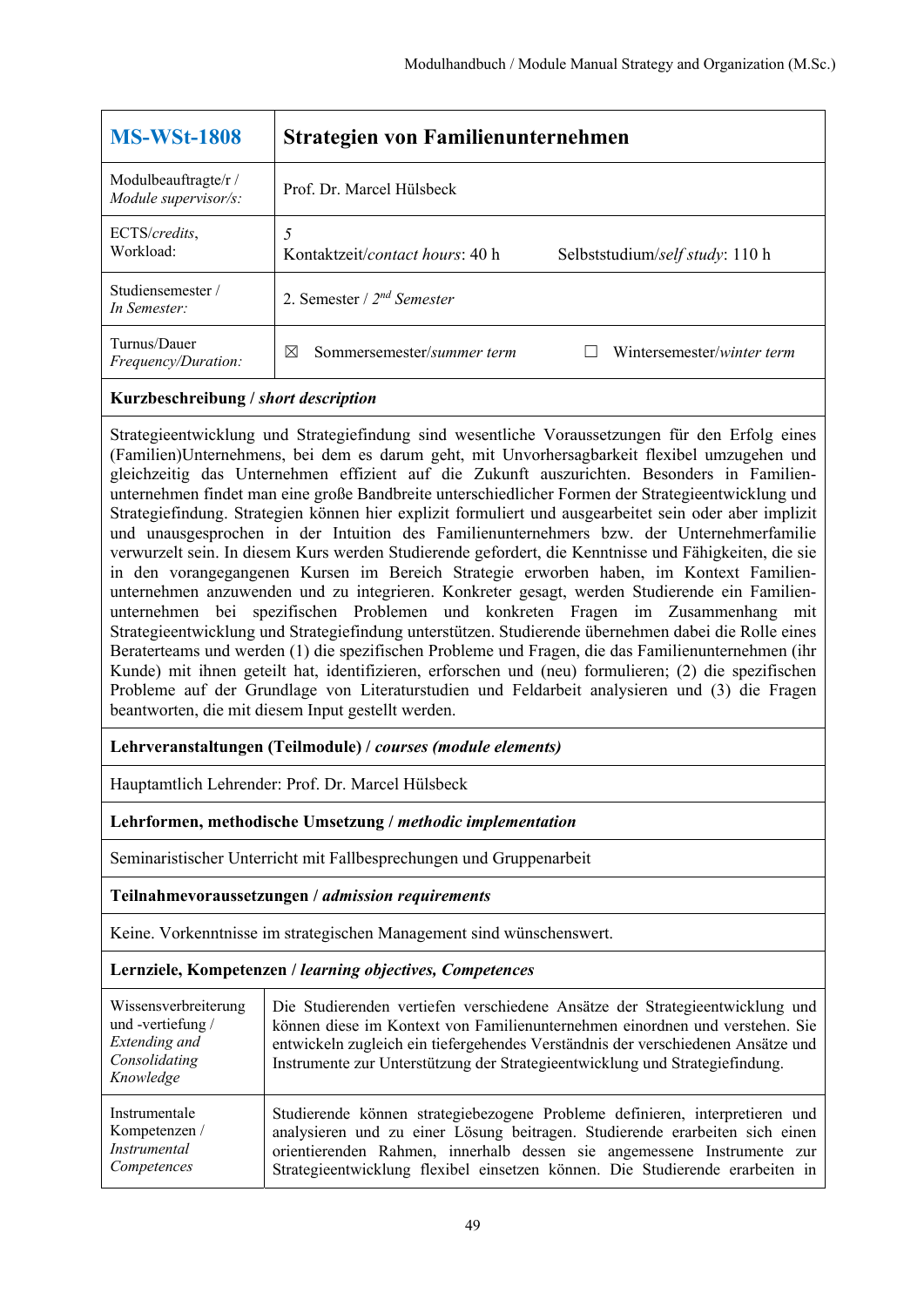|                                                                                                                                                                                                                                                                                                                                                                                                                                                                                                                                                                                                                                                                                                                      | eigene Vorschläge<br>Strategieentwicklung eines Familien-<br>Gruppen<br>zur<br>unternehmens, die sie im Seminar präsentieren.                                                                                                                                                                                                                                                                                                                                                                                                                                                |  |  |
|----------------------------------------------------------------------------------------------------------------------------------------------------------------------------------------------------------------------------------------------------------------------------------------------------------------------------------------------------------------------------------------------------------------------------------------------------------------------------------------------------------------------------------------------------------------------------------------------------------------------------------------------------------------------------------------------------------------------|------------------------------------------------------------------------------------------------------------------------------------------------------------------------------------------------------------------------------------------------------------------------------------------------------------------------------------------------------------------------------------------------------------------------------------------------------------------------------------------------------------------------------------------------------------------------------|--|--|
| Systemische<br>Kompetenzen /<br><b>Systemic Competences</b>                                                                                                                                                                                                                                                                                                                                                                                                                                                                                                                                                                                                                                                          | Studierende können eine stichhaltige Argumentation für die getroffenen<br>Entscheidungen aufbauen. Studierende sind in der Lage auf Basis ihrer Analyse<br>Interventionen aufzuzeigen und zu verdeutlichen.                                                                                                                                                                                                                                                                                                                                                                  |  |  |
| Kommunikative<br>Kompetenzen /<br>Communicative<br>Competences                                                                                                                                                                                                                                                                                                                                                                                                                                                                                                                                                                                                                                                       | Studierende können Theorien zu Strategien analysieren und differenzieren.<br>Studierende sind außerdem in der Lage hypothesengeleitete Analysen zu<br>kritisieren und eigene Annahmen zu hinterfragen. Darüber hinaus sind Sie in der<br>Lage Lösungsansätze unter Berücksichtigung familienunternehmerischer Faktoren<br>zu synthetisieren und diese sowohl zu implementieren als auch zu rechtfertigen.<br>Studierende können zudem von der Gültigkeit ihrer vorgelegten Definition,<br>Interpretation und Analyse der Probleme sowie der Lösungsvorschläge<br>überzeugen. |  |  |
|                                                                                                                                                                                                                                                                                                                                                                                                                                                                                                                                                                                                                                                                                                                      | Prüfungsmodalitäten, -formen / exam assessments and forms                                                                                                                                                                                                                                                                                                                                                                                                                                                                                                                    |  |  |
| Hausarbeit (ca. 20 Seiten)                                                                                                                                                                                                                                                                                                                                                                                                                                                                                                                                                                                                                                                                                           |                                                                                                                                                                                                                                                                                                                                                                                                                                                                                                                                                                              |  |  |
|                                                                                                                                                                                                                                                                                                                                                                                                                                                                                                                                                                                                                                                                                                                      | Voraussetzungen für die Vergabe von Kreditpunkten / precondition for award of credits                                                                                                                                                                                                                                                                                                                                                                                                                                                                                        |  |  |
| Keine                                                                                                                                                                                                                                                                                                                                                                                                                                                                                                                                                                                                                                                                                                                |                                                                                                                                                                                                                                                                                                                                                                                                                                                                                                                                                                              |  |  |
|                                                                                                                                                                                                                                                                                                                                                                                                                                                                                                                                                                                                                                                                                                                      | Stellenwert der Note in der Endnote / weight of grade for final grade                                                                                                                                                                                                                                                                                                                                                                                                                                                                                                        |  |  |
| Entsprechend der Studien- und Prüfungsordnung anteilig nach ECTS-Punkten                                                                                                                                                                                                                                                                                                                                                                                                                                                                                                                                                                                                                                             |                                                                                                                                                                                                                                                                                                                                                                                                                                                                                                                                                                              |  |  |
| Unterrichtssprache / teaching language                                                                                                                                                                                                                                                                                                                                                                                                                                                                                                                                                                                                                                                                               |                                                                                                                                                                                                                                                                                                                                                                                                                                                                                                                                                                              |  |  |
| X<br>Deutsch                                                                                                                                                                                                                                                                                                                                                                                                                                                                                                                                                                                                                                                                                                         | $\Box$<br>English                                                                                                                                                                                                                                                                                                                                                                                                                                                                                                                                                            |  |  |
|                                                                                                                                                                                                                                                                                                                                                                                                                                                                                                                                                                                                                                                                                                                      | Verwendung des Moduls (in anderen Studiengängen) / module applicability                                                                                                                                                                                                                                                                                                                                                                                                                                                                                                      |  |  |
|                                                                                                                                                                                                                                                                                                                                                                                                                                                                                                                                                                                                                                                                                                                      | Wahlmodul im Masterstudiengang General Management (M.A.)                                                                                                                                                                                                                                                                                                                                                                                                                                                                                                                     |  |  |
|                                                                                                                                                                                                                                                                                                                                                                                                                                                                                                                                                                                                                                                                                                                      | Lernmaterial, Literaturangaben / learning material, literature                                                                                                                                                                                                                                                                                                                                                                                                                                                                                                               |  |  |
| Ahlstrand, B., Lampel, J., & Mintzberg, H. (2001). Strategy Safari: A Guided Tour Through The<br>Wilds of Strategic Mangament. Simon and Schuster<br>Carlock, R., Ward, J. (2001). Strategic Planning for the Family Business: Parallel Planning to<br>Unify the Family and Business. Springer<br>Comi, A., & Eppler, M. J. (2014). Diagnosing capabilities in family firms: An overview of visual<br>research methods and suggestions for future applications. Journal of Family Business Strategy,<br>$5(1), 41-51.$<br>Sirmon, D. G., & Hitt, M. A. (2003). Managing Resources: Linking Unique Resources,<br>Management, and Wealth Creation in Family Firms. Entrepreneurship: Theory and Practice, 339–<br>359. |                                                                                                                                                                                                                                                                                                                                                                                                                                                                                                                                                                              |  |  |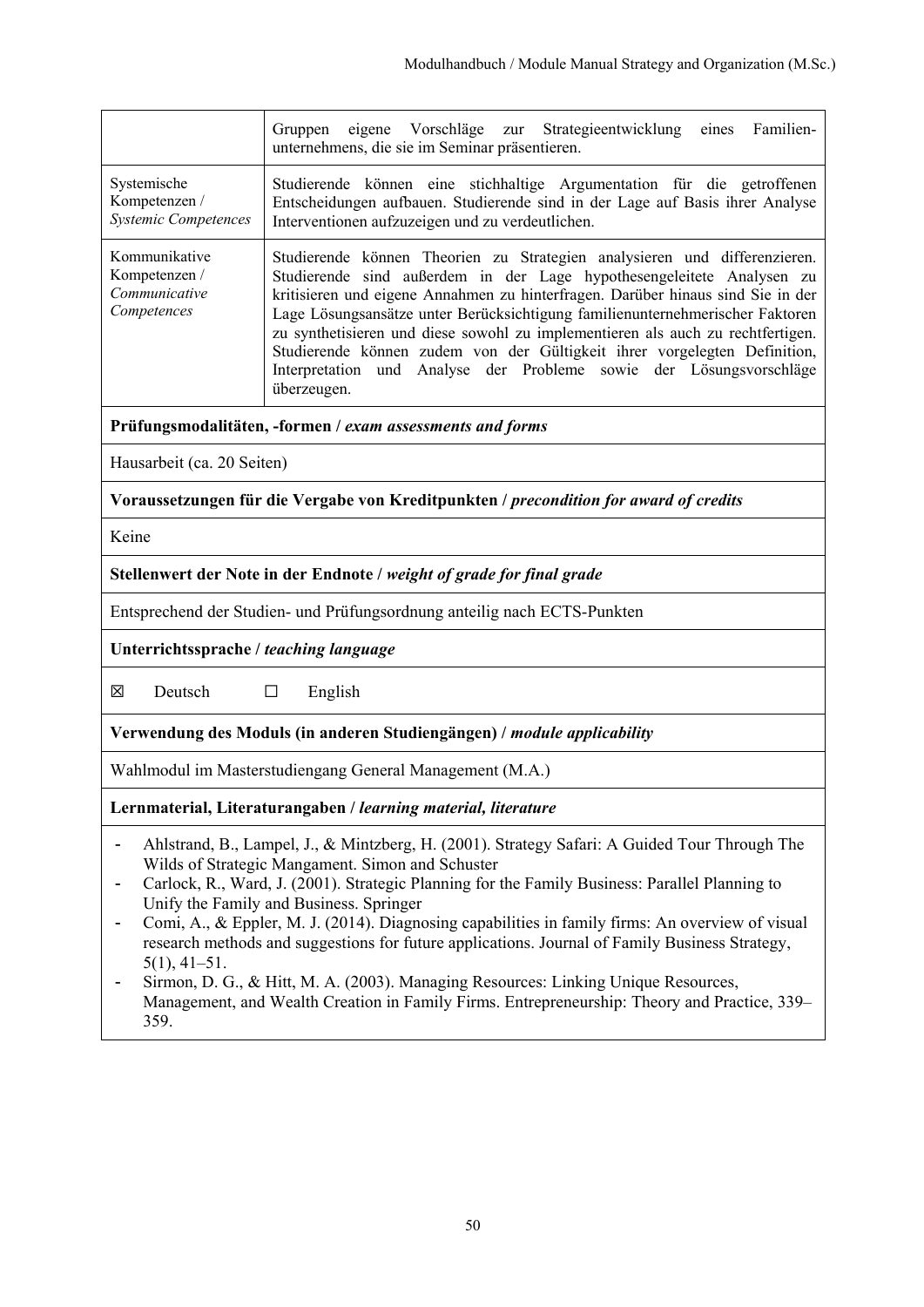# Modulgruppe und Vertiefung "Organisation" (Wahlpflicht/Wahl) /

*Module Group and Major "Organization" (Compulsory Elective/Elective)*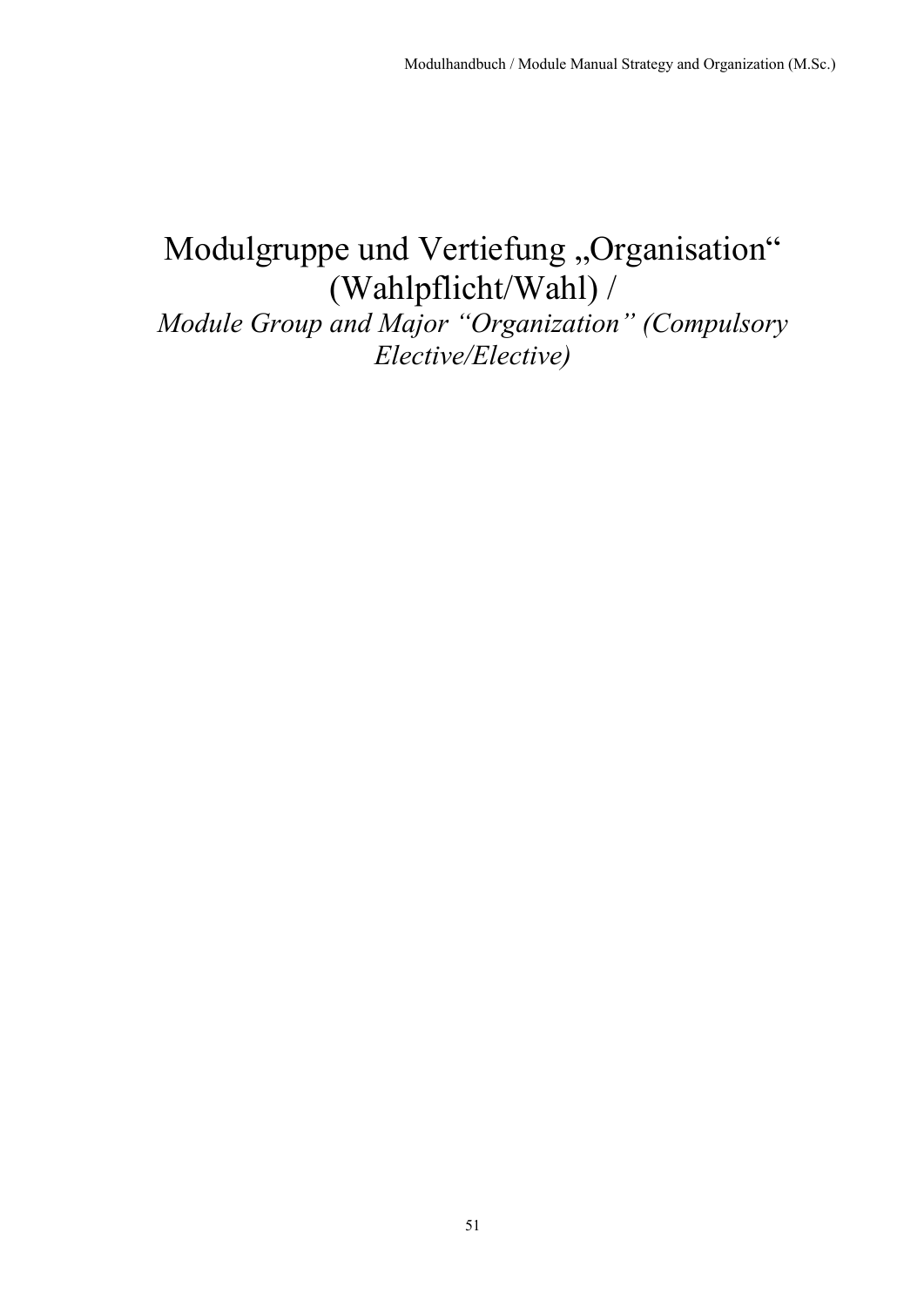| <b>MS-WOr-1801</b>                           | Organizational Culture & Change Management                              |
|----------------------------------------------|-------------------------------------------------------------------------|
| Modulbeauftragte/r /<br>Module supervisor/s: | Prof. Dr. Hendrik Wilhelm                                               |
| ECTS/credits,<br>Workload:                   | Kontaktzeit/contact hours: 30 h<br>Selbststudium/self study: 120 h      |
| Studiensemester /<br>In Semester:            | 2. Semester / $2^{nd}$ semester                                         |
| Turnus/Dauer<br><i>Frequency/Duration:</i>   | Wintersemester/winter term<br>Sommersemester/summer term<br>$\boxtimes$ |

Managers often stress two issues when talking candidly about organizations: problems related to their organization's culture and failed attempts of organizational change. In this seminar, we will uncover what makes these two phenomena so important and troublesome for managers. We will critically evaluate the notion of organizational culture and its implications for management. To do so, we uncover mechanisms of culture emergence and transmission and explore how researchers capture organizational culture. Building on these insights, we connect culture to organizational change. We will discuss different approaches in change management, and critically discuss managers push towards cultural change.

#### **Lehrveranstaltungen (Teilmodule) /** *courses (module elements)*

Seminar " Organizational Culture & Change Management " (5 ECTS; Contact hours 30 h; Self-study 120 h), Lecturer: Prof. Dr. Hendrik Wilhelm

## **Lehrformen, methodische Umsetzung /** *methodic implementation*

Seminar (readings, discussion); Team case study presentation; Guest lectures

## **Teilnahmevoraussetzungen /** *admission requirements*

None

| Wissensverbreiterung<br>und-vertiefung/<br>Extending and<br>Consolidating<br>Knowledge | Having completed this module, students will be able to describe key concepts<br>or organizational culture and change, explain the ongoing debates around<br>managing culture, distinguish among a range of forms and modes of<br>implementing organizational change and anticipate their cultural implications.                                                                                                                    |
|----------------------------------------------------------------------------------------|------------------------------------------------------------------------------------------------------------------------------------------------------------------------------------------------------------------------------------------------------------------------------------------------------------------------------------------------------------------------------------------------------------------------------------|
| Instrumentale<br>Kompetenzen /<br><i>Instrumental</i><br>Competences                   | Having completed this module, students will be able to assess which<br>organizational change approaches are suited for different conditions with a<br>particular emphasis on cultural context, draw on appropriate analytical tools<br>for describing and evaluating organizational cultures and identifying potential<br>for change, anticipate areas of potential conflict in organizational change when<br>culture is affected. |
| Systemische<br>Kompetenzen /                                                           | Having completed this module, students will be able to assess organizational<br>cultures within societal (macro-) cultures, act upon their own responsibility as                                                                                                                                                                                                                                                                   |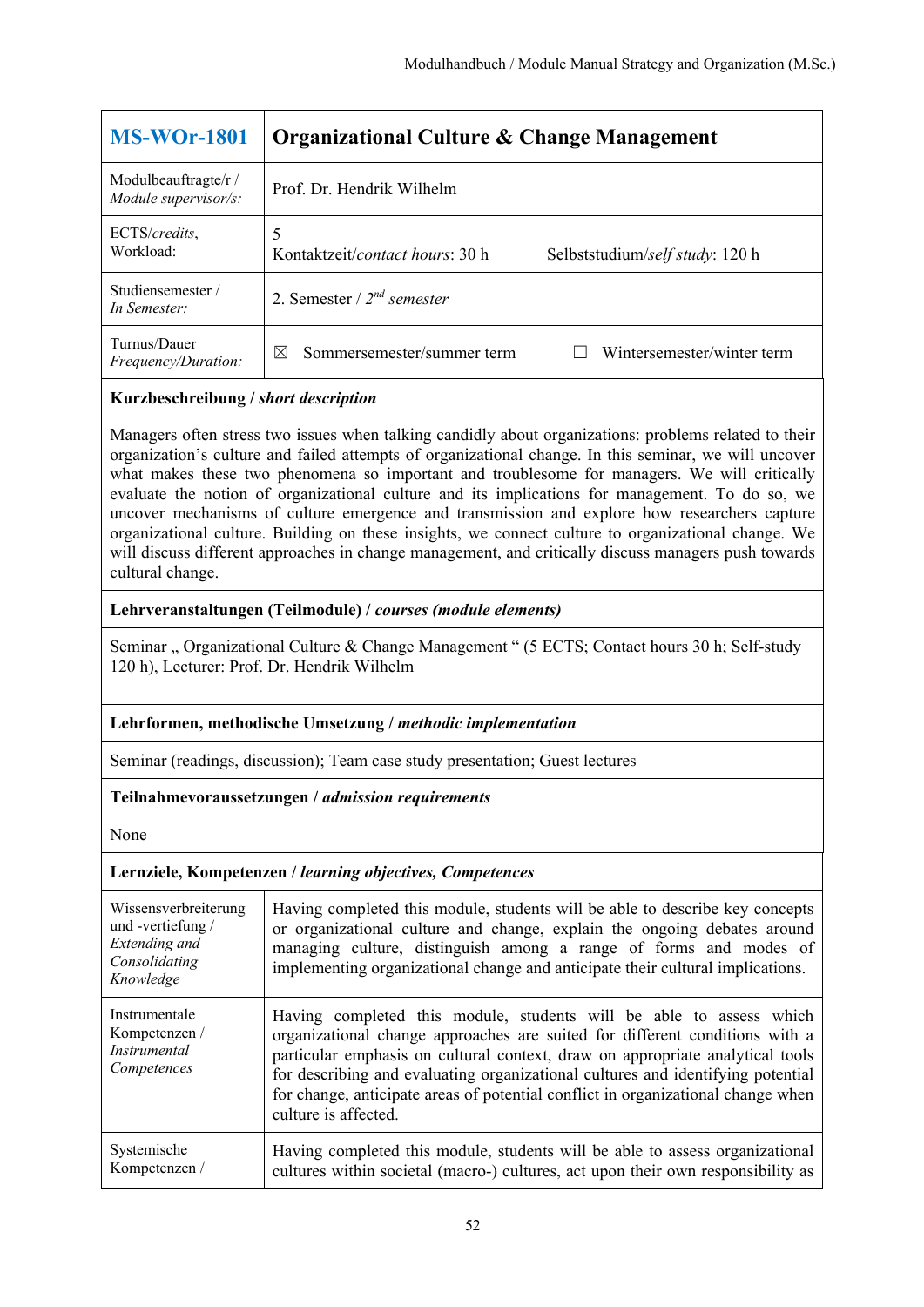| <b>Systemic Competences</b> | promoters of culture-sensitive organizational change, take a critical stance on<br>firms' current practices relating to organizational culture and change. |
|-----------------------------|------------------------------------------------------------------------------------------------------------------------------------------------------------|
| Kommunikative               | Having completed this module, students will be able to discuss clearly and                                                                                 |
| Kompetenzen /               | competently with culture and change experts, communicate issues around                                                                                     |
| Communicative               | organizational culture and change to colleagues and business partners,                                                                                     |
| Competences                 | facilitate processes of organizational change by creating cultural awareness.                                                                              |

**Prüfungsmodalitäten, -formen /** *exam assessments and forms*

Team case study presentation (30 % final grade), individual assignment (70% final grade)

**Voraussetzungen für die Vergabe von Kreditpunkten /** *precondition for award of credits*

Passing both team presentation and individual assignment

**Stellenwert der Note in der Endnote /** *weight of grade for final grade*

In proportion to ECTS-Points and according to the study regulation.

**Unterrichtssprache /** *teaching language*

 $\Box$  Deutsch  $\boxtimes$  English

**Verwendung des Moduls (in anderen Studiengängen) /** *module applicability* 

None

#### **Lernmaterial, Literaturangaben /** *learning material, literature*

- Schein, E. & Schein, P. (2017): Organizational Culture and Leadership,  $5<sup>th</sup>$  edition, Hoboken: Wiley.
- Burnes, B. (2017): Managing Change, 7<sup>th</sup> edition, Harlow: Pearson

## **Weitere Informationen /** *other information*

Wahlpflichtmodul in der Vertiefung "Organization" / Compulsory elective module in major *"Organization"* 

**Weitere Informationen /** *other information*

Wahlpflichtmodul in der Modulgruppe "Organisation" / Compulsory elective module in module group *"Organization"* 

Wahlpflichtmodul in der Vertiefung "Organisation" / Compulsory elective module in major *"Organization"*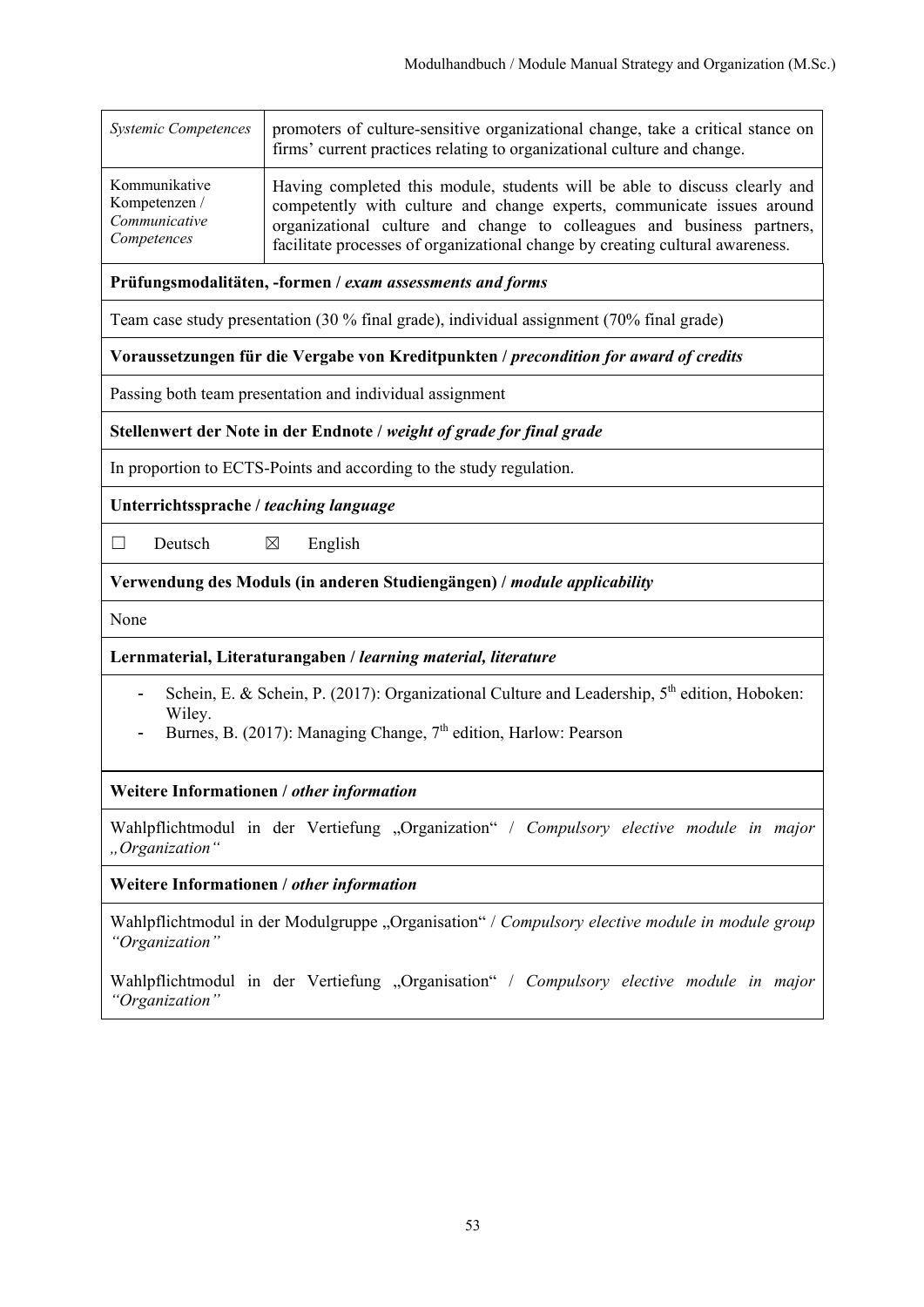| <b>MS-WOr-1802</b>                                                                                                                                                                                                                                                                                             | <b>Ethical Issues in Organizations</b>                                           |
|----------------------------------------------------------------------------------------------------------------------------------------------------------------------------------------------------------------------------------------------------------------------------------------------------------------|----------------------------------------------------------------------------------|
| Modulbeauftragte/r /<br>Module supervisor/s:                                                                                                                                                                                                                                                                   | Prof. Dr. Guido Möllering                                                        |
| ECTS/credits,<br>Workload:                                                                                                                                                                                                                                                                                     | 5<br>Kontaktzeit/ <i>contact hours</i> : 30 h<br>Selbststudium/self study: 120 h |
| Studiensemester /<br>In Semester:                                                                                                                                                                                                                                                                              | 2. Semester / $2^{nd}$ semester                                                  |
| Turnus/Dauer<br>Frequency/Duration:                                                                                                                                                                                                                                                                            | Wintersemester/winter term<br>Sommersemester/summer term<br>$\boxtimes$          |
| Kurzbeschreibung / short description                                                                                                                                                                                                                                                                           |                                                                                  |
| Complementing the study of business ethics and corporate responsibility at large, this module focuses<br>on ethical issues occurring within organizations and emphasizes the students' own ethical awareness<br>ond negative development. We care othical foundations in philosophy, sthingly decision molting |                                                                                  |

and personal development. We cover ethical foundations in philosophy, ethical decision making, communication, leadership, diversity and organizational implications. Students learn how to identify and deal with the many ethical dilemmas occurring in organizations. They work on a project tracing a real-life ethical issue in an organization and develop their moral standpoint as well as ethical management skills.

## **Lehrveranstaltungen (Teilmodule) /** *courses (module elements)*

Seminar "Organizational Ethics" (3 ECTS; Contact hours 20 h; Self-study 70 h), Lecturer Prof. Dr. Guido Möllering, N.N.;

Project , Identifying and Managing Ethical Issues in Organizations" (2 ECTS; Contact hours 10 h; Self-study 50 h), Lecturer: Prof. Dr. Guido Möllering, N.N.

## **Lehrformen, methodische Umsetzung /** *methodic implementation*

Seminar (readings, discussion), student project, guest lectures

## **Teilnahmevoraussetzungen /** *admission requirements*

None

| Wissensverbreiterung<br>und -vertiefung /<br>Extending and<br>Consolidating<br>Knowledge | Having completed this module, students will be able to describe the<br>foundations of key ethical issues in organizations, explain why ethics is about<br>dealing with dilemmas, distinguish among a range of forms and modes of<br>evaluating ethics in organizational contexts.                                                                                       |
|------------------------------------------------------------------------------------------|-------------------------------------------------------------------------------------------------------------------------------------------------------------------------------------------------------------------------------------------------------------------------------------------------------------------------------------------------------------------------|
| Instrumentale<br>Kompetenzen /<br><i>Instrumental</i><br>Competences                     | Having completed this module, students will be able to assess which<br>approaches are suited for addressing different ethical issues in organizations,<br>draw on appropriate analytical tools for describing and evaluating ethical<br>issues in organizations, anticipate and handle areas of potential conflict in<br>organization which stem from ethical dilemmas. |
| Systemische<br>Kompetenzen /<br><b>Systemic Competences</b>                              | Having completed this module, students will be able to assess ethics within<br>organizations in the light of larger societal ethics as well as personal<br>development of the individual, act upon their own responsibility as promoters                                                                                                                                |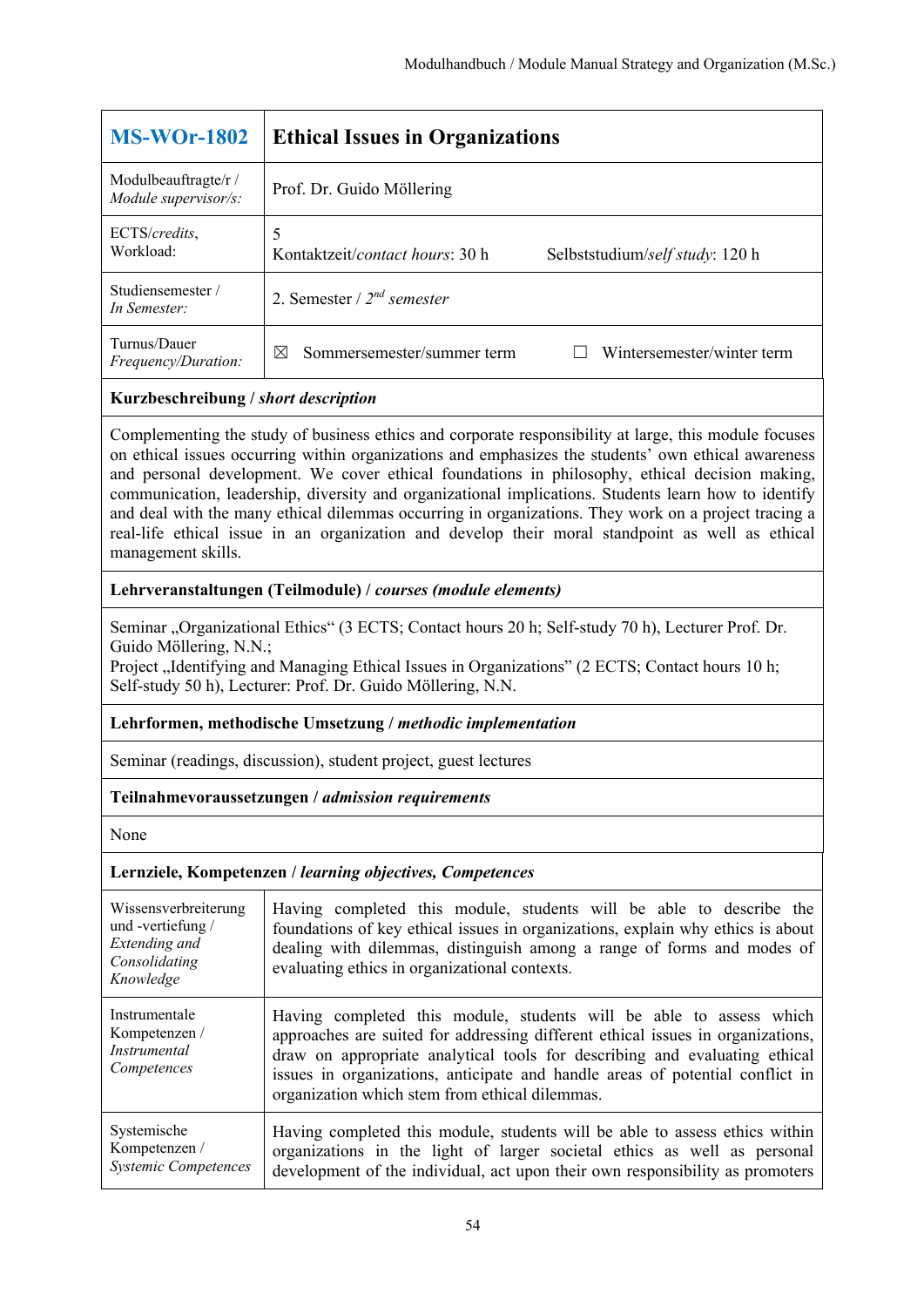|                                                                | of ethical behavior in organizations, take a critical stance on firms' current<br>practices relating to organizational ethics.                                                                                                                                                                                                                     |
|----------------------------------------------------------------|----------------------------------------------------------------------------------------------------------------------------------------------------------------------------------------------------------------------------------------------------------------------------------------------------------------------------------------------------|
| Kommunikative<br>Kompetenzen /<br>Communicative<br>Competences | Having completed this module, students will be able to discuss clearly and<br>competently with experts on organizational ethics, communicate issues around<br>organizational ethics to colleagues and business partners, facilitate processes<br>of dealing with ethical issues occurring in organizations, express their own<br>moral standpoint. |

**Prüfungsmodalitäten, -formen /** *exam assessments and forms*

Project report (about 20 pages)

**Voraussetzungen für die Vergabe von Kreditpunkten /** *precondition for award of credits*

None

**Stellenwert der Note in der Endnote /** *weight of grade for final grade*

In proportion to ECTS-Points and according to the study regulation.

**Unterrichtssprache /** *teaching language*

 $\Box$  Deutsch  $\boxtimes$  English

**Verwendung des Moduls (in anderen Studiengängen) /** *module applicability* 

This module is open to students from the Master courses General Management (M.A.) and Philosophy, Politics and Economics (M.A.).

**Lernmaterial, Literaturangaben /** *learning material, literature*

Johnson, C.E. (2015): Organizational Ethics: A Practical Approach (3<sup>rd</sup> ed.) London: Sage.

**Weitere Informationen /** *other information*

Wahlpflichtmodul in der Modulgruppe "Organisation" / Compulsory elective module in module group *"Organization"* 

Wahlpflichtmodul in der Vertiefung "Organisation" / Compulsory elective module in major *"Organization"*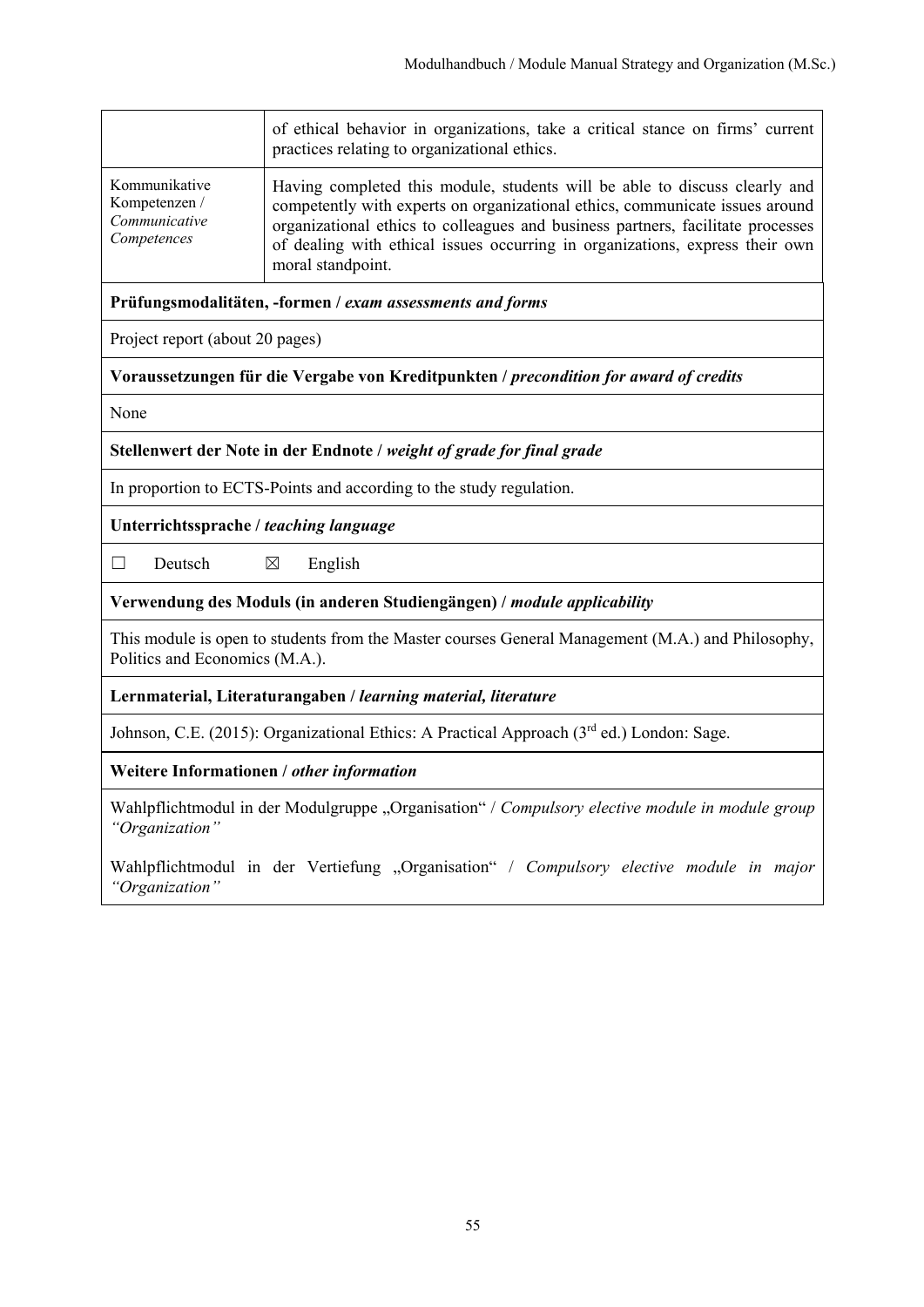| <b>MS-WOr-1803</b>                          | <b>Theories of Leadership in Organizations</b>                     |
|---------------------------------------------|--------------------------------------------------------------------|
| Modulbeauftragte/r/<br>Module supervisor/s: | Prof. Dr. Marcel Hülsbeck                                          |
| ECTS/credits,<br>Workload:                  | Kontaktzeit/contact hours: 30 h<br>Selbststudium/self study: 120 h |
| Studiensemester /<br>In Semester:           | 3. Semester / $3^{rd}$ semester                                    |
| Turnus/Dauer<br><i>Frequency/Duration:</i>  | Wintersemester/winter term<br>Sommersemester/summer term<br>⋈      |

*"The situation is under control. Go back to your cabins."* (Officer aboard the M/S Costa Concordia). The Costa Concordia disaster shows the negative impact leadership can have in a crisis event. It is the leader's job to assist others in achieving their goals and to provide direction through communication and support to make sure that the goals are compatible with the overall objectives of the organization (Robbins & Judge, 2015). In the case of the Costa Concordia, the lack of effective leadership contributed to the severity of the accident. There was chaos, confusion, and a lack of communication mainly because neither the Captain nor the crew from the bridge coordinated the necessary emergency procedures to abandon the ship.

Many issues involving leadership like the one described above can be understood in terms of individual characteristics of the leader, as performance, or as situational factors that promote or hinder leadership development. The present course deals with these issues and examines leadership from a theoretical & research perspective. We will analyze different theories and concepts of leadership that help us understand how leadership emerges, what role followers play, and what individual and social factors influence leadership. Central theories are: authentic leadership, transformational and transactional leadership, shared leadership, complex leadership and virtual leadership.

## **Lehrveranstaltungen (Teilmodule) /** *courses (module elements)*

Lecturer: Prof. Dr. Marcel Hülsbeck

#### **Lehrformen, methodische Umsetzung /** *methodic implementation*

Interactive seminar with introductions, discussions, and lectures; group work and presentations by students

#### **Teilnahmevoraussetzungen /** *admission requirements*

None

| Wissensverbreiterung | Students gain Knowledge and get acquainted with concepts and theories of         |
|----------------------|----------------------------------------------------------------------------------|
| und -vertiefung /    | leadership development and factors influencing leadership. Students are able to  |
| Extending and        | apply and communicate theories to explain leadership development. Students       |
| Consolidating        | are encouraged to relate theories of leadership to their own experiences to get  |
| Knowledge            | insight how these are useful for understanding daily issues around leadership.   |
| Instrumentale        | Students are able to recognize the need for leadership in organizations and      |
| Kompetenzen /        | groups. Students demonstrate analytical skills to identify existing deficits and |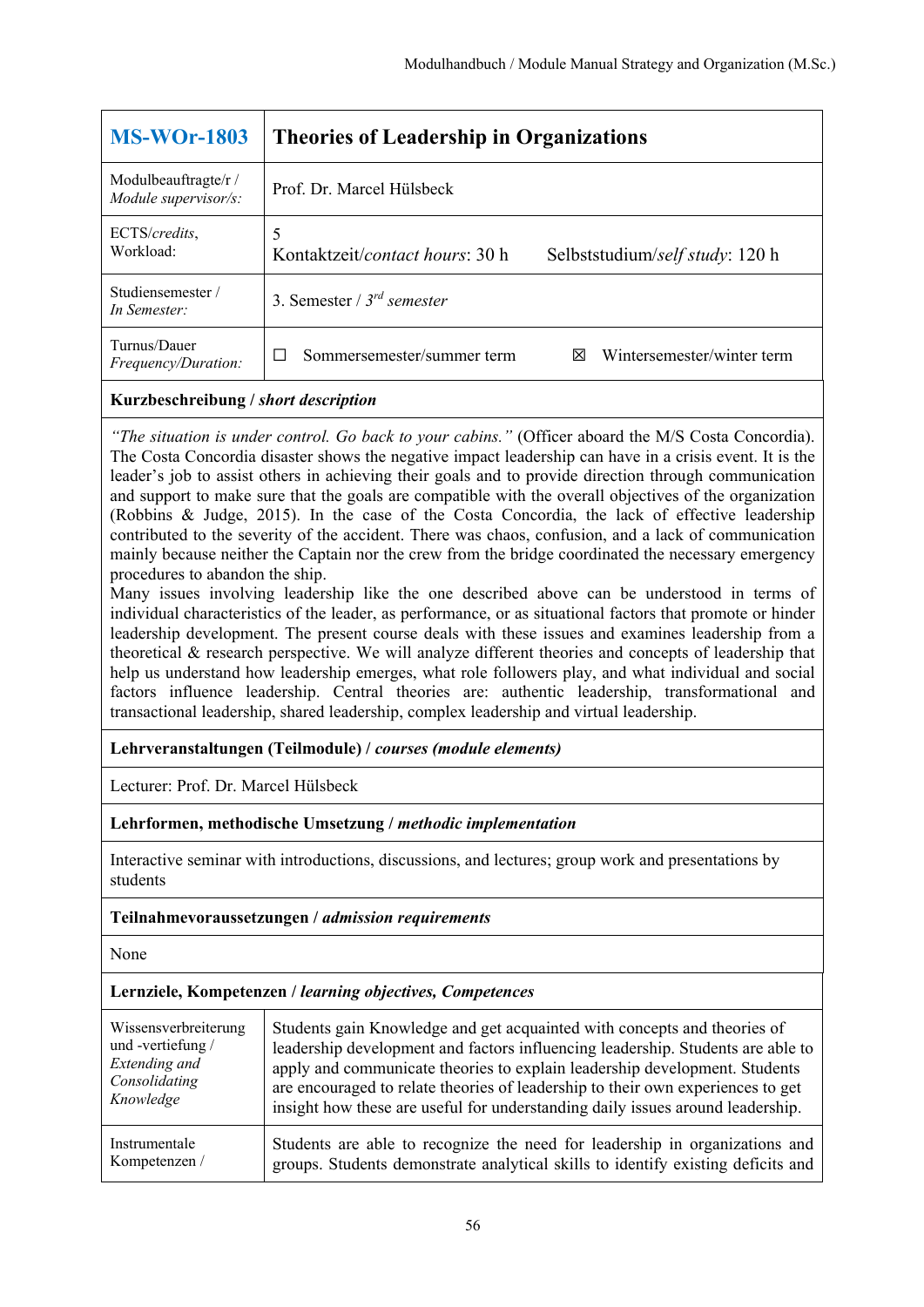| Instrumental<br>Competences                                             | formulate implications based on existing leadership theories.                                                                                                                                                                                                                                                                                                                                                        |  |
|-------------------------------------------------------------------------|----------------------------------------------------------------------------------------------------------------------------------------------------------------------------------------------------------------------------------------------------------------------------------------------------------------------------------------------------------------------------------------------------------------------|--|
| Systemische<br>Kompetenzen /<br><b>Systemic Competences</b>             | Students have academic, evidence-based Knowledge and understanding of<br>theories and models for leadership. Students can represent and defend their<br>view on leadership development in an interdisciplinary way to address<br>specialists and non-specialists. They are also able to use methods and<br>instruments to assess leadership and factors affecting leadership to analyze the<br>underlying rationale. |  |
| Kommunikative<br>Kompetenzen /<br>Communicative<br>Competences          | Students can integrate leadership theories into the context of existing<br>organizational theories and accompany them. On the basis of theory, students<br>are able to formulate hypotheses for leadership development.<br>Students are also able to diagnose and evaluate potential risk factors of<br>leadership and formulate well-founded implications accordingly to manage<br>those risks.                     |  |
|                                                                         | Prüfungsmodalitäten, -formen / exam assessments and forms                                                                                                                                                                                                                                                                                                                                                            |  |
| Paper (about 20 pages)                                                  |                                                                                                                                                                                                                                                                                                                                                                                                                      |  |
|                                                                         | Voraussetzungen für die Vergabe von Kreditpunkten / precondition for award of credits                                                                                                                                                                                                                                                                                                                                |  |
| In class presentation of assigned topic                                 |                                                                                                                                                                                                                                                                                                                                                                                                                      |  |
| Stellenwert der Note in der Endnote / weight of grade for final grade   |                                                                                                                                                                                                                                                                                                                                                                                                                      |  |
| In proportion to ECTS-Points and according to the study regulation.     |                                                                                                                                                                                                                                                                                                                                                                                                                      |  |
| Unterrichtssprache / teaching language                                  |                                                                                                                                                                                                                                                                                                                                                                                                                      |  |
| $\Box$<br>Deutsch                                                       | X<br>English                                                                                                                                                                                                                                                                                                                                                                                                         |  |
| Verwendung des Moduls (in anderen Studiengängen) / module applicability |                                                                                                                                                                                                                                                                                                                                                                                                                      |  |
| None                                                                    |                                                                                                                                                                                                                                                                                                                                                                                                                      |  |
| Lernmaterial, Literaturangaben / learning material, literature          |                                                                                                                                                                                                                                                                                                                                                                                                                      |  |
|                                                                         | Avolio, B. J., Walumbwa, F. O., & Weber, T. J. (2009). Leadership: Current Theories, Research,                                                                                                                                                                                                                                                                                                                       |  |

- and Future Directions. Annual Review of Psychology, 60(1), 421–449.
- Bass, B. M., Steidlmeier, P. (1999). Ethics, character, and authentic transformational leadership behavior. Leadership Quarterly, 10, 181–217.
- Bass, B. M., Avolio, B. J., Jung, D. I., Berson, Y. (2003). Predicting unit performance by assessing transformational and transactional leadership. Journal of Applied Psychology, 88, 207– 18.
- Carson, J. B., Tesluk, P. E., Marrone, J. A. (2007). Shared leadership in teams: an investigation of antecedent conditions and performance. Academy of Management Journal, 50, 1217–34.
- Day, D. V., Gronn, P., Salas, E. (2004). Leadership capacity in teams. Leadership Quarterly, 15, 857–80.
- Dent, E. B., Higgins, A. E., Wharff, D. M. (2005). Spirituality and leadership: an empirical review of definitions, distinctions, and embedded assumptions. Leadership Quarterly, 16, 625–53.
- Dionne, S. D., Yammarino, F. J., Howell, J. P., Villa, J. (2005). Substitutes for leadership, or not. Leadership Quarterly, 16, 169–93.
- Fry, L. W. (2003). Toward a theory of spiritual leadership. Leadership Quarterly, 14, 693–727.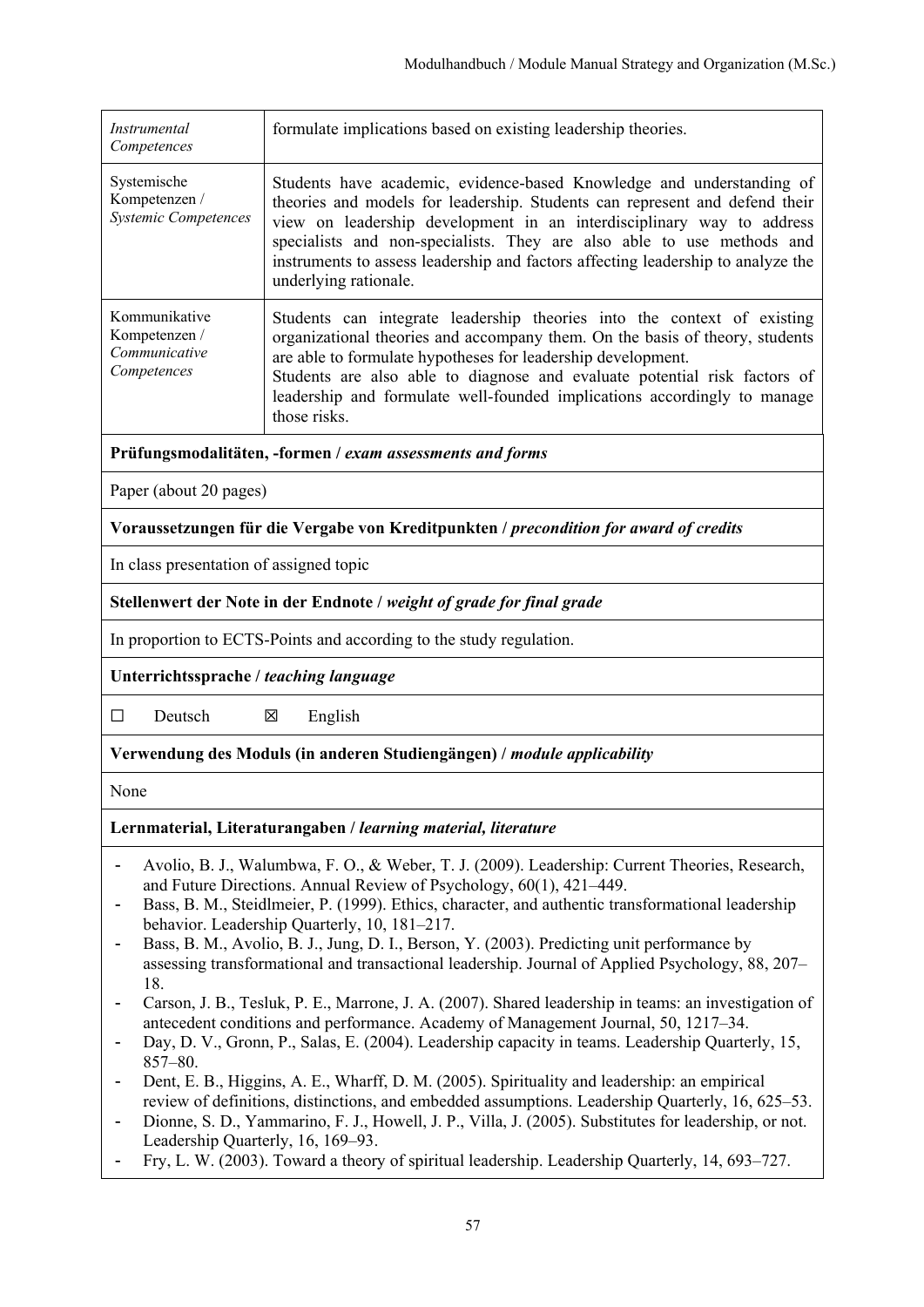- Gelfand, M. J., Erez, M., Aycan, Z. (2007). Cross-cultural organizational behavior. Annual Review of Psychology, 58, 479–514.
- Howell, J. M., Shamir, B. (2005). The role of followers in the charismatic leadership process: relationships and their consequences. Academy of Management Review, 30, 96–112.
- Joseph, E. E., Winston, B. E. (2005). A correlation of servant leadership, leader trust, and organizational trust. Leadership & Organizational Development Journal, 26, 6–22.
- Kulich, C., Ryan, M. K., Haslam, S.A. (2007). Where is the romance for women leaders? The effects of gender on leadership attributions and performance-based pay. Applied Psycholology, 56, 582– 601.
- Lord, R. G., Hall, R. J. (2005). Identity, deep structure and the development of leadership skill. Leadership Quarterly, 16, 591– 615.
- Shamir, B. (2007). From passive recipients to active coproducers: followers' roles in the leadership process. In Follower-Centered Perspectives on Leadership, in B. Shamir, R. Pillai, M. C. Bligh, M. Uhl-Bien (Eds). Greenwich, CT: Inform Age.
- Uhl-Bien, M., Marion, R., McKelvey, B. (2007). Complexity leadership theory: shifting leadership from the Industrial Age to the Knowledge Era. Leadership Quarterly, 18, 298–318.
- Wang, H., Law, K. S., Hackett, R. D., Wang, D. X., Chen, Z. X. (2005). Leader-member exchange as a mediator of the relationship between transformational leadership and followers' performance and organizational citizenship behavior. Academy of Management Journal, 48, 420– 32.
- Yukl, G. (1999). An evaluation of conceptual weaknesses in transformational and charismatic leadership theories. Leadership Quarterly, 10, 285–305.
- Zaccaro, S. J., Bader, P. (2003). E-leadership and the challenges of leading E-teams: minimizing the bad and maximizing the good. Organization Dynamics, 31, 377–87.
- Zigurs I. (2003). Leadership in virtual teams: oxymoron or opportunity? Organization Dynamics, 31, 339–51.

## **Weitere Informationen /** *other information*

Wahlpflichtmodul in der Modulgruppe "Organisation" / *Compulsory elective module in module group "Organization"* 

Wahlpflichtmodul in der Vertiefung "Organisation" / Compulsory elective module in major *"Organization"*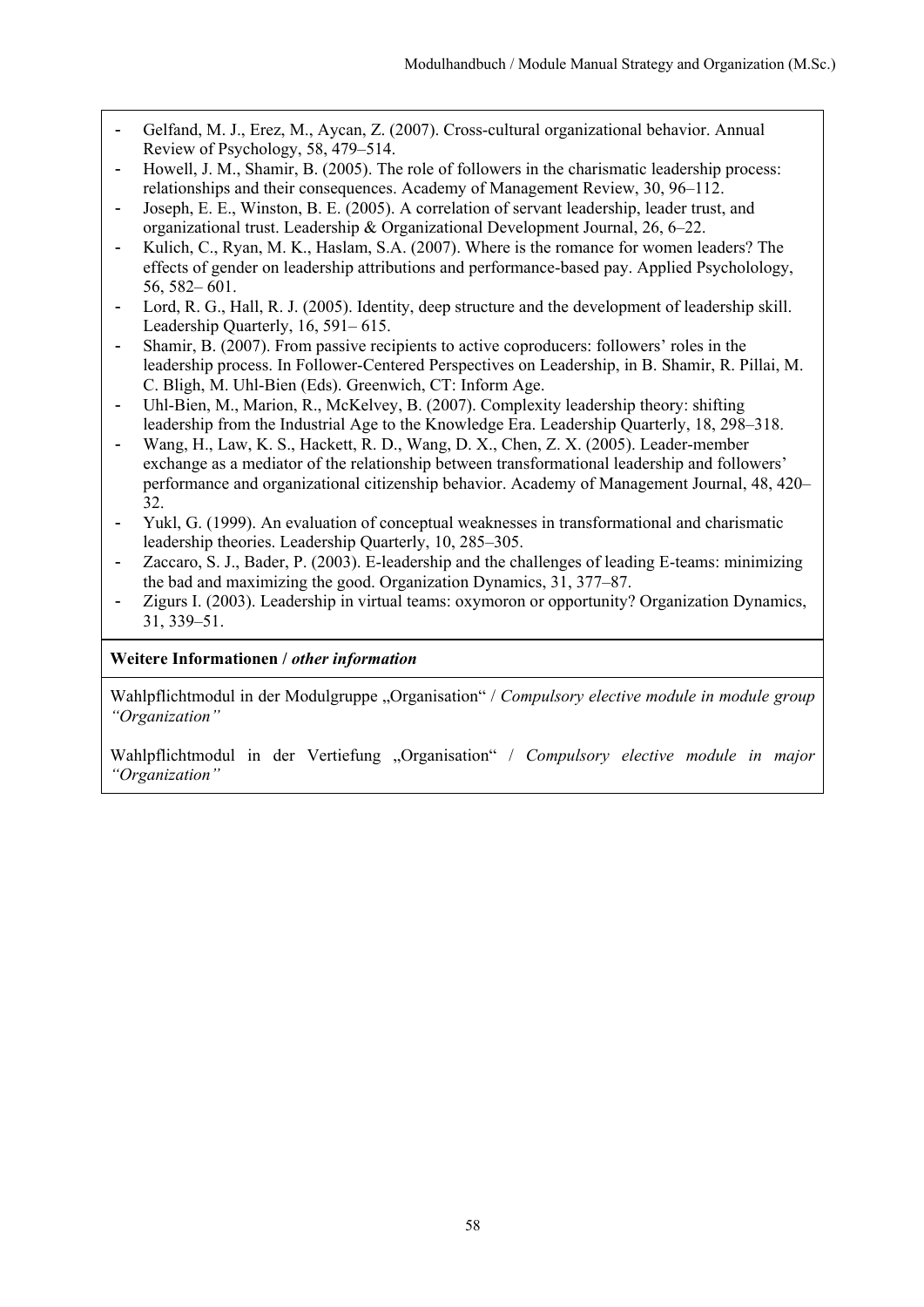| <b>MS-WOr-1804</b>                           | <b>Inter-organizational Alliances and Networks</b>                      |
|----------------------------------------------|-------------------------------------------------------------------------|
| Modulbeauftragte/r /<br>Module supervisor/s: | Prof. Dr. Guido Möllering                                               |
| ECTS/credits,<br>Workload:                   | 5<br>Kontaktzeit/contact hours: 30 h<br>Selbststudium/self study: 120 h |
| Studiensemester/<br>In Semester:             | 3. Semester $/3^{rd}$ semester                                          |
| Turnus/Dauer<br>Frequency/Duration:          | Wintersemester/winter term<br>Sommersemester/summer term<br>$\boxtimes$ |

Inter-organizational alliances and networks are increasingly important organizational forms in our times, because it is impossible more than ever to integrate all required capabilities or simply buy them on the spot in markets. But what exactly are the reasons for linking up with other organizations, which forms of collaboration are common, and how are inter-organizational relations to be managed? The seminar addresses these questions from a managerial and organization-theoretical perspective, considering four main types of inter-organizational governance: 1) Strategic Alliances and Networks, 2) Regional Networks and Clusters, 3) Global Production and Supply Networks, and 4) Innovation and Project Networks. Based on the conceptual foundations and an overview of current debates, we will discuss case studies relating to these four types. We will emphasize the managerial challenges faced in such networks and the practices of dealing with them.

## **Lehrveranstaltungen (Teilmodule) /** *courses (module elements)*

Seminar "Alliances and Networks: Theories and Debates" (3 ECTS; Contact hours 20 h; Self-study 70 h), Lecture "Networks" (2 ECTS; Contact hours 10 h; Self-study 50 h), Lecturer: Prof. Dr. Guido Möllering, N.N.

## **Lehrformen, methodische Umsetzung /** *methodic implementation*

Seminar (Readings, Discussion), Case Study Presentations, Guest Lectures

## **Teilnahmevoraussetzungen /** *admission requirements*

None

| Wissensverbreiterung                                                 | Having completed this module, students will be able to describe key concepts,                                                                                                                                                                                                                                                           |
|----------------------------------------------------------------------|-----------------------------------------------------------------------------------------------------------------------------------------------------------------------------------------------------------------------------------------------------------------------------------------------------------------------------------------|
| und -vertiefung /                                                    | drivers and implications of engaging in inter-organizational alliances and                                                                                                                                                                                                                                                              |
| Extending and                                                        | networks, explain the ongoing theoretical and practical debates around inter-                                                                                                                                                                                                                                                           |
| Consolidating                                                        | organizational management, distinguish among a range of forms and modes of                                                                                                                                                                                                                                                              |
| Knowledge                                                            | implementing inter-organizational alliances and networks.                                                                                                                                                                                                                                                                               |
| Instrumentale<br>Kompetenzen /<br><i>Instrumental</i><br>Competences | Having completed this module, students will be able to assess which inter-<br>organizational approaches are suited for different conditions, draw on<br>appropriate analytical tools for evaluating and designing effective alliances<br>and networks, anticipate areas of potential conflict in inter-organizational<br>relationships. |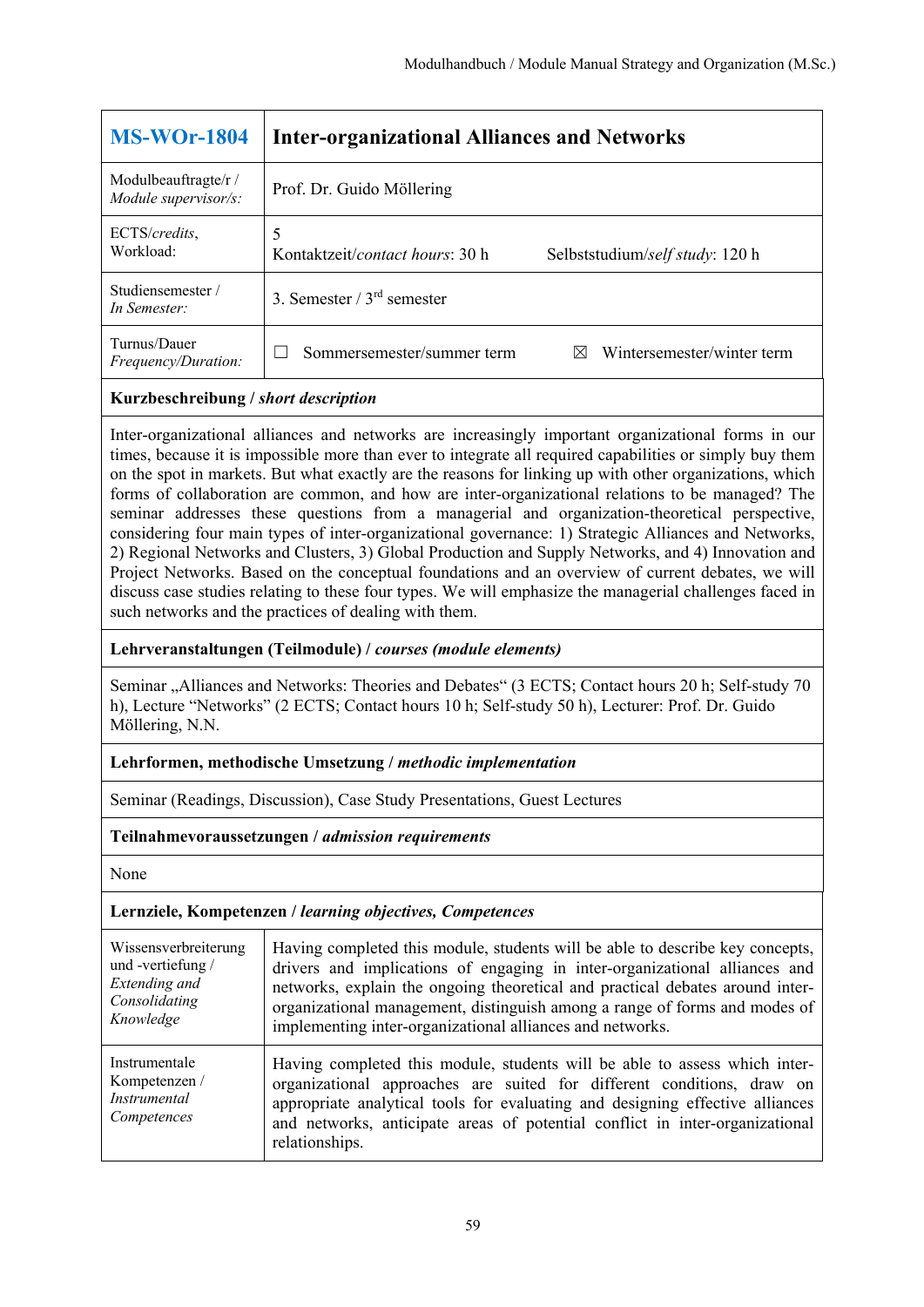| Systemische<br>Kompetenzen /<br><b>Systemic Competences</b> | Having completed this module, students will be able to assess the societal<br>embeddedness of alliances and networks, act upon their own responsibility as<br>promoters of collaboration, take a critical stance on firms' current inter-<br>organizational policies. |
|-------------------------------------------------------------|-----------------------------------------------------------------------------------------------------------------------------------------------------------------------------------------------------------------------------------------------------------------------|
| Kommunikative                                               | Having completed this module, students will be able to discuss clearly and                                                                                                                                                                                            |
| Kompetenzen /                                               | competently with alliances and networks experts, communicate issues around                                                                                                                                                                                            |
| Communicative                                               | inter-organizational collaboration to colleagues and business partners, facilitate                                                                                                                                                                                    |
| Competences                                                 | the process of forming and developing inter-organizational collaboration                                                                                                                                                                                              |

**Prüfungsmodalitäten, -formen /** *exam assessments and forms* 

Paper (about 20 pages)

**Voraussetzungen für die Vergabe von Kreditpunkten /** *precondition for award of credits* 

In class presentation of assigned topic

**Stellenwert der Note in der Endnote /** *weight of grade for final grade* 

In proportion to ECTS-Points and according to the study regulation.

**Unterrichtssprache /** *teaching language* 

 $\Box$  Deutsch  $\boxtimes$  English

#### **Verwendung des Moduls (in anderen Studiengängen) /** *module applicability*

None

**Lernmaterial, Literaturangaben /** *learning material, literature* 

- Sydow, J., Schüssler, E., & Müller-Seitz, G. (2016). Managing inter-organizational relations: Debates and cases. London: Palgrave Macmillan.

**Weitere Informationen /** *other information* 

Wahlpflichtmodul in der Modulgruppe "Organisation" / *Compulsory elective module in module group "Organization"* 

Wahlpflichtmodul in der Vertiefung "Organisation" / Compulsory elective module in major *"Organization"*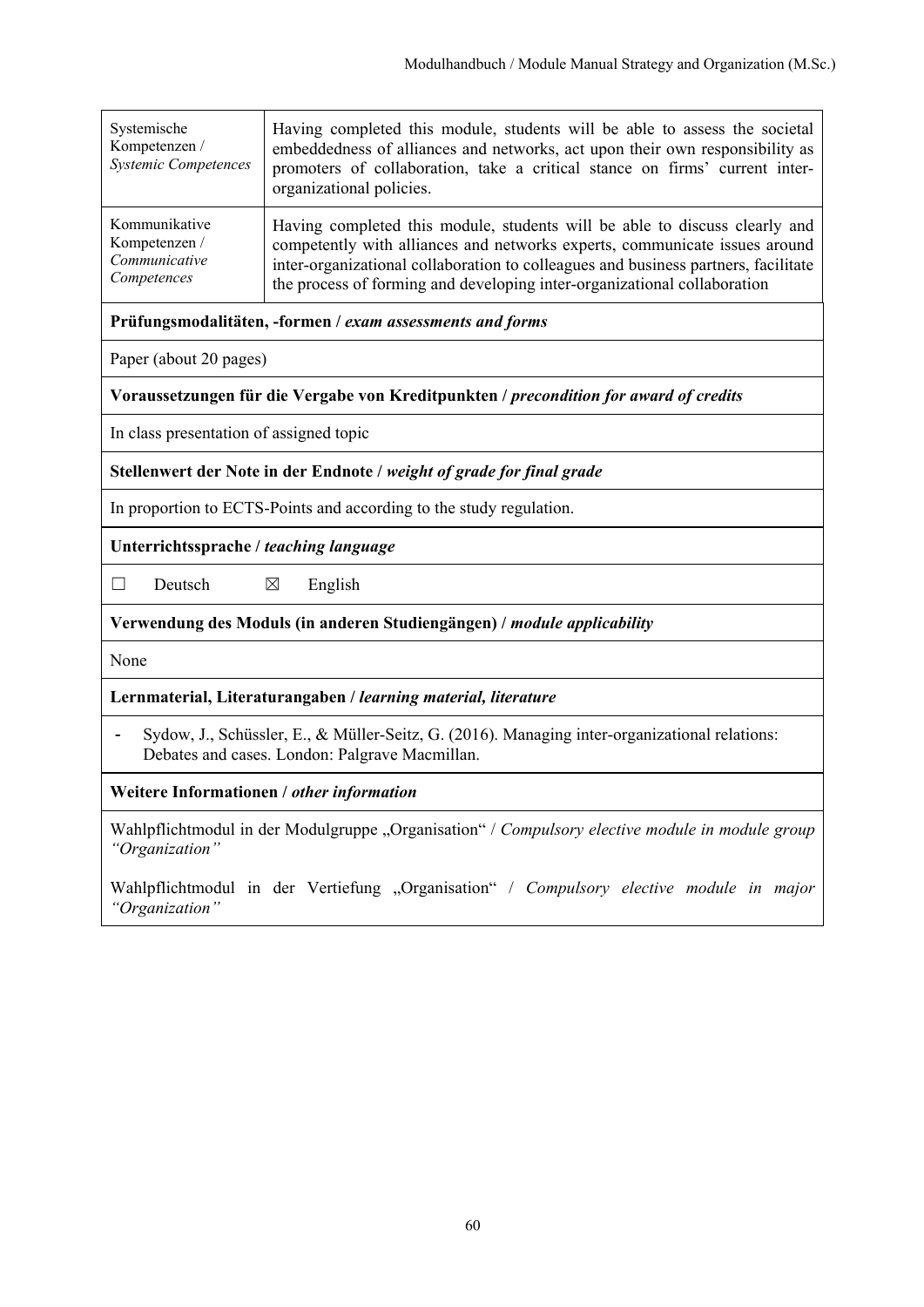| <b>MS-WOr-1805</b>                           | Innovationsmanagement                         |                                 |
|----------------------------------------------|-----------------------------------------------|---------------------------------|
| Modulbeauftragte/r /<br>Module supervisor/s: | Prof. Dr. Sabine Bohnet-Joschko               |                                 |
| ECTS/credits,<br>Workload:                   | 5<br>Kontaktzeit/ <i>contact hours</i> : 30 h | Selbststudium/self study: 120 h |
| Studiensemester/<br>In Semester:             | 3. Semester / $3^{rd}$ semester               |                                 |
| Turnus/Dauer<br>Frequency/Duration:          | Sommersemester/summer term                    | Wintersemester/winter term      |
|                                              |                                               |                                 |

In einem dynamischen Wettbewerbsumfeld wird Innovationsfähigkeit zur Kernkompetenz von Unternehmen. Das Modul führt in Theorien und Praxis des Innovationsmanagements ein und zeigt auf, wie Managementfunktionen von Strategie, Planung, Organisation, Führung bis zur Evaluation und zum Controlling explizit im Hinblick auf die Förderung von Innovation gestaltet werden können.

## **Lehrveranstaltungen (Teilmodule) /** *courses (module elements)*

Seminar Innovationsmanagement (Prof. Dr. Sabine Bohnet-Joschko) Fallstudie zum Innovationsmanagement (betreut)

## **Lehrformen, methodische Umsetzung /** *methodic implementation*

Diskurs, Arbeit in Gruppen, Präsentationen

#### **Teilnahmevoraussetzungen /** *admission requirements*

Keine

| Wissensverbreiterung<br>und -vertiefung /<br>Extending and<br>Consolidating<br>Knowledge | Nach Teilnahme an dem Modul können die Studierenden<br>$\bullet$<br>Grundsatzentscheidungen des Innovationsmanagements beschreiben und<br>anhand von Beispielen ausführen.<br>Sie können wesentliche Innovationsstrategien erklären und vergleichen.<br>Sie sind in der Lage, verschiedene Möglichkeiten zum Schutz von<br>٠<br>Innovation zu erklären und Kriterien zur Auswahl geeigneter<br>Schutzstrategien anzuwenden. |
|------------------------------------------------------------------------------------------|-----------------------------------------------------------------------------------------------------------------------------------------------------------------------------------------------------------------------------------------------------------------------------------------------------------------------------------------------------------------------------------------------------------------------------|
| Instrumentale<br>Kompetenzen /<br><i>Instrumental</i><br>Competences                     | Nach Teilnahme an dem Modul können die Studierenden eigene<br>$\bullet$<br>Vorschläge zur Gestaltung von Innovationsstrategien und -prozessen<br>entwickeln und präsentieren.                                                                                                                                                                                                                                               |
| Systemische<br>Kompetenzen /<br><b>Systemic Competences</b>                              | Die Studierenden verstehen die Rolle von Innovation für Wachstum und<br>Entwicklung von Unternehmen.                                                                                                                                                                                                                                                                                                                        |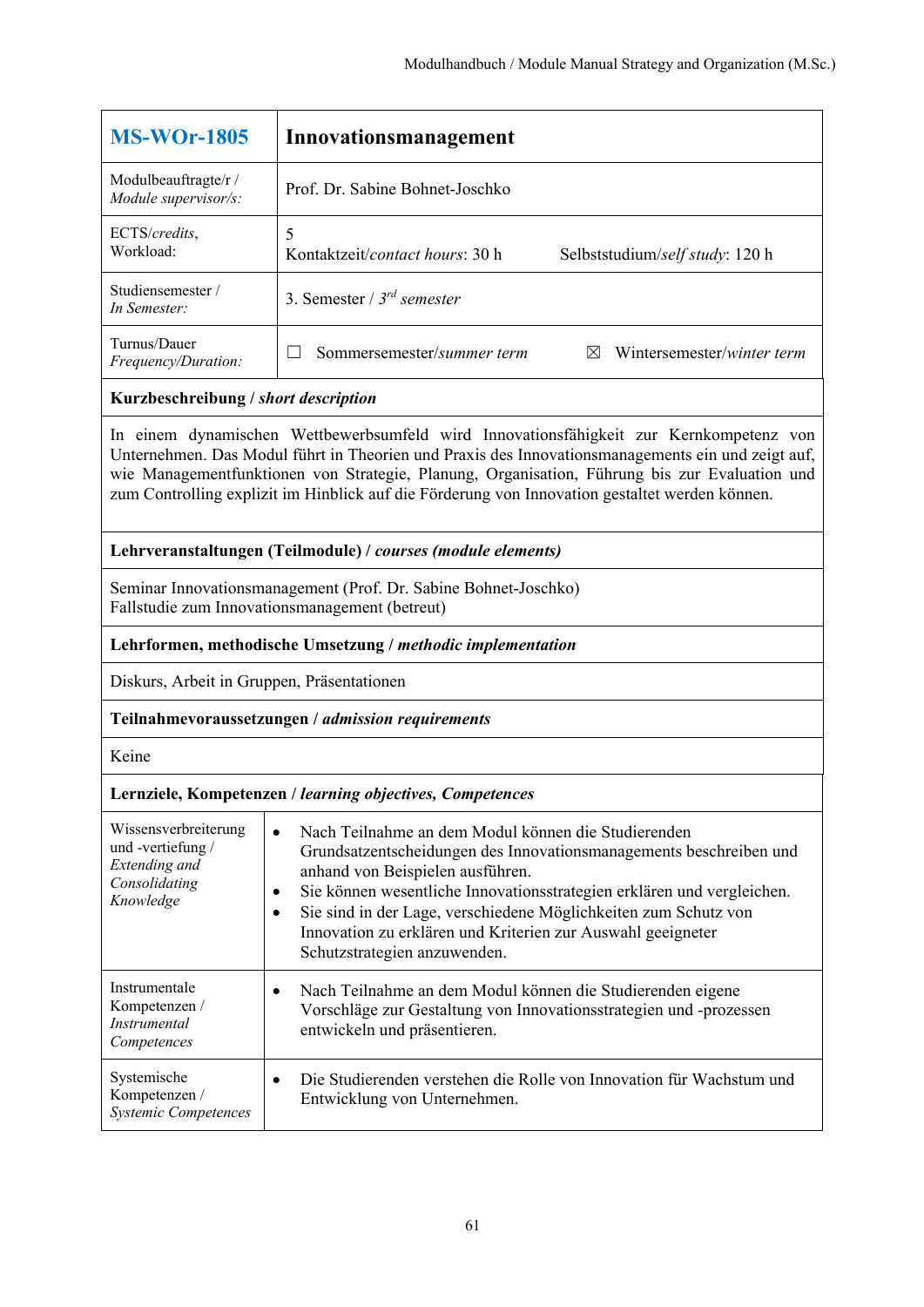| Kommunikative<br>Kompetenzen /<br>Communicative<br>Competences                                                    | Nach Teilnahme an dem Modul können die Studierenden verschiedene<br>$\bullet$<br>Strategien des Innovationsmanagements differenziert diskutieren und<br>vergleichen. |  |
|-------------------------------------------------------------------------------------------------------------------|----------------------------------------------------------------------------------------------------------------------------------------------------------------------|--|
|                                                                                                                   | Prüfungsmodalitäten, -formen / exam assessments and forms                                                                                                            |  |
| Hausarbeit (ca. 20 Seiten)                                                                                        |                                                                                                                                                                      |  |
| Voraussetzungen für die Vergabe von Kreditpunkten / precondition for award of credits                             |                                                                                                                                                                      |  |
| Beteiligung am Diskurs, Präsentation zu einem Fallbeispiel, bestandene Prüfungsleistung                           |                                                                                                                                                                      |  |
| Stellenwert der Note in der Endnote / weight of grade for final grade                                             |                                                                                                                                                                      |  |
| Entsprechend der Studien- und Prüfungsordnung anteilig nach ECTS-Punkten                                          |                                                                                                                                                                      |  |
| Unterrichtssprache / teaching language                                                                            |                                                                                                                                                                      |  |
| $\boxtimes$<br>Deutsch                                                                                            | English<br>$\Box$                                                                                                                                                    |  |
| Verwendung des Moduls (in anderen Studiengängen) / module applicability                                           |                                                                                                                                                                      |  |
| Wahlmodul im Masterstudiengang General Management (M.A.)                                                          |                                                                                                                                                                      |  |
| Lernmaterial, Literaturangaben / learning material, literature                                                    |                                                                                                                                                                      |  |
| Hauschildt, J. et al., Innovationsmanagement, München 2016.                                                       |                                                                                                                                                                      |  |
| Literatur zu Fallstudien wird auf Moodle bereitgestellt.                                                          |                                                                                                                                                                      |  |
| Weitere Informationen / other information                                                                         |                                                                                                                                                                      |  |
| Wahlpflichtmodul in der Modulgruppe "Organisation" / Compulsory elective module in module group<br>"Organization" |                                                                                                                                                                      |  |

Wahlpflichtmodul in der Vertiefung "Organisation" / Compulsory elective module in major *"Organization"*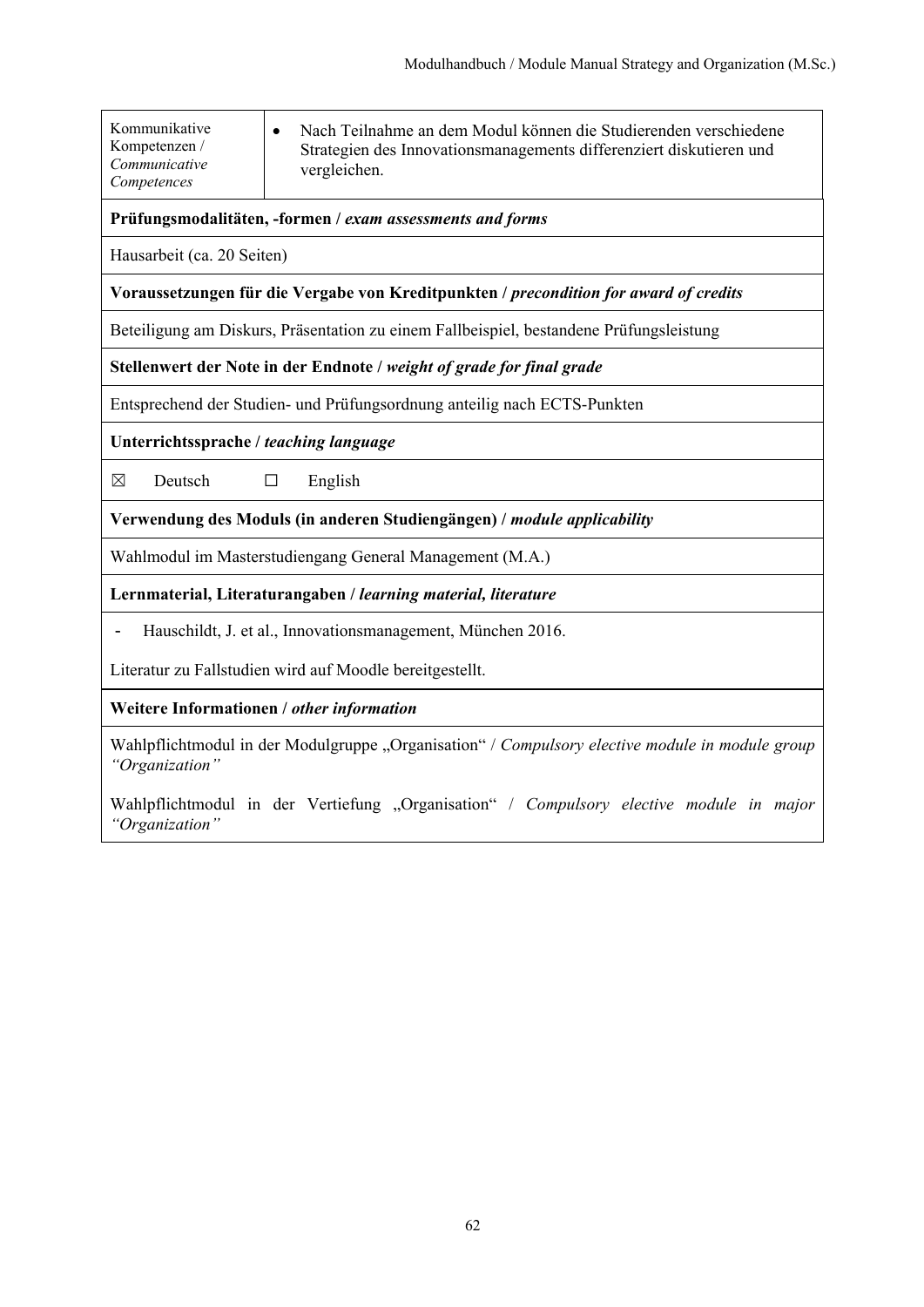| <b>MS-WOr-1806</b>                                                                                | <b>Current Issues in Organization</b>                                                                                                                                                                                   |  |  |
|---------------------------------------------------------------------------------------------------|-------------------------------------------------------------------------------------------------------------------------------------------------------------------------------------------------------------------------|--|--|
| Modulbeauftragte/r /<br>Module supervisor/s:                                                      | Prof. Dr. Guido Möllering                                                                                                                                                                                               |  |  |
| ECTS/credits,<br>Workload:                                                                        | 5<br>Kontaktzeit/contact hours: 30 h Selbststudium (tw. betreut)/self study: 120 h                                                                                                                                      |  |  |
| Studiensemester /<br>In Semester:                                                                 | Ab 2. Semester / from $2^{nd}$ semester                                                                                                                                                                                 |  |  |
| Turnus/Dauer<br>Frequency/Duration:                                                               | 図<br>Sommersemester/summer term<br>Wintersemester/winter term<br>⊠                                                                                                                                                      |  |  |
| Kurzbeschreibung / short description                                                              |                                                                                                                                                                                                                         |  |  |
|                                                                                                   | This module provides courses on Current Issues in the field of Organizations. The specific topics will e<br>different ones in different terms. Lecturers will be different professors of the faculty (yearly rotation). |  |  |
|                                                                                                   | Lehrveranstaltungen (Teilmodule) / courses (module elements)                                                                                                                                                            |  |  |
| Seminar                                                                                           |                                                                                                                                                                                                                         |  |  |
| Lehrformen, methodische Umsetzung / methodic implementation                                       |                                                                                                                                                                                                                         |  |  |
|                                                                                                   | The methodic implementation will be in the responsibility of the instructor                                                                                                                                             |  |  |
| Teilnahmevoraussetzungen / admission requirements                                                 |                                                                                                                                                                                                                         |  |  |
| Completion of the Kick-off Project, Theories of Strategic Management and Theories of Organization |                                                                                                                                                                                                                         |  |  |
| Lernziele, Kompetenzen / learning objectives, Competences                                         |                                                                                                                                                                                                                         |  |  |
| Wissensverbreiterung<br>und -vertiefung /<br>Extending and<br>Consolidating<br>Knowledge          | Students have acquainted profound Knowledge of topics taught in the module.                                                                                                                                             |  |  |
| Instrumentale<br>Kompetenzen /<br>Instrumental<br>Competences                                     | Students learn how to develop their own questions and example related to the<br>studied topics.                                                                                                                         |  |  |
| Systemische<br>Kompetenzen /<br>Systemic Competences                                              | Students apply the concepts studied in the module to real-life examples.                                                                                                                                                |  |  |
| Kommunikative<br>Kompetenzen /<br>Communicative<br>Competences                                    | Students work in a team in certain stages of the course, they present their own<br>thoughts and defend them against objections.                                                                                         |  |  |
|                                                                                                   | Prüfungsmodalitäten, -formen / exam assessments and forms                                                                                                                                                               |  |  |
| Paper (about 20 pages)                                                                            |                                                                                                                                                                                                                         |  |  |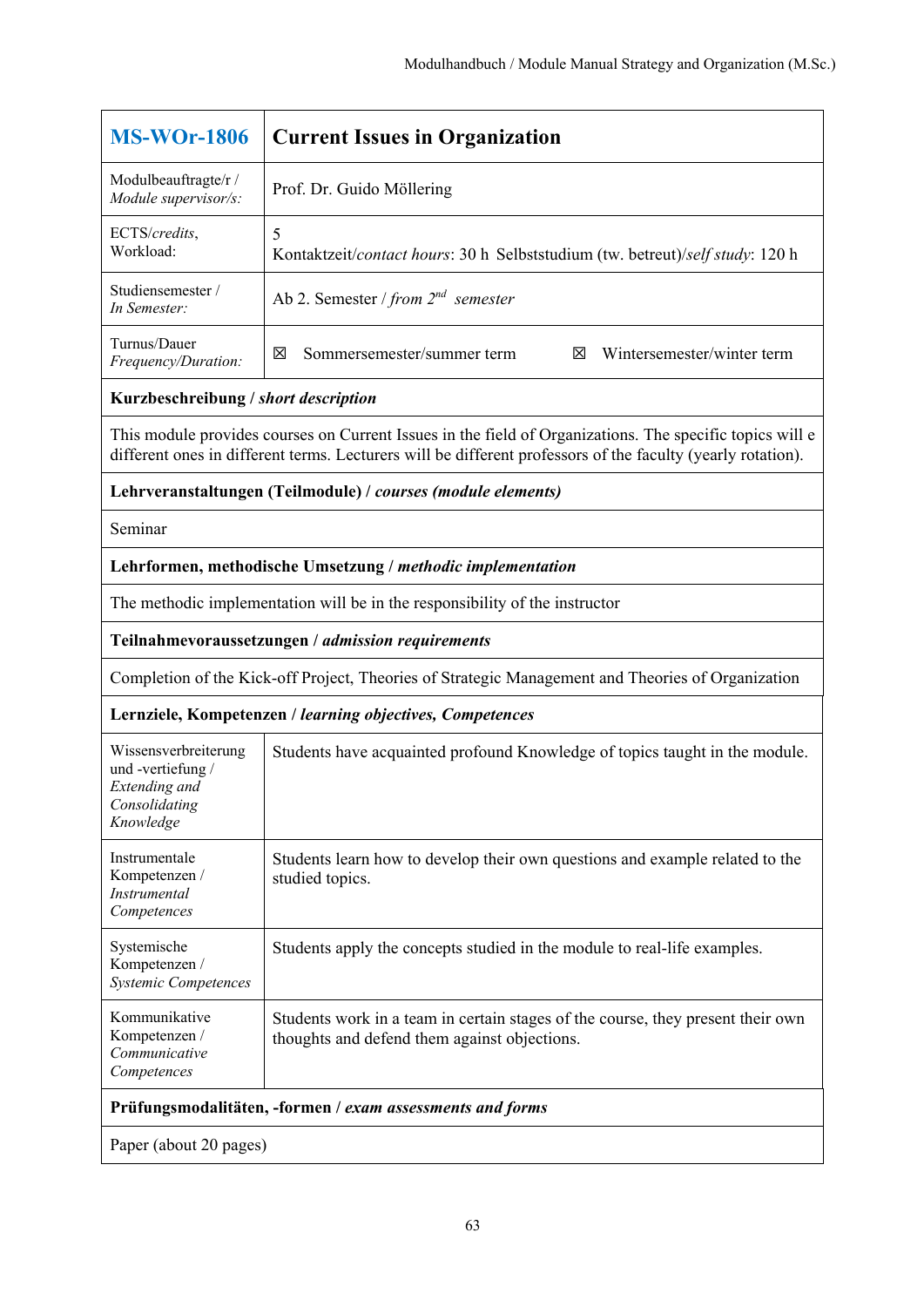**Voraussetzungen für die Vergabe von Kreditpunkten /** *precondition for award of credits*

None

**Stellenwert der Note in der Endnote /** *weight of grade for final grade*

In proportion to ECTS-Points and according to the study regulation.

**Unterrichtssprache /** *teaching language*

 $\Box$  Deutsch  $\boxtimes$  English

**Verwendung des Moduls (in anderen Studiengängen) /** *module applicability* 

This module is open to students from the Master courses General Management (M.A.) and Philosophy, Politics and Economics (M.A.).

**Lernmaterial, Literaturangaben /** *learning material, literature*

A reader of relevant literature will be supplied depending on the specific topics taught within the module.

**Weitere Informationen /** *other information*

Wahlpflichtmodul in der Modulgruppe "Organisation" / Compulsory elective module in module group *"Organization"* 

Wahlpflichtmodul in der Vertiefung "Organisation" / Compulsory elective module in major *"Organization"*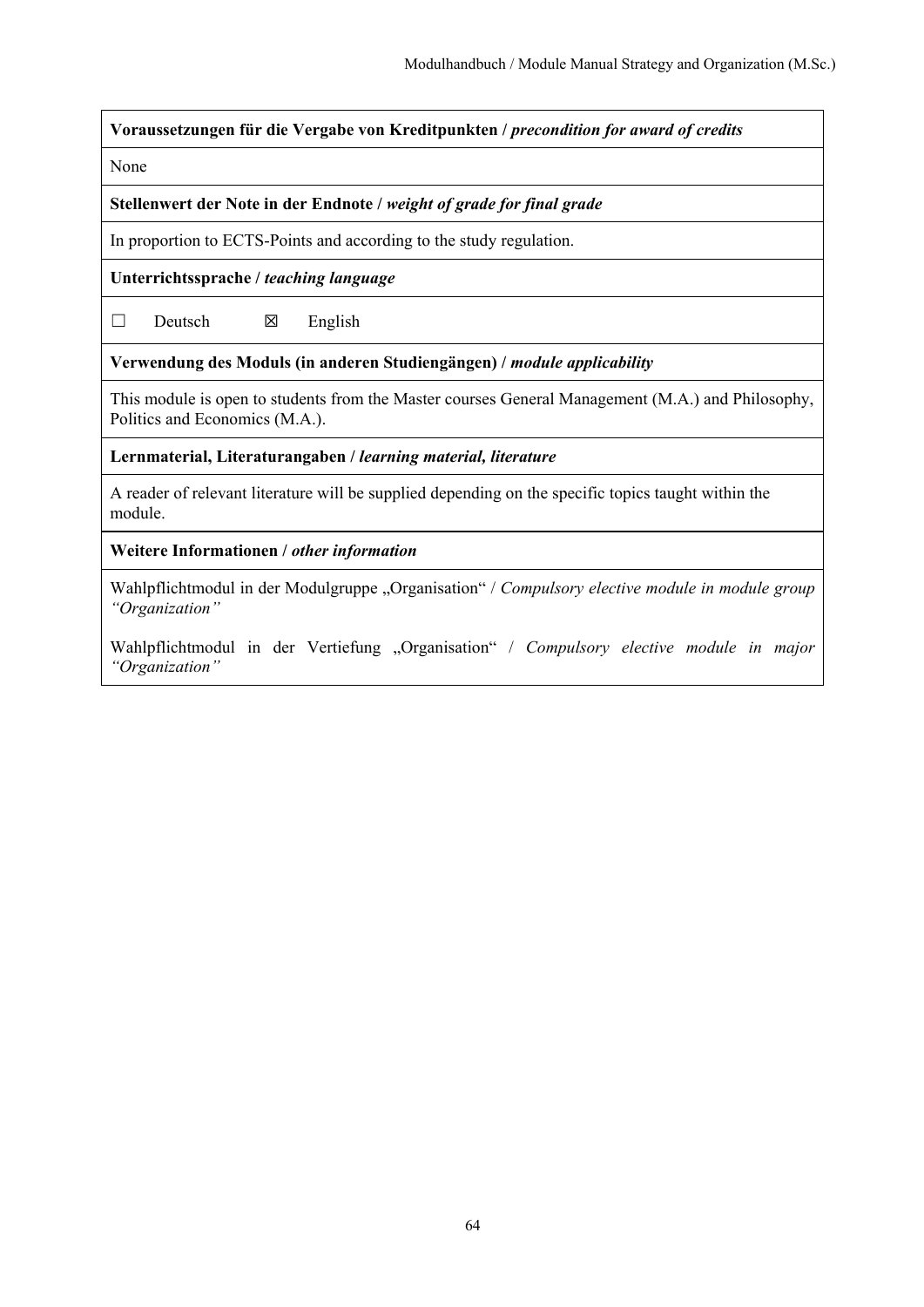| <b>MS-WOr-1807</b>                           | <b>Independent Study in Organization Theory</b>                            |
|----------------------------------------------|----------------------------------------------------------------------------|
| Modulbeauftragte/r /<br>Module supervisor/s: | Vice Dean for Student Affairs                                              |
| ECTS/credits,<br>Workload:                   | Kontaktzeit/ <i>contact hours</i> : 0 h<br>Selbststudium/self study: 150 h |
| Studiensemester/<br>In Semester:             | Ab 2. Semester / from $2^{nd}$ semester                                    |
| Turnus/Dauer<br>Frequency/Duration:          | Wintersemester/winter term<br>Sommersemester/summer term<br>X<br>⋈         |

The Independent Study in Organization Theory enables students to pursue a self-chosen topic within the field of organization theory that is not covered within the regular curriculum within the Major in Strategy. Students conduct their own research project under the close supervision and mentoring of a qualified faculty member.

## **Lehrveranstaltungen (Teilmodule) /** *courses (module elements)*

Individual supervision and mentoring.

## **Lehrformen, methodische Umsetzung /** *methodic implementation*

Independent research activity based on a research outline, milestone plan and time schedule mutually agreed upon between supervisor and student, and approved by the Vice Dean for Student Affairs.

#### **Teilnahmevoraussetzungen /** *admission requirements*

Students must have successfully completed the compulsory module "Theories of Organization" and the Module Group "Advanced Methods". They need to develop a project proposal that needs to be approved by the Vice Dean for Student Affairs before starting the project.

| Wissensverbreiterung<br>und -vertiefung /<br>Extending and<br>Consolidating<br>Knowledge | Students gain a deeper understanding in a relevant and individual field of<br>organization theory.                                                                                                                                                                                                                                                             |
|------------------------------------------------------------------------------------------|----------------------------------------------------------------------------------------------------------------------------------------------------------------------------------------------------------------------------------------------------------------------------------------------------------------------------------------------------------------|
| Instrumentale<br>Kompetenzen /<br><i>Instrumental</i><br>Competences                     | Students learn to define, structure and conduct a research project. They are<br>able to apply scientific methods on a self-chosen research question with<br>relevance to real world phenomena. They know how to collect, process, and<br>analyze data on their own.                                                                                            |
| Systemische<br>Kompetenzen /<br><b>Systemic Competences</b>                              | Students are able to utilize the scientific method to answer strategic questions.<br>They are able to draw inferences from the existing research literature towards<br>solving problems of strategic management in organizations. They are able to<br>critically review and scrutinize the results of their own research as well as the<br>research of others. |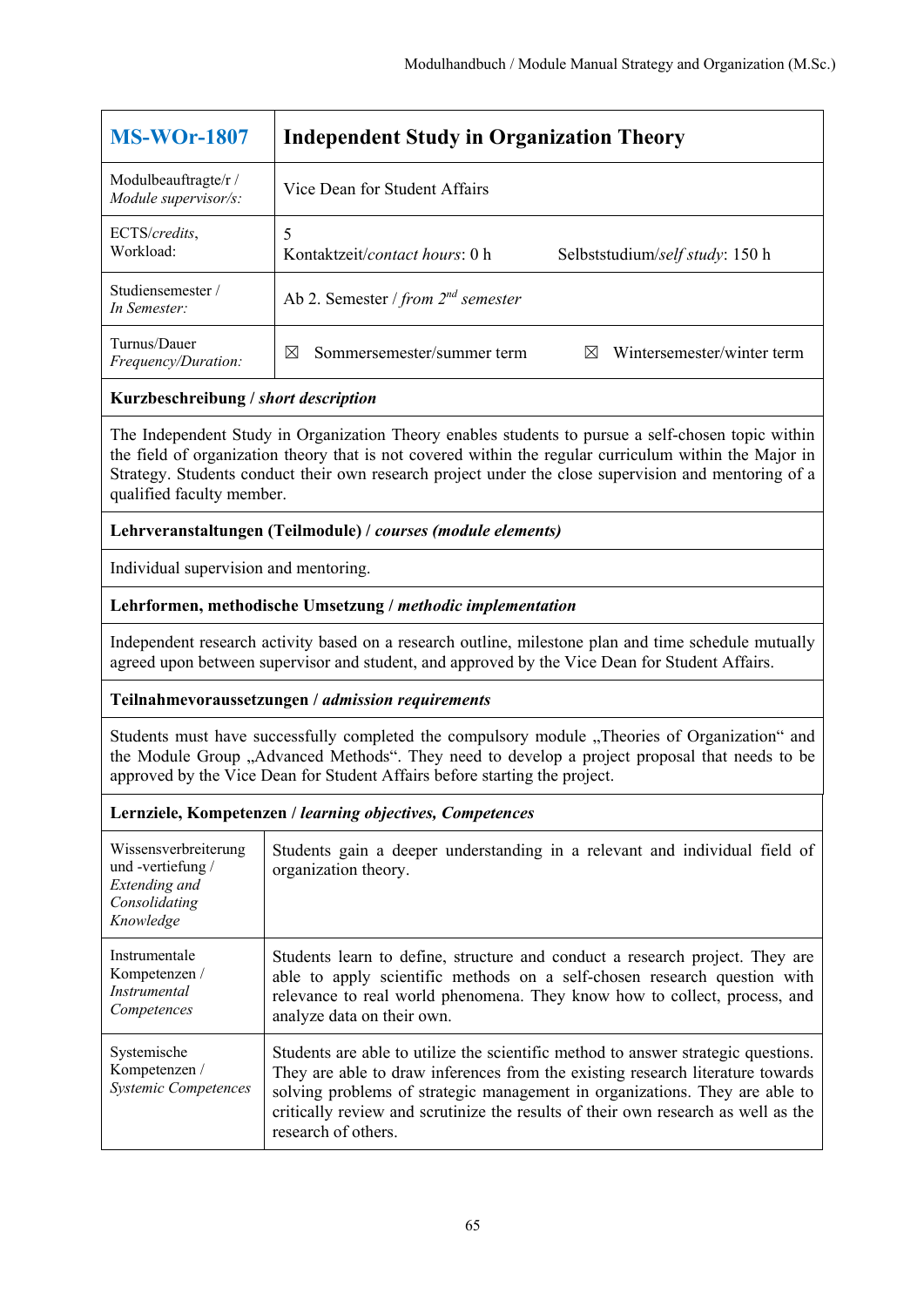Kommunikative Kompetenzen / *Communicative Competences*

Students are able to present and discuss their research ideas, findings and completed projects in front of researchers as well as practitioners. They are able to explain the state of the art in the field of the performed study and relate their results to the existing body of research. Based on this, they are able to communicate the relevance of their work to a variety of audiences.

## **Prüfungsmodalitäten, -formen /** *exam assessments and forms*

Research Paper (about 20 pages)

## **Voraussetzungen für die Vergabe von Kreditpunkten /** *precondition for award of credits*

None

#### **Stellenwert der Note in der Endnote /** *weight of grade for final grade*

In proportion to ECTS-Points and according to the study regulation.

**Unterrichtssprache /** *teaching language*

 $\Box$  Deutsch  $\boxtimes$  English

**Verwendung des Moduls (in anderen Studiengängen) /** *module applicability* 

None

#### **Lernmaterial, Literaturangaben /** *learning material, literature*

Search and identification of relevant literature is part of the research project

## **Weitere Informationen /** *other information*

Wahlpflichtmodul in der Modulgruppe "Organisation" / Compulsory elective module in module group *"Organization"* 

Wahlpflichtmodul in der Vertiefung "Organisation" / *Compulsory elective module in major "Organization"* 

#### Wichtiger Hinweis:

Prüfungsleistungen für dieses Modul können nur nach erfolgreicher Antragstellung an die/den Prodekan\*in für Lehre erbracht werden. Der Antrag muss einen Zeit- und Projektplan, eine Vereinbarung von Bewertungskriterien sowie eine Betätigung des Betreuers/der Betreuerin enthalten. Die Antragsstellung muss vor Beginn der Studienarbeit/des Praxisprojektes erfolgen. Der Antrag muss im Prüfungssekretariat eingereicht und von der/dem Vorsitzende/n des Prüfungsausschusses genehmigt werden.

#### *Important Notice:*

*Students may only acquire credits and take examinations in this module after successful application with the Vice Dean for Student Affairs. The application comprises a schedule and a project plan, an agreement concerning assessment criteria and the approval by the supervisor. Applications must be submitted before commencement of the study or the project. Accepted applications must be submitted to the examination office for final approval by the Chair of the examination board.*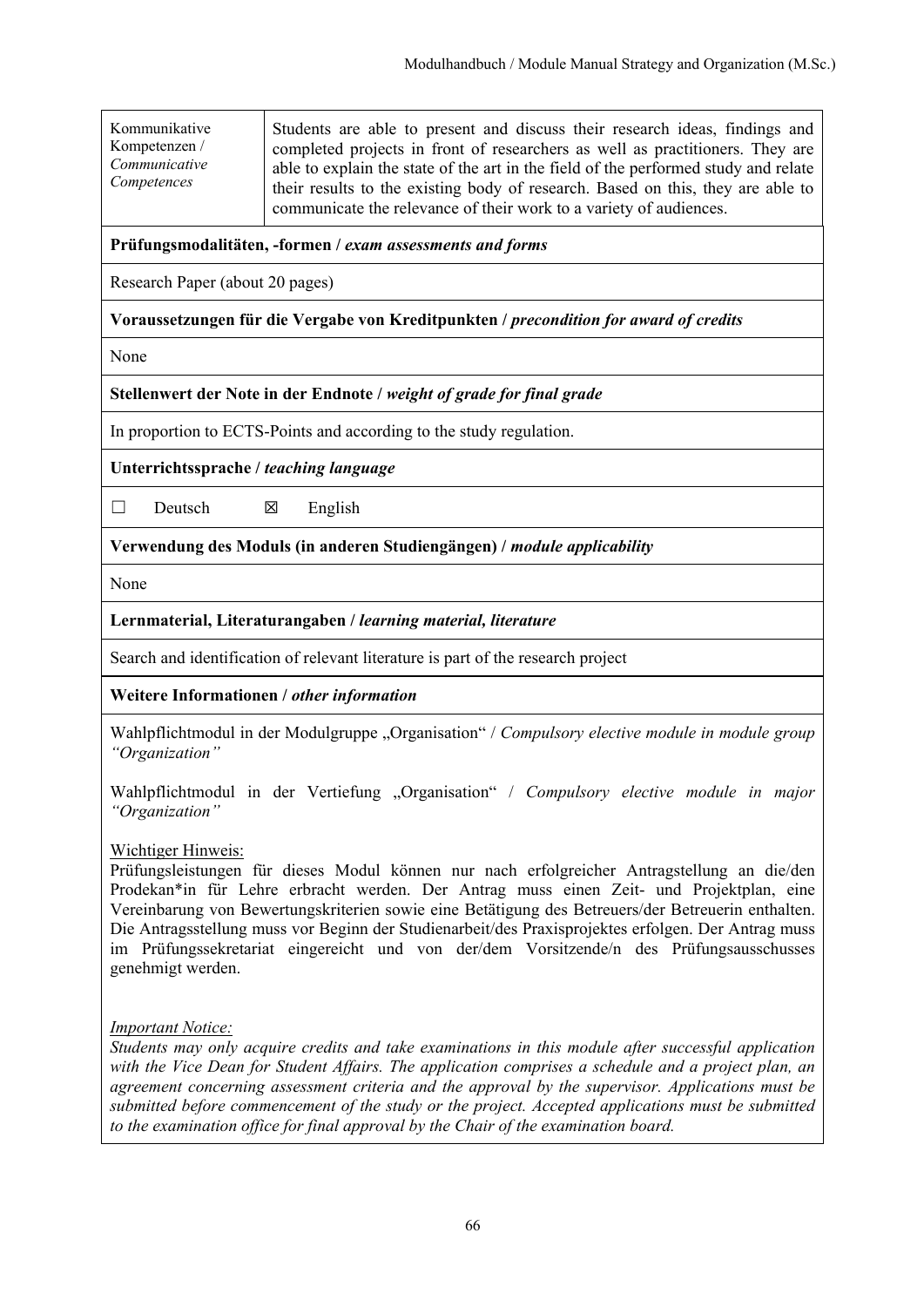| <b>MS-WOr-1808</b>                           | Konflikte und Konfliktmanagement in<br>Familienunternehmen                       |
|----------------------------------------------|----------------------------------------------------------------------------------|
| Modulbeauftragte/r /<br>Module supervisor/s: | Prof. Dr. Heiko Kleve                                                            |
| ECTS/credits,<br>Workload:                   | 5<br>Kontaktzeit/ <i>contact hours</i> : 30 h<br>Selbststudium/self study: 120 h |
| Studiensemester /<br>In Semester:            | 3. Semester $/3^{rd}$ Semester                                                   |
| Turnus/Dauer<br><i>Frequency/Duration:</i>   | Sommersemester/summer term<br>Wintersemester/winter term<br>⊠                    |

Familienunternehmen verbinden auf eigene Weise die Familie, das gemeinsame Eigentum und die unternehmerische Entscheidungsfindung. Durch die Verbindung besteht aber auch eine latente Anfälligkeit für Risiken, Konflikte und Krisen, die bei anderen Unternehmensformen so nicht gegeben sind. Dies betrifft vor allem das Verhältnis zwischen den Familiengesellschaftern und der operativen Geschäftsführung. Familiäre Konflikte können sich hier schnell auf das Unternehmen übertragen und die Geschäftsleitung negativ beeinflussen. Umgekehrt kann das Tagesgeschäft die Familie beeinflussen und hier zu langfristigen Verwerfungen führen. In der Veranstaltung "Konflikte und Konfliktmanagement in Familienunternehmen" wird behandelt, wie diese Konflikte zu analysieren sind und wie mit solchen Problemen umgegangen werden kann.

#### **Lehrveranstaltungen (Teilmodule) /** *courses (module elements)*

Seminar "Konflikte und Konfliktmanagement in Familienunternehmen" (Dozent: Prof. Dr. Arist von Schlippe)

#### **Lehrformen, methodische Umsetzung /** *methodic implementation*

Seminaristischer Unterricht, Präsentationen von Studierenden, Gruppendiskussion

#### **Teilnahmevoraussetzungen /** *admission requirements*

Formal: Keine modulspezifischen Voraussetzungen

#### **Lernziele, Kompetenzen /** *learning objectives, Competences*

Wissensverbreiterung und -vertiefung / *Extending and Consolidating Knowledge* Konflikte in Familienunternehmen lassen sich aus den spezifischen Randbedingungen heraus erklären, die für diese Unternehmensform kennzeichnend sind. Zugleich folgen sie in ihrer konkreten Ausgestaltung bekannten konfliktpsychologischen Mustern. Die Studierenden lernen im Seminar zentrale Konfliktursachen, -bedingungen, -felder und -dynamiken in Familienunternehmen zu erkennen, zu beschreiben und zu analysieren. Sie setzen sich mit sozialpsychologischen Gesetzmäßigkeiten in Konfliktabläufen auseinander und verstehen, wie diese durch die spezifischen Konstellationen eines Familienunternehmens befördert werden. Gleichzeitig werden Kenntnisse zur Bearbeitung von Konflikten auf der Ebene von Beratung und Prävention vermittelt.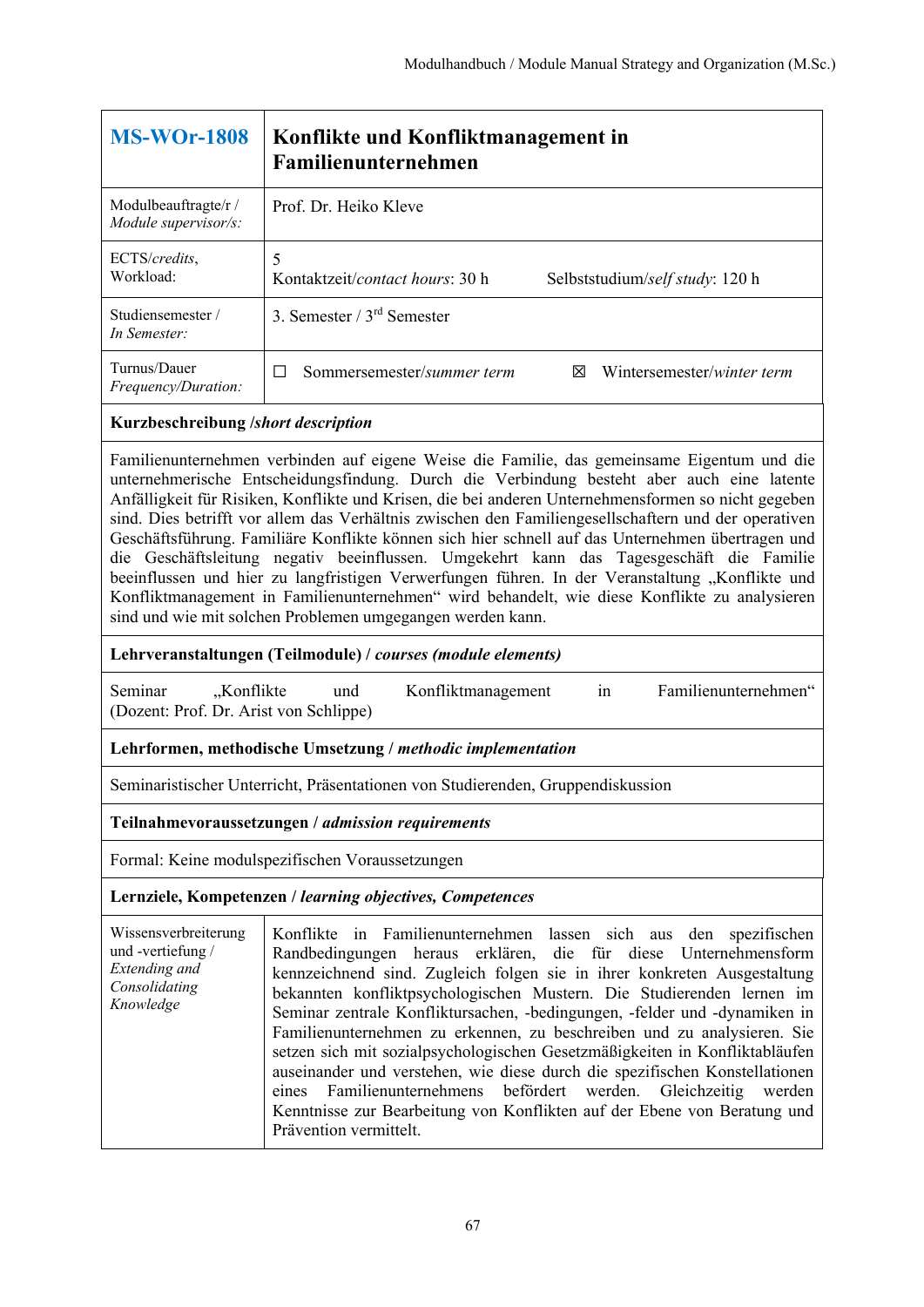| Instrumentale<br>Kompetenzen /<br>Instrumental<br>Competences                                                                                                                                                                                                                                                                                                                                         | Die Studierenden können das Verhalten von Individuen, Gruppen und<br>Organisationen auf Grundlage qualitativer Indikatoren einordnen und<br>potentielle Konfliktherde erkennen. Damit lernen sie in diesem Modul die<br>Instrumente kennen, um bestehende und potentielle Risiken und Konflikte in<br>einem Familienunternehmen zu identifizieren und zu analysieren. Das versetzt<br>sie in die Lage, Ursachen-Wirkungszusammenhänge zu verstehen und<br>Vorschläge zu deren Bearbeitung zu entwickeln.                                                                                                              |  |
|-------------------------------------------------------------------------------------------------------------------------------------------------------------------------------------------------------------------------------------------------------------------------------------------------------------------------------------------------------------------------------------------------------|-----------------------------------------------------------------------------------------------------------------------------------------------------------------------------------------------------------------------------------------------------------------------------------------------------------------------------------------------------------------------------------------------------------------------------------------------------------------------------------------------------------------------------------------------------------------------------------------------------------------------|--|
| Systemische<br>Kompetenzen /<br><b>Systemic Competences</b>                                                                                                                                                                                                                                                                                                                                           | Nach dem Abschluss des Moduls sind die Studierenden in der Lage,<br>bestehende Krisen in einem Familienunternehmen zu bewerten und<br>einzuordnen.<br>Das<br>die<br>Studierenden<br>in<br>versetzt<br>die<br>Lage,<br>ein<br>Familienunternehmen in<br>einer Konfliktsituation strukturell neu<br>zu<br>organisieren. Zudem sind sie fähig, Restrukturierungsprozesse anzustoßen und<br>jeweils auf die Besonderheiten von Familienunternehmen zu beziehen.                                                                                                                                                           |  |
| Kommunikative<br>Kompetenzen /<br>Communicative<br>Competences                                                                                                                                                                                                                                                                                                                                        | Die Studierenden erhalten zahlreiche Fähigkeiten zur Analyse von Konflikten<br>in Familienunternehmen und können diese kategorisieren. Damit sind sie in<br>der Lage, neue Vorschläge für die Konfliktprävention zu erarbeiten und diese<br>das Familienunternehmen einzubringen. Außerdem entwickeln<br>die<br>in<br>Fähigkeit,<br>bestehende Konflikte<br>einzuordnen<br>Studierenden<br>die<br>und<br>verschiedene Lösungsmöglichkeiten zu deren Bearbeitung zu bewerten und<br>strukturiert darzustellen. Auf Grundlage dieser Präsentation können dann<br>weitere Schritte zur Konfliktlösung erarbeitet werden. |  |
|                                                                                                                                                                                                                                                                                                                                                                                                       | Prüfungsmodalitäten, -formen / exam assessments and forms                                                                                                                                                                                                                                                                                                                                                                                                                                                                                                                                                             |  |
| Hausarbeit (ca. 20 Seiten)                                                                                                                                                                                                                                                                                                                                                                            |                                                                                                                                                                                                                                                                                                                                                                                                                                                                                                                                                                                                                       |  |
|                                                                                                                                                                                                                                                                                                                                                                                                       | Voraussetzungen für die Vergabe von Kreditpunkten / precondition for award of credits                                                                                                                                                                                                                                                                                                                                                                                                                                                                                                                                 |  |
| Erfolgreiches Bestehen der Hausarbeit                                                                                                                                                                                                                                                                                                                                                                 |                                                                                                                                                                                                                                                                                                                                                                                                                                                                                                                                                                                                                       |  |
| Stellenwert der Note in der Endnote / weight of grade for final grade                                                                                                                                                                                                                                                                                                                                 |                                                                                                                                                                                                                                                                                                                                                                                                                                                                                                                                                                                                                       |  |
| Entsprechend der Studien- und Prüfungsordnung anteilig nach ECTS-Punkten                                                                                                                                                                                                                                                                                                                              |                                                                                                                                                                                                                                                                                                                                                                                                                                                                                                                                                                                                                       |  |
| Unterrichtssprache / teaching language                                                                                                                                                                                                                                                                                                                                                                |                                                                                                                                                                                                                                                                                                                                                                                                                                                                                                                                                                                                                       |  |
| $\boxtimes$<br>Deutsch                                                                                                                                                                                                                                                                                                                                                                                | English<br>ப                                                                                                                                                                                                                                                                                                                                                                                                                                                                                                                                                                                                          |  |
| Verwendung des Moduls (in anderen Studiengängen) / module applicability                                                                                                                                                                                                                                                                                                                               |                                                                                                                                                                                                                                                                                                                                                                                                                                                                                                                                                                                                                       |  |
| Wahlmodul im Masterstudiengang General Management (M.A.)                                                                                                                                                                                                                                                                                                                                              |                                                                                                                                                                                                                                                                                                                                                                                                                                                                                                                                                                                                                       |  |
|                                                                                                                                                                                                                                                                                                                                                                                                       | Lernmaterial, Literaturangaben / learning material, literature                                                                                                                                                                                                                                                                                                                                                                                                                                                                                                                                                        |  |
| Bercovitch, Jacob. 2011. "Mediation and Conflict Resolution" in The Sage Handbook for Conflict<br>Resolution, S. 340–357. Los Angeles: Sage.<br>Bollen, Katalien, Martin Euwema und Lourdes Munduate (Hg.). Advancing Workplace Mediation<br>٠<br>Through Interaction of Theory and Practice. Cham: Springer.<br>Doberty Nora und Marcelas Guyler, 2008. The Essential Guide to Workplace Mediation & |                                                                                                                                                                                                                                                                                                                                                                                                                                                                                                                                                                                                                       |  |

- Doherty, Nora und Marcelas Guyler. 2008. *The Essential Guide to Workplace Mediation & Conflict Resolution: Rebuilding Working Relationships*. London: Kogan Page.
- Dragos, Dacian C. und Bogdana Neamtu (Hg.). 2014. *Alternative Dispute Resolution in European Administrative Law*. Berlin: Springer.
- Haynes, John Michael, Gretchen L. Haynes und Larry Sun Fong. 2004. *Mediation: Positive*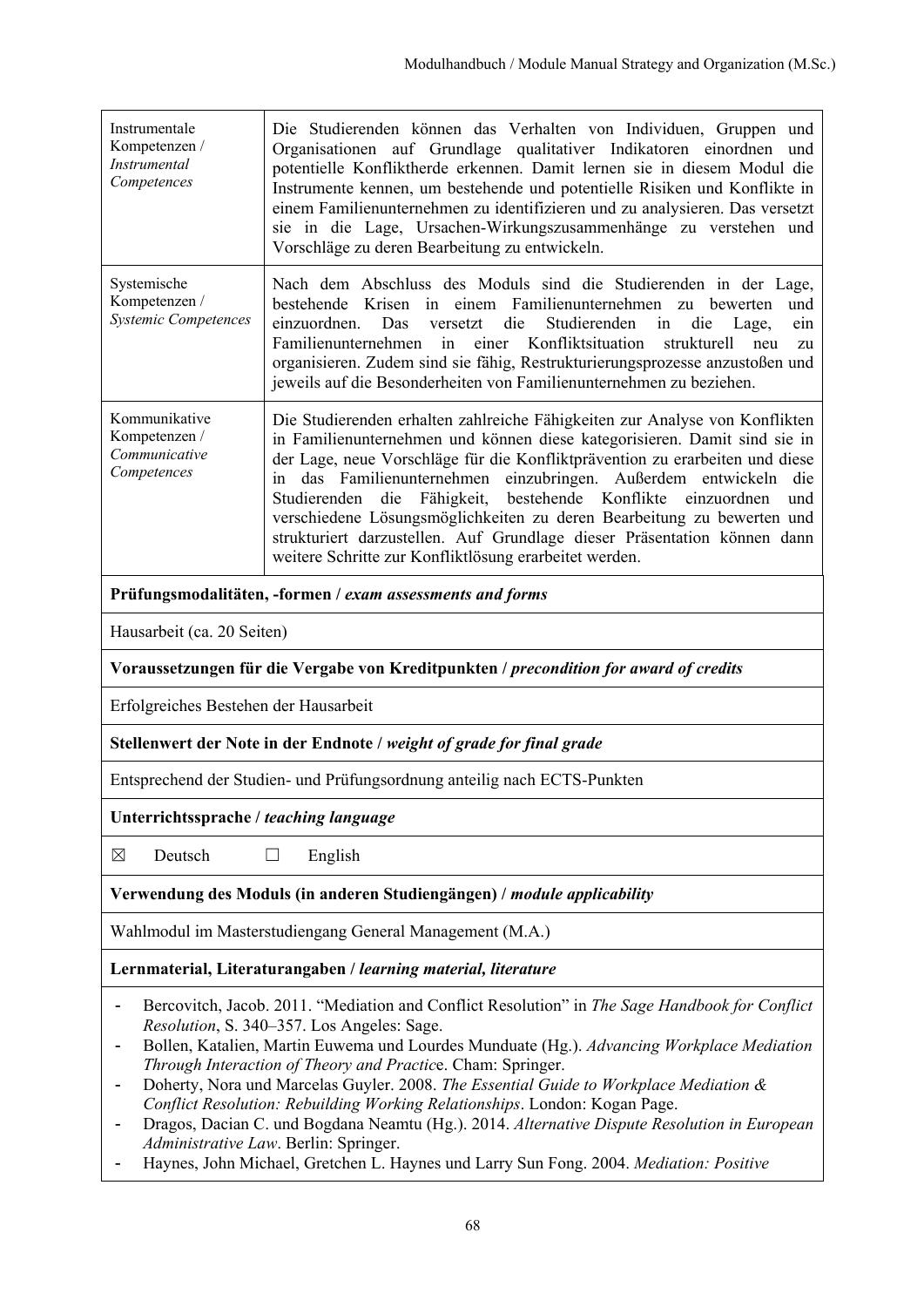*Conflict Management*. Albany: State University of New York Press.

- Hayes, Andrew F. 2013. *Introduction to Mediation, Moderation, and Conditional Process Analysis: A Regression Based Approach*. New York: Guilford Press.
- Inge-Housz, Arnold und Gerald H. Pointon (Hg.). 2011. *ADR in Business: Practice and Issues across Countries and Cultures*. Alphen aan den Rijn: Kluwer Law.
- Kolodej, Christa. 2016. *Strukturaufstellung für Konflikte, Mobbing und Mediation: Vom sichtbaren Unsichtbaren*. Wiesbaden: Springer Gabler.
- Maravelas, Anna. 2005. *How to Reduce Workplace Conflict and Stress: How Leaders and Their Employees Can Protect their Sanity and Productivity from Tension and Turf Wars*. Franklin Lakes, NJ: Career Press.
- Moore, Christoph W. 2014. *The Mediation Process: Practical Strategies for Resolving Conflict*. San Francisco: Jossey-Bass.
- Omer, Halm; Nahl Alon & Arist v. Schlippe. 2007. *Feindbilder: Psychologie der Dämonisierung*. Göttingen: Vandenhoek & Rupprecht.
- Rüsen, Tom A. 2008. *Krisen und Krisenmanagement in Familienunternehmen: Schwachstellen erkennen, Lösungen erarbeiten, Existenzbedrohung meistern*. Wiesbaden: Gabler.
- Rüsen, Tom A.; Arist v. Schlippe und Alberto Gimeno. 2012. "Strukturelles Risiko und Mentale Modelle in Familie und Unternehmen von Familienunternehmen". *Familienunternehmen und Stiftungen* 03/2012: 92–98.
- Schlippe, Arist v. 2009. "Zwischen Ökonomie und Psychologie: Konflikte in Familienunternehmen". Zeitschrift für Konfliktmanagement: 18–21.
- Schlippe, Arist v. 2015: "Das kommt in den besten Familien vor. Systemische Konfliktbearbeitung in Familien und Familienunternehmen. Stuttgart: Concadora.
- Schlippe, Arist v. und Franz Kellermanns. 2009. "Emotionale Konflikte in Familienunternehmen". In: *Familienunternehmen: Exploration einer Unternehmensform*. Herausgegeben von Rüsen, Tom A.; Arist v. Schlippe und Torsten Groth, S. 183–202. Lohmar: Eul.
- Tenczek, Thomas; Detlev Berning; Cristina Lenz und Hans-Dieter Will (Hg.). 2018. *Mediation und Konfliktmanagement: Handbuch*. Wiesbaden: Nomos.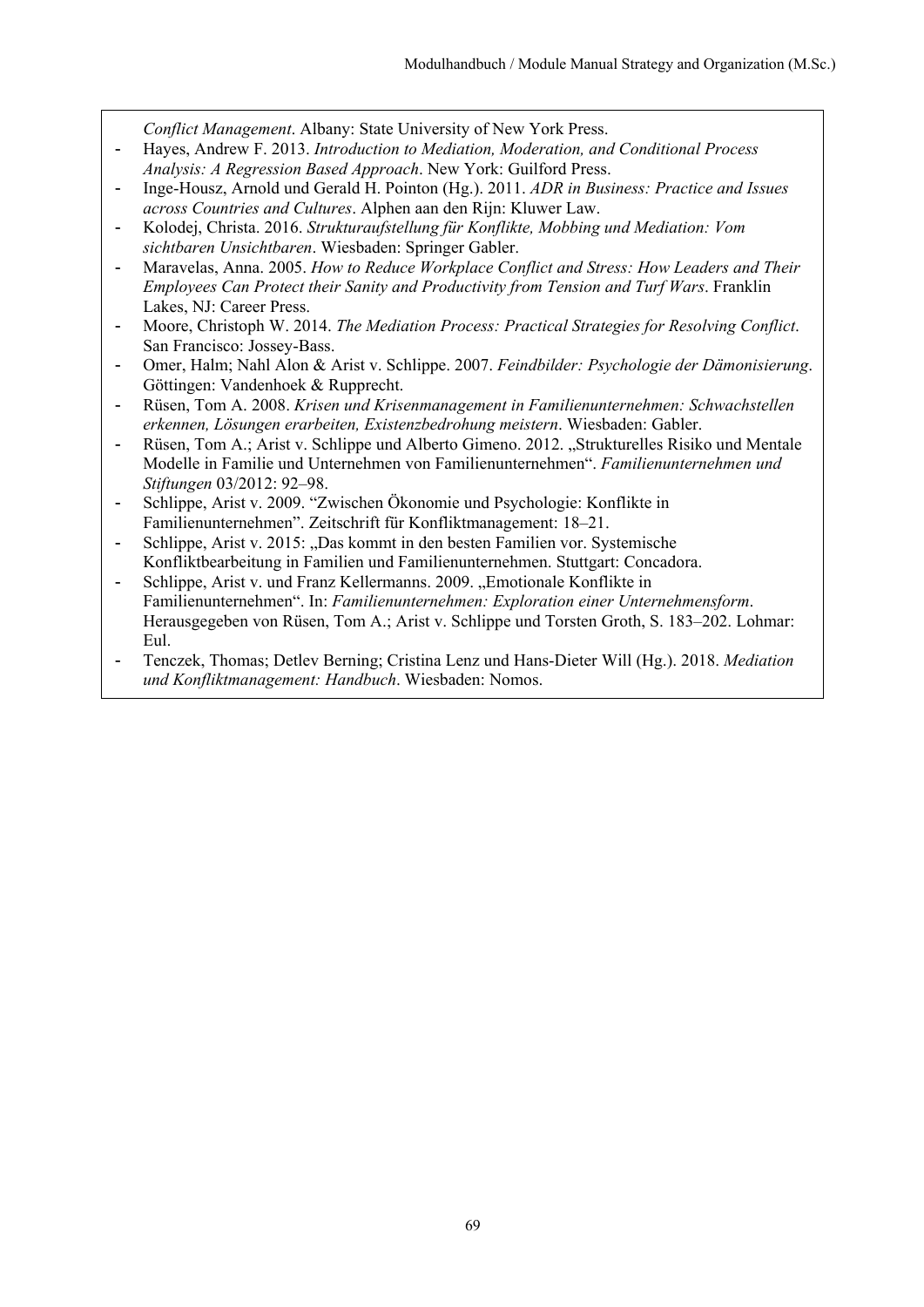# Modulgruppe "Freier Wahlbereich" / *Module Group "Free Electives"*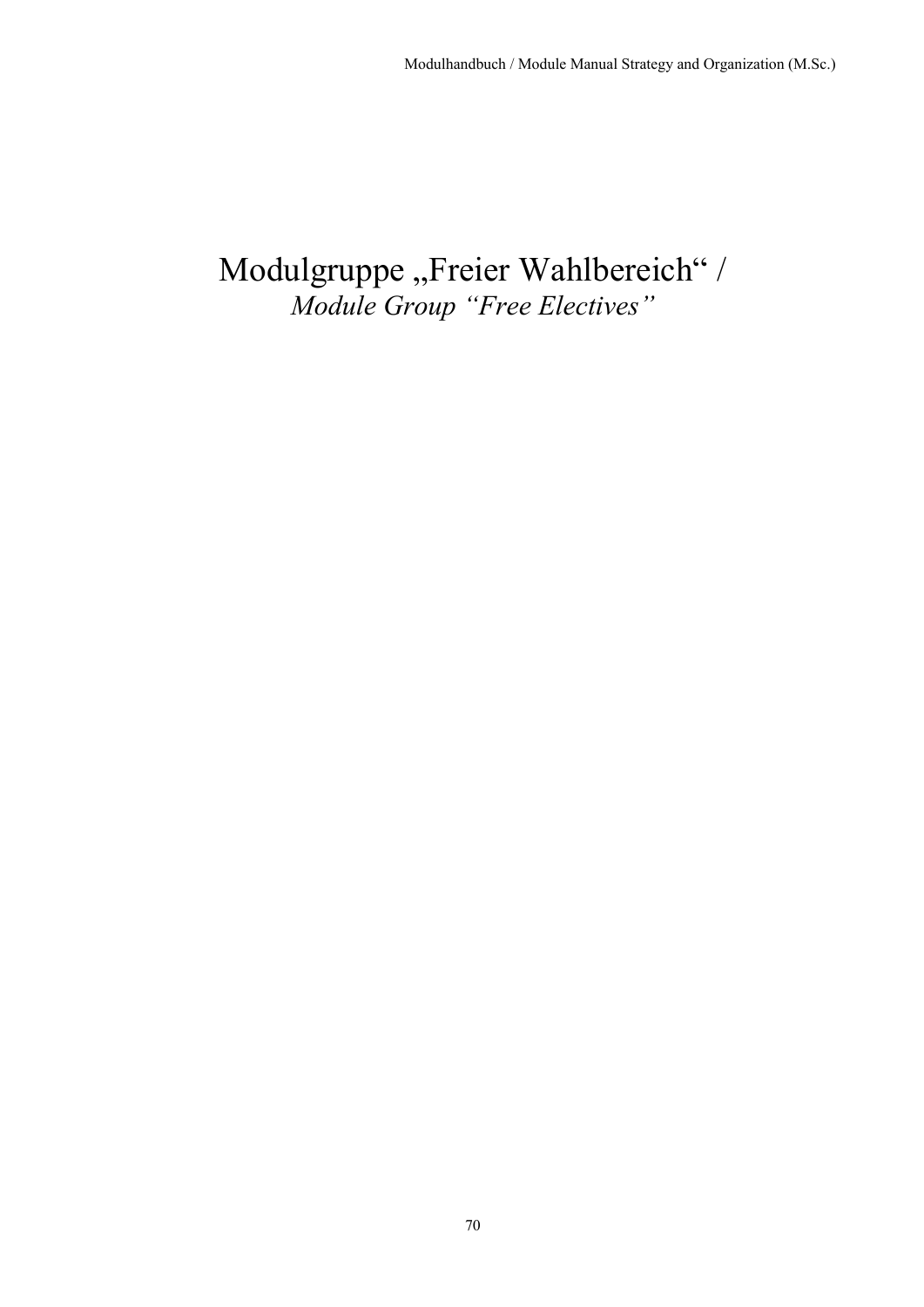| <b>MS-WFW-1801</b>                           | <b>International Economics</b>                                                   |
|----------------------------------------------|----------------------------------------------------------------------------------|
| Modulbeauftragte/r /<br>Module supervisor/s: | Prof. Dr. André Schmidt                                                          |
| ECTS/credits,<br>Workload:                   | 5<br>Kontaktzeit/ <i>contact hours</i> : 30 h<br>Selbststudium/self study: 120 h |
| Studiensemester/<br>In Semester:             | 2. Semester / $2^{nd}$ Semester                                                  |
| Turnus/Dauer<br>Frequency/Duration:          | Wintersemester/winter term<br>Sommersemester/summer term<br>冈                    |

The module deals with the basic elements of international economics. Students learn the effects of trade and the theory of comparative advantages. Moreover, students will be confronted with the redistributional effects of globalization under the application of imperfections of international trade. In the module we discuss the different kinds of strategic trade policy and different approaches to influence the pattern of trade. The module mainly covers the following topics:

- Basics of international trade
- Factor price equalization by Heckscher/Ohlin
- Imperfect competition and trade
- Trade policy measures
- Strategic trade policy
- Globalization and international institutions

## **Lehrveranstaltungen (Teilmodule) /** *courses (module elements)*

The module consists of a seminar unit and a tutorial unit.

## **Lehrformen, methodische Umsetzung /** *methodic implementation*

The course is organized as a presentation and discussion seminar. After the presentation of the core elements students discuss about the consequences and implications of the theoretical insights for the economic reality.

## **Teilnahmevoraussetzungen /** *admission requirements*

No admission requirements (introductory course)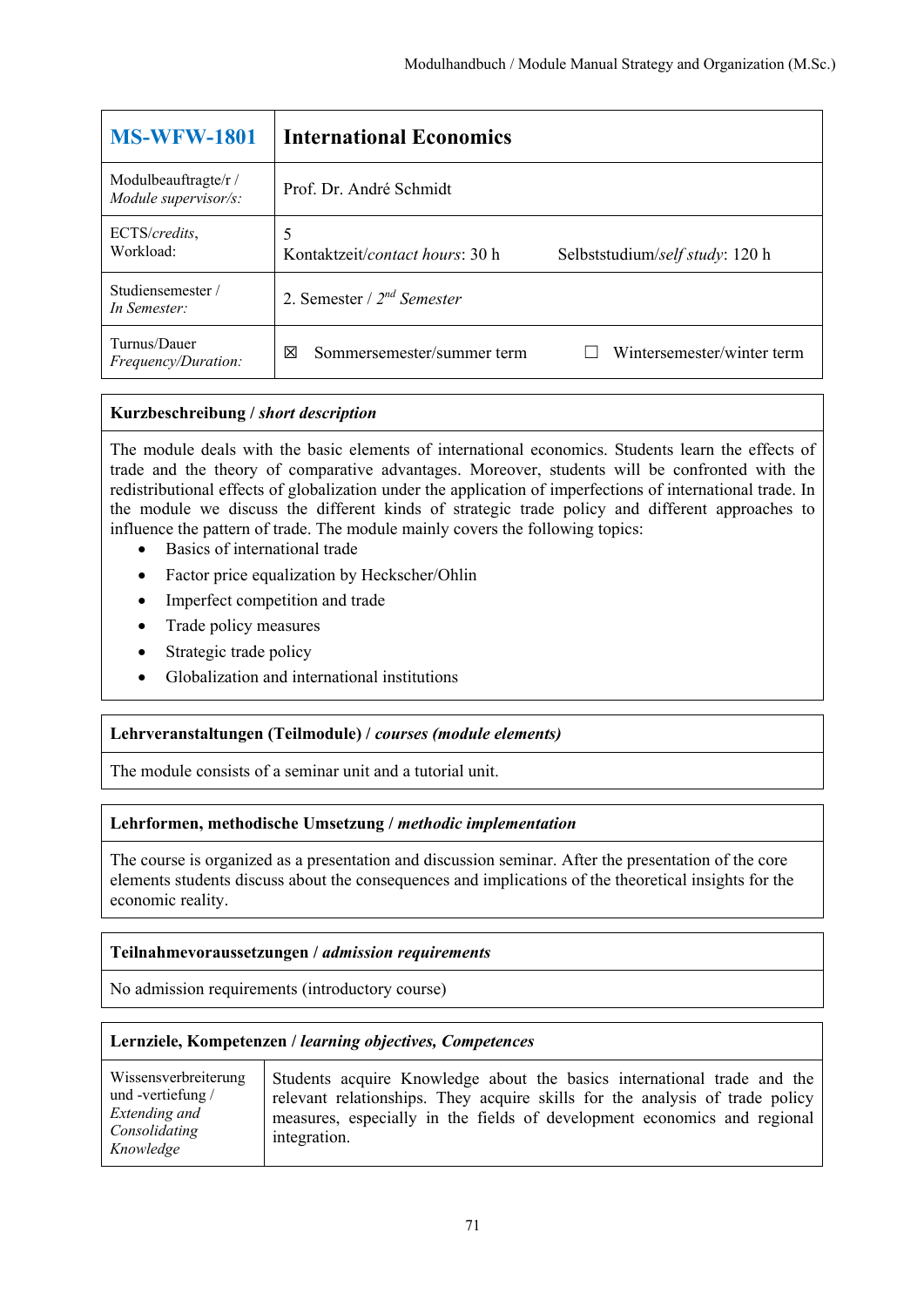| Instrumentale                                                  | Students learn how to develop their own questions and example related to the                                                                                                                                                                                                                                                                                                                                         |
|----------------------------------------------------------------|----------------------------------------------------------------------------------------------------------------------------------------------------------------------------------------------------------------------------------------------------------------------------------------------------------------------------------------------------------------------------------------------------------------------|
| Kompetenzen /                                                  | studied topics. Moreover, they apply and evaluate the studied methods through                                                                                                                                                                                                                                                                                                                                        |
| <i>Instrumental</i>                                            | the application to practical challenges in policy making and institutional                                                                                                                                                                                                                                                                                                                                           |
| Competences                                                    | design.                                                                                                                                                                                                                                                                                                                                                                                                              |
| Systemische                                                    | Students show how the studied concepts and norms have implications for the                                                                                                                                                                                                                                                                                                                                           |
| Kompetenzen /                                                  | design of trade policies and institutions. They learn to develop stable                                                                                                                                                                                                                                                                                                                                              |
| <b>Systemic Competences</b>                                    | predictions about trade policy measures and the relating consequences.                                                                                                                                                                                                                                                                                                                                               |
| Kommunikative<br>Kompetenzen /<br>Communicative<br>Competences | Students work in a team when organizing a discussion in class. Moreover, they<br>work in a team when analyzing and solving the case studies in political design<br>and policy making. They communicate their results to the audience with a<br>prepared presentation and defend their solutions. They assess each other's<br>performance as well as their respective results in light of the discussion in<br>class. |

## **Prüfungsmodalitäten, -formen /** *exam assessments and forms*

Paper (ca. 20 pages)

## **Voraussetzungen für die Vergabe von Kreditpunkten /** *precondition for award of credits*

None

## **Stellenwert der Note in der Endnote /** *weight of grade for final grade*

In proportion to ECTS-Points and according to the study regulation.

## **Unterrichtssprache /** *teaching language*

 $\square$  Deutsch  $\square$  English

## **Verwendung des Moduls (in anderen Studiengängen) /** *module applicability*

This module is open to students from the Master course Philosophy, Politics and Economics (M.A.).

## **Lernmaterial, Literaturangaben /** *learning material, literature*

Gerber, J. (2014). International Economics, 6 th. Edition. Pearson. Krugman, P./ M. Obstfeld, M.Melitz (2015). International Trade: Theory and Policy, Tenth Edition, Pearson.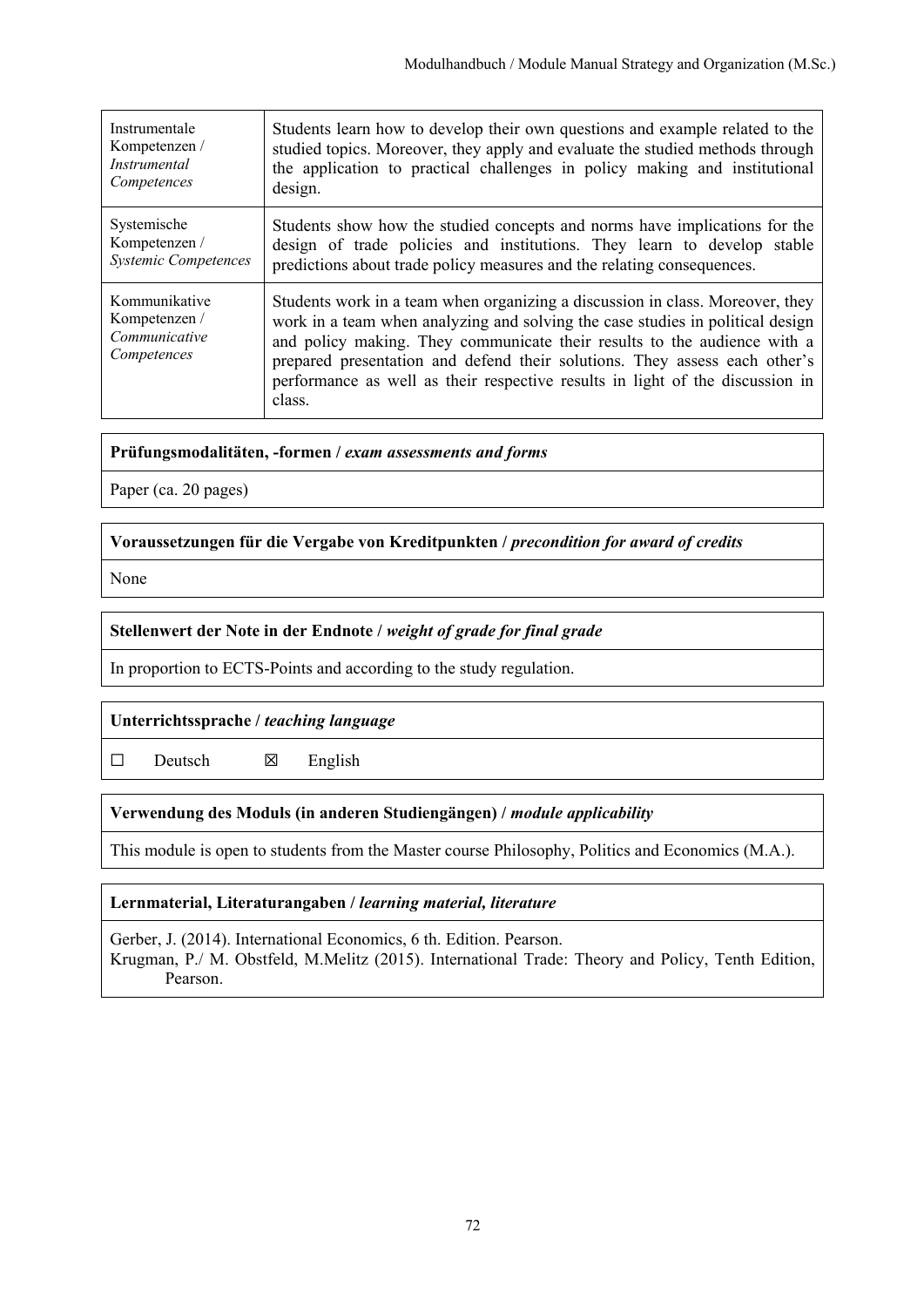| <b>MS-WFW-1802</b>                           | <b>Behavioural Economics</b>                                            |
|----------------------------------------------|-------------------------------------------------------------------------|
| Modulbeauftragte/r /<br>Module supervisor/s: | Prof. Dr. Dirk Sauerland                                                |
| ECTS/credits,<br>Workload:                   | 5<br>Kontaktzeit/contact hours: 30 h<br>Selbststudium/self study: 120 h |
| Studiensemester/<br>In Semester:             | 3. Semester / $3^{rd}$ semester                                         |
| Turnus/Dauer<br><i>Frequency/Duration:</i>   | Wintersemester/winter term<br>Sommersemester/summer term<br>⊠           |

This course is meant to provide an overview about the newly established field of behavioural economics (BE). BE is systematically integrating insights from psychology into economic model building. As some national governments have set up "behavioural economics units", BE is becoming also more influential in (economic) policy making.

# **Lehrveranstaltungen (Teilmodule) /** *courses (module elements)*

The logic and basic elements of behavioural economics: theory (Prof. Dr. Dirk Sauerland) Behavioural economics in action: recent applications (Prof. Dr. Dirk Sauerland)

## **Lehrformen, methodische Umsetzung /** *methodic implementation*

Problem oriented presentation and discussion in small groups

## **Teilnahmevoraussetzungen /** *admission requirements*

None

| Wissensverbreiterung<br>und -vertiefung /<br>Extending and<br>Consolidating<br>Knowledge | Having finished this course successfully, students, will know the historical<br>development of the BE research programme, be able to identify the basic<br>"anomalies" analysed by BE, and will be able to explain the concept of<br>nudging and its increasing importance for policy making. |
|------------------------------------------------------------------------------------------|-----------------------------------------------------------------------------------------------------------------------------------------------------------------------------------------------------------------------------------------------------------------------------------------------|
| Instrumentale<br>Kompetenzen /<br>Instrumental<br>Competences                            | Having finished this course successfully, students will be able to present the<br>basic ideas of BE and to develop examples for BE-applications in business and<br>economic policy.                                                                                                           |
| Systemische<br>Kompetenzen /<br><b>Systemic Competences</b>                              | Students learn to explain examples of nudging interventions and to illustrate<br>the underlying logic of the BE approach.                                                                                                                                                                     |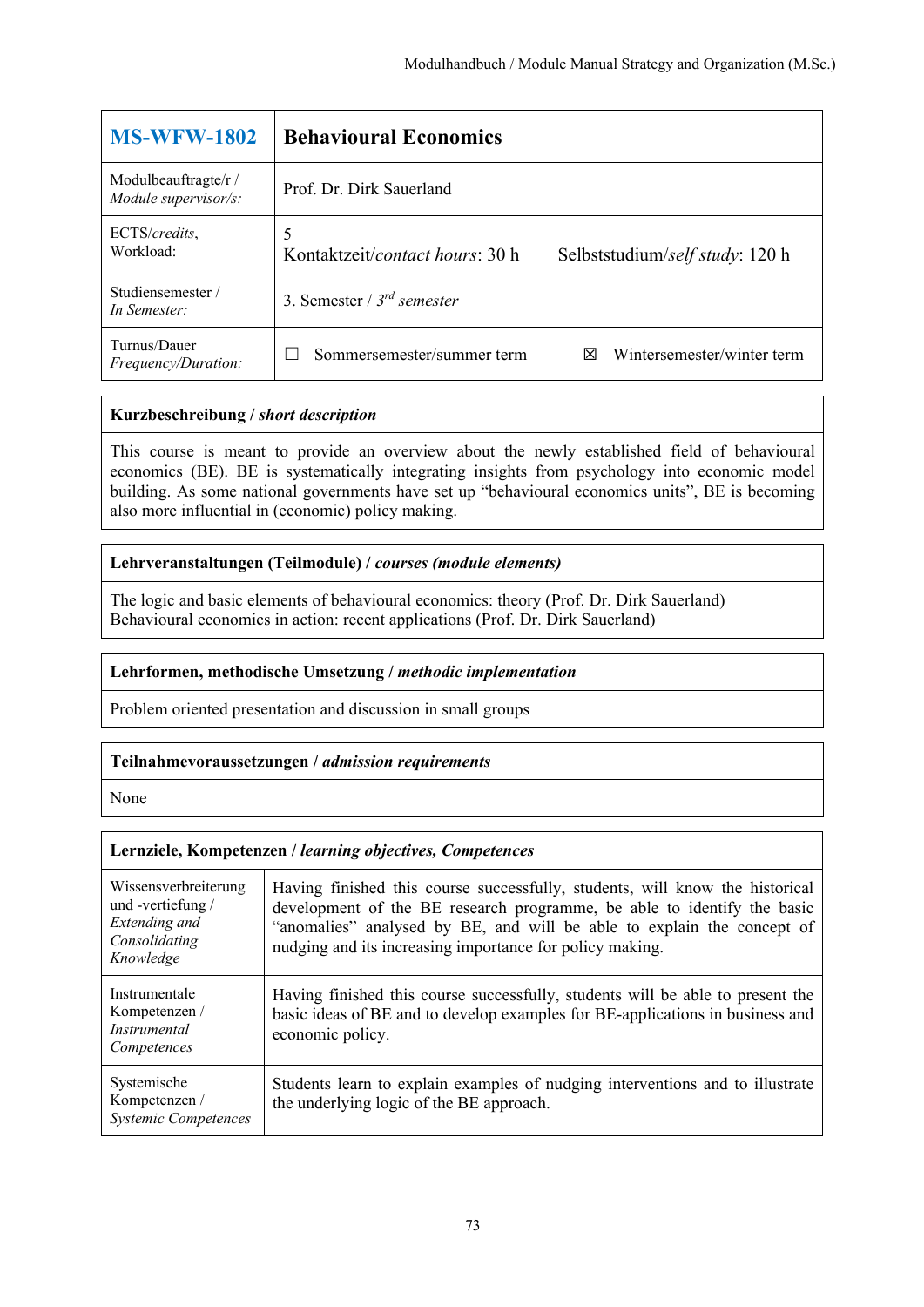| Kommunikative<br>Kompetenzen /<br>Communicative<br>Competences | They will be able to assess and evaluate different applications, question the<br>ethical implications of BE and relate the findings of BE to other economic<br>approaches (e.g. institutional economics). |
|----------------------------------------------------------------|-----------------------------------------------------------------------------------------------------------------------------------------------------------------------------------------------------------|
|----------------------------------------------------------------|-----------------------------------------------------------------------------------------------------------------------------------------------------------------------------------------------------------|

Paper (about 20 pages)

## **Voraussetzungen für die Vergabe von Kreditpunkten /** *precondition for award of credits*

In class presentation of assigned topic

## **Stellenwert der Note in der Endnote /** *weight of grade for final grade*

In proportion to ECTS-Points and according to the study regulation.

#### **Unterrichtssprache /** *teaching language*

 $\square$  Deutsch  $\square$  English

#### **Verwendung des Moduls (in anderen Studiengängen) /** *module applicability*

This module is open to students from the Master course Philosophy, Politics and Economics (M.A.).

## **Lernmaterial, Literaturangaben /** *learning material, literature*

Angner, Erik (2016): A Course in Behavioral Economics, 2nd ed., Palgrave Macmillan.

Thaler, Richard H. (2015): Misbehaving: The Making of Behavioral Economics, W.W. Norton & Company.

Camerer, Colin F. and George Loewenstein (2003): Behavioral Economics: Past, Present, Future, in: Camerer, Colin F., George Loewenstein & Matthew Rabin (Ed.): Advances in Behavioral Economics, Princeton University Press, pp. 3-51.

Additional reading list will be provided with the course outline via UWE.

#### **Weitere Informationen /** *other information*

It is mandatory that all participants read and prepare the literature before the respective session. Only this does ensure a high quality of discussion within the sessions.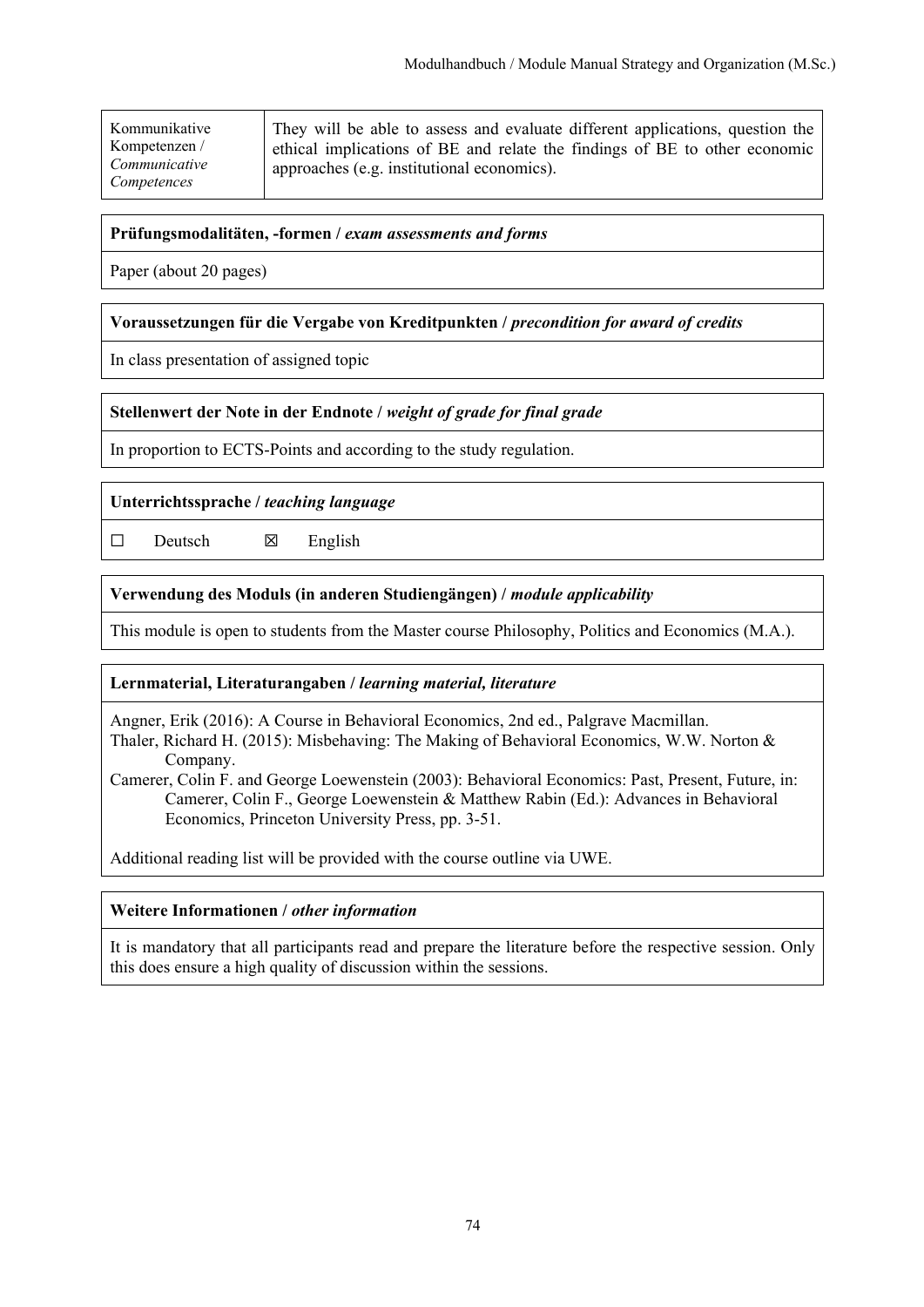| <b>MS-WFW-1803</b>                           | <b>Institutional Economics</b>                                          |
|----------------------------------------------|-------------------------------------------------------------------------|
| Modulbeauftragte/r /<br>Module supervisor/s: | Prof. Dr. Joachim Zweynert                                              |
| ECTS/credits,<br>Workload:                   | 5<br>Kontaktzeit/contact hours: 30 h<br>Selbststudium/self study: 120 h |
| Studiensemester/<br>In Semester:             | 2. Semester / $2^{nd}$ semester                                         |
| Turnus/Dauer<br><i>Frequency/Duration:</i>   | Wintersemester/winter term<br>Sommersemester/summer term<br>⊠           |

Why are some societies rich, while others are not? This is one of the central questions economists have been trying to answer over the last 250 years. In the social sciences, there is now a consensus that institutions, "the humanly devised constraints that structure political, economic, and social interaction" (D.C. North), have a major impact on the prosperity and poverty of nations. The course seeks to identify the channels via which institutions influence growth, development, and political stability. In accordance with the interdisciplinary nature of the PPE program, a special focus is on the possible synergies between institutionalist approaches in economics and the other social sciences.

- Significance of the institutional approach for economic performance of societies
- Interdependence of economic, political and legal institutions
- Correlation between formal and informal institutions
- Problems with the diffusion and transfer of institutions in the global economy

## **Lehrveranstaltungen (Teilmodule) /** *courses (module elements)*

The module contains a seminar unit and a tutorial unit.

## **Lehrformen, methodische Umsetzung /** *methodic implementation*

The course will first cover the main themes of the subject. The sessions begin with a brief summary of the topics by the course instructor. Subsequently, one or two students will lead a discussion on the basis of questions they have prepared. The tutorial unit will focus on selected readings in the form of interactive discussions.

## **Teilnahmevoraussetzungen /** *admission requirements*

None

| Wissensverbreiterung | Participants develop an understanding of the relevance of institutions -        |
|----------------------|---------------------------------------------------------------------------------|
| und -vertiefung /    | including political and legal regulations - to economic processes of growth and |
| Extending and        | development, and the ability to autonomously analyse the complex interplay      |
| Consolidating        | between political, legal, and economic constraints as well as between formal    |
| Knowledge            | and informal institutions.                                                      |
| Instrumentale        | Students learn to apply the institutionalist framework to a wide array of       |
| Kompetenzen /        | problems related to growth, development and transformation of societies. They   |
| Instrumental         | learn to categorize these problems, collect relevant data and on this basis     |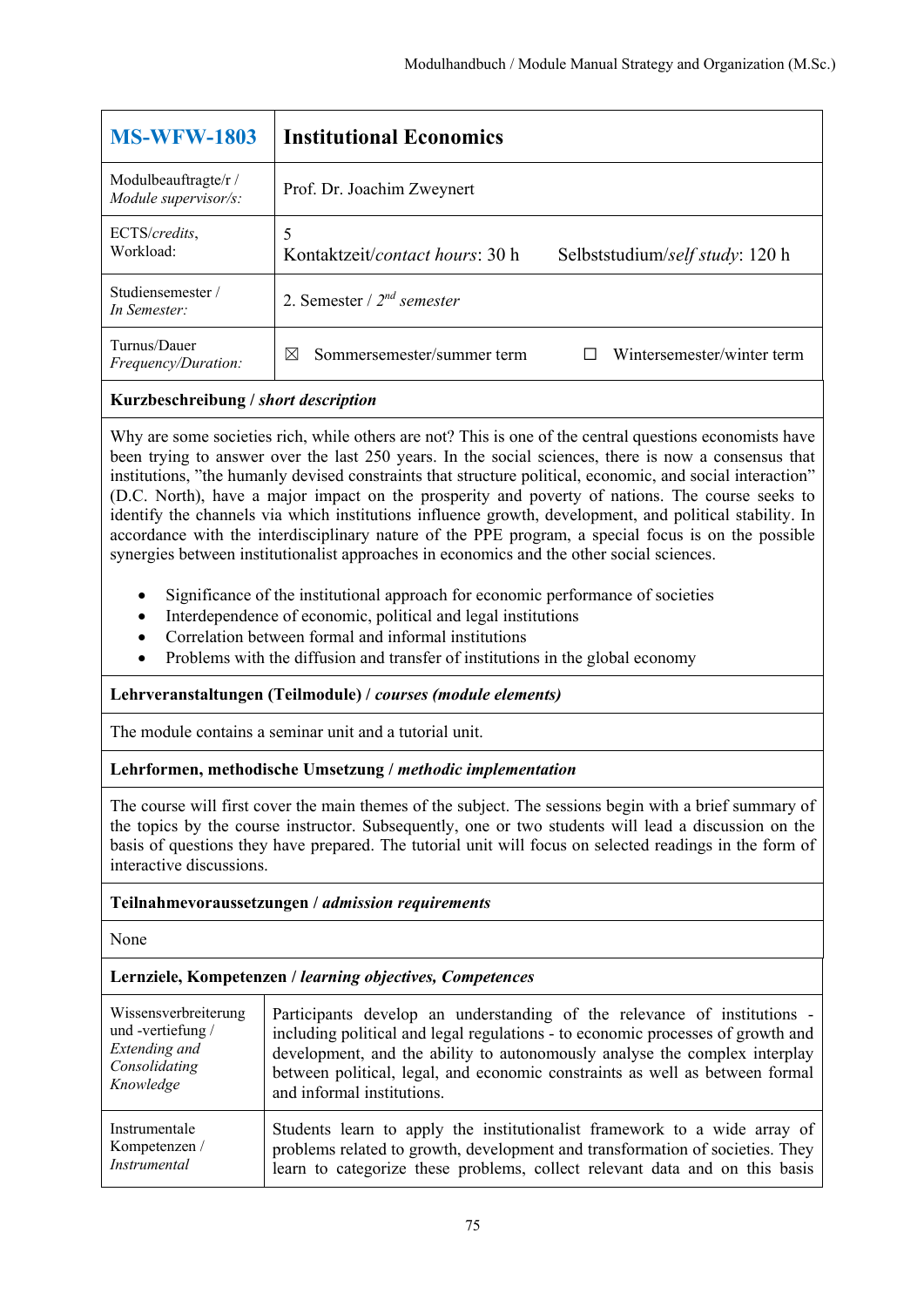| Competences                                                    | discuss possible solutions.                                                                                                                                                                                                                                                                                                                                                                                                                                 |
|----------------------------------------------------------------|-------------------------------------------------------------------------------------------------------------------------------------------------------------------------------------------------------------------------------------------------------------------------------------------------------------------------------------------------------------------------------------------------------------------------------------------------------------|
| Systemische<br>Kompetenzen /<br><b>Systemic Competences</b>    | By applying theories to specific countries or regions (often the ones students<br>come from) and discussing the problems that occur in the course of<br>application, students learn how to adapt theories to specific contexts.                                                                                                                                                                                                                             |
| Kommunikative<br>Kompetenzen /<br>Communicative<br>Competences | This course specifically contributes to intercultural Competences, as students<br>typically apply institutionalist theories to their native countries, which<br>naturally leads to an exchange over the specific cultural traits of these societies<br>and how they affect the economic and political order but also social<br>interaction. This way, students also learn to more systematically describe<br>cultural differences and to compare societies. |

Paper (about 20 pages)

**Voraussetzungen für die Vergabe von Kreditpunkten /** *precondition for award of credits*

None

**Stellenwert der Note in der Endnote /** *weight of grade for final grade*

In proportion to ECTS-Points and according to the study regulation.

**Unterrichtssprache /** *teaching language*

 $\square$  Deutsch  $\square$  English

**Verwendung des Moduls (in anderen Studiengängen) /** *module applicability* 

This module is open to students from the Master course Philosophy, Politics and Economics (M.A.).

**Lernmaterial, Literaturangaben /** *learning material, literature*

- Greif, A.: Institutions and the Path to the Modern Economy. Lessons from Medieval Trade, Cambridge, Mass.: Cambridge University Press 2005.
- Rodrik, D.: One Economics, Many Recipes. Globalization, Institutions, and Economic Growth, Princeton, NJ: Princeton University Press 2007.
- Acemoglu, D., Robinson, J.A.: Why Nations Fail: The Origins of Power, Prosperity, and Poverty, New York: Crown Publishers 2012.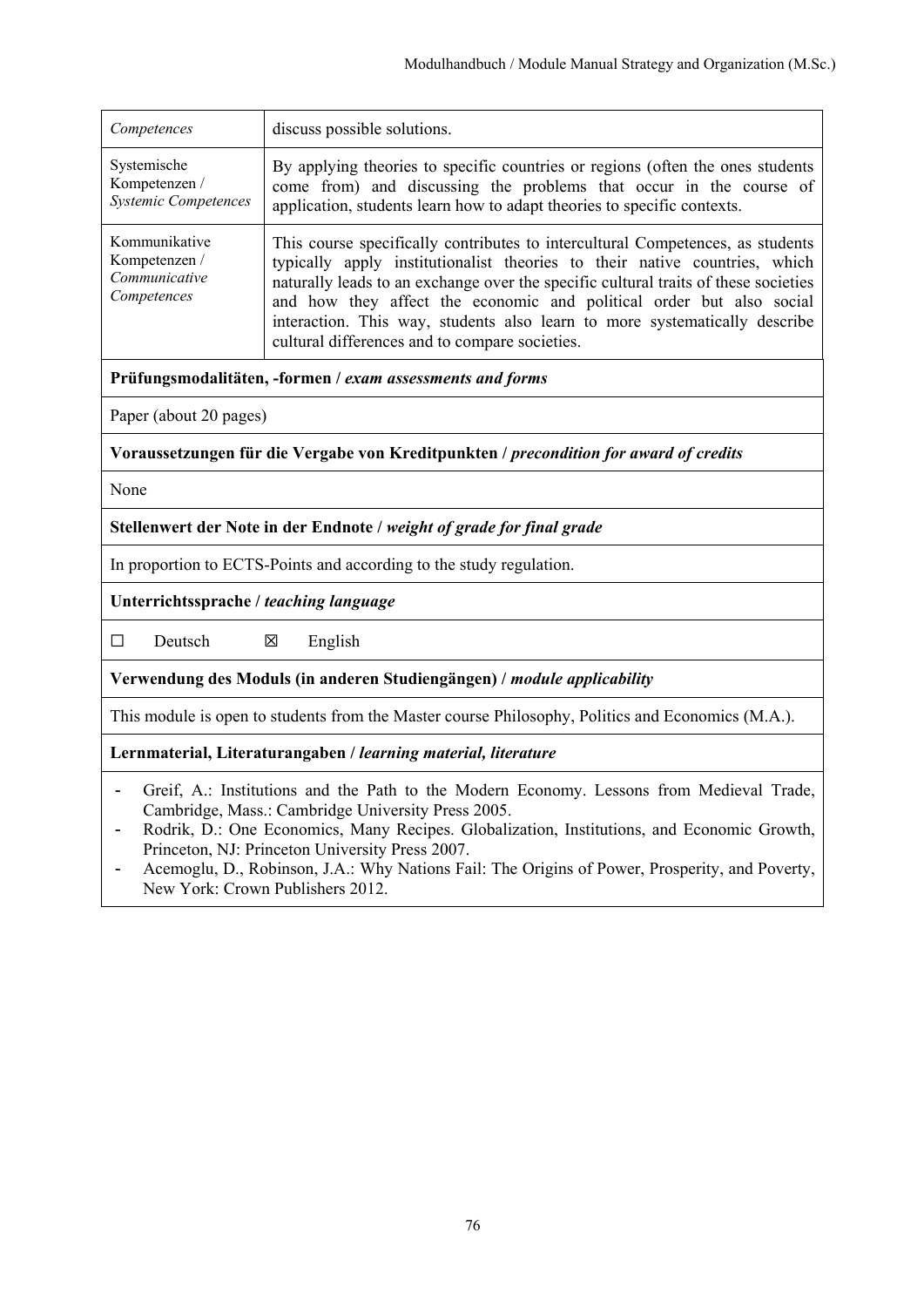| <b>MS-WFW-1805</b>                           | <b>Akteure und Konzepte im Gesundheitswesen</b>                                  |
|----------------------------------------------|----------------------------------------------------------------------------------|
| Modulbeauftragte/r /<br>Module supervisor/s: | Prof. Dr. Sabine Bohnet-Joschko                                                  |
| ECTS/credits.<br>Workload:                   | 5<br>Kontaktzeit/ <i>contact hours</i> : 30 h<br>Selbststudium/self study: 120 h |
| Studiensemester/<br>Semester                 | 3. Semester / $3^{rd}$ semester                                                  |
| Turnus/Dauer<br>Frequency/Duration:          | Sommersemester/summer term<br>Wintersemester/winter term<br>⊠                    |

Die Gesundheitswirtschaft ist zu einer der bedeutendsten Branchen Deutschlands herangewachsen: Rund zwölf Prozent des Bruttoinlandsproduktes werden für Güter und Dienstleistungen zur Bewahrung und Wiederherstellung der Gesundheit ausgegeben, jeder zehnte Arbeitsplatz ist in der Gesundheitswirtschaft angesiedelt.

Im Rahmen des Seminars werden gesundheitsökonomische Grundbegriffe vermittelt und Managementaspekte verschiedener Akteure des Gesundheitswesens in ihrem institutionellen Umfeld untersucht. Die Fragestellungen im Einzelnen werden bei einer Einführung mit den Teilnehmer\*innen gemeinsam verabschiedet.

# **Lehrveranstaltungen (Teilmodule) /** *courses (module elements)*

Seminar "Akteure und Konzepte im Gesundheitswesen" (Prof. Dr. Bohnet-Joschko) Fallstudien "Aktuelle Entwicklungen" (selbstorganisierte Arbeit, betreut)

# **Lehrformen, methodische Umsetzung /** *methodic implementation*

Diskurs, Arbeit in Gruppen, Präsentationen

## **Teilnahmevoraussetzungen /** *admission requirements*

Keine

| Wissensverbreiterung<br>und-vertiefung/<br>Extending and<br>Consolidating<br>Knowledge | $\bullet$<br>٠ | Nach Teilnahme an dem Modul können die Studierenden zentrale Akteure/<br>Institutionen des Gesundheitswesens mit ihren Aufgaben beschreiben und<br>kritisch diskutieren.<br>Sie können ausgewählte Versorgungskonzepte (z.B. Integrierte<br>Versorgung) präsentieren, Anreizstrukturen analysieren und vergleichen. |
|----------------------------------------------------------------------------------------|----------------|---------------------------------------------------------------------------------------------------------------------------------------------------------------------------------------------------------------------------------------------------------------------------------------------------------------------|
| Instrumentale<br>Kompetenzen /<br><i>Instrumental</i><br>Competences                   | $\bullet$      | Die Studierenden recherchieren selbständig, sie nutzen Informationen aus<br>verschiedenen Quellen und bereiten diese in unterschiedlichen Formaten<br>auf.                                                                                                                                                          |
| Systemische<br>Kompetenzen /<br><b>Systemic Competences</b>                            |                | Nach der Teilnahme an dem Modul können die Studierenden<br>weiterführende Lernprozesse zu ökonomischen Anreizstrukturen im<br>Gesundheitswesen selbständig gestalten.                                                                                                                                               |
| Kommunikative                                                                          |                | Die Studierenden können Gesundheitsversorgungskonzepte in Beziehung                                                                                                                                                                                                                                                 |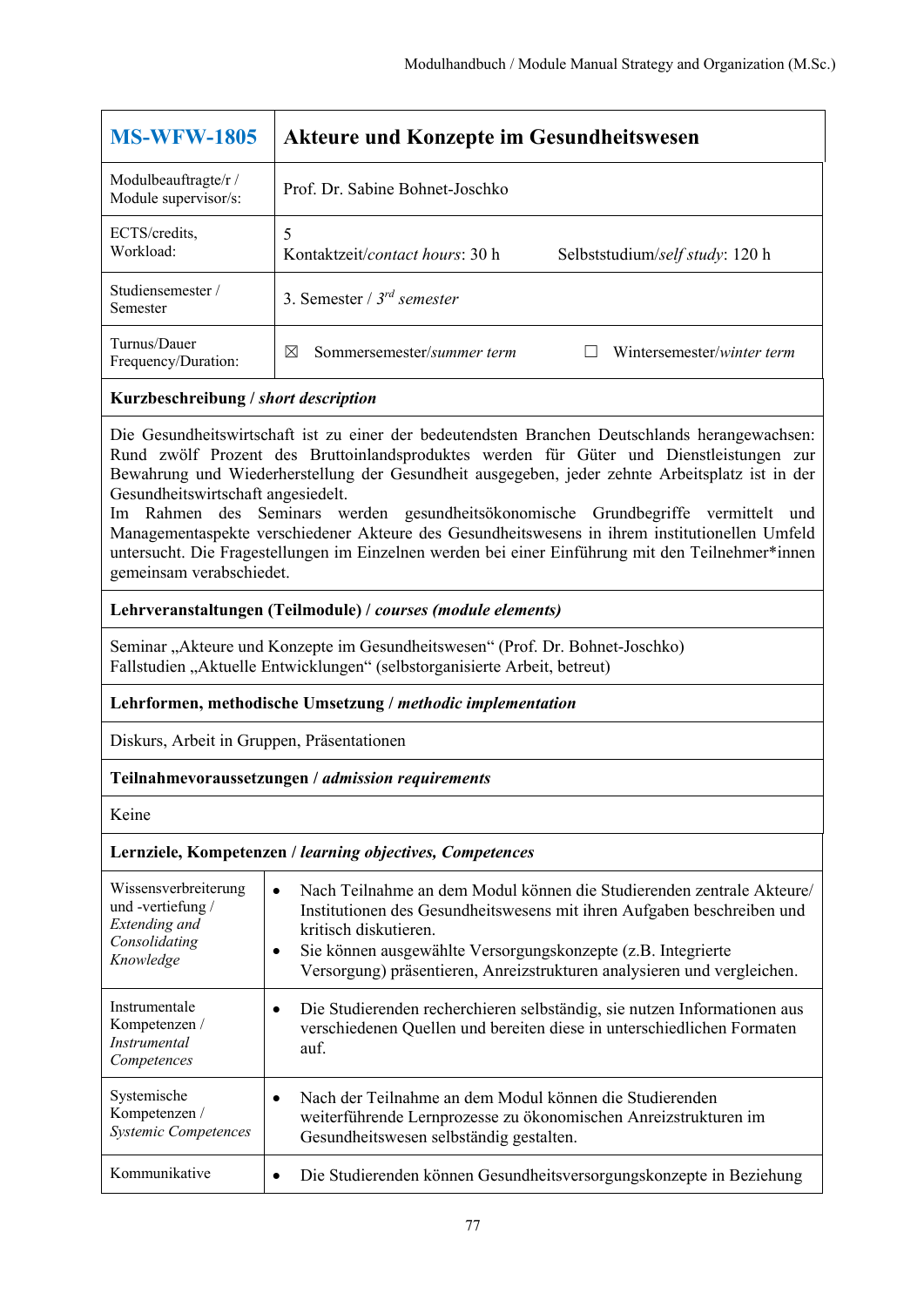| Kompetenzen /<br>Communicative<br>Competences                                                                                                                                                                                                                                          | setzen, sie können eine differenzierte Haltung zu Gesundheitsversorgungs-<br>konzepten einnehmen und Innovationen differenziert bewerten. |  |
|----------------------------------------------------------------------------------------------------------------------------------------------------------------------------------------------------------------------------------------------------------------------------------------|-------------------------------------------------------------------------------------------------------------------------------------------|--|
| Prüfungsmodalitäten, -formen / exam assessments and forms                                                                                                                                                                                                                              |                                                                                                                                           |  |
| Die Prüfungsleistung wird durch eine schriftliche Leistung (Hausarbeit ca. 20 Seiten) erbracht. Die<br>Studierenden zeigen, dass sie die ökonomischen Rahmenbedingungen und Implikationen ausgewählter<br>Gesundheitsversorgungskonzepte differenziert darstellen und bewerten können. |                                                                                                                                           |  |
| Voraussetzungen für die Vergabe von Kreditpunkten / precondition for award of credits                                                                                                                                                                                                  |                                                                                                                                           |  |
| Regelmäßige Beteiligung am Diskurs, Erarbeitung und Präsentation eines Fallbeispiels, erfolgreiche<br>schriftliche Prüfungsleistung.                                                                                                                                                   |                                                                                                                                           |  |
| Stellenwert der Note in der Endnote / weight of grade for final grade                                                                                                                                                                                                                  |                                                                                                                                           |  |
| Entsprechend der Studien- und Prüfungsordnung anteilig nach ECTS-Punkten                                                                                                                                                                                                               |                                                                                                                                           |  |
| Unterrichtssprache / teaching language                                                                                                                                                                                                                                                 |                                                                                                                                           |  |
| Deutsch<br>⊠                                                                                                                                                                                                                                                                           | English<br>□                                                                                                                              |  |
| Verwendung des Moduls (in anderen Studiengängen) / module applicability                                                                                                                                                                                                                |                                                                                                                                           |  |
| Wahlmodul im Masterstudiengang General Management (M.A.)                                                                                                                                                                                                                               |                                                                                                                                           |  |
| Lernmaterial, Literaturangaben / learning material, literature                                                                                                                                                                                                                         |                                                                                                                                           |  |
| Busse, R. et al., Management im Gesundheitswesen, Heidelberg 2017                                                                                                                                                                                                                      |                                                                                                                                           |  |

Weitere Literatur wird auf Moodle zur Verfügung gestellt.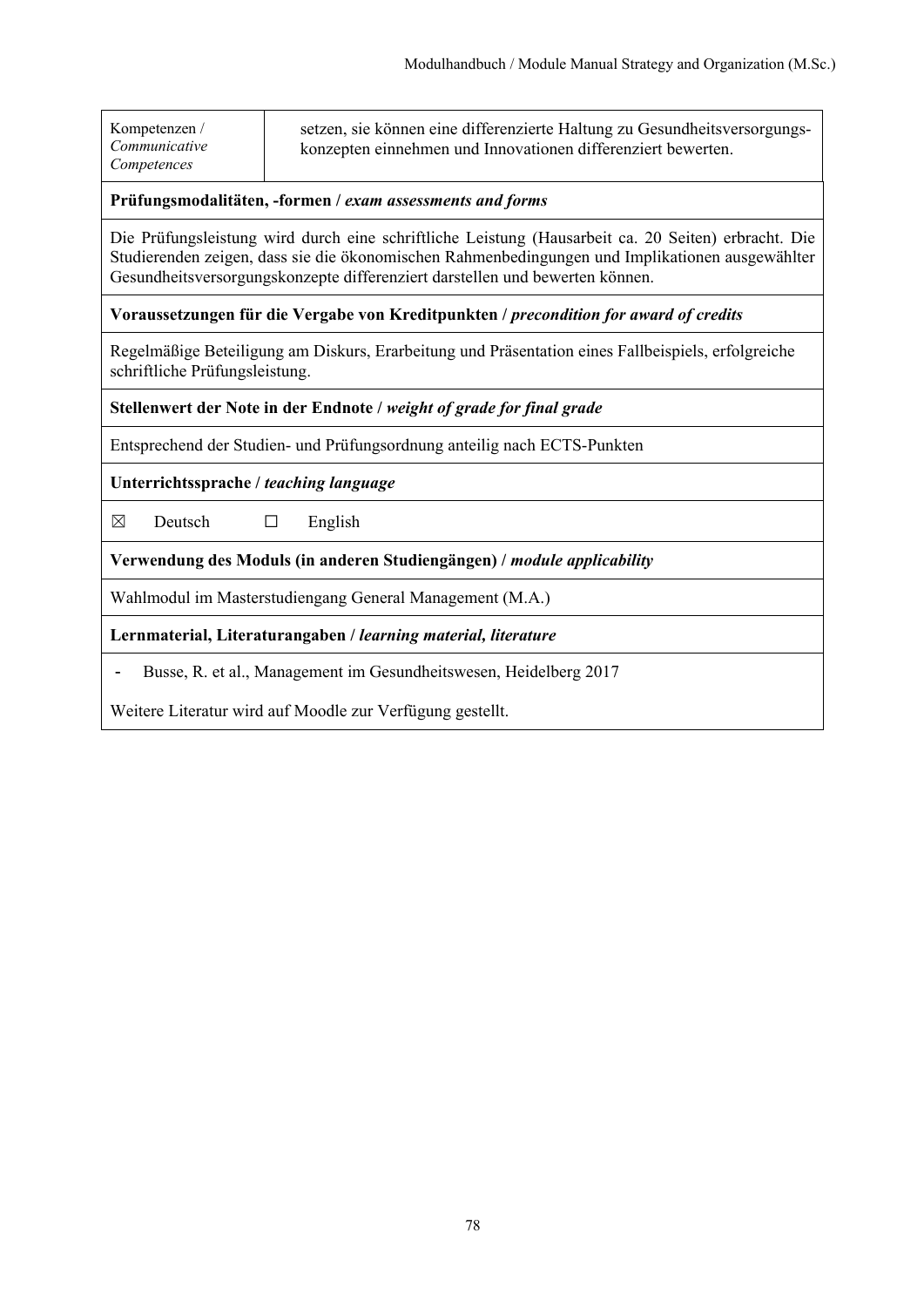| <b>MS-WFW-1806</b>                           | <b>Structured Problem Solving</b>                                                |
|----------------------------------------------|----------------------------------------------------------------------------------|
| Modulbeauftragte/r /<br>Module supervisor/s: | Prof. Dr. Erik Strauß                                                            |
| ECTS/credits,<br>Workload:                   | 5<br>Kontaktzeit/ <i>contact hours</i> : 20 h<br>Selbststudium/self study: 130 h |
| Studiensemester/<br>In Semester:             | 3. Semester, erste Veranstaltung / $3^{rd}$ semester                             |
| Turnus/Dauer<br>Frequency/Duration:          | Sommersemester/summer term<br>Wintersemester/winter term<br>⊠                    |

In corporate reality, graduates will be confronted with the challenge that the problems they should solve have not been identified or have not been described clearly enough to immediately solve them. Accordingly, the first task is to identify and structure the problem before more technical Knowledge can be applied to solve it. Albeit this situation is well known in corporate reality, it contrasts with the typical way of teaching Knowledge and practicing its application because in most cases problems and solutions are didactically developed and clearly distinguished, i.e. they are structured in a simplistic "textbook like" way.

Against this background, the course "Structured Problem Solving" shall provide students with complementary Knowledge about how to identify, structure, analyze and solve problems in a realistic "real life scenario". Therefore, the course itself is structured as a case study where students have to figure out the problem first before they can start solving it.

To achieve these learning goals, two introductory lectures will provide insights into techniques and tools structuring and solving problems as well as communicating the developed solution. Then, students will enter a "real life scenario" case study in which they collaborate in teams to solve a problem of a fictitious case firm.

## **Lehrveranstaltungen (Teilmodule) /** *courses (module elements)*

Seminar (Lecturer: Prof. Dr. Erik Strauß)

## **Lehrformen, methodische Umsetzung /** *methodic implementation*

Presentations, group work, case based teaching

**Teilnahmevoraussetzungen /** *admission requirements*

None but management control Knowledge is recommended

| Wissensverbreiterung<br>und -vertiefung /<br>Extending and<br>Consolidating<br>Knowledge | After successfully participating in this seminar, students will have the skills to<br>define all relevant terms and concepts of structured problem solving<br>distinguish different forms of problems |
|------------------------------------------------------------------------------------------|-------------------------------------------------------------------------------------------------------------------------------------------------------------------------------------------------------|
| Instrumentale                                                                            | After successfully participating in this seminar, students will have the skills to                                                                                                                    |
| Kompetenzen /                                                                            | develop and use tools of structured problem solving                                                                                                                                                   |
| Instrumental                                                                             | use different tools to communicate case solutions                                                                                                                                                     |
| Competences                                                                              | $\bullet$                                                                                                                                                                                             |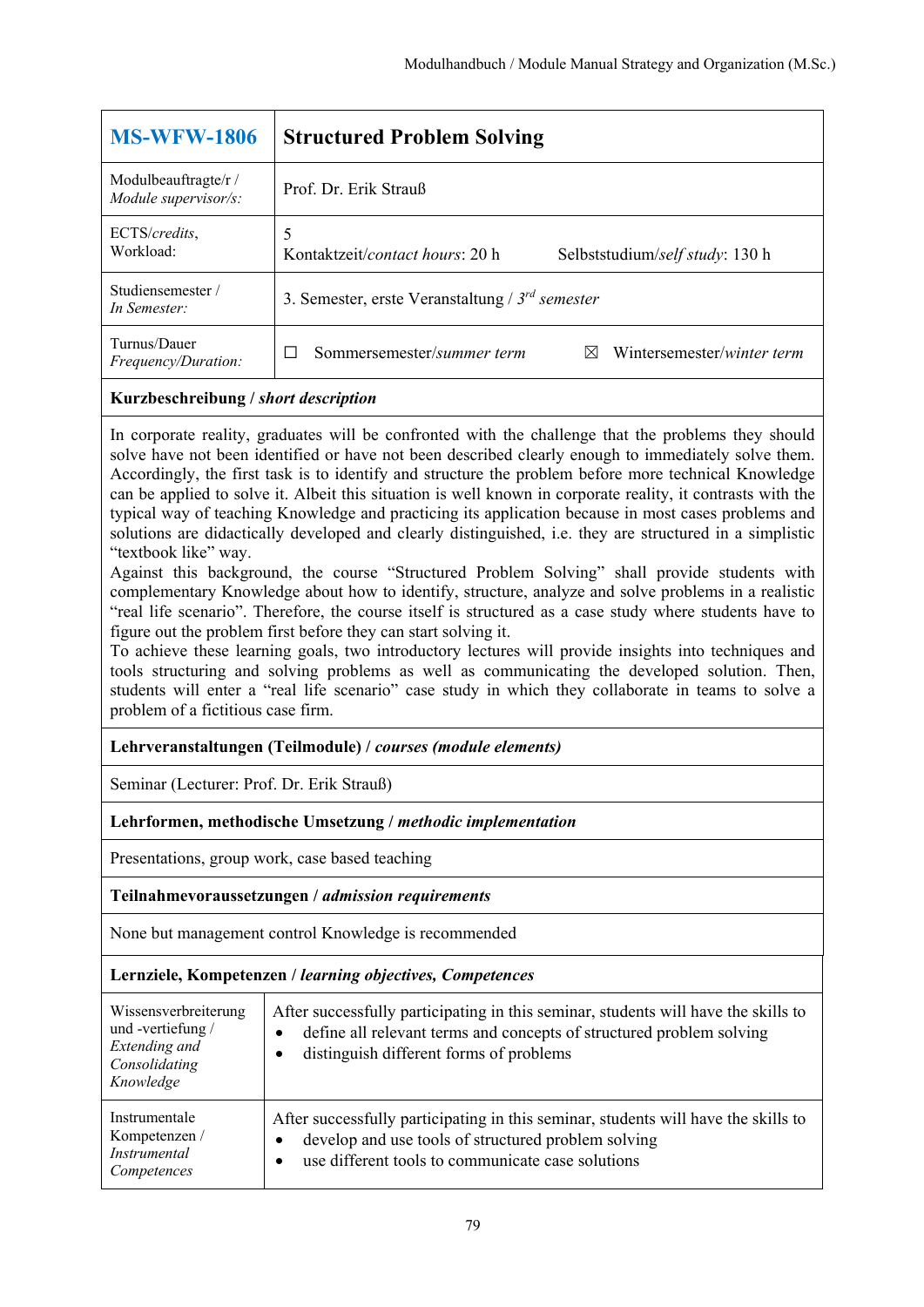|                                                                                                                                                                                                                                  | efficiently collaborate in teams<br>$\bullet$<br>solve different kinds of problems<br>$\bullet$                                                                                                                                                                                                                                                                                                                                                            |  |
|----------------------------------------------------------------------------------------------------------------------------------------------------------------------------------------------------------------------------------|------------------------------------------------------------------------------------------------------------------------------------------------------------------------------------------------------------------------------------------------------------------------------------------------------------------------------------------------------------------------------------------------------------------------------------------------------------|--|
| Systemische<br>Kompetenzen /<br>Systemic Competences                                                                                                                                                                             | After successfully participating in this seminar, students will have the skills to<br>gather, evaluate and interpret relevant information for structured problem<br>$\bullet$<br>solving<br>gather, evaluate and interpret relevant information for analyzing problems<br>$\bullet$<br>provide recommendations for solving problems in a structured way<br>$\bullet$<br>independently study advanced methods and theories of structured problem<br>solving |  |
| Kommunikative<br>Kompetenzen /<br>Communicative<br>Competences                                                                                                                                                                   | After successfully participating in this seminar, students will have the skills to<br>discuss the fundamentals of structured problem solving with experts from<br>$\bullet$<br>academia and corporate practice<br>discuss ideas and tools of structured problem solving at a academic level<br>$\bullet$                                                                                                                                                   |  |
| Prüfungsmodalitäten, -formen / exam assessments and forms                                                                                                                                                                        |                                                                                                                                                                                                                                                                                                                                                                                                                                                            |  |
| Oral exam (about 30 minutes per student)                                                                                                                                                                                         |                                                                                                                                                                                                                                                                                                                                                                                                                                                            |  |
| Voraussetzungen für die Vergabe von Kreditpunkten / precondition for award of credits                                                                                                                                            |                                                                                                                                                                                                                                                                                                                                                                                                                                                            |  |
| Successful presentations during the course                                                                                                                                                                                       |                                                                                                                                                                                                                                                                                                                                                                                                                                                            |  |
| Stellenwert der Note in der Endnote / weight of grade for final grade                                                                                                                                                            |                                                                                                                                                                                                                                                                                                                                                                                                                                                            |  |
| In proportion to ECTS-Points and according to the study regulation.                                                                                                                                                              |                                                                                                                                                                                                                                                                                                                                                                                                                                                            |  |
| Unterrichtssprache / teaching language                                                                                                                                                                                           |                                                                                                                                                                                                                                                                                                                                                                                                                                                            |  |
| П<br>Deutsch                                                                                                                                                                                                                     | $\boxtimes$<br>English                                                                                                                                                                                                                                                                                                                                                                                                                                     |  |
| Verwendung des Moduls (in anderen Studiengängen) / module applicability                                                                                                                                                          |                                                                                                                                                                                                                                                                                                                                                                                                                                                            |  |
| None                                                                                                                                                                                                                             |                                                                                                                                                                                                                                                                                                                                                                                                                                                            |  |
| Lernmaterial, Literaturangaben / learning material, literature                                                                                                                                                                   |                                                                                                                                                                                                                                                                                                                                                                                                                                                            |  |
| Rasiel, E. (2001): The McKinsey Way, New York et al.<br>Minto, B. (2008): The Pyramid Principle, 3rd revised edition, London et al.<br>Procter, T. (2013): Creative Problem Solving for Managers: Developing Skills for Decision |                                                                                                                                                                                                                                                                                                                                                                                                                                                            |  |

- Making and Innovation, 4th edition, New York
- Zelazny, G. (2008): Say it with Presentations, 2. edition, New York et al.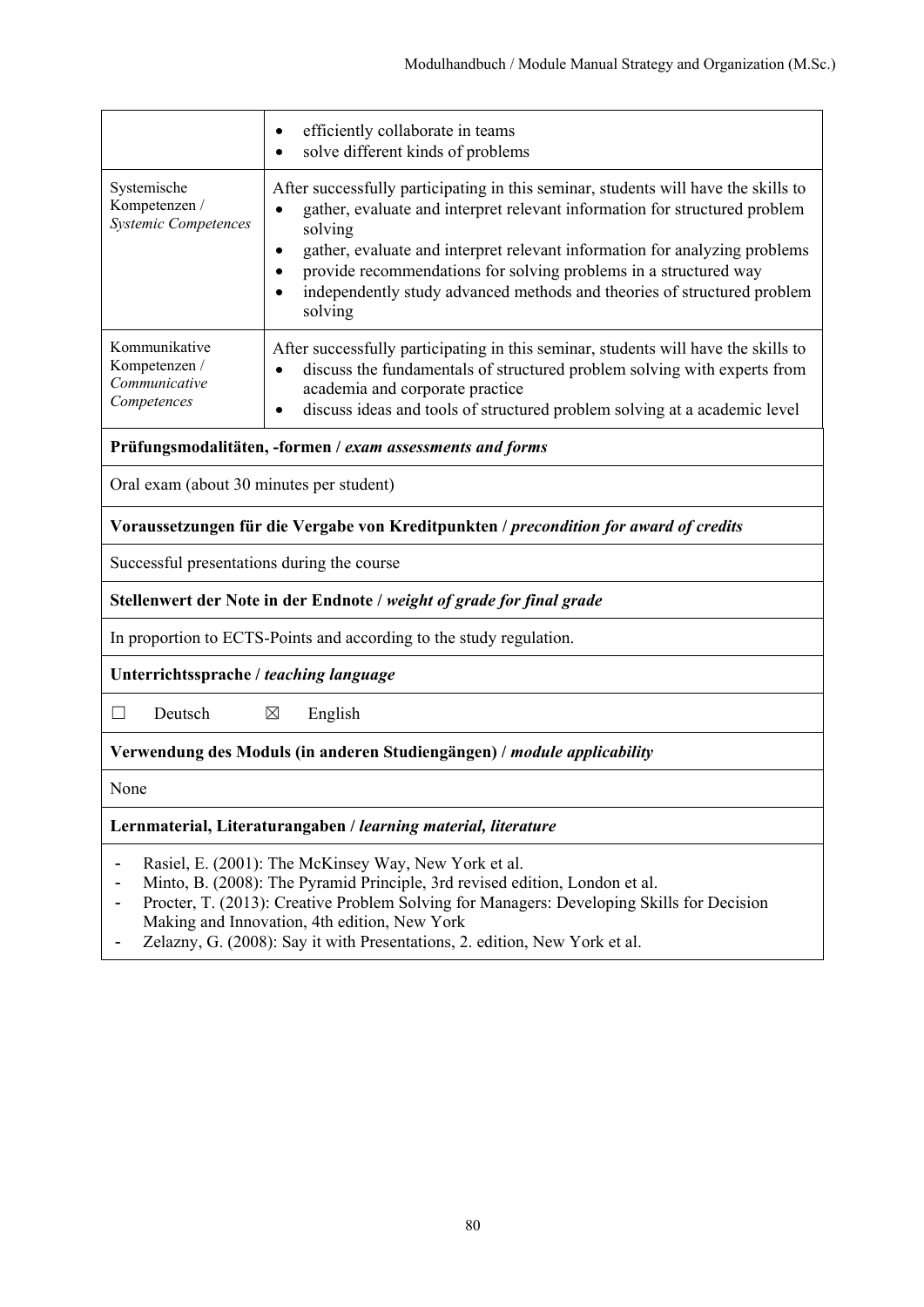| <b>MS-WFW-1807</b>                           | <b>Praxisreflexionsmodul</b>                                         |  |  |
|----------------------------------------------|----------------------------------------------------------------------|--|--|
| Modulbeauftragte/r /<br>Module supervisor/s: | Prof. Dr. Sabine Bohnet-Joschko                                      |  |  |
| ECTS/credits,<br>Workload:                   | 5<br>Kontaktzeit/contact hours: 30 h Selbststudium/self study: 120 h |  |  |
| Studiensemester/<br>In Semester:             | Ab 2. Semester / from $2^{nd}$ semester                              |  |  |
| Turnus/Dauer<br><i>Frequency/Duration:</i>   | Wintersemester/winter term<br>Sommersemester/summer term<br>⊠<br>M   |  |  |

Im Mittelpunkt des Praxisreflexionsmoduls steht ein von den Studierenden selbst organisiertes Praktikum bei einem privaten oder öffentlichen Arbeitgeber im In- oder Ausland. Das Praktikum stellt die Voraussetzung für die Teilnahme an einem Workshop dar, der neben fachlichen und methodischen Aspekten auch die soziale und persönliche Kompetenzentwicklung sowie berufliche Perspektiven adressiert. Im Rahmen des Workshops präsentieren und reflektieren die Studierenden ihre Erfahrungen vor dem Hintergrund ihres Studiums und kommentieren auch die jeweiligen Erfahrungen der Kommilitoninnen und Kommilitonen.

Auf Basis der Praktikumserfahrung und des Workshops wählen die Studierenden für ihren Praxisreflexionsbericht aus den im Rahmen des Studiums erworbenen Kenntnissen volks- und betriebswirtschaftlicher, psychologischer, soziologischer oder juristischer Modelle und Theorien eigenständig eine geeignete fachliche bzw. methodische Reflexionsperspektive. Im Bericht reflektieren die Studierenden ihre Erfahrungen aus der Praxis vor dem Hintergrund der im Studium erlernten Theorien und Konzepte und umgekehrt. In Ergänzung zur Reflexion von Fachwissen und Methoden werden auch technologische und soziale Rahmenbedingungen der Praktikumsphase sowie persönliche Entwicklungspotentiale etwa im Hinblick auf die spätere berufliche Tätigkeit reflektiert.

## **Lehrveranstaltungen (Teilmodule) /** *courses (module elements)*

Praktikumsdokumentation und Praxisreflexionsbericht (Selbststudium 90h) Reflexionsseminar (Kontaktzeit 30h, Selbststudium 30h) Dozent\*innen: Prof. Dr. S. Bohnet-Joschko / Prof. Dr. Heiko Kleve

## **Lehrformen, methodische Umsetzung /** *methodic implementation*

Kolloquium, Fallbesprechungen, Gruppenarbeit, Präsentationen

**Teilnahmevoraussetzungen /** *admission requirements*

Teilnahme am Pflichtmodul "Master Kick-Off Project" Nachweis der benötigten Praxiserfahrung

#### **Lernziele, Kompetenzen /** *learning objectives, Competences*

Wissensverbreiterung und -vertiefung / *Extending and Consolidating Knowledge* Die Studierenden reflektieren Theorien und Modelle vor ihren Praxiserfahrungen und umgekehrt. Das Verknüpfen von Fachwissen und Methoden mit der beruflichen Praxiserfahrung wird systematisch erprobt, methodengeleitetes Hinterfragen betrieblicher Praxis trainiert. In der geleiteten Reflexion von Theorie und Praxis wird bestehendes Wissen vertieft und neues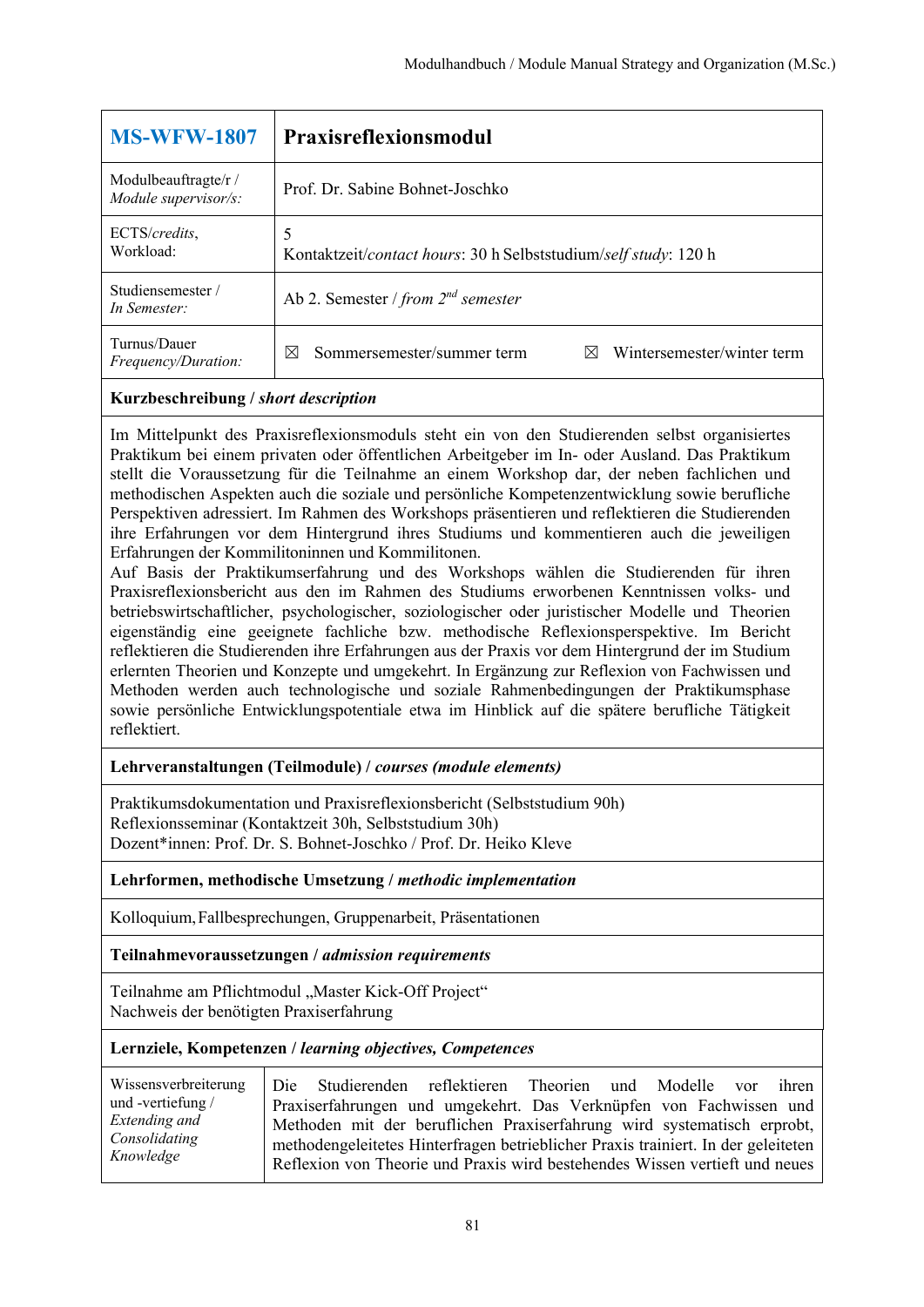|                                                                                                                                                                                         | Wissen generiert. Studierende können Verbindungen von Theorie und Praxis<br>in zunächst exemplarischer Form eigenständig konstruieren und langfristig<br>weiterentwickeln.                                                             |  |  |  |  |
|-----------------------------------------------------------------------------------------------------------------------------------------------------------------------------------------|----------------------------------------------------------------------------------------------------------------------------------------------------------------------------------------------------------------------------------------|--|--|--|--|
| Instrumentale<br>Kompetenzen /<br><b>Instrumental</b><br>Competences                                                                                                                    | Die Studierenden kennen verschiedene Methoden zur Reflexion und<br>Verarbeitung subjektiver Lernerfahrungen, sie können Erfahrenes aufbereiten<br>und ordnen.                                                                          |  |  |  |  |
| Systemische<br>Kompetenzen /<br><b>Systemic Competences</b>                                                                                                                             | Die Studierenden entwickeln ein erfahrungsorientiertes Verständnis für das<br>Verhältnis von Theorie und Praxis und entdecken das wechselseitig<br>Potential einer Zusammenführung von Erkenntnis<br>befruchtende<br>und<br>Erfahrung. |  |  |  |  |
| Kommunikative<br>Kompetenzen /<br>Communicative<br>Competences                                                                                                                          | Die Studierenden dokumentieren und präsentieren ihre Lernerfahrungen in<br>verschiedenen Formaten, sie geben und empfangen Feedback für Einzel- und<br>Gruppenleistungen, sie fragen und hinterfragen kritisch und selbstkritisch.     |  |  |  |  |
| Prüfungsmodalitäten, -formen / exam assessments and forms                                                                                                                               |                                                                                                                                                                                                                                        |  |  |  |  |
| Praxisreflexionsbericht (ca. 20 Seiten)                                                                                                                                                 |                                                                                                                                                                                                                                        |  |  |  |  |
| Voraussetzungen für die Vergabe von Kreditpunkten / precondition for award of credits                                                                                                   |                                                                                                                                                                                                                                        |  |  |  |  |
| Referat und Gruppenarbeiten im Workshop                                                                                                                                                 |                                                                                                                                                                                                                                        |  |  |  |  |
| Stellenwert der Note in der Endnote / weight of grade for final grade                                                                                                                   |                                                                                                                                                                                                                                        |  |  |  |  |
| Entsprechend der Studien- und Prüfungsordnung anteilig nach ECTS-Punkten                                                                                                                |                                                                                                                                                                                                                                        |  |  |  |  |
| Unterrichtssprache / teaching language                                                                                                                                                  |                                                                                                                                                                                                                                        |  |  |  |  |
| ⊠<br>Deutsch<br>English<br>⊔                                                                                                                                                            |                                                                                                                                                                                                                                        |  |  |  |  |
|                                                                                                                                                                                         | Verwendung des Moduls (in anderen Studiengängen) / module applicability                                                                                                                                                                |  |  |  |  |
| Pflichtmodul im Masterstudiengang General Management (M.A.) und im Bachelorstudiengang<br>Management (B.Sc.), Wahlmodul im Bachelorstudiengang Philosophie, Politik und Ökonomik (B.A.) |                                                                                                                                                                                                                                        |  |  |  |  |
| Lernmaterial, Literaturangaben / learning material, literatur                                                                                                                           |                                                                                                                                                                                                                                        |  |  |  |  |
|                                                                                                                                                                                         |                                                                                                                                                                                                                                        |  |  |  |  |

Wird bei der Anmeldung bekannt gegeben.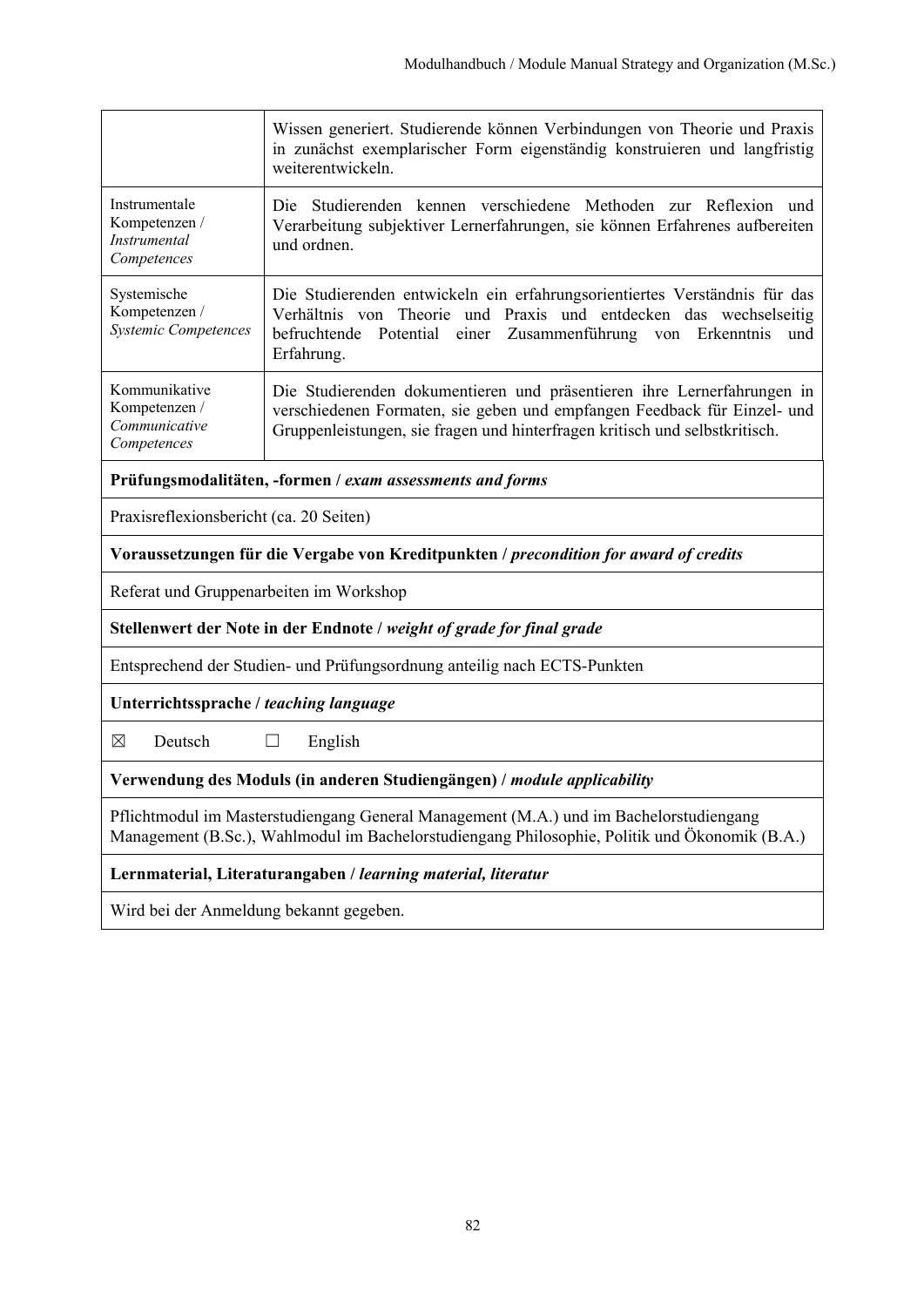| <b>MS-WFW-1808</b>                           | <b>Aktuelle Fragen</b>                                                                                       |  |  |  |
|----------------------------------------------|--------------------------------------------------------------------------------------------------------------|--|--|--|
| Modulbeauftragte/r /<br>Module supervisor/s: | Prodekan*in für Lehre                                                                                        |  |  |  |
| ECTS/credits,<br>Workload:                   | 5 pro Seminar<br>Kontaktzeit/contact hours: 30 h pro Seminar<br>Selbststudium/self study: 120 h pro Semeinar |  |  |  |
| Studiensemester/<br>In Semester:             | Ab 2. Semester / from $2^{nd}$ Semester                                                                      |  |  |  |
| Turnus/Dauer<br><i>Frequency/Duration:</i>   | Wintersemester/winter term<br>Sommersemester/summer term<br>M<br>$\boxtimes$<br>Mindestens jährlich          |  |  |  |

Dieses Modul ergänzt die in den anderen Modulen des Studiengangs vermittelten Kompetenzen. Im Mittelpunkt steht die Übertragung der erworbenen theoretischen Erkenntnisse auf aktuelle Fragestellungen und die Praxis.

In jedem Turnus werden aktuelle Themen aufgegriffen. Studierende haben die Möglichkeit Themenund Dozentenvorschläge zu unterbreiten.

## **Lehrveranstaltungen (Teilmodule) /** *courses (module elements)*

Seminar "Aktuelle Fragen": N.N. (wechselnde Dozent\*innen der UW/H sowie Gastreferent\*innen aus Unternehmen und Institutionen)

## **Lehrformen, methodische Umsetzung /** *methodic implementation*

Seminaristischer Kleingruppenunterricht, ggf. mit Fallstudien

#### **Teilnahmevoraussetzungen /** *admission requirements*

None

| Wissensverbreiterung<br>und -vertiefung /<br>Extending and<br>Consolidating<br>Knowledge | Die Studierenden sollen in der Lage sein, sich mit aktuellen Fragen aus<br>unterschiedlichen Themenbereichen, welche mit den Inhalten<br>des<br>Studiengangs korrespondieren intensiv und wissenschaftlich<br>fundiert<br>auseinanderzusetzen. |
|------------------------------------------------------------------------------------------|------------------------------------------------------------------------------------------------------------------------------------------------------------------------------------------------------------------------------------------------|
| Instrumentale<br>Kompetenzen /<br><i>Instrumental</i><br>Competences                     | Nach Abschluss des Moduls können die Studierenden erworbene<br>Kenntnisse auf aktuelle<br>(theoretische)<br>Problemstellungen<br>und<br>Praxisanforderungen übertragen und Lösungsvorschläge erarbeiten.                                       |
| Systemische                                                                              | Durch die Übertragung von erworbenem Wissen auf aktuelle Fragenstellungen                                                                                                                                                                      |
| Kompetenzen /                                                                            | werden die Studierenden befähigt, erlernte Instrumentarien problemorientiert                                                                                                                                                                   |
| <b>Systemic Competences</b>                                                              | anzuwenden und zu übertragen.                                                                                                                                                                                                                  |
| Kommunikative                                                                            | Nach Abschluss des Moduls sollen die Studierenden in der Lage sein, die                                                                                                                                                                        |
| Kompetenzen /                                                                            | Komplexität von unternehmerischen Prozessen und Entscheidungen zu                                                                                                                                                                              |
| Communicative                                                                            | durchdringen, zu präsentieren und Lösungsvorschläge abzuleiten sowie zu                                                                                                                                                                        |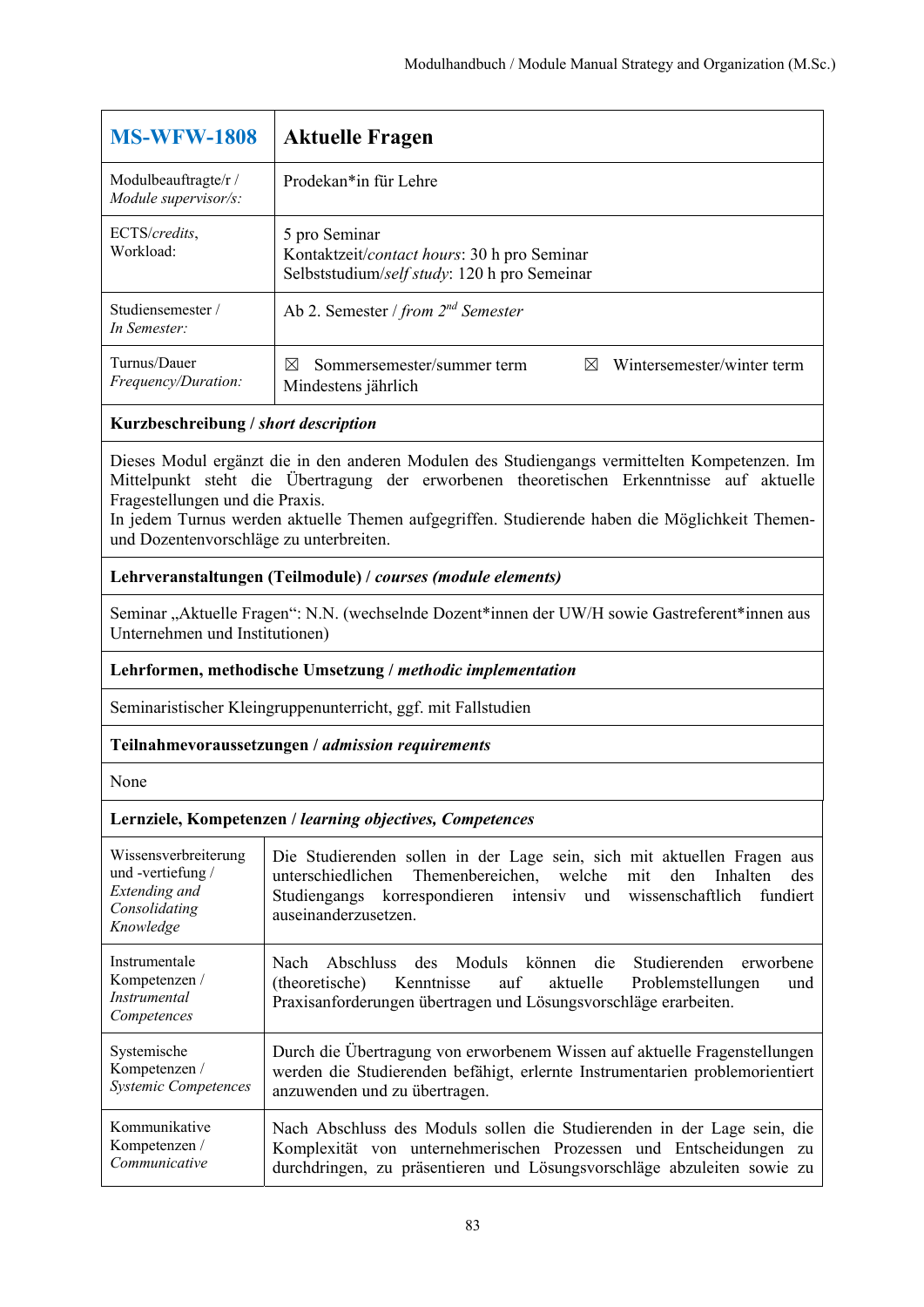| Competences                                                                                                                               | evaluieren.                                                              |  |  |
|-------------------------------------------------------------------------------------------------------------------------------------------|--------------------------------------------------------------------------|--|--|
| Prüfungsmodalitäten, -formen / exam assessments and forms                                                                                 |                                                                          |  |  |
| Mündliche oder schriftliche Prüfung nach Studien- und Prüfungsordnung (abhängig von der<br>Dozentin/dem Dozenten sowie der Fragestellung) |                                                                          |  |  |
| Voraussetzungen für die Vergabe von Kreditpunkten / <i>precondition for award of credits</i>                                              |                                                                          |  |  |
| None                                                                                                                                      |                                                                          |  |  |
|                                                                                                                                           | Stellenwert der Note in der Endnote / weight of grade for final grade    |  |  |
|                                                                                                                                           | Entsprechend der Studien- und Prüfungsordnung anteilig nach ECTS-Punkten |  |  |
| Unterrichtssprache / teaching language                                                                                                    |                                                                          |  |  |
| $\boxtimes$<br>Deutsch<br>English<br>⊠<br>Abhängig von der/dem Dozentin und dem Dozenten                                                  |                                                                          |  |  |
| Verwendung des Moduls (in anderen Studiengängen) / module applicability                                                                   |                                                                          |  |  |
| Wahlmodul im Masterstudiengang General Management (M.A.)                                                                                  |                                                                          |  |  |
| Lernmaterial, Literaturangaben / learning material, literature                                                                            |                                                                          |  |  |
| Wird abhängig von der Fragestellung zu Beginn des Semesters bekannt gegeben.                                                              |                                                                          |  |  |
| Weitere Informationen / other information                                                                                                 |                                                                          |  |  |
| Im Rahmen dieses Moduls können bis zu zwei Seminare mit jeweils 5 CP besucht werden.                                                      |                                                                          |  |  |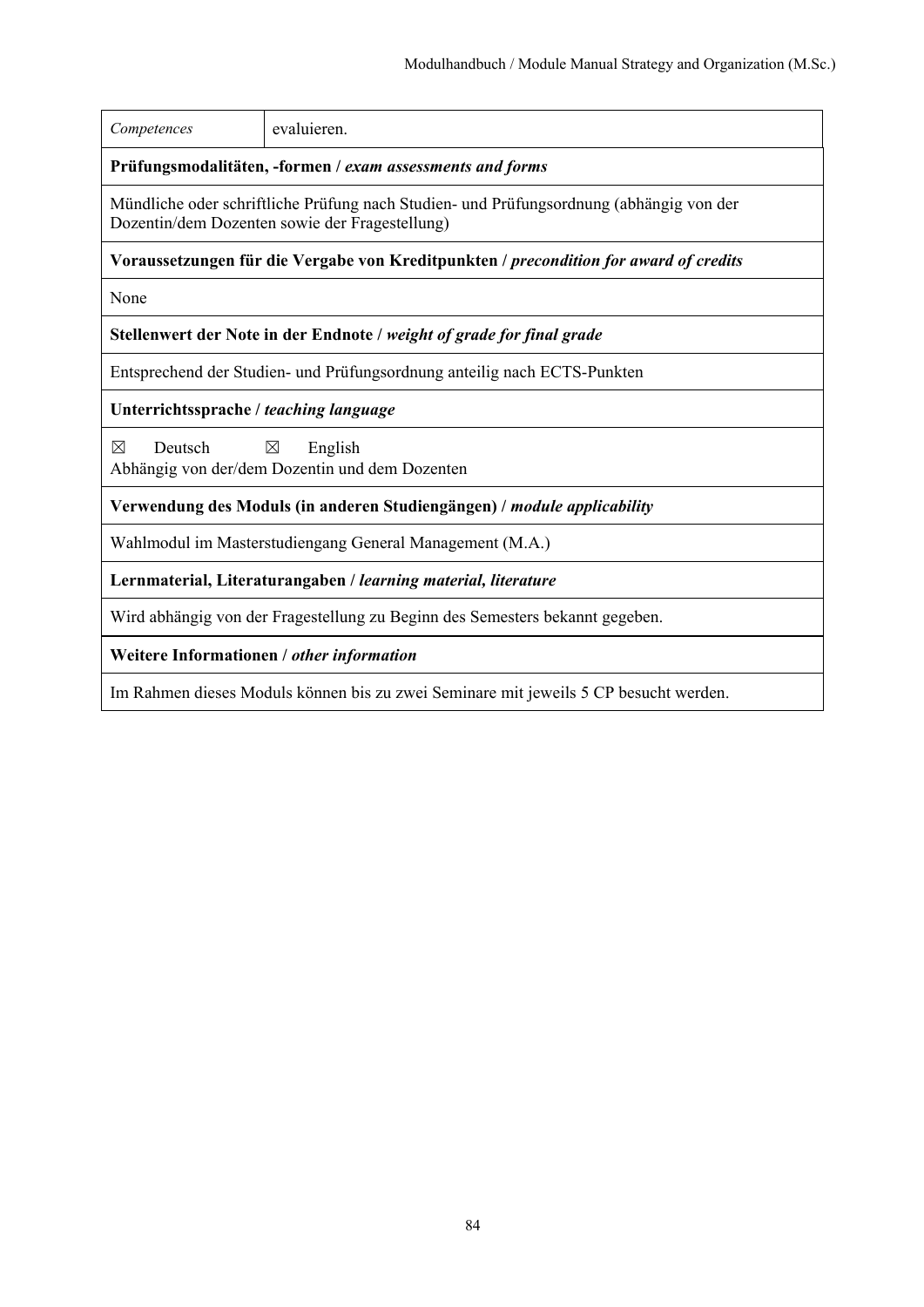| <b>MS-WFW-1809</b>                           | <b>Independent Project – Independent Study</b>                                                                                       |  |  |  |
|----------------------------------------------|--------------------------------------------------------------------------------------------------------------------------------------|--|--|--|
| Modulbeauftragte/r /<br>Module supervisor/s: | Prodekan*in für Lehre                                                                                                                |  |  |  |
| ECTS/credits.<br>Workload:                   | 5 oder 10<br>Kontaktzeit/contact hours: 0 h Selbststudium/self study: 150 h / 300 h                                                  |  |  |  |
| Studiensemester/<br>In Semester:             | 3. Semester / $3^{rd}$ semester                                                                                                      |  |  |  |
| Turnus/Dauer<br><i>Frequency/Duration:</i>   | Wintersemester/winter term<br>Sommersemester/summer term<br>⊠<br>$\boxtimes$<br>Nach Vereinbarung mit dem Dozenten bzw. der Dozentin |  |  |  |

Independent Projects und Independent Studies ermöglichen Studierenden, selbstgewählte Fragestellung zu bearbeiten und ihr Studium über die Wahlmöglichkeiten des Curriculums hinaus nach eigenen Interessen zu individualisieren. In diesem Modul können entweder Studienarbeiten oder Praxisprojekte mit Bezug zu Themen, die in Verbindung zu den Inhalten des Studiengangs stehen, bearbeitet und eingebracht werden.

# **Lehrveranstaltungen (Teilmodule) /** *courses (module elements)*

Individuelle Betreuung

# **Lehrformen, methodische Umsetzung /** *methodic implementation*

Eigenständige Arbeit, i.d.R. in Form einer schriftlichen Ausarbeitung Abstimmung des Themas und des Inhalts der Study bzw. des Projects sowie eines Arbeitsplans mit der Betreuerin/dem Betreuer. Betreuerinnen bzw. Betreuer können alle gemäß Studien- und Prüfungsordnung bestellte Prüferinnen bzw. Prüfer sein.

## **Teilnahmevoraussetzungen /** *admission requirements*

Die Independent Study bzw. das Independent Project ist vor Beginn der Bearbeitung von dem/der Modulverantwortlichen schriftlich zu genehmigen.

| Wissensverbreiterung<br>und-vertiefung/<br>Extending and<br>Consolidating<br>Knowledge | Nach Abschluss des Moduls sollen die Studierenden in der Lage sein, eigene<br>theoriebezogene<br>Praxisprojekte<br>Studien<br>wissenschaftliche<br>sowie<br>durchzuführen, d.h. das sich dafür notwendige theoretische und praktische<br>Wissen anzueignen. |
|----------------------------------------------------------------------------------------|-------------------------------------------------------------------------------------------------------------------------------------------------------------------------------------------------------------------------------------------------------------|
| Instrumentale<br>Kompetenzen /<br>Instrumental<br>Competences                          | Das Modul soll die Studierenden dazu befähigen, eigenständig die für den<br>Untersuchungsgegenstand relevanten Daten zu sammeln, aufzubereiten und<br>adäquat auszuwerten.                                                                                  |
| Systemische<br>Kompetenzen /<br><b>Systemic Competences</b>                            | Nach Abschluss des Moduls können die Studierenden theoretische Konzepte<br>auf selbst ausgewählte Fragestellungen anwenden und eigene Praxis- und/oder<br>Forschungsergebnisse generieren.                                                                  |
| Kommunikative                                                                          | Das Modul befähigt die Studierenden, eigene Forschung- und Projektideen zu                                                                                                                                                                                  |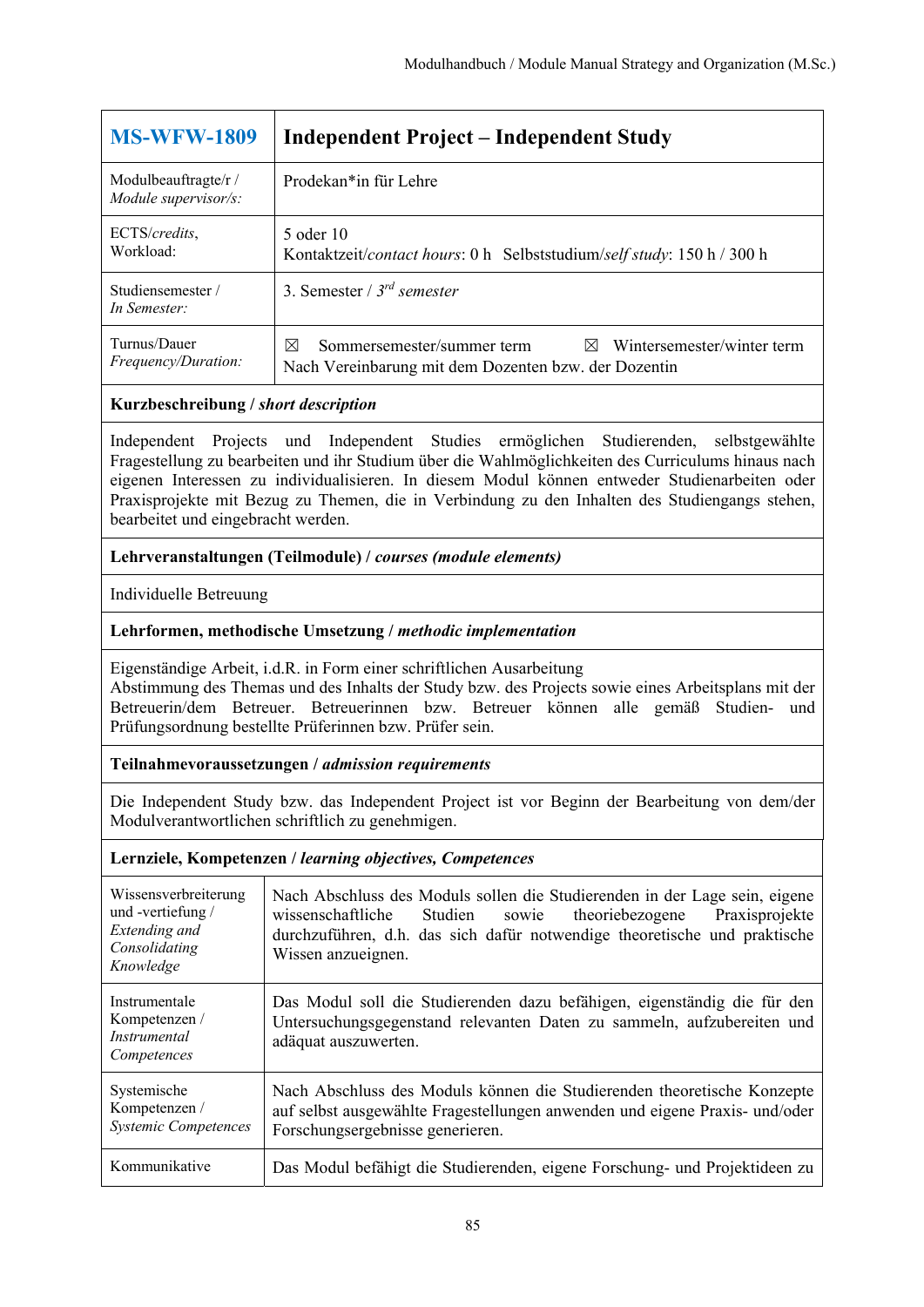| Kompetenzen /                | strukturieren, zu präsentieren und zu bearbeiten. Die Studierenden können ihr                           |  |  |  |  |
|------------------------------|---------------------------------------------------------------------------------------------------------|--|--|--|--|
| Communicative<br>Competences | theoretisches und praktisches Wissen anhand der im Modul erzielten<br>Ergebnisse kritisch hinterfragen. |  |  |  |  |

schriftliche Ausarbeitung (Hausarbeit, ca. 20 Seiten, projektabhängig)

#### **Voraussetzungen für die Vergabe von Kreditpunkten /** *precondition for award of credits*

Die Prüfungsleistung für Independent Projects besteht aus der erfolgreichen Umsetzung des selbst gewählten Projektes und einer Reflexionsarbeit.

Die Prüfungsleistung für Independent Studies wird durch eine schriftliche Ausarbeitung mit einem Umfang von i.d.R. 25 Seiten zur selbst gewählten Thematik erbracht.

**Stellenwert der Note in der Endnote /** *weight of grade for final grade*

Entsprechend der Studien- und Prüfungsordnung anteilig nach ECTS-Punkten

**Unterrichtssprache /** *teaching language*

 $\boxtimes$  Deutsch  $\boxtimes$  English Wird mit der Betreuerin/dem Betreuer abgestimmt.

**Verwendung des Moduls (in anderen Studiengängen) /** *module applicability* 

Keine

#### **Lernmaterial, Literaturangaben /** *learning material, literature*

Wird von den Studierenden zur Antragstellung zu ihrem gewählten Thema recherchiert.

**Weitere Informationen /** *other information*

Je vom Workload und der Beantragung: 5 oder 10 CP

*Depending on the workload and application: 5 or 10 CP* 

Wichtiger Hinweis:

Prüfungsleistungen für dieses Modul können nur nach erfolgreicher Antragstellung an die/den Prodekan\*in für Lehre erbracht werden. Der Antrag muss einen Zeit- und Projektplan, eine Vereinbarung von Bewertungskriterien sowie eine Bestätigung des Betreuers/der Betreuerin enthalten. Die Antragsstellung muss vor Beginn der Studienarbeit/des Praxisprojektes erfolgen. Der Antrag muss im Prüfungssekretariat eingereicht und von der/dem Vorsitzende/n des Prüfungsausschusses genehmigt werden.

## *Important Notice:*

*Students may only acquire credits and take examinations in this module after successful application with the Vice Dean for Student Affairs. The application comprises a schedule and a project plan, an agreement concerning assessment criteria and the approval by the supervisor. Applications must be submitted before commencement of the study or the project. Accepted applications must be submitted to the examination office for final approval by the Chair of the examination board.*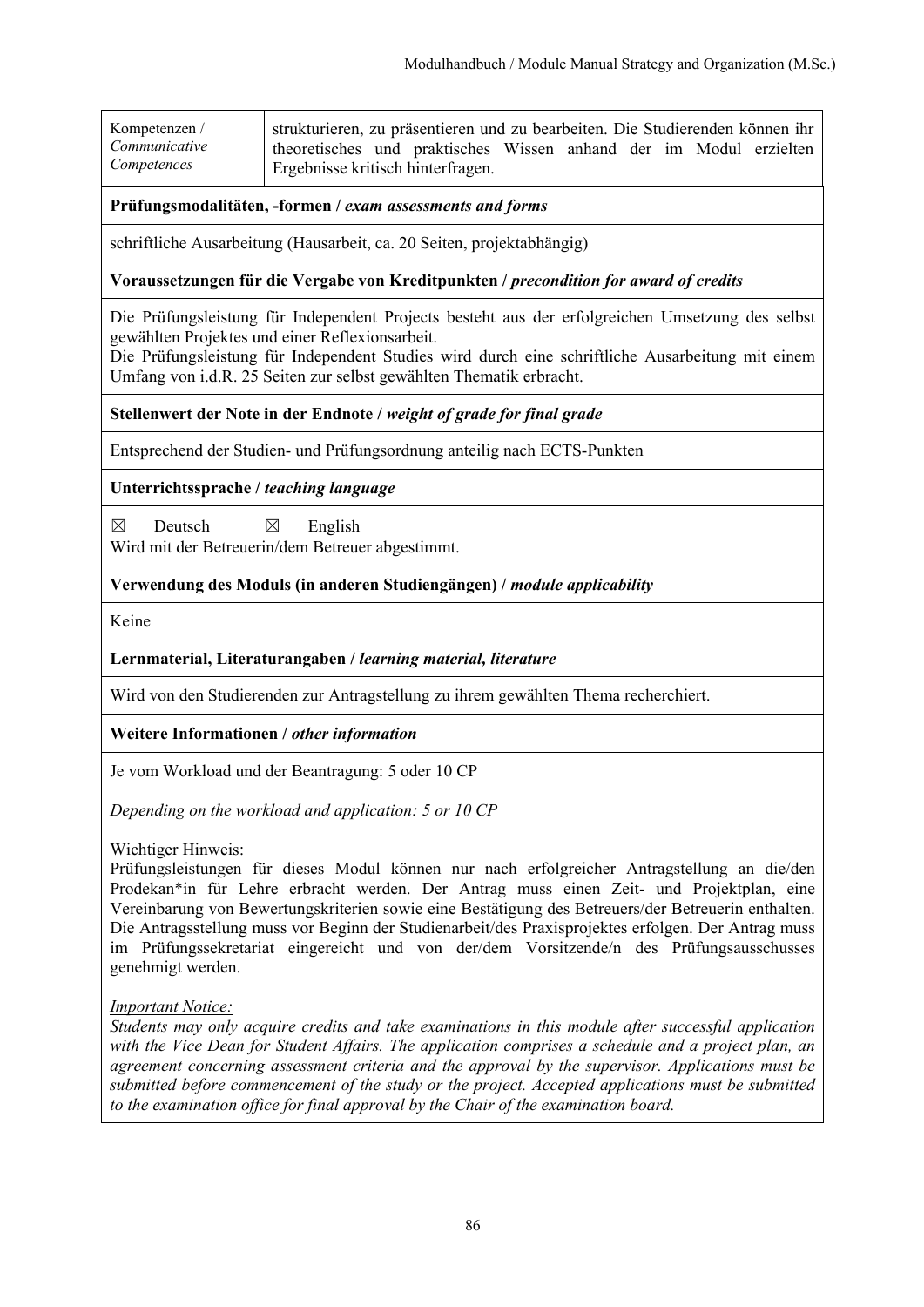| <b>MS-WFW-</b><br>1811                      | Krisenmanagement, Restrukturierung und Sanierung                       |  |  |
|---------------------------------------------|------------------------------------------------------------------------|--|--|
| Modulbeauftragte/r/<br>Module supervisor/s: | Prof. Dr. Tom A. Rüsen                                                 |  |  |
| ECTS/credits,<br>Workload:                  | 5<br>Kontaktzeit/contact hours: 30 h<br>Selbststudium/self study: 120h |  |  |
| Studiensemester/<br>In Semester:            | 3. Semester / $3^{rd}$ Semester                                        |  |  |
| Turnus/Dauer<br>Frequency/Duration:         | Sommersemester/summer term<br>Wintersemester/winter term<br>M          |  |  |
| Kurzbeschreibung /short description         |                                                                        |  |  |

In der Veranstaltung werden die wesentlichen Schritte zur Restrukturierung und Sanierung von Familienunternehmen vorgestellt und an einem Fallbeispiel unter "krisenhaften" in Kleingruppen erprobt.

# **Lehrveranstaltungen (Teilmodule) /** *courses (module elements)*

Die Lehrveranstaltung ist als 2-tägiges Blockseminar ausgelegt, welches inhaltlich von Prof. Dr. Tom A. Rüsen sowie je nach Verfügbarkeit von unterschiedlichen Praxispartnern aus dem Bankensektor und der Beratungsbranche und/oder einem Familienunternehmer als Fallträger begleitet wird. Darüber hinaus findet in Vorbereitung auf das Seminar ein obligatorischer Vorbesprechungstermin statt, in dem neben sämtlichen organisatorischen Belangen auch bereits erste inhaltliche Hinweise zur Erstellung eines Sanierungskonzeptes besprochen werden.

## **Lehrformen, methodische Umsetzung /** *methodic implementation*

Seminar, Fallstudienübung

## **Teilnahmevoraussetzungen /** *admission requirements*

BWL-Kenntnisse notwendig! Insbesondere: Grundlagen der Kosten- und Leistungsrechnung, der Bilanzierung, internes und externes Rechnungswesen, der Strategieentwicklung, Operations Management

| Wissensverbreiterung<br>und -vertiefung /<br>Extending and<br>Consolidating<br>Knowledge | Nachdem die Studierenden die Veranstaltung besucht haben, können sie<br>theoretische<br>Erklärungsansätze zu Krisen<br>und Konflikten<br>in<br>$\bullet$<br>Familienunternehmen benennen<br>die wesentlichen Insolvenzursachen sowie Ansätze zu deren Vermeidung<br>٠<br>beschreiben<br>die Kernelemente eines Sanierungskonzeptes wiedergeben<br>$\bullet$<br>verschiedenen Maßnahmen des Financial<br>Operational<br>&<br>aus<br>Reengineering auswählen |
|------------------------------------------------------------------------------------------|------------------------------------------------------------------------------------------------------------------------------------------------------------------------------------------------------------------------------------------------------------------------------------------------------------------------------------------------------------------------------------------------------------------------------------------------------------|
| Instrumentale<br>Kompetenzen /<br>Instrumental<br>Competences                            | Nachdem die Studierenden die Veranstaltung besucht haben, können sie<br>eigenständig ein Sanierungskonzept erarbeiten und präsentieren.                                                                                                                                                                                                                                                                                                                    |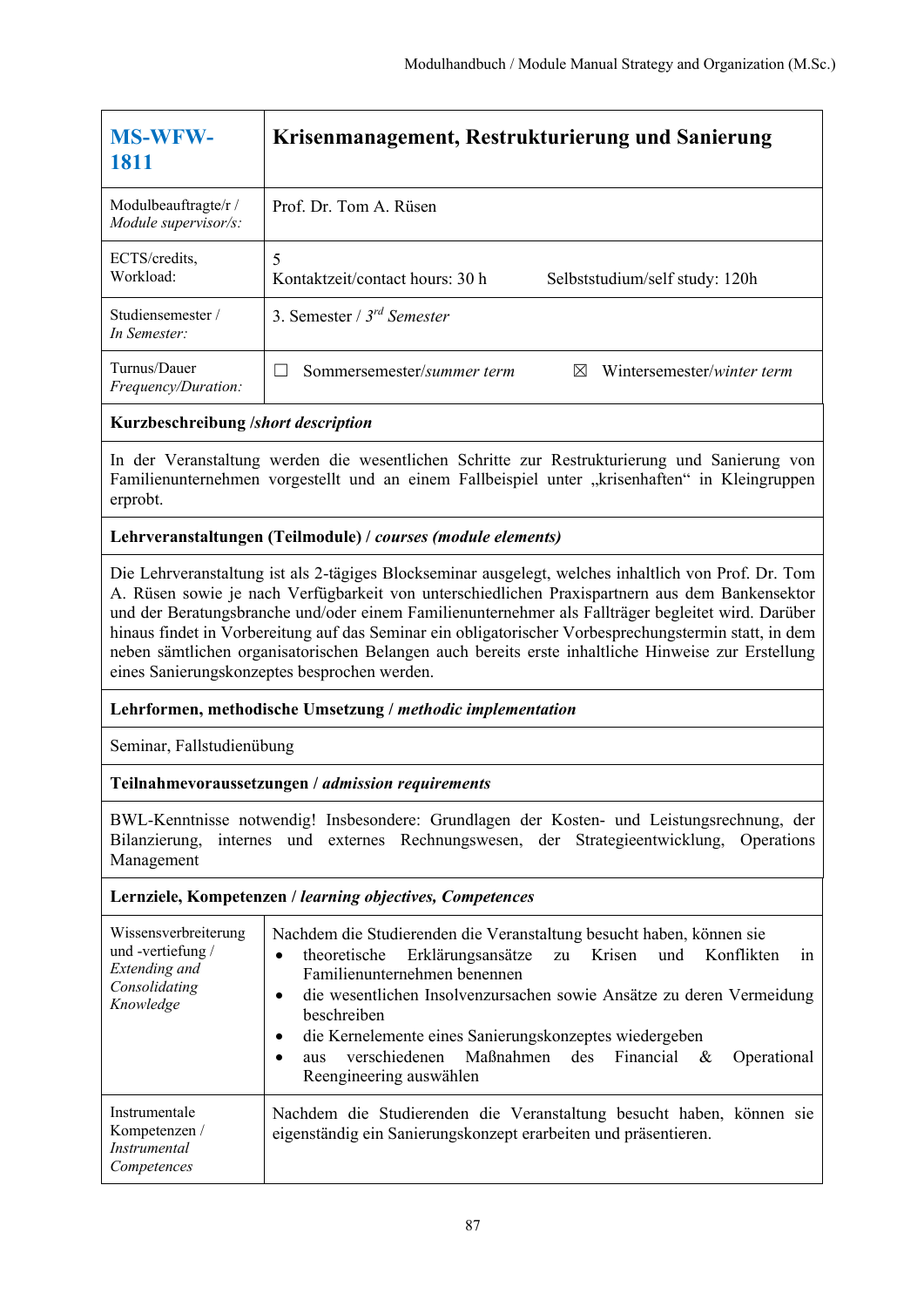| Systemische<br>Kompetenzen /<br><b>Systemic Competences</b> | Die Studierenden haben im Anschluss an die Veranstaltung gelernt, sich<br>selbstständig ein Fallbeispiel zu erschließen, Informationen zu bewerten und<br>praktische Schlussfolgerungen in Form von Sanierungsmaßnahmen zu treffen.<br>Darüber hinaus sind die Studierenden für Fehlentwicklungen eines<br>Unternehmens sensibilisiert und können frühzeitig Krisendynamiken in<br>Unternehmen und Familie eines Familienunternehmens diagnostizieren. |
|-------------------------------------------------------------|--------------------------------------------------------------------------------------------------------------------------------------------------------------------------------------------------------------------------------------------------------------------------------------------------------------------------------------------------------------------------------------------------------------------------------------------------------|
| Kommunikative                                               | Im Anschluss an die Veranstaltung verfügen die Studierenden über die                                                                                                                                                                                                                                                                                                                                                                                   |
| Kompetenzen /                                               | Kompetenz zur Übernahme von herausgehobener Verantwortung innerhalb                                                                                                                                                                                                                                                                                                                                                                                    |
| Communicative                                               | ihrer Gruppe. Zudem wird der fachbezogene Austausch unter den                                                                                                                                                                                                                                                                                                                                                                                          |
| Competences                                                 | Studierenden gefördert.                                                                                                                                                                                                                                                                                                                                                                                                                                |

Mündliche Prüfung pro Person 30 Min. (Referat; Erstellung eines Konzeptes zur Fallstudie)

#### **Voraussetzungen für die Vergabe von Kreditpunkten /** *precondition for award of credits*

Teilnahme am obligatorischen Vorbesprechungstermin und Blockseminar; Bearbeitung der Fallstudie und anschließende Präsentation im Plenum

#### **Stellenwert der Note in der Endnote /** *weight of grade for final grade*

Entsprechend der Studien- und Prüfungsordnung anteilig nach ECTS-Punkten

**Unterrichtssprache /** *teaching language*

 $\boxtimes$  Deutsch  $\Box$  English

**Verwendung des Moduls (in anderen Studiengängen) /** *module applicability*

Wahlmodul im Masterstudiengang General Management (M.Sc.)

#### **Lernmaterial, Literaturangaben /** *learning material, literature*

Altman, E./Hotchkiss, E.: Corporate Financial Distress and Bankruptcy, 3. Ed., Hobo- ken 2006. Rüsen, T.: Krisen und Krisenmanagement in Familienunternehmen – Schwachstellen erkennen, Lösungen erarbeiten, Existenzbedrohungen meistern, Wiesbaden 2008.

Crone, A./Werner, H.: Handbuch modernes Sanierungsmanagement, München 2007.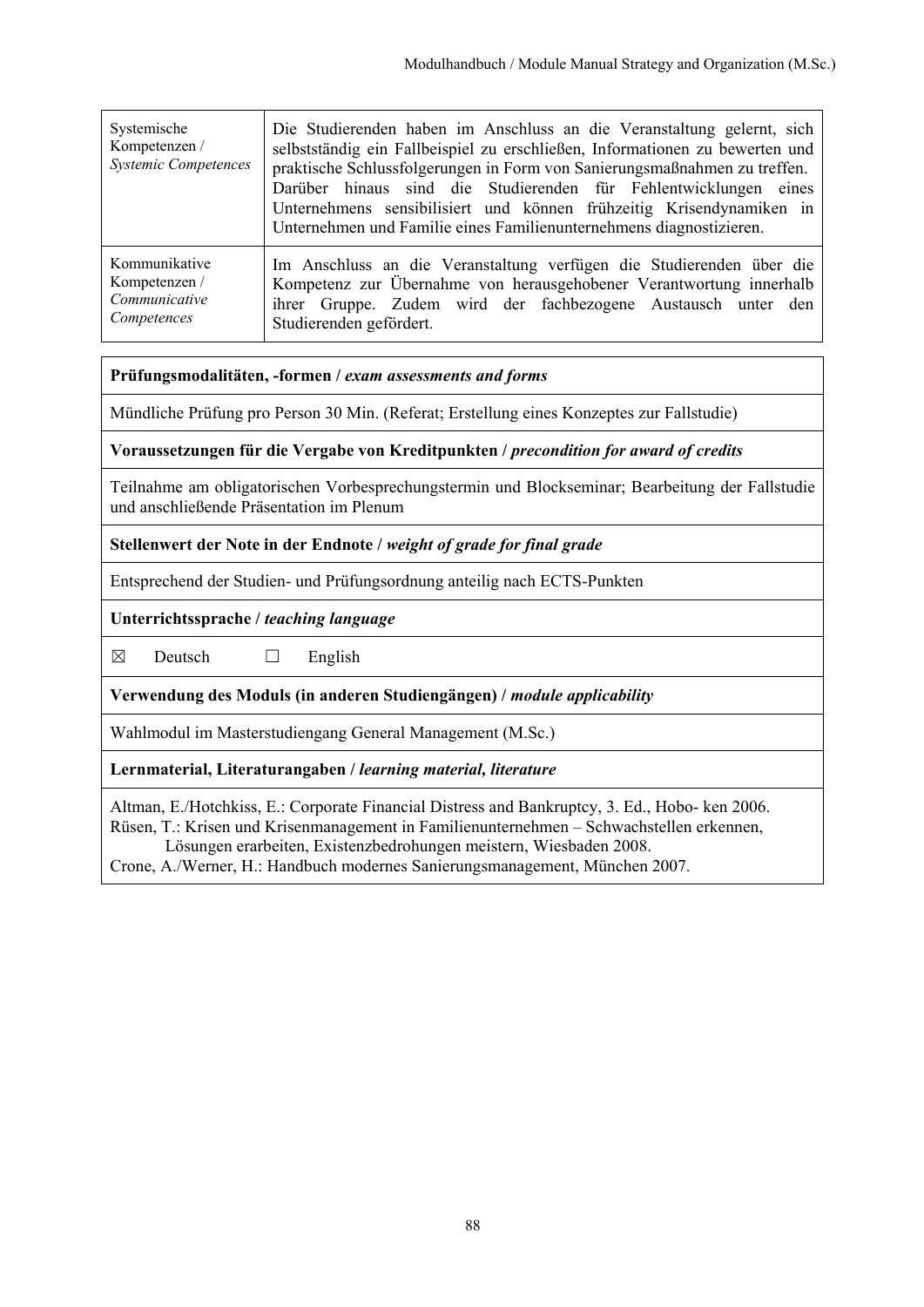| <b>MS-WFW-1812</b>                           | Rechtliche Grundlagen der Nachfolge in<br>Familienunternehmen                    |  |  |
|----------------------------------------------|----------------------------------------------------------------------------------|--|--|
| Modulbeauftragte/r /<br>Module supervisor/s: | Prof. Dr. Christoph Schreiber                                                    |  |  |
| ECTS/credits,<br>Workload:                   | 5<br>Kontaktzeit/ <i>contact hours</i> : 30 h<br>Selbststudium/self study: 120 h |  |  |
| Studiensemester/<br>In Semester:             | 3. Semester                                                                      |  |  |
| Turnus/Dauer<br><i>Frequency/Duration:</i>   | Sommersemester/summer term<br>Wintersemester/winter term<br>⊠                    |  |  |

Generationsübergreifende Beteiligungen an Unternehmen erfordern eine Auseinandersetzung mit der Nachfolgefrage. Eine möglichst reibungslose und wirtschaftlich sinnvolle Gestaltung der Nachfolge setzt zwingend Kenntnisse der juristischen Rahmenbedingungen voraus. Diese werden im Rahmen der Vorlesung Erbrecht und Unternehmensnachfolge im Überblick vermittelt. Neben den erbrechtlichen Grundlagen liegt ein Schwerpunkt auf den Besonderheiten, welche die Nachfolge in (Familien-) Unternehmen mit sich bringt. Auch die Querbezüge zum Erbschaftsteuerrecht sind Gegenstand der Veranstaltung.

## **Lehrveranstaltungen (Teilmodule) /** *courses (module elements)*

Vorlesung Erbrecht und Unternehmensnachfolge (Prof. Dr. Rainer Kirchdörfer)

## **Lehrformen, methodische Umsetzung /** *methodic implementation*

In der interaktiven Vorlesung werden die Grundlagen des Erbrechts und der Besonderheiten der Nachfolge in (Familien-)Unternehmen unter ständiger Einbeziehung der Studierenden vermittelt. Besonderer Wert wird auf den Bezug zur Praxis und zur aktuellen Gesetzgebung (insbesondere zur Erbschaftsteuer) gelegt. Fallbeispiele dienen zur Veranschaulichung der Problematik.

## **Teilnahmevoraussetzungen /** *admission requirements*

Erfolgreiche Teilnahme am Pflichtmodul "Recht für Wirtschaftswissenschaftler"

| Wissensverbreiterung<br>und -vertiefung /<br>Extending and<br>Consolidating<br>Knowledge | Die Studierenden erhalten Einblicke in die zivil- und steuerrechtlichen<br>Aspekte der Nachfolge. Neben den Grundprinzipien lernen sie spezifische<br>Fragen kennen, welche durch die Unternehmensnachfolge ausgelöst werden<br>können. |
|------------------------------------------------------------------------------------------|-----------------------------------------------------------------------------------------------------------------------------------------------------------------------------------------------------------------------------------------|
| Instrumentale<br>Kompetenzen /<br><i>Instrumental</i><br>Competences                     | Das juristische Problembewusstsein wird verbessert. Die Studierenden werden<br>in die Lösung praktischer Fälle einbezogen, wodurch sie die Fähigkeit<br>erwerben, abstraktes Wissen in die Praxis umzusetzen.                           |
| Systemische<br>Kompetenzen /<br><b>Systemic Competences</b>                              | die Fähigkeit zum<br>Gestärkt<br>die<br>werden<br>logischen<br>Denken.<br>Beurteilungsfähigkeit und die Vornahme von Abwägungsprozessen,<br>um<br>juristisch komplexe Sachverhalte einordnen zu können.                                 |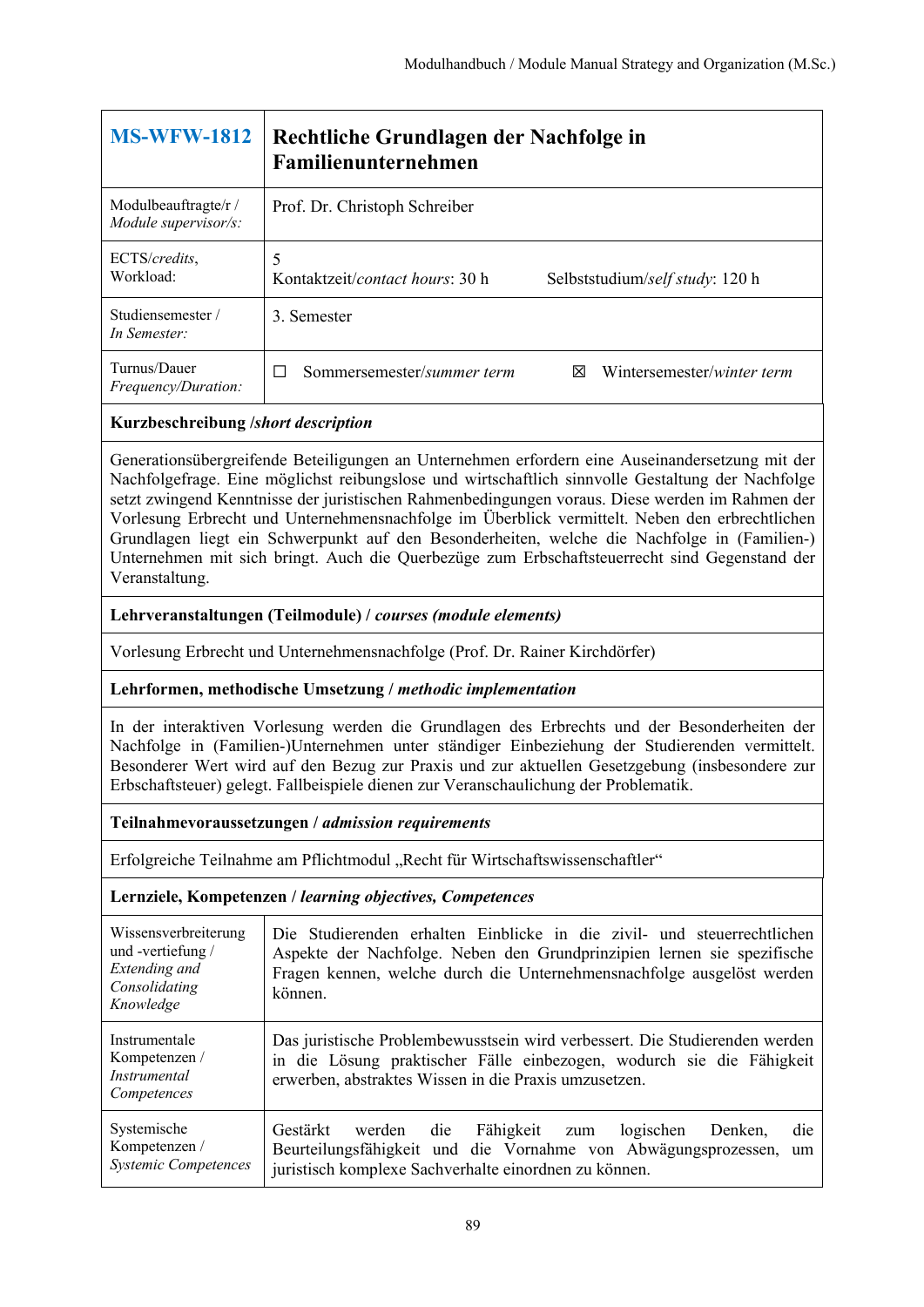| Kommunikative<br>Kompetenzen /<br>Communicative<br>Competences                        | Die Studierenden werden mit der speziellen Terminologie des Erbrechts<br>vertraut gemacht. Rhetorische Verbesserungen erfolgen im Rahmen der<br>Vorlesung durch Einbeziehung in die Lösung praktischer Fälle. |  |
|---------------------------------------------------------------------------------------|---------------------------------------------------------------------------------------------------------------------------------------------------------------------------------------------------------------|--|
| Prüfungsmodalitäten, -formen / exam assessments and forms                             |                                                                                                                                                                                                               |  |
| schriftliche Prüfung (60 min)                                                         |                                                                                                                                                                                                               |  |
| Voraussetzungen für die Vergabe von Kreditpunkten / precondition for award of credits |                                                                                                                                                                                                               |  |

Bestehen der schriftlichen Prüfung

**Stellenwert der Note in der Endnote /** *weight of grade for final grade*

Entsprechend der Studien- und Prüfungsordnung anteilig nach ECTS-Punkten

**Unterrichtssprache /** *teaching language*

 $\boxtimes$  Deutsch  $\Box$  English

**Verwendung des Moduls (in anderen Studiengängen) /** *module applicability*

Wahlmodul im Masterstudiengang General Management (M.A.)

**Lernmaterial, Literaturangaben /** *learning material, literature*

Brox/Walker, Erbrecht, 27. Aufl. 2016 Schmoeckel, Erbrecht, 4. Aufl. 2018 Zur Vertiefung: Crezelius, Unternehmenserbrecht, 2. Aufl. 2009 Viskorf, Familienunternehmen in der Nachfolgeplanung, 2018 (im Erscheinen)

**Weitere Informationen /** *other information*

Für die Lehrveranstaltung wird eine Textausgabe des BGB benötigt.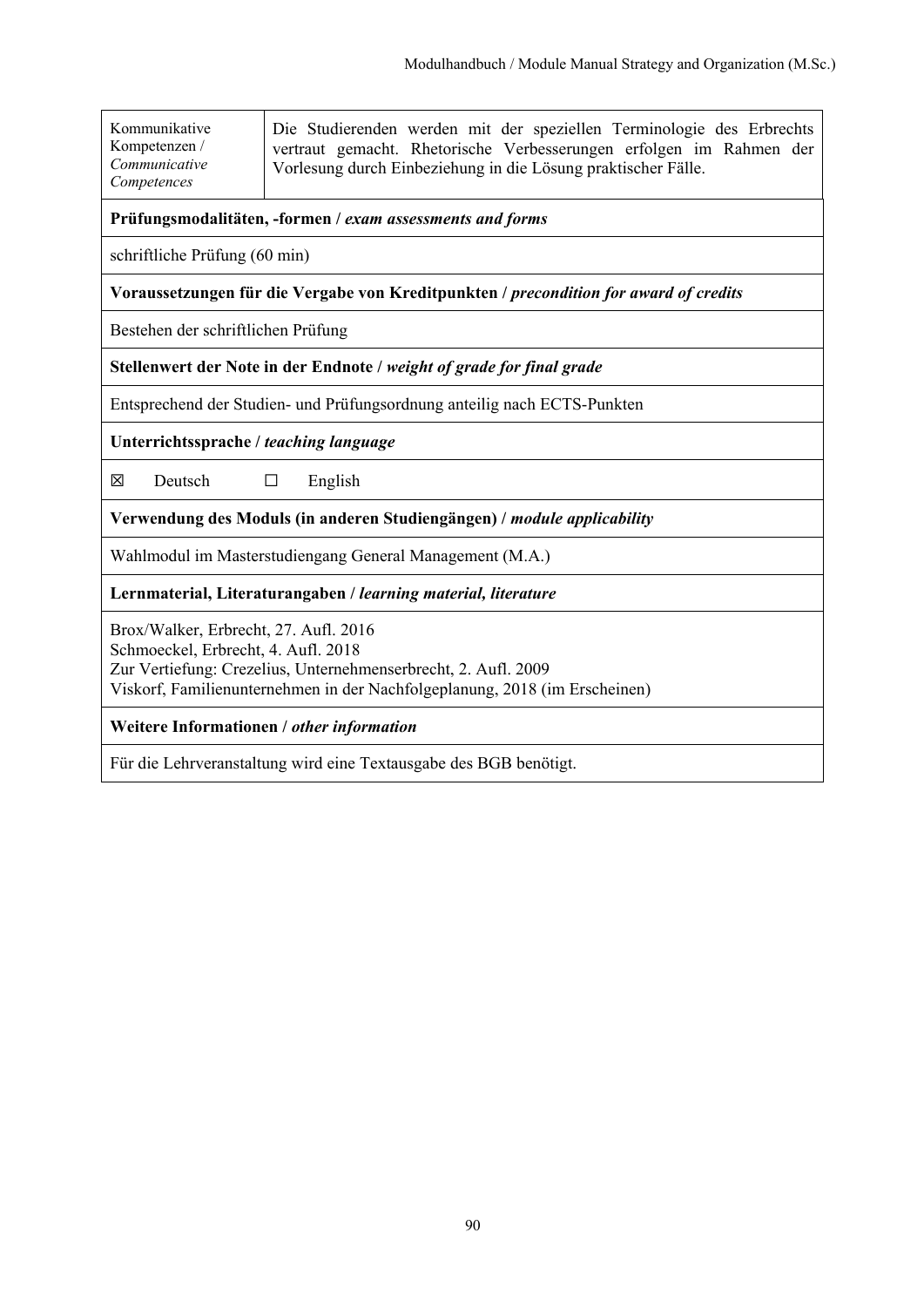| <b>MS-WAu-1801</b>                           | Auslandsleistungen I / Study abroad I                              |
|----------------------------------------------|--------------------------------------------------------------------|
| Modulbeauftragte/r /<br>Module supervisor/s: | Vice Dean for Student Affairs                                      |
| ECTS/credits,<br>Workload:                   | Depending on Learning Agreement<br>1 ECTS equals 30 h workload     |
| Studiensemester /<br>In Semester:            | <b>Every Semester</b>                                              |
| Turnus/Dauer<br>Frequency/Duration:          | Wintersemester/winter term<br>Sommersemester/summer term<br>⊠<br>⋈ |

This module allows the recognition of courses from foreign exchange universities that do not have a direct equivalent at UW/H but fall under the broad umbrella of a management or economics study programme. As long as these courses are taught on a master level and convey competencies according to the respective qualification framework.

## **Lehrveranstaltungen (Teilmodule) /** *courses (module elements)*

According to the exchange univerity's course syllabus / module description

## **Lehrformen, methodische Umsetzung /** *methodic implementation*

According to the exchange univerity's course syllabus / module description

## **Teilnahmevoraussetzungen /** *admission requirements*

See module description of the foreign university.

The module may not already have been completed at UW/H and must be proven to be a module in the framework of a Master's program at the foreign university.

The assignment of this module must be approved in advance by the Vice Dean for Student Affairs of the Faculty of Management, Economics and Society within the framework of a Learning Agreement.

| Wissensverbreiterung<br>und-vertiefung/<br>Extending and<br>Consolidating<br>Knowledge | According to the exchange univerity's course syllabus / module description |
|----------------------------------------------------------------------------------------|----------------------------------------------------------------------------|
| Instrumentale<br>Kompetenzen /<br><i>Instrumental</i><br>Competences                   | According to the exchange univerity's course syllabus / module description |
| Systemische<br>Kompetenzen /<br><b>Systemic Competences</b>                            | According to the exchange univerity's course syllabus / module description |
| Kommunikative<br>Kompetenzen /<br>Communicative                                        | According to the exchange univerity's course syllabus / module description |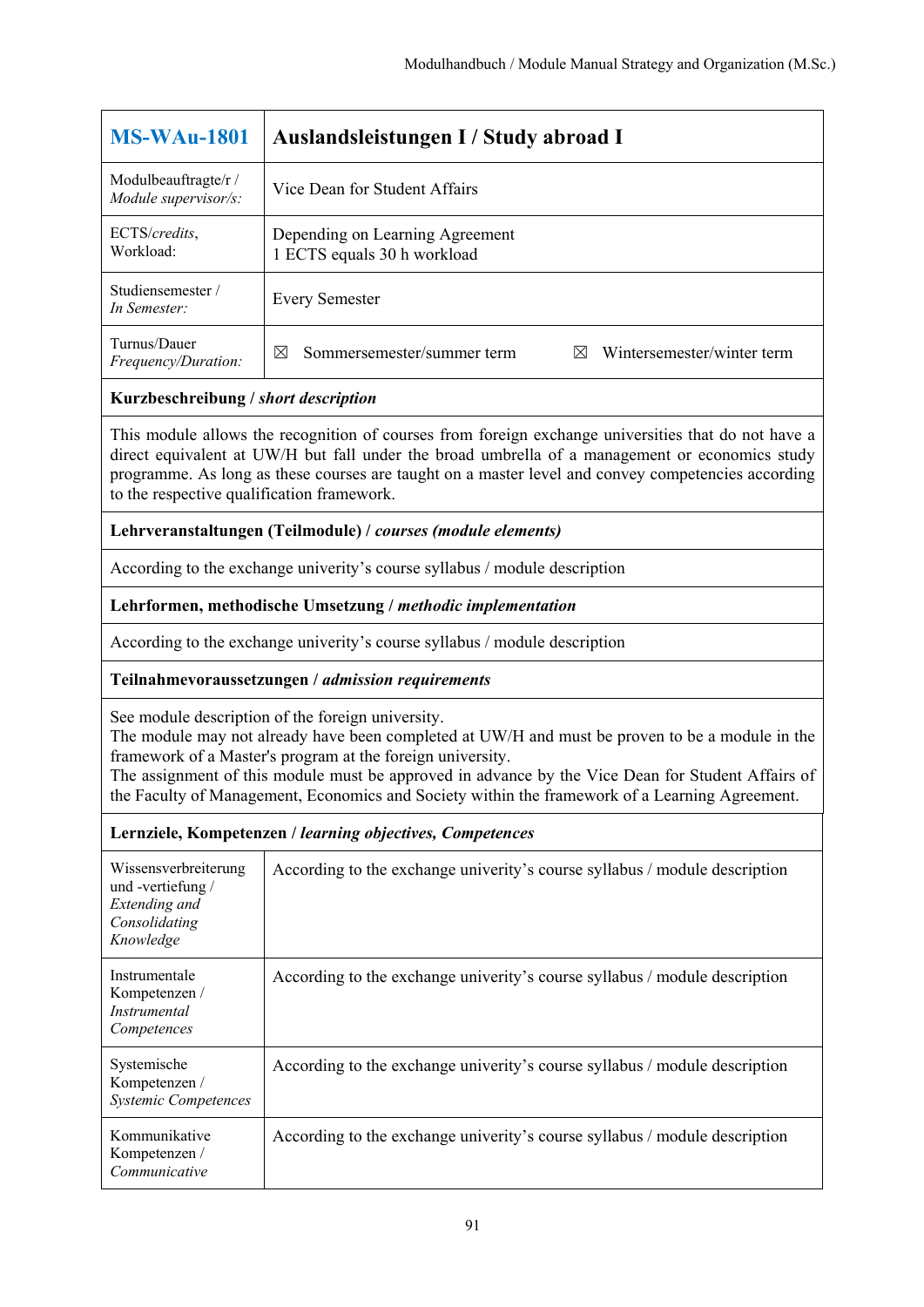#### *Competences*

#### **Prüfungsmodalitäten, -formen /** *exam assessments and forms*

According to the exchange univerity's course syllabus / module description

#### **Voraussetzungen für die Vergabe von Kreditpunkten /** *precondition for award of credits*

Successful participation in the course according to exchange univerity's study regulations

#### **Stellenwert der Note in der Endnote /** *weight of grade for final grade*

Entsprechend der Studien- und Prüfungsordnung anteilig nach ECTS-Punkten

#### **Unterrichtssprache /** *teaching language*

According to exchange university's *teaching language*s

#### **Verwendung des Moduls (in anderen Studiengängen) /** *module applicability*

None

#### **Lernmaterial, Literaturangaben /** *learning material, literature*

According to the exchange univerity's course syllabus / module description

#### **Weitere Informationen /** *other information*

Wichtiger Hinweis:

Die Belegung dieses Moduls muss im Rahmen des Learning Agreements vor der Einschreibung in die jeweiligen Kurse an der Austauschuniversität vereinbart werden.

Die Umrechnung von im Ausland erworbener Noten in das an der Fakultät für Wirtschaft und Gesellschaft verwendete Notenschema basiert auf der sogenannten "modifizierten Bayerischen Formel".

Das International Office der UW/H unterstützt Studierende bei der Planung von Austauschaufenthalten an ausländischen Universitäten und stellt auf Anfrage weitere Informationen zur Verfügung.

*Important Notice:* 

*The use of this module must be agreed upon as part of the learning agreement prior to enrollment into the respective classes at the exchange university.* 

*The conversion of foreign grades into the UW/H grading system is based on the so-called "Modified Bavarian Formula" (modifizierte bayerische Formel).* 

*The International Office of the UW/H assists students in planning exchange stays at foreign universities and will provide futher information upon request*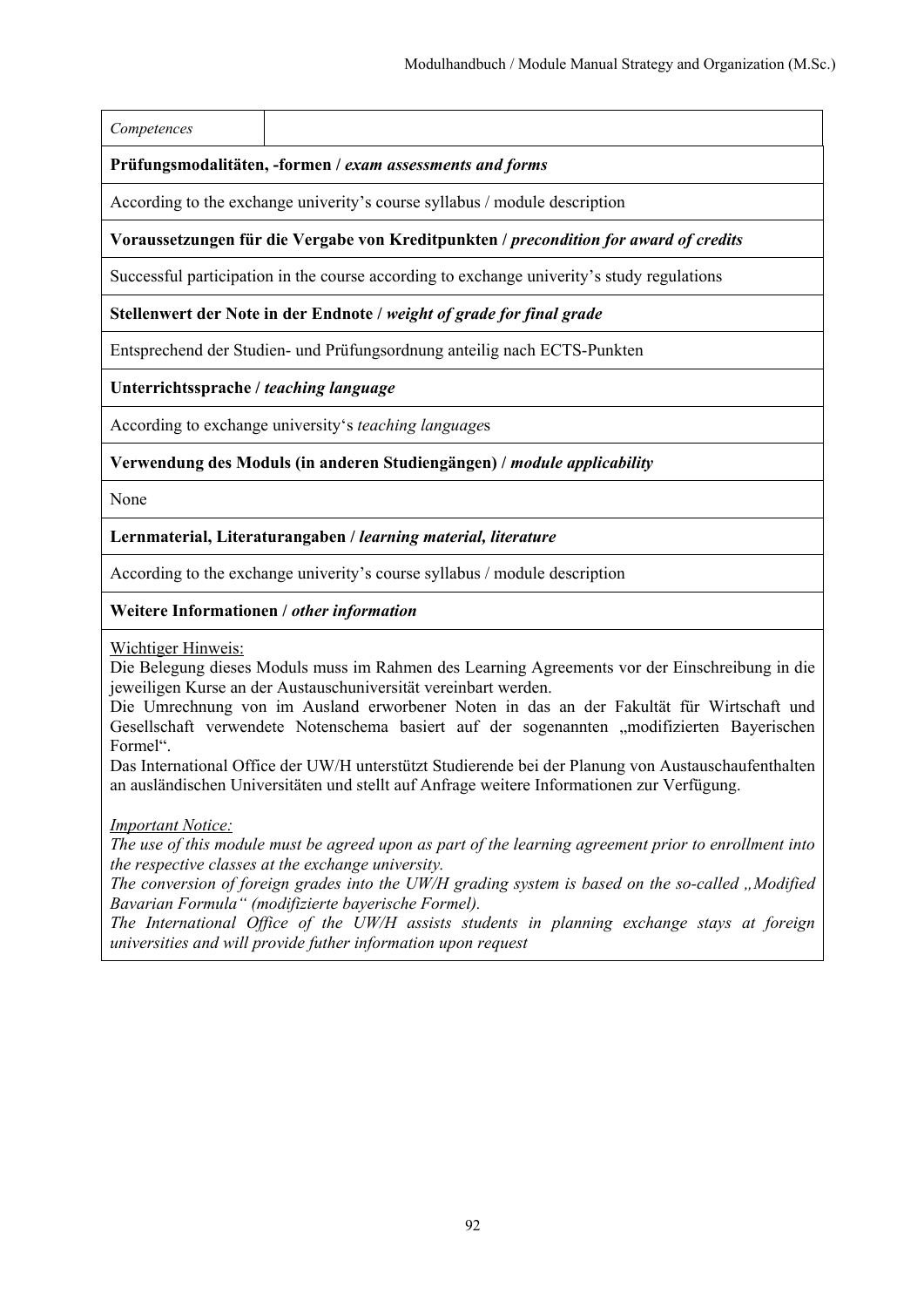| $MS-WAu-1802$                                | Auslandsleistungen II / Study abroad II                                                |
|----------------------------------------------|----------------------------------------------------------------------------------------|
| Modulbeauftragte/r /<br>Module supervisor/s: | Vice Dean for Student Affairs                                                          |
| ECTS/credits,<br>Workload:                   | Depending on Learning Agreement<br>1 ECTS equals 30 h workload                         |
| Studiensemester/<br>In Semester:             | <b>Every Semester</b>                                                                  |
| Turnus/Dauer<br>Frequency/Duration:          | Wintersemester/winter term<br>Sommersemester/summer term<br>$\boxtimes$<br>$\boxtimes$ |

This module allows the recognition of courses from foreign exchange universities that do not have a direct equivalent at UW/H but fall under the broad umbrella of a management or economics study programme. As long as these courses are taught on a master level and convey competencies according to the respective qualification framework.

## **Lehrveranstaltungen (Teilmodule) /** *courses (module elements)*

According to the exchange univerity's course syllabus / module description

## **Lehrformen, methodische Umsetzung /** *methodic implementation*

According to the exchange univerity's course syllabus / module description

## **Teilnahmevoraussetzungen /** *admission requirements*

See module description of the foreign university.

The module may not already have been completed at UW/H and must be proven to be a module in the framework of a Master's program at the foreign university.

The assignment of this module must be approved in advance by the Vice Dean for Student Affairs of the Faculty of Management, Economics and Society within the framework of a Learning Agreement.

| Wissensverbreiterung<br>und-vertiefung/<br>Extending and<br>Consolidating<br>Knowledge | According to the exchange univerity's course syllabus / module description |
|----------------------------------------------------------------------------------------|----------------------------------------------------------------------------|
| Instrumentale<br>Kompetenzen /<br><i>Instrumental</i><br>Competences                   | According to the exchange univerity's course syllabus / module description |
| Systemische<br>Kompetenzen /<br><b>Systemic Competences</b>                            | According to the exchange univerity's course syllabus / module description |
| Kommunikative<br>Kompetenzen /<br>Communicative                                        | According to the exchange univerity's course syllabus / module description |